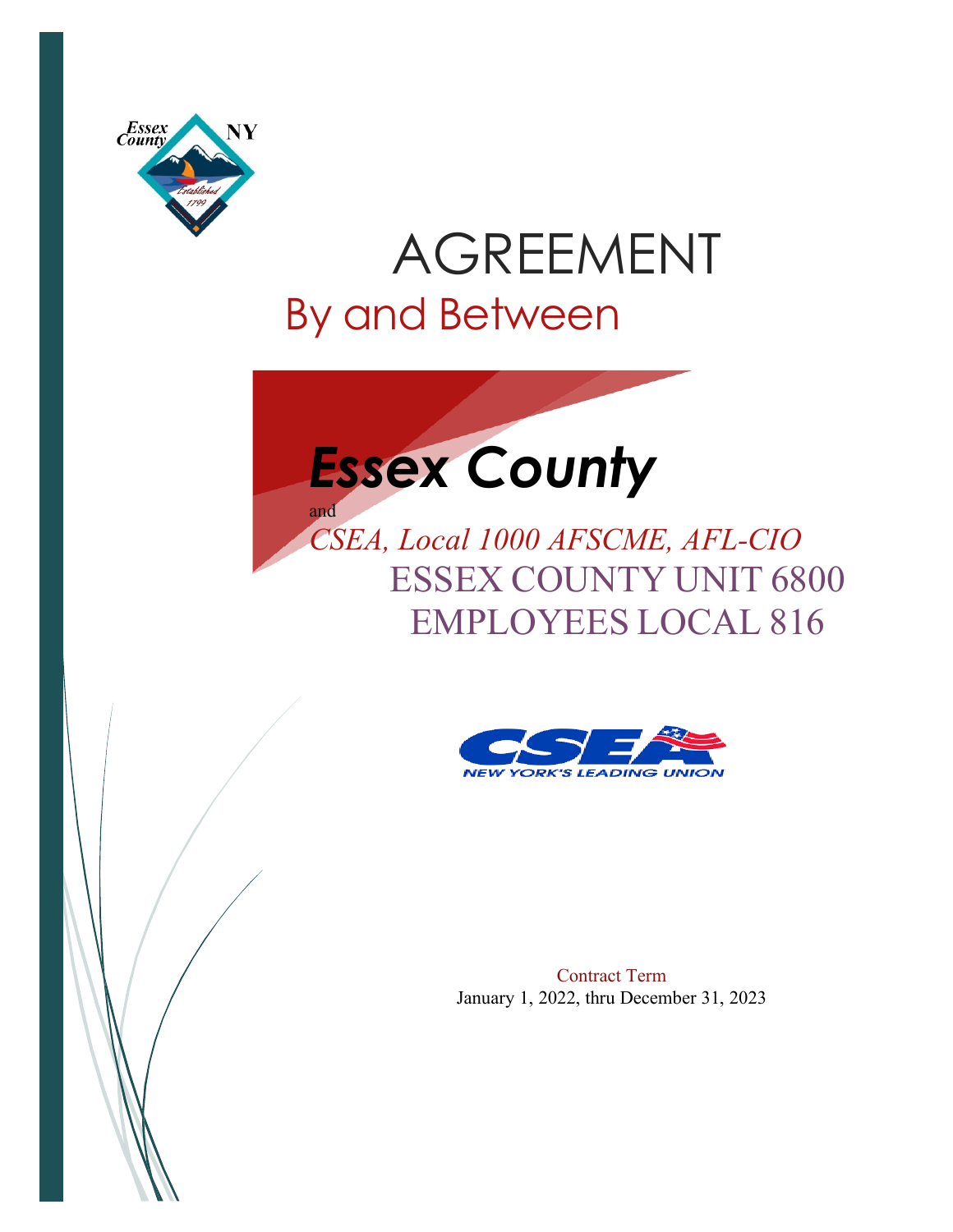# **Table of Contents**

| ARTICLE 1.        |  |
|-------------------|--|
| <b>ARTICLE 2.</b> |  |
| ARTICLE 3.        |  |
| <b>ARTICLE 4.</b> |  |
| <b>ARTICLE 5.</b> |  |
| ARTICLE 6.        |  |
| ARTICLE 7.        |  |
| ARTICLE 8.        |  |
|                   |  |
|                   |  |
|                   |  |
|                   |  |
|                   |  |
|                   |  |
|                   |  |
|                   |  |
|                   |  |
|                   |  |
|                   |  |
|                   |  |
|                   |  |
|                   |  |
|                   |  |
|                   |  |
|                   |  |
|                   |  |
|                   |  |
|                   |  |
|                   |  |
|                   |  |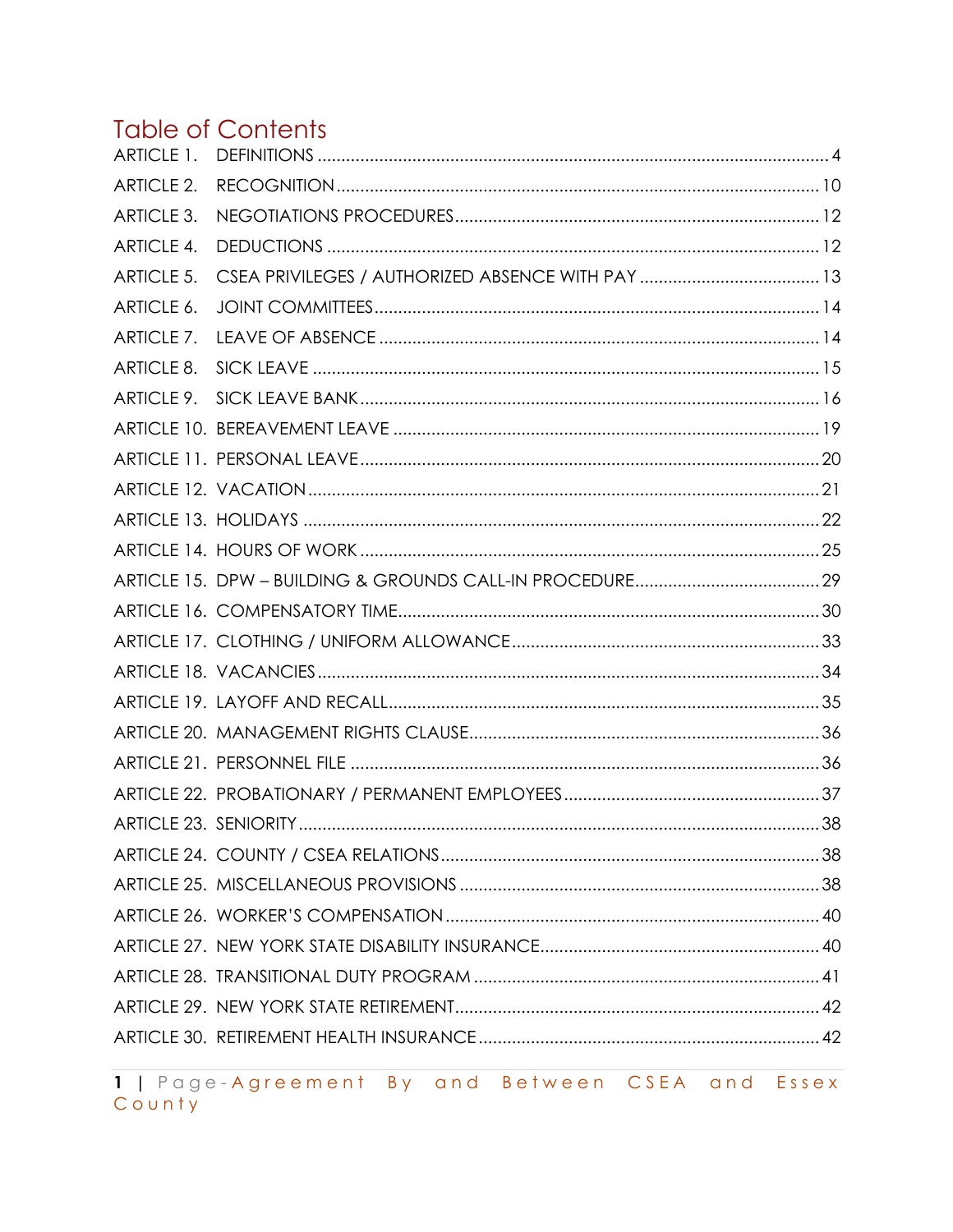| Section 6. Misc. Items applicable to Contract & Disciplinary Grievances 62 |  |
|----------------------------------------------------------------------------|--|
|                                                                            |  |
|                                                                            |  |
|                                                                            |  |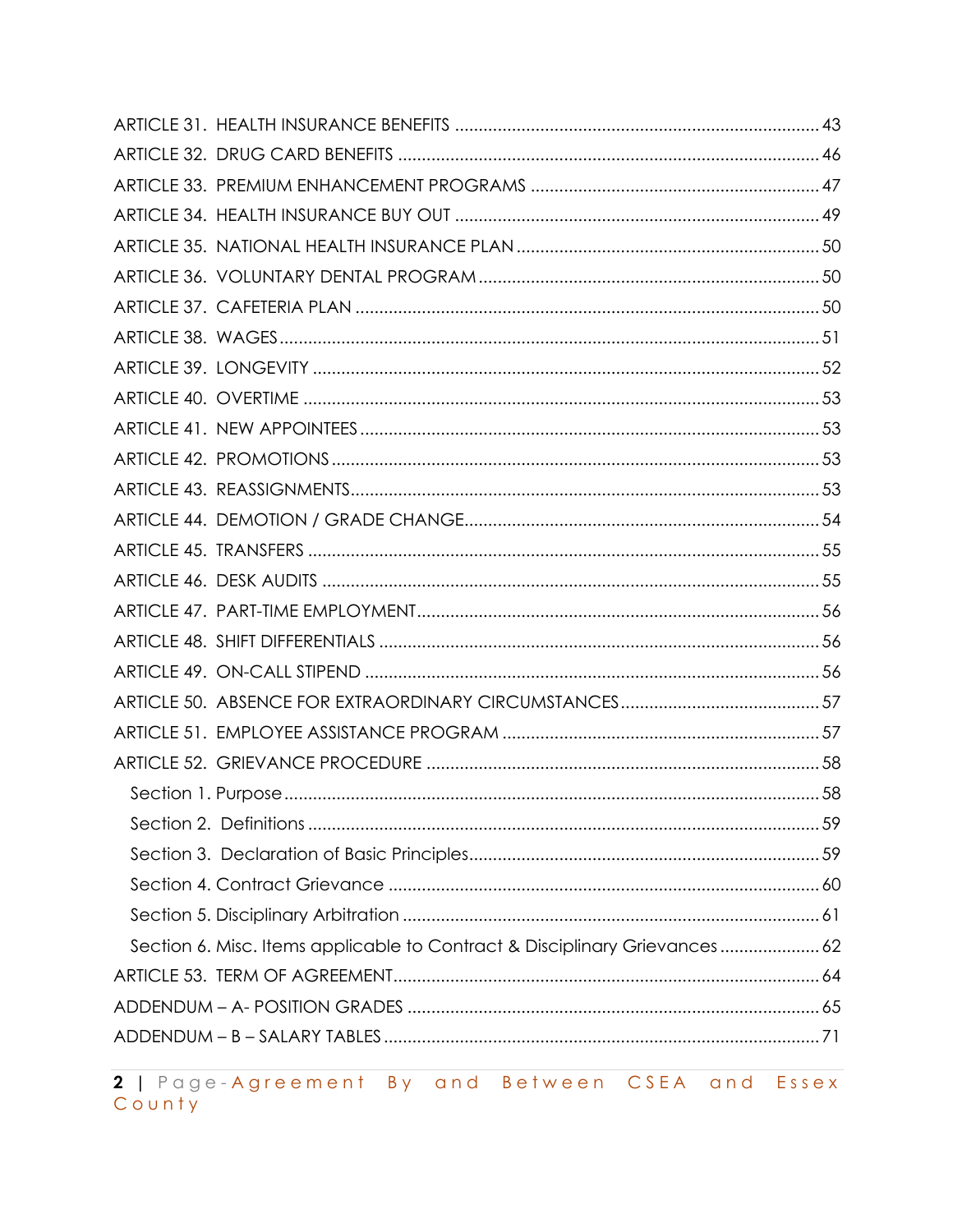| A. Hourly Grade Rate Salary Table - Hired Prior to January 1, 200971       |  |  |  |
|----------------------------------------------------------------------------|--|--|--|
|                                                                            |  |  |  |
|                                                                            |  |  |  |
|                                                                            |  |  |  |
|                                                                            |  |  |  |
| ADDENDUM - D. - MOA AGREEMENT - PREMIUM PAY / VACCINE INCENTIVE 75         |  |  |  |
|                                                                            |  |  |  |
| Memorandum of Agreement - Premium Pay / Vaccine Incentive Signature Page80 |  |  |  |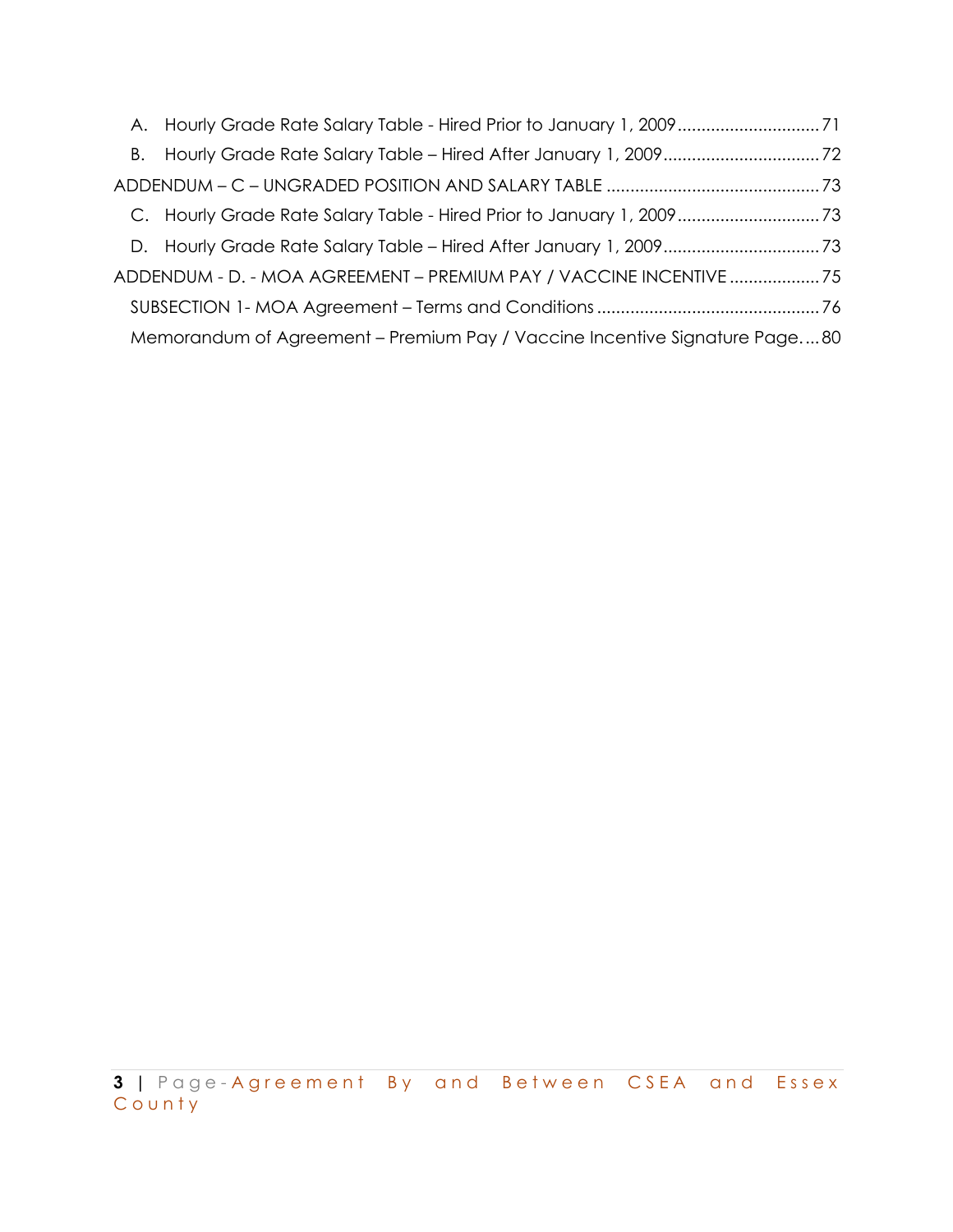| $\frac{1}{2}$                                  | <b>アロロ せいけいしょう</b>                                                                                                                                                                                                                                                                                                                                                                                                                                                                     |
|------------------------------------------------|----------------------------------------------------------------------------------------------------------------------------------------------------------------------------------------------------------------------------------------------------------------------------------------------------------------------------------------------------------------------------------------------------------------------------------------------------------------------------------------|
| $\text{Accrual}(s)$                            | Sums which have been accumulated in a regularly recurring<br>period, for the purposes of this agreement. A regularly recurring<br>period is defined as a calendar year and represents benefits that an<br>employee may accumulate or receive in regular or increasing<br>amounts for actually performing work duties or for time while on<br>paid leave. It is necessary to work or be on paid leave for at least<br>eleven (11) days a month in order to earn leave benefit accruals. |
|                                                |                                                                                                                                                                                                                                                                                                                                                                                                                                                                                        |
| <b>Adjusted Benefit Date</b>                   | Shall mean the date on which an Employee is hired, adjusted by<br>adding any period of more than five consecutive days during<br>which the Employee does not appear on the payroll. This date<br>affects accrual of leave time and payment of health insurance<br>premiums.                                                                                                                                                                                                            |
|                                                |                                                                                                                                                                                                                                                                                                                                                                                                                                                                                        |
| Adjusted Longevity or<br><b>Increment Date</b> | Shall mean the date on which an employee is hired, adjusted by<br>adding any period of more than 5 consecutive days during which<br>the employee does not appear on the payroll. This date affects the<br>eligibility dates for increments or longevity payments.                                                                                                                                                                                                                      |
|                                                |                                                                                                                                                                                                                                                                                                                                                                                                                                                                                        |
| Agreement                                      | Shall mean the express written provisions of this contract only.                                                                                                                                                                                                                                                                                                                                                                                                                       |
| <b>Anniversary Date</b>                        | Shall mean the date the employee becomes eligible for benefits as<br>defined within the contract. Anniversary Date can be referred to<br>as Benefit Date. Anniversary or Benefit Date differs from Hire<br>Date in those cases when employees hired as a part-time employee<br>without benefits. Anniversary or Benefit dates are adjusted for<br>unpaid time off the payroll in such cases when an employee is<br>removed for the payroll for any reason.                             |
|                                                |                                                                                                                                                                                                                                                                                                                                                                                                                                                                                        |
| Appropriate Legislative<br>Body                | Shall mean, for the purpose of Article 14 of the New York State<br>Civil Service capital law, the Essex County Board of Supervisors.                                                                                                                                                                                                                                                                                                                                                   |
| Arbitrary and Capricious                       | Absence of a rational connection between the facts found in the<br>choice made.                                                                                                                                                                                                                                                                                                                                                                                                        |
|                                                |                                                                                                                                                                                                                                                                                                                                                                                                                                                                                        |
| Association<br>Representative                  | Shall mean the CSEA Unit President or his/her designee.                                                                                                                                                                                                                                                                                                                                                                                                                                |
|                                                |                                                                                                                                                                                                                                                                                                                                                                                                                                                                                        |
| Brand Name Drug Copay<br>Assistance Program    | For the purposes of this agreement, a Brand Name Drug Copay<br>Assistance Program is defined as a program available thru Drug<br>Manufacturers which will provide copay assistance to individual<br>members when the cost of copays is prohibitive. The terms and                                                                                                                                                                                                                      |

#### ARTICLE 1 DEFINITIONS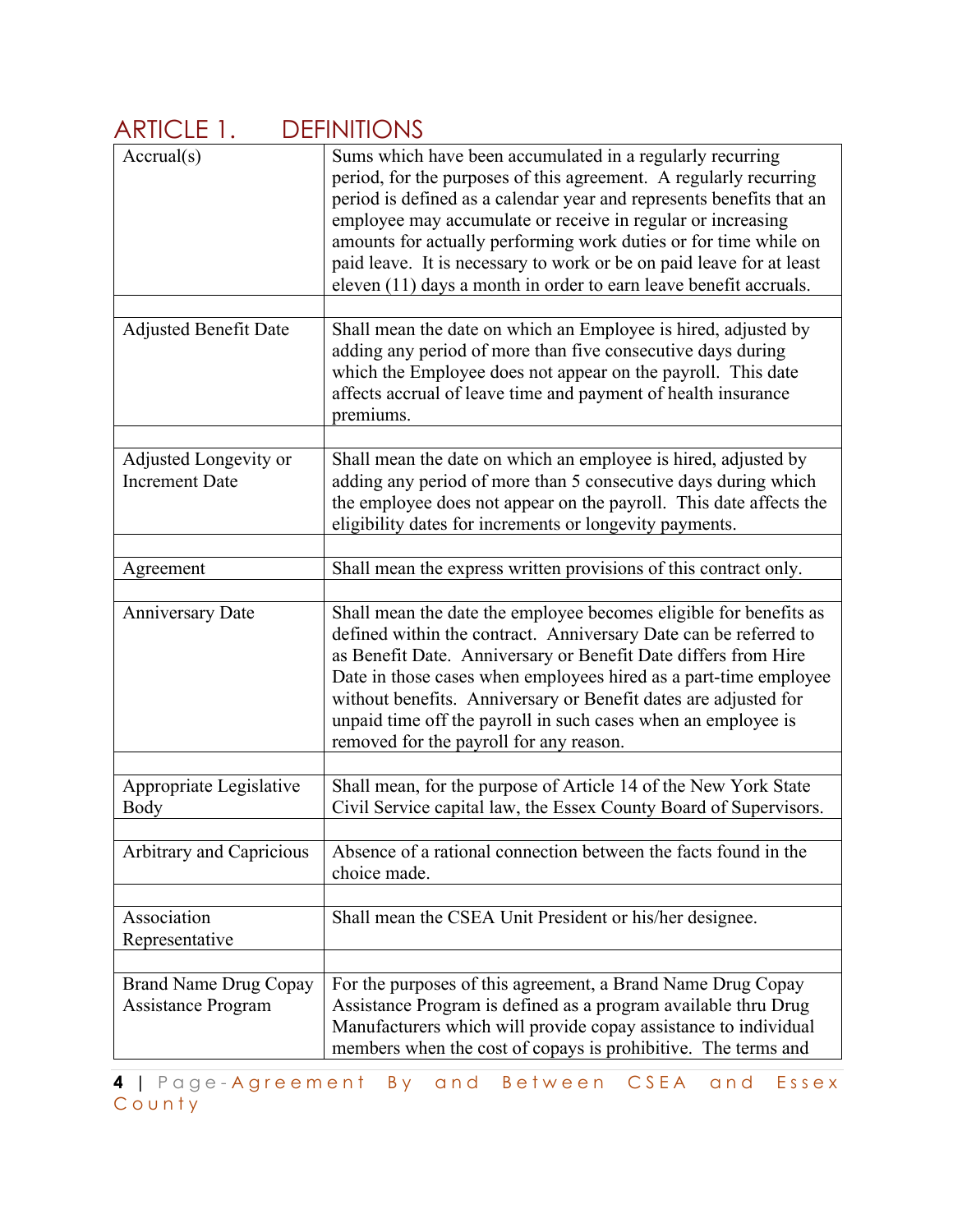|                                                     | conditions of such programs for the purposes of this agreement are<br>defined within Article 32. Drug Card Benefits.                                                                                                                                                |
|-----------------------------------------------------|---------------------------------------------------------------------------------------------------------------------------------------------------------------------------------------------------------------------------------------------------------------------|
| Cafeteria Plan                                      | Within certain Internal Revenue Services (IRS) statutory<br>constraints, a cafeteria plan allows an employee to divert salary to<br>employee benefits on a pretax basis. Details of the County's<br>Cafeteria Plan is available in the Personnel Office.            |
| Call In - Seasonal                                  | Shall mean the procedure used for calling in employees outside the<br>normal work hours with such call in limited to a particular season<br>as determined by the Sheriff and/or his designee.                                                                       |
| Call In                                             | Shall mean the procedure used for calling in employees outside the<br>normal work hours.                                                                                                                                                                            |
| Catastrophic/Serious<br><b>Temporary Disability</b> | For the purposes of this agreement, shall mean an illness or injury<br>resulting in a medical condition for which a physician has certified<br>that the condition is likely to result in a loss of 2 weeks or more of<br>work days during a 12-month period.        |
| Continuous Service                                  | Period during which an employee is continuously employed by the<br>same employer, in this case Essex County.                                                                                                                                                        |
| <b>Controverted Claim</b>                           | For the purposes of this agreement, a controverted claim is any<br>work-related injury claim whereby the County or its program<br>administrators determine and officially notify the Worker's<br>Compensation Board that it does not agree to such injury claim.    |
| County                                              | As used in this agreement, means the County of Essex and its units<br>of government. For the purposes of this agreement the County of<br>Essex shall mean the Employer.                                                                                             |
| <b>County Manager</b>                               | Shall be the highest-level staff manager employed by the County.<br>If the position is not filled, the words "Chairperson of the County<br>or his/her designee" shall be substituted for the words "County<br>Manager" wherever used in this agreement.             |
| Date of Hire                                        | Means the date on which an employee is hired by the County.                                                                                                                                                                                                         |
| Day(s)                                              | Shall mean calendar day(s) unless otherwise specified.                                                                                                                                                                                                              |
| Desk Audit                                          | A Desk Audit is an action taken by the Personnel Officer based<br>upon a request of the appointing authority or an employee, to<br>determine if the work being performed within a particular position<br>is appropriate for the title being used for this position. |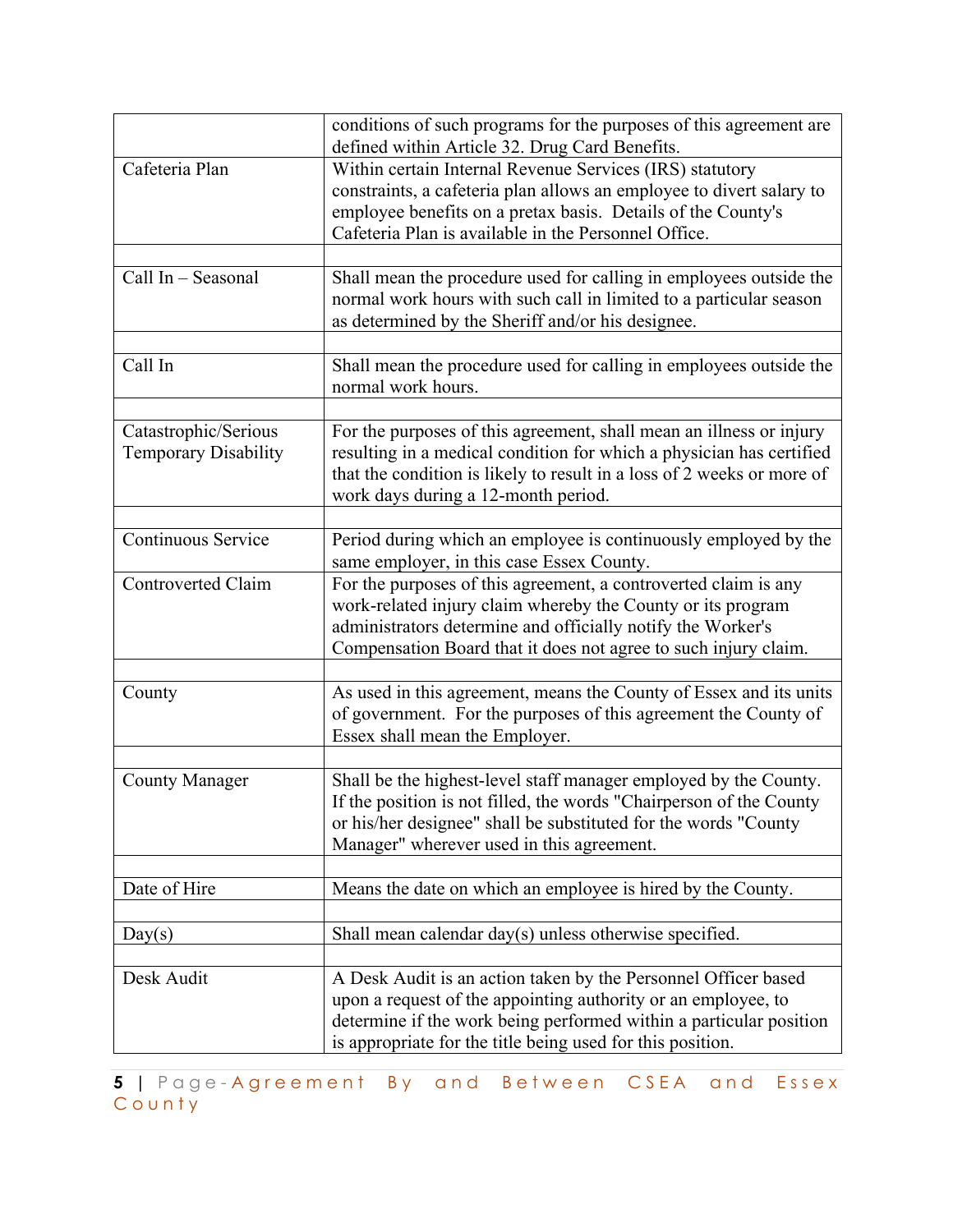| Emergency                | Shall mean a sudden, unforeseen occurrence.                                                                                                                                                                                                                                                                                                                                                                                                                                                  |
|--------------------------|----------------------------------------------------------------------------------------------------------------------------------------------------------------------------------------------------------------------------------------------------------------------------------------------------------------------------------------------------------------------------------------------------------------------------------------------------------------------------------------------|
|                          |                                                                                                                                                                                                                                                                                                                                                                                                                                                                                              |
| Employee                 | Shall mean employee(s) in the bargaining unit shall be defined as<br>follows;                                                                                                                                                                                                                                                                                                                                                                                                                |
|                          | Full Time – Those employees hired on a permanent basis who<br>worked a full schedule of regular hours as defined for the<br>department within the terms and conditions of this contract.<br>Under no circumstance will Full Time be considered less than<br>thirty-five (35) hours. Such employee shall be entitled full-time<br>benefits, unless otherwise identified within this contract.                                                                                                 |
|                          | Part Time with Benefits – Those employees hired on a permanent<br>basis who worked twenty (20) hours or more per week. Such<br>employee shall be entitled to Individual Health Insurance<br>Coverage at the applicable rates as defined within this agreement.<br>All other benefits provided for employees within their particular<br>department shall be prorated based been the appropriate<br>percentage of time they work for the Department Hours as defined<br>within this agreement. |
|                          | Part Time Without Benefits – Those employees hired on a<br>permanent basis who work less than twenty (20) hours per week.<br>Such employees shall not be entitled to benefits but shall be<br>considered bargaining unit employees.                                                                                                                                                                                                                                                          |
|                          | Per Diem - Those employees hired on an "as needed" basis and<br>work intermittently. Such employee shall not be entitled to<br>benefits and are not part of the bargaining unit.                                                                                                                                                                                                                                                                                                             |
|                          |                                                                                                                                                                                                                                                                                                                                                                                                                                                                                              |
| Employer                 | Shall mean Essex County.                                                                                                                                                                                                                                                                                                                                                                                                                                                                     |
| <b>Equivalent Hours</b>  | Number of hours equal to the standard workday, calculated based<br>on the appropriate days times the hours of the standard workday<br>for that employee's department.                                                                                                                                                                                                                                                                                                                        |
| Fair Labor Standards Act | A federal law that guarantees a worker's rights to be paid fairly.<br>The FLSA defines the 40-hour workweek, sets out the federal<br>minimum wage, states the requirements for overtime and places<br>restrictions on child labor.                                                                                                                                                                                                                                                           |
|                          |                                                                                                                                                                                                                                                                                                                                                                                                                                                                                              |
| <b>False Pretenses</b>   | Representation of some fact or circumstance which is not true and<br>is calculated to mislead.                                                                                                                                                                                                                                                                                                                                                                                               |
|                          |                                                                                                                                                                                                                                                                                                                                                                                                                                                                                              |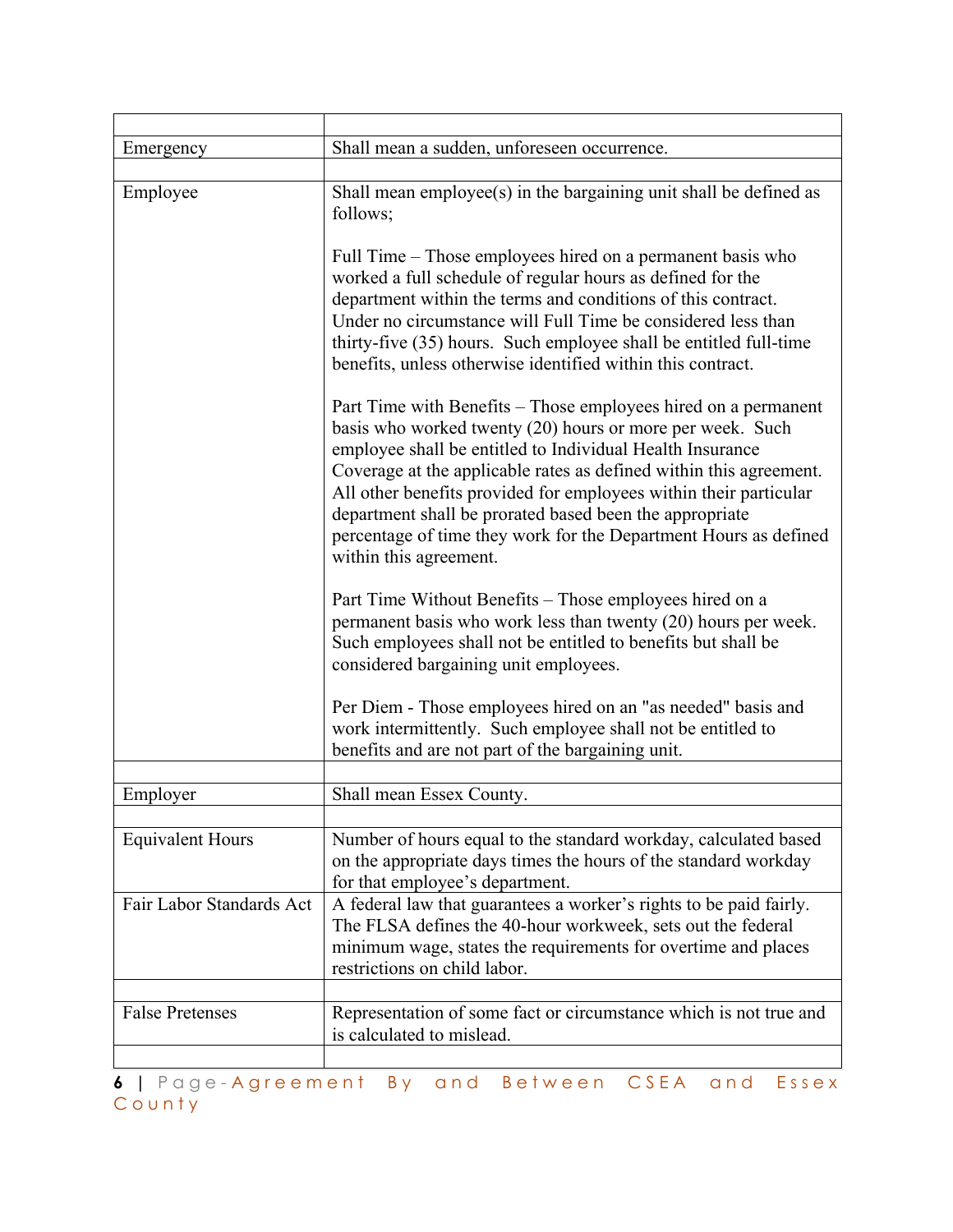| Flexible Lunch Period                        | For the purposes of this agreement, Flexible Lunch Period is<br>defined as the ability of a Department Head to grant specific<br>adjustment to the duration and timing of mandatory meal break<br>periods. Such requirements are defined within Article 14. – Hours<br>of Work                                                                                                                                                                |
|----------------------------------------------|-----------------------------------------------------------------------------------------------------------------------------------------------------------------------------------------------------------------------------------------------------------------------------------------------------------------------------------------------------------------------------------------------------------------------------------------------|
|                                              |                                                                                                                                                                                                                                                                                                                                                                                                                                               |
| Flexible Starting /<br><b>Stopping Times</b> | For the purposes of this agreement, Flexible Starting / Stopping<br>Times is defined as the ability of a Department Head to grant<br>specific adjustments to when an employee may start and end the<br>work day within the confines of a normal work week. Such<br>requirements are defined within Article 14. - Hours of Work                                                                                                                |
|                                              |                                                                                                                                                                                                                                                                                                                                                                                                                                               |
| Flexible Work Week                           | For the purposes of this agreement, Flexible Work Week is<br>defined as the ability of a Department Head to grant specific<br>adjustments to the normal work week schedule which may include<br>changes to the number of hours worked per day, number of days<br>worked per week, but must ultimately equal the normal work week<br>hours as defined for each department. Such requirements are<br>defined within Article 14. - Hours of Work |
|                                              |                                                                                                                                                                                                                                                                                                                                                                                                                                               |
| Formulary                                    | For the purposes of this agreement shall be in reference to drugs<br>approved and purchased under the County's Self-Insured Drug<br>plan managed by the County's Pharmacy Benefit Manager and<br>shall include the following;                                                                                                                                                                                                                 |
|                                              | Open Formulary which refers to the County's Self-Insured Drug<br>plan which covers the purchase of all brand name drugs.                                                                                                                                                                                                                                                                                                                      |
|                                              | Closed Formulary which refers to the County's Self-Insured Drug<br>plan which limits the purchase of brand name drugs to those<br>contained within the plan offered by the Pharmacy Benefit<br>Manager, such limits shall be controlled by the provisions of<br>Article 32. Drug Card Benefits.                                                                                                                                               |
|                                              |                                                                                                                                                                                                                                                                                                                                                                                                                                               |
| Hire Date                                    | The date the employee is actually hired regardless of any benefit<br>entitlements.                                                                                                                                                                                                                                                                                                                                                            |
|                                              |                                                                                                                                                                                                                                                                                                                                                                                                                                               |
| Holiday(s)                                   | Shall mean only those holidays specifically identified in this<br>agreement.                                                                                                                                                                                                                                                                                                                                                                  |
|                                              |                                                                                                                                                                                                                                                                                                                                                                                                                                               |
| Holiday Comp                                 | Shall mean the compensatory time earned as per the provisions of<br>Article 13. Holiday.                                                                                                                                                                                                                                                                                                                                                      |
|                                              |                                                                                                                                                                                                                                                                                                                                                                                                                                               |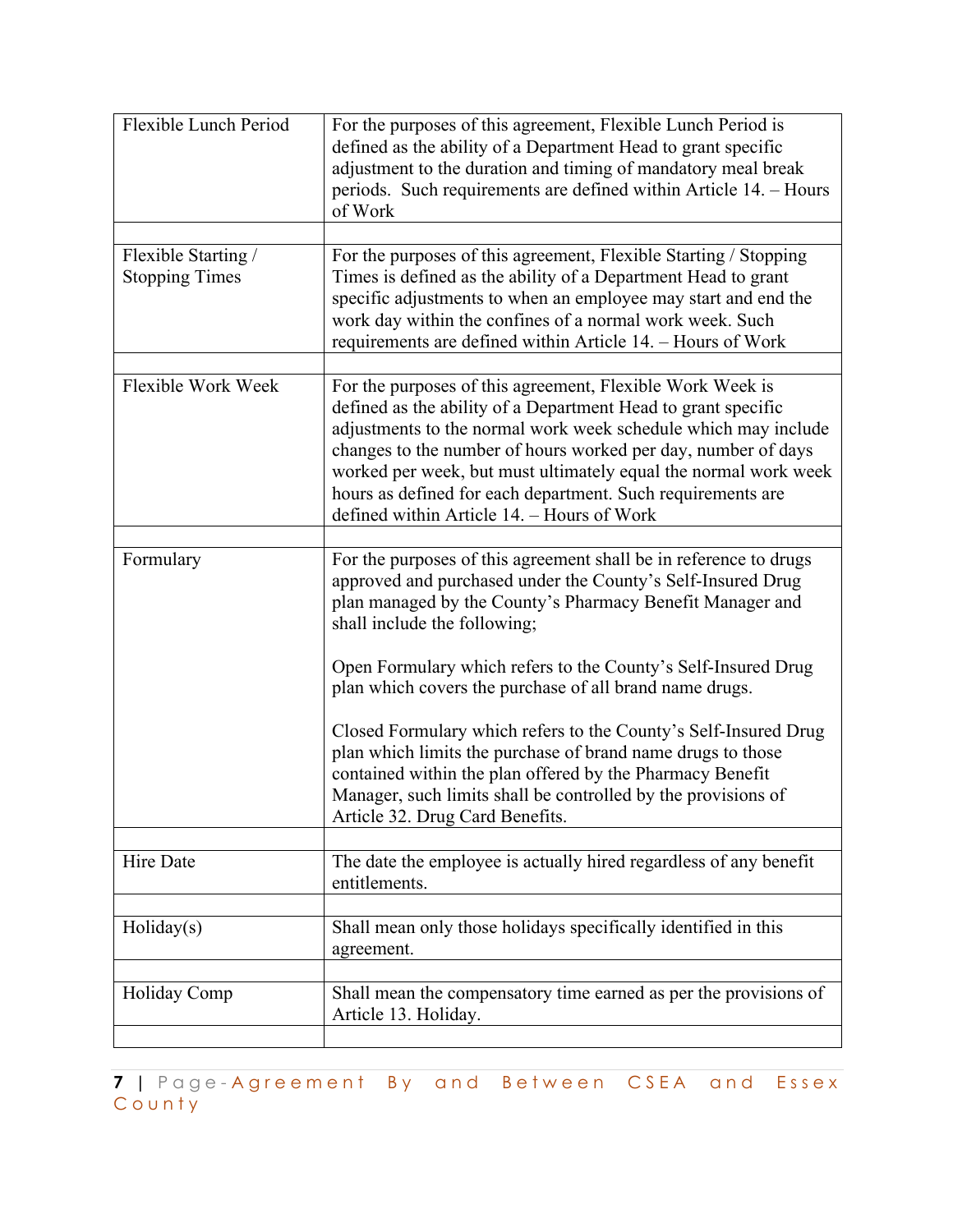| <b>Immediate Family</b>     | Shall mean father, mother, sister, brother, son, daughter, mother-<br>in-law or father-in-law, sister-in-law, brother-in-law of present<br>marriage, spouse residing in employee's household, stepparents,<br>stepchildren and Certified Domestic Partner.                                                                                                                                                                                                                                                                                                                                                          |
|-----------------------------|---------------------------------------------------------------------------------------------------------------------------------------------------------------------------------------------------------------------------------------------------------------------------------------------------------------------------------------------------------------------------------------------------------------------------------------------------------------------------------------------------------------------------------------------------------------------------------------------------------------------|
|                             |                                                                                                                                                                                                                                                                                                                                                                                                                                                                                                                                                                                                                     |
| Just Cause                  | A standard or test often applied to determine the appropriateness<br>of disciplinary action. The factors that may be considered in<br>determining just cause include but are not limited to:<br>$(1)$ Forewarning;<br>(2) Reasonableness of the rule or standard that was violated;<br>(3) The presence of a supervisory or other type of investigation to<br>verify employee culpability in the circumstances of the violation;<br>(4) Establishment approved at a level consistent the disciplinary<br>action being taken;<br>(5) Prior consistent enforcement of the rule or standard that has<br>been violated; |
|                             | (6) Disciplinary action proportional to the offense.                                                                                                                                                                                                                                                                                                                                                                                                                                                                                                                                                                |
|                             |                                                                                                                                                                                                                                                                                                                                                                                                                                                                                                                                                                                                                     |
| Longevity                   | Shall mean payments made over and above an employee's regular<br>hourly rate of pay based on years of service with the County.                                                                                                                                                                                                                                                                                                                                                                                                                                                                                      |
|                             |                                                                                                                                                                                                                                                                                                                                                                                                                                                                                                                                                                                                                     |
| <b>Maternity Disability</b> | Maternity related disabilities are treated as any other illness. You<br>are disabled when your physician and/or the County's disability<br>insurance carrier determines that due to your sickness or illness,<br>you are unable to perform the material and substantial duties of<br>your regular duty assignments.                                                                                                                                                                                                                                                                                                 |
|                             |                                                                                                                                                                                                                                                                                                                                                                                                                                                                                                                                                                                                                     |
| Newly Hired                 | For the purposes of this agreement, Newly Hired is defined as an<br>employee who has never previously been hired by the County.<br>Specifically, as it applies to hired PRIOR to or hired AFTER<br>2009, contained within Article 5., Compensation; an employee<br>previously hired by the County prior to 2009, and then re-hired<br>AFTER 2009, would not be defined as "Newly Hired" as it applies<br>to the AFTER 2009 wage rate reduction.                                                                                                                                                                     |
| Parties                     | Shall mean the CSEA Inc. and the County.                                                                                                                                                                                                                                                                                                                                                                                                                                                                                                                                                                            |
|                             |                                                                                                                                                                                                                                                                                                                                                                                                                                                                                                                                                                                                                     |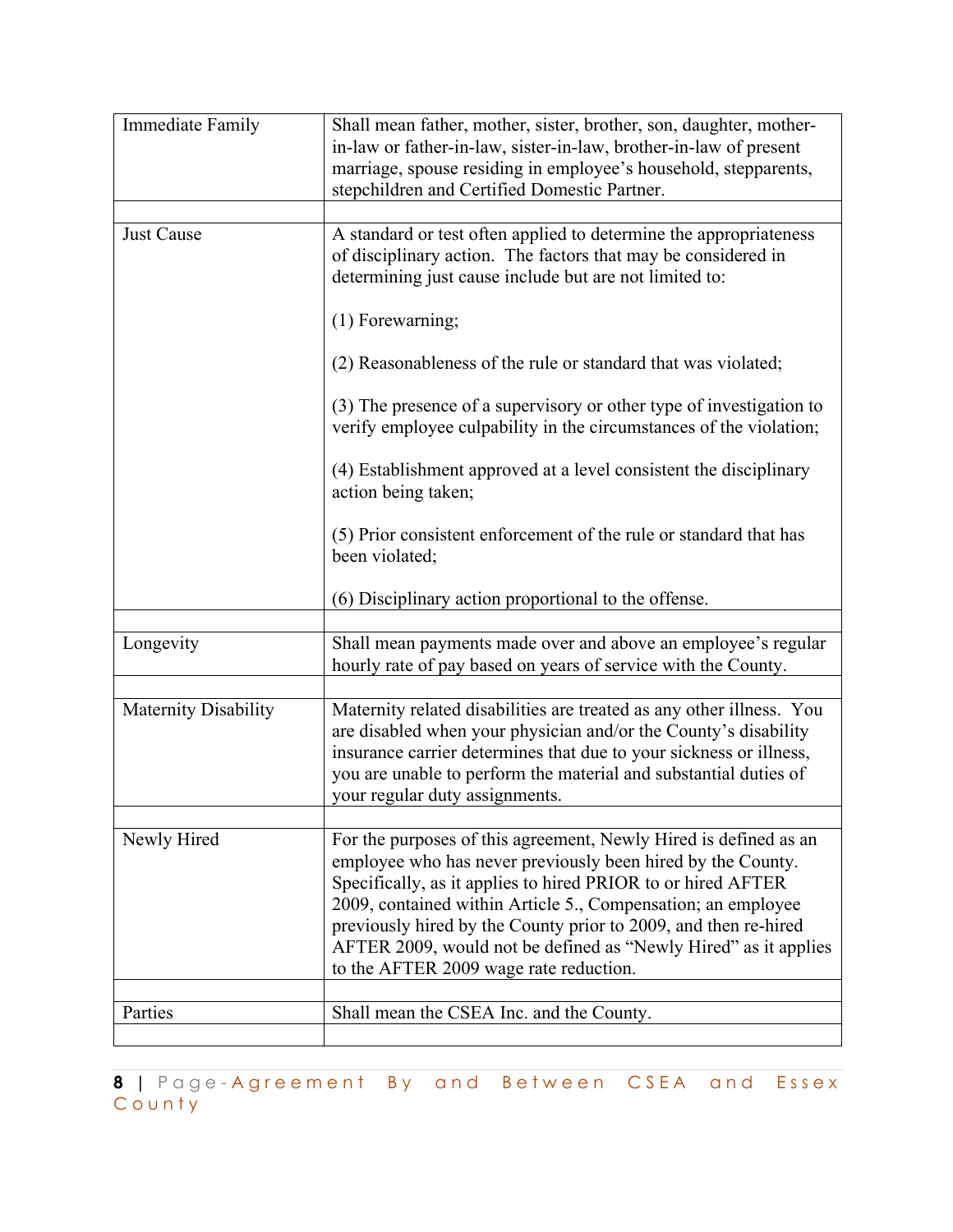| Per Diem                                         | Shall mean a person who is not scheduled to work as a regular<br>employee but works intermittently on an as needed basis.                                                                                                                                                                                                                         |
|--------------------------------------------------|---------------------------------------------------------------------------------------------------------------------------------------------------------------------------------------------------------------------------------------------------------------------------------------------------------------------------------------------------|
|                                                  |                                                                                                                                                                                                                                                                                                                                                   |
| Pharmacy Benefit<br>Manager (PBM)                | The County's contractor hired to manage the disbursement and<br>claims associated with the County's Self-Insured Drug Plan.                                                                                                                                                                                                                       |
|                                                  |                                                                                                                                                                                                                                                                                                                                                   |
| Plan Disruption                                  | For the purposes of this agreement, is a measure of potential denial<br>of specific drug brands without an available substitute brand.                                                                                                                                                                                                            |
| Promotion                                        | Shall mean that an employee has been successful in their current<br>level of job responsibilities and deserves to advance to a higher<br>position title would more responsibilities in order to earn a higher<br>rate of pay. Such advancement shall be in accordance with New<br>York State and Local Civil Service Rules.                       |
|                                                  |                                                                                                                                                                                                                                                                                                                                                   |
| Ratification                                     | A process of examination and approval by the appropriate parties,<br>in this case the Board of Supervisors and the CSEA membership,<br>which must be concluded before the agreement can take effect.                                                                                                                                              |
|                                                  |                                                                                                                                                                                                                                                                                                                                                   |
| Reallocation                                     | Reallocation is an action taken by the Board of Supervisors, based<br>upon the recommendations of the personnel officer to move a<br>particular position title from one grade level to a different grade<br>level. This reallocation is a change in the value of the position<br>title and is not a reflection of any individual employee's work. |
|                                                  |                                                                                                                                                                                                                                                                                                                                                   |
| Reassignment                                     | Reassignment is the movement of an employee from one position<br>to another position within a department or division under the same<br>appointing authority.                                                                                                                                                                                      |
|                                                  |                                                                                                                                                                                                                                                                                                                                                   |
| Reclassification                                 | Reclassification is the action taken by the Personnel Officer based<br>upon review of a civil service position. A reclassification occurs<br>when the Personnel Officer believes that the title is not appropriate<br>for the duties being performed by the employee within a particular<br>position.                                             |
|                                                  |                                                                                                                                                                                                                                                                                                                                                   |
| Release Time Report                              | A specific report detailing the time, date and specific issue a<br>Union official has been engaged in and released from County<br>work with Department Head approval.                                                                                                                                                                             |
|                                                  |                                                                                                                                                                                                                                                                                                                                                   |
| Section $77 - b$ of the<br>General Municipal Law | Allows the governing board of municipalities to authorize any<br>officer or employee to attend a conference, convention or school<br>conducted for the betterment of such municipality.                                                                                                                                                           |
|                                                  |                                                                                                                                                                                                                                                                                                                                                   |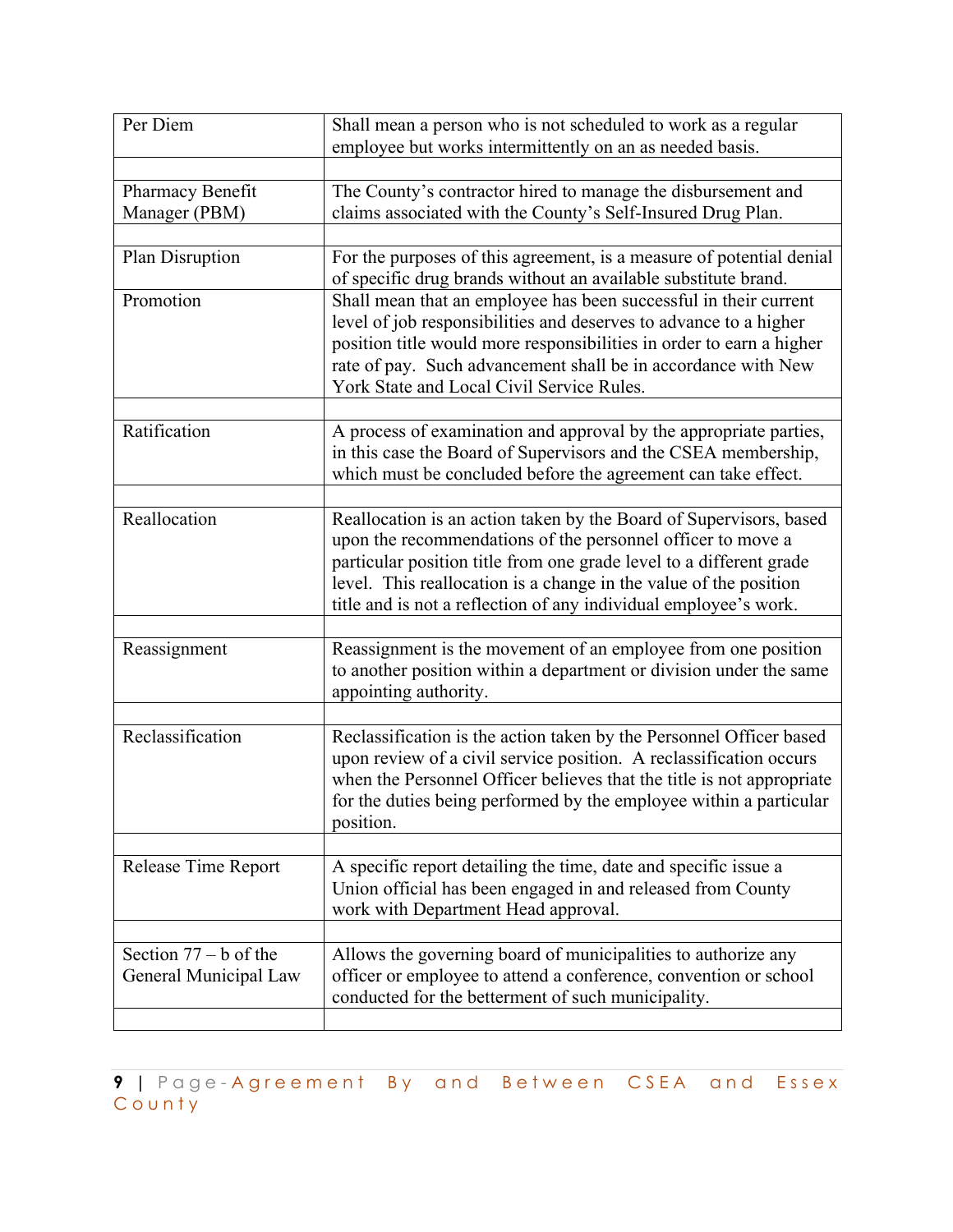| Seniority                | Shall be based on the day of employment within the bargaining<br>unit except where otherwise specifically defined in this Agreement<br>and/or as may be required under Civil Service Rules and<br>Regulations.                                                |
|--------------------------|---------------------------------------------------------------------------------------------------------------------------------------------------------------------------------------------------------------------------------------------------------------|
|                          |                                                                                                                                                                                                                                                               |
| <b>Strike</b>            | Shall mean any strike or concerted stoppage of work or slow down<br>by employees as defined by the Taylor Law.                                                                                                                                                |
|                          |                                                                                                                                                                                                                                                               |
| Subpoena or Court Order  | Judicial process commanding a person to appear.                                                                                                                                                                                                               |
|                          |                                                                                                                                                                                                                                                               |
| Supersede                | Shall mean in the place of or supplant.                                                                                                                                                                                                                       |
|                          |                                                                                                                                                                                                                                                               |
| Taylor Law               | Shall mean the Public Employees Fair Employment Act; Article<br>14 of the New York State Civil Service Law.                                                                                                                                                   |
|                          |                                                                                                                                                                                                                                                               |
| Temporary Employee       | Shall mean an employee who is assigned to an encumbered<br>position on a temporary basis. Temporary employees working<br>full-time shall be entitled to all benefits after serving any position<br>for four $(4)$ months on a full-time basis.                |
|                          |                                                                                                                                                                                                                                                               |
| <b>Transitional Duty</b> | Is defined as when the County makes temporary and reasonable<br>accommodations which will enable the employee to gradually<br>return to his/her position at full duty. Transitional Duty will never<br>be offered as a permanent alternative to regular duty. |
| Workday                  | Shall mean seven $(7)$ or more hours per day inclusive of one $(1)$                                                                                                                                                                                           |
|                          | hour for meals unless otherwise specified within this agreement.                                                                                                                                                                                              |
|                          |                                                                                                                                                                                                                                                               |
| Workweek                 | Shall be as defined within this agreement.                                                                                                                                                                                                                    |

#### ARTICLE 2. RECOGNITION

A) Essex County (hereinafter referred to as the County), having determined that the majority of bargaining unit employees, hereby recognizes the Civil Service Employees Association, Local 1000 American Federation of State, County and Municipal Employees AFL-CIO, Essex County Unit of Local 816 (hereinafter referred to as the Association), as the sole and exclusive negotiating agent for the Essex County employees except for elected or appointed official, exempt employees, Department Heads, employees of the Personnel Office, employees of the Office of the County Manager (other than those employees working in Information Systems), employees of the Clerk of the Board, per diems and the following confidential and managerial positions: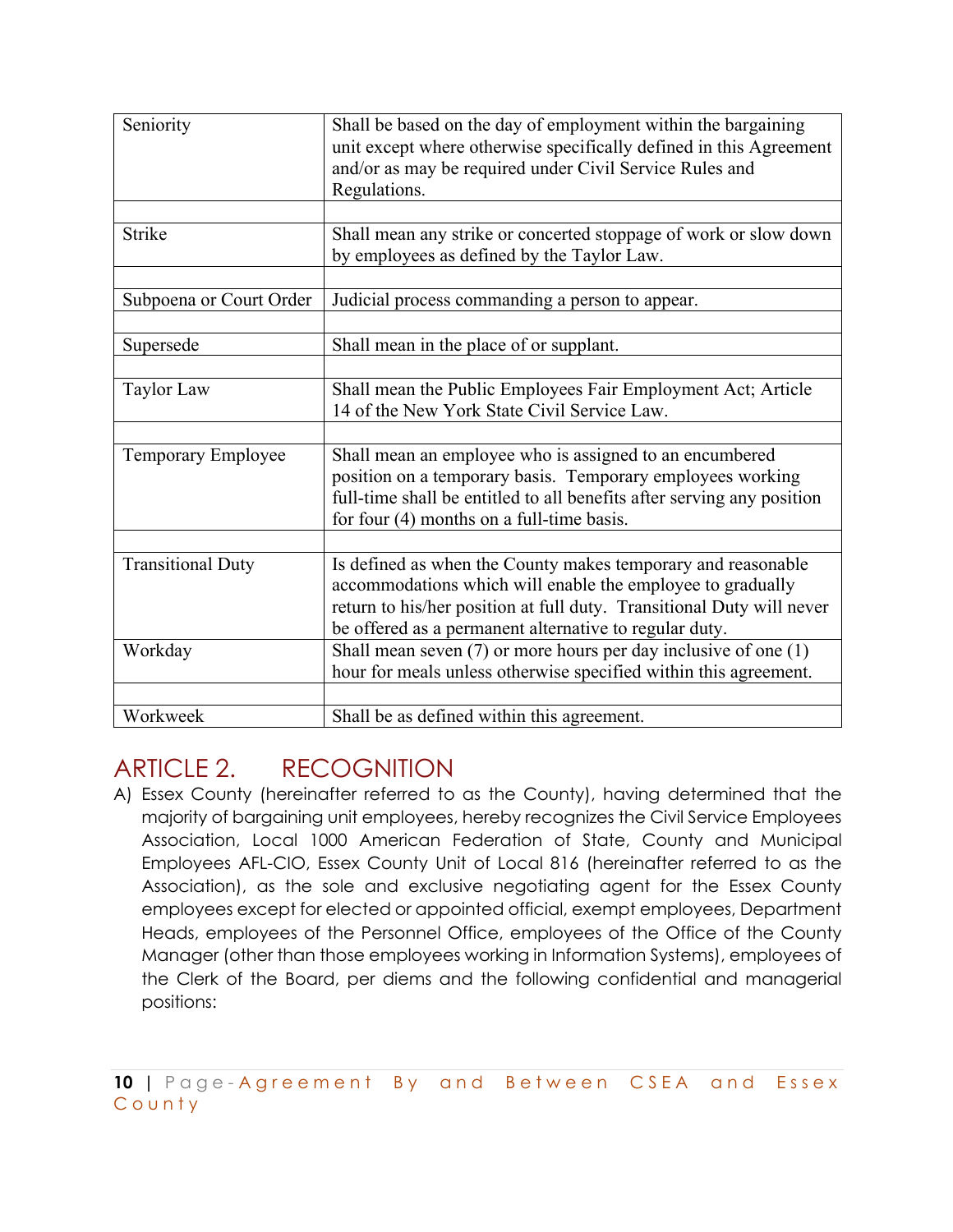| <b>Assistant Civil Engineer</b>               | Deputy Director of Emergency Services       |
|-----------------------------------------------|---------------------------------------------|
| Enhanced 911 Coordinator                      | Payroll Specialist                          |
| <b>Assistant Director of Community Mental</b> | Director of Public Health                   |
| <b>Health Services</b>                        |                                             |
| <b>Assistant Director of Real Property</b>    | Director of Social Services                 |
| <b>County Manager</b>                         | <b>Election Clerk</b>                       |
| <b>Commissioner of Elections</b>              | Director of Community Mental Health         |
|                                               | Services                                    |
| County Auditor                                | Motor Vehicle Supervisors                   |
| Deputy County Auditor                         | Secretary to the County Attorney            |
| Deputy County Clerk                           | Secretary to the District Attorney          |
| Deputy Directory of Real Property Tax         | Senior Programmer / Analyst                 |
| <b>Services</b>                               |                                             |
| Deputy Superintendent for Public Works        | <b>Social Services Attorneys</b>            |
| Deputy Treasurer (2)                          | Health and Safety Officer                   |
| Superintendent of Public Works                | <b>Supervising Public Health Nurses</b>     |
| Deputy County Planner                         | Deputy Commissioner of Social Services for  |
|                                               | <b>Administrative Services</b>              |
| Deputy Commissioner of Social Services for    | Deputy Information Systems Director         |
| Programming                                   |                                             |
| Head Social Welfare Examiner                  | Director of Staff and Organizational        |
|                                               | Development                                 |
| <b>Director of Patient Services</b>           | Home Health Agency Administrator            |
| Director of Eligibility                       | <b>Environmental Manager</b>                |
| Social Services Fiscal Services Administrator | <b>EMS</b> Coordinator                      |
| Legal Assistant                               | Systems Programmer/Web Developer            |
| <b>Information Systems Coordinator</b>        | Deputy Director of Administrative Services  |
| <b>Supervising Psychiatric Social Worker</b>  | Director of Preventive Services             |
| Children's Services Coordinator               | Child Support Coordinator                   |
| Public Health Program Coordinator             | Director of Clinical Mental Health Services |
| Project Manager                               | <b>Assistant Project Manager</b>            |
| Office Manager                                | Facility and Events Coordinator             |
| Senior Engineering Technician                 | Director of Health Planning and Promotion   |
| Paralegal                                     |                                             |

B) Pursuant to the requirement of Section 207(3) (b) of the Public Employees Fair Employment Act, the Essex County Unit of the CSEA affirms that it does not assert the right to strike against any government, to assist or participate in any such strike, or to impose an obligation to conduct, assist, or participate in such strike.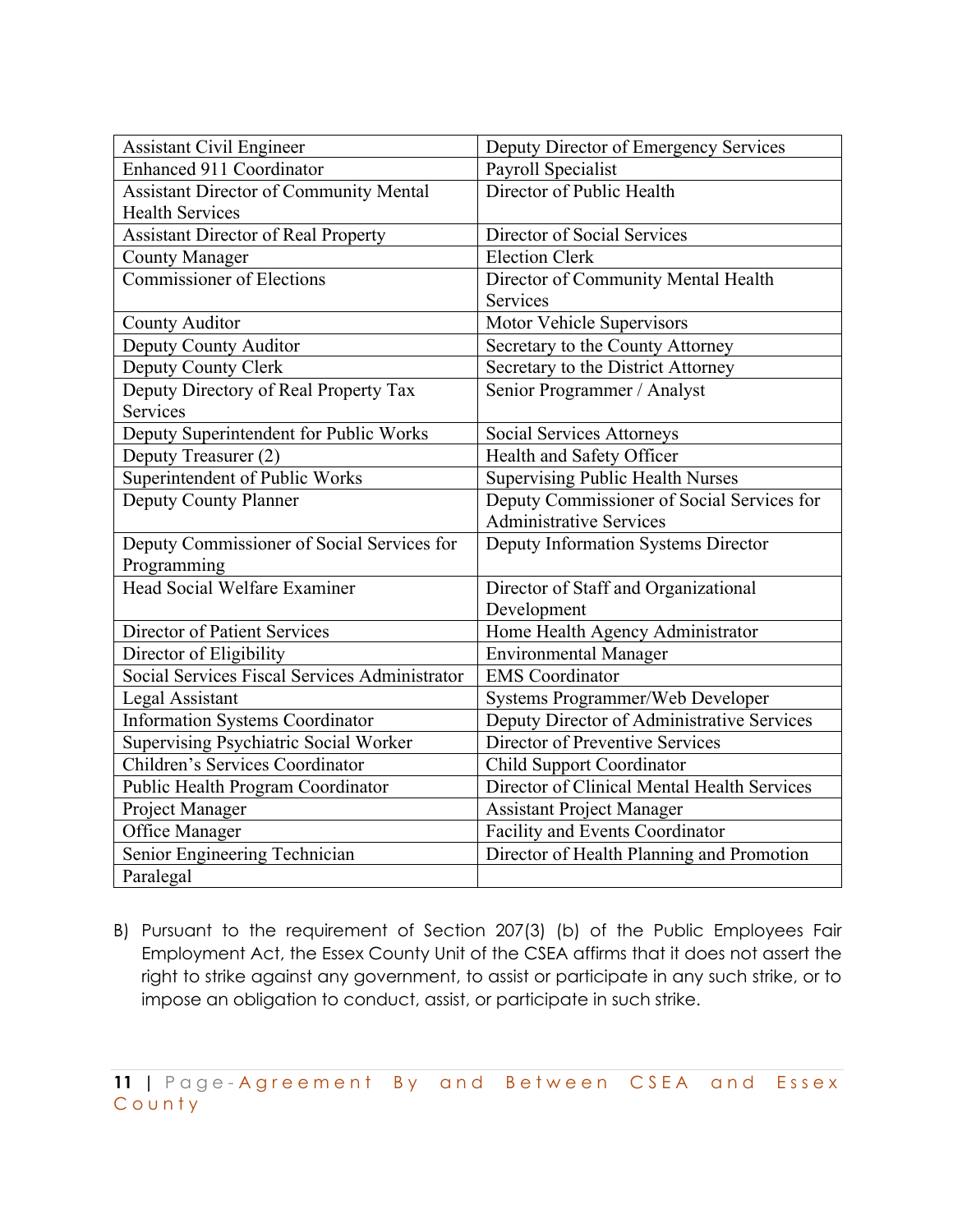## ARTICLE 3. NEGOTIATIONS PROCEDURES

- A) The terms and conditions of employment provided in this Agreement shall remain in effect until the expiration of the contract or unless altered by mutual agreement.
- B) Neither party in any negotiations shall have any control over the selection of the representatives of the other party, and each party may select its representatives from within or without Essex County. While no final agreement shall be executed without ratification approval by the Association and approval by the County, the parties mutually pledge that their representatives will have all necessary power and authority to make proposals and reach agreement in the course of negotiations.
- C) The Parties shall notify each other prior to the commencement of negotiations the names of the members of their respective negotiating teams. Neither team shall name more than 10 members (not counting the chief negotiators) to their respective team. The parties may appoint alternate members to fill any potential vacancies during the term of the negotiations and shall provide the list of alternates at the same time as the team members are provided. The Parties shall always be represented by at least three (3) members of their team at the negotiating table in order for a negotiation session to be considered valid.
- D) The Parties shall begin negotiating a successor agreement no later than June 1st of the last year of the Agreement. In the event the Parties desire to negotiate a successor agreement prior to the June 1st date, then written notifications must be provided to the County Manager and the Unit President by the respective parties indicating the desire to begin negotiations earlier than the required date.

## ARTICLE 4. DEDUCTIONS

- A) The County agrees to deduct CSEA membership dues from the wages of all bargaining unit employees, who have signed a dues authorization, on the first (1st) pay period of each month. All dues deducted shall be transmitted to CSEA, Inc., 143 Washington Ave., Capital Station, Albany, New York 12224-9989, preferably electronically.
- B) The County agrees to send a list to CSEA Unit President, CSEA Labor Relations Specialist and the CSEA Membership Department a listing, containing the name, address, and department of all new bargaining unit employees, at the end of each month along with those promoted and/or transferred or terminated at the end of each month.

A complete listing of all bargaining unit employees with the same information will be sent March 31st, June 30th, September 30th and December 31st.

C) Any employee who wishes to terminate membership with CSEA shall do so in accordance with the terms of his/her dues authorization by contacting CSEA Member Response Group at 1-800-342-4146. The Association agrees to indemnify and hold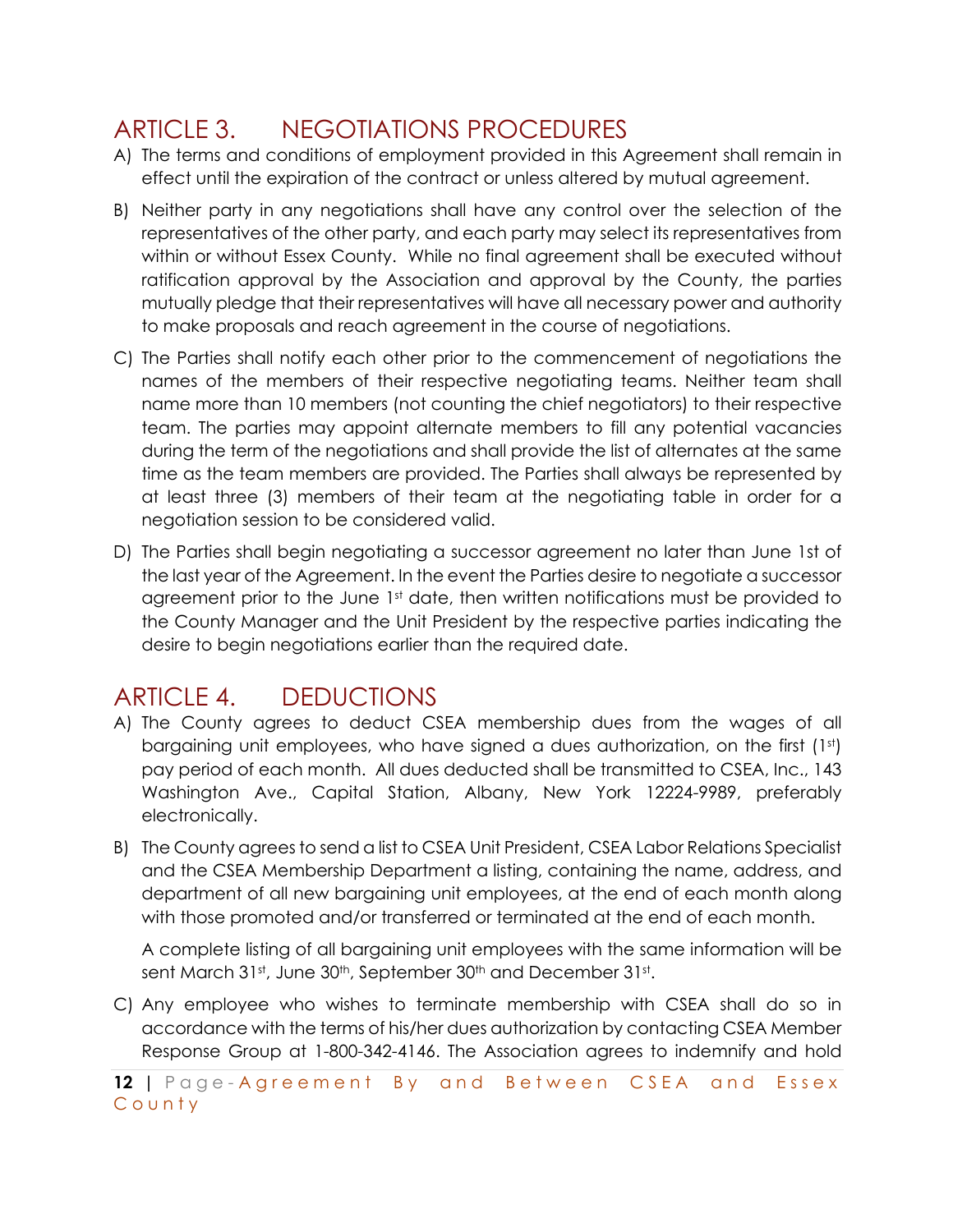harmless the County, each member of the Board of Supervisors and all agents and/or designees of the County against any and all claims, costs, suits or other forms of liability and all court costs arising as a result of deductions taken out by the County in accordance with the terms of this Agreement.

- D) The County shall permit payroll deduction authorization for the Deferred Compensation Program, CSEA sponsored insurances, and agency fee and will permit direct electronic deposit authorization.
- E) New Employee Orientation Within thirty (30) days of providing the new hire notice, Employer shall allow a designated CSEA representative to meet with a new employee privately for a reasonable amount of time, not to exceed 30 minutes, to educate them about the Union.

## ARTICLE 5. CSEA PRIVILEGES / AUTHORIZED ABSENCE WITH PAY

- A) The County will allow a maximum of fifteen (15) minutes per employee on a semiannual basis, during working hours, for a non-employee representative of CSEA to explain membership services and programs provided it does not interfere with any employee's work responsibilities. Such arrangements shall be coordinated through the appropriate Department Heads.
- B) The CSEA Unit President or his designee shall be permitted a maximum of ten (10) days per year without loss of pay or other benefits to attend regional or statewide conventions or meetings and CSEA Board of Directors meetings.
- C) The County will provide the CSEA Unit President or his designee with copies of all public County Board of Supervisors Committee and Board meeting minutes and proposed or enacted resolutions as soon as they are available for distribution.
- D) An employee may be excused at the discretion of the department head, without charge to vacation time, sick leave, personal leave, or any other leave, upon submission of satisfactory evidence to the department head of one of the following reasons:
	- 1) Absence for court attendance under subpoena or court order, provided that neither the employee nor anyone related to the employee has a personal interest in the case and such attendance is not related to any other employment.
	- 2) Absence to attend an administrative hearing or conference, a grievance, or a court case, related to County employment, notwithstanding that the employee may have a personal interest therein.
	- 3) Absence to attend an official investigation or related interview.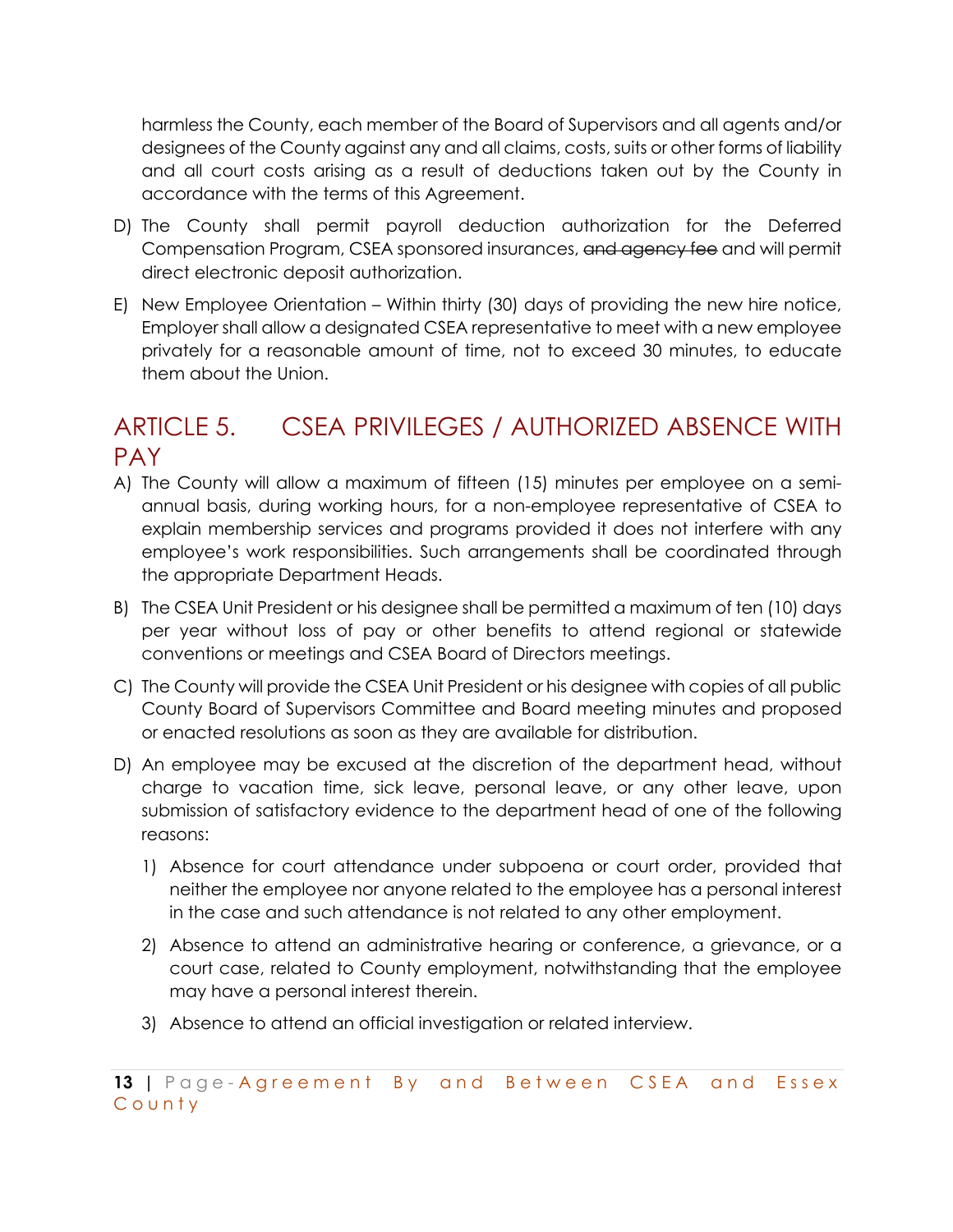- 4) Absence to attend an Essex County Civil Service examination, interview, or appointment interview in relation to an eligible list for employment by Essex County, or any physical examination in relation thereto.
- 5) Absence to attend conferences, conventions, or schools pursuant to Section 77-b of the General Municipal Law.
- 6) The Unit President when engaging in departmental administration of the Collecting Bargaining Agreement will provide the County Labor/Management Committee with a release time report on a quarterly basis of such activity.
- E) The CSEA Unit President or his designee shall be permitted up to a maximum of four (4) hours per month without loss of pay or other benefits to conduct CSEA business. These four (4) hours will be designated as the same day as the monthly labormanagement meetings and will be in addition to time spent at such meetings.

## ARTICLE 6. JOINT COMMITTEES

- A) Labor/Management Committee
	- 1) Each side shall appoint three (3) members to this Committee to meet bi-monthly to resolve problems and to establish a firm relationship between the County and the Association to promote harmonious coexistence.
	- 2) Nothing contained herein shall prevent the Labor/Management Committee from meeting more often by mutual consent. Additionally, the Labor/Management Committee may by mutual agreement create other such Committees for the purposes of addressing specific issues related to Health, Life and Safety.

## ARTICLE 7. LEAVE OF ABSENCE

- A) Leave of Absence for a specified time, not to exceed one (1) year, without pay, for a sufficient reason may be granted to an employee by the County Manager upon the written request of the employee with at least two (2) weeks written notice to the Department Head.
- B) The Department Head shall review the application and submit the application along with a recommendation to the County Manager within two (2) workdays following receipt of such application.
- C) The granting or denial of all leaves of absence, except as required by law, shall be at the discretion of the County Manager provided any denial shall not be for arbitrary and capricious reasons.
- D) If the request for unpaid leave is denied, the matter may be referred to the County Personnel Committee only for the purpose of determining if the denial was arbitrary and capricious. The denial of a leave of absence shall not be an item for grievance.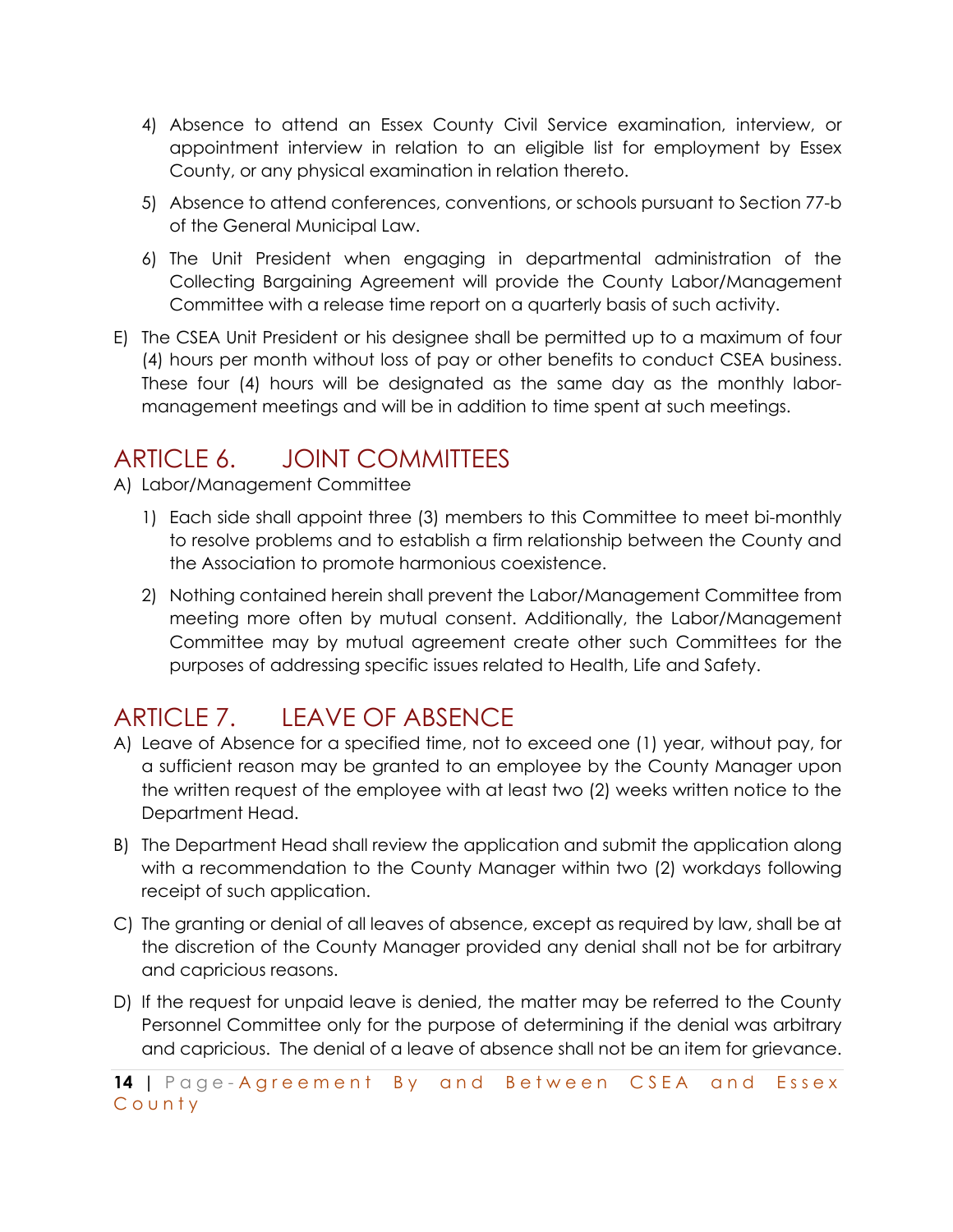### ARTICLE 8. SICK LEAVE

- A) The sole purpose of this provision is to provide sick leave for those employees who suffer from a personal illness and/or injury and are unable to perform their job function except that sick leave may be utilized for an illness or injury in an employee's immediate family and for doctor and dental appointments. Any employee who claims sick leave under false pretenses may be subject to immediate disciplinary action.
- B) Employees hired on or prior to March 23, 1989 shall be granted eighteen (18) sick days per year. Employees hired after March 23, 1989 shall be granted thirteen (13) sick days per year.
- C) All Sick Leave time will be based upon a calendar year. Sick leave time will be credited as follows;
	- 1) All employees entitled sick leave time shall be credited to the employee monthly. For example, an employee earning 18 days of sick leave shall be credited 1.5 days of sick leave time, which shall be available for use after such earned accrual.
- D) New hires will be credited a prorated amount of the thirteen days of sick leave time they are entitled to, dependent upon the actual date of hire within the calendar year, and such accrual of such sick time shall be provided based upon Section (C) Subsection 1., noted above.
- E) New employees hired on or before the fifteenth (15th) of the month, will be credited with an anniversary date as of the first of that month. New employees hired after the fifteenth (15th) day of the month will be credited with an anniversary date as of the first day of the next month. These dates will be used for the purpose of determining the prorated amount of sick time available in their first year.
- F) All references to days in this Article shall be converted to equivalent hours. The hourly credit for these days will be calculated based on the appropriate days times the hours of a normal workday for that employee's department.
- G) Upon becoming sick or disabled, an employee shall, during his sickness or disability, be granted sick leave with pay to the extent of the unused sick leave time accumulated.
- H) Sick leave time shall be considered for all purposes as continuous service. In the case of retirement, the provisions of Section 41-j under the New York State Retirement System shall prevail.
- I) Any employee who is incapable of performing her duties because of maternity disability may utilize accumulated sick leave credits during such absence. A maternity leave shall be considered to commence on the date when the employee is no longer capable of performing her regular duties and shall end on the date that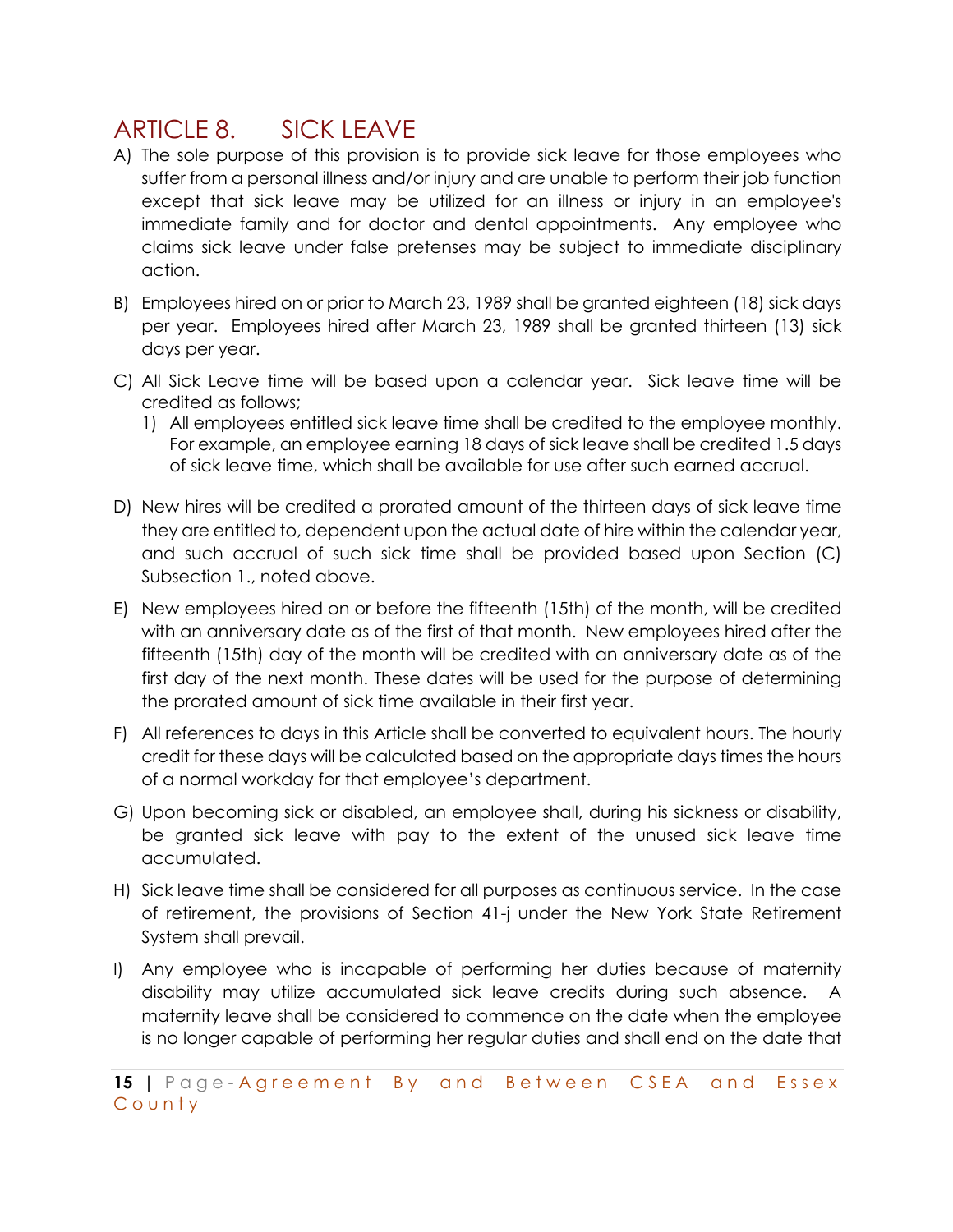the employee can resume the performance of her regular duties. The employee may be requested or required to bring in a doctor's notice to verify the date when the employee is not capable of performing her duties or when the employee is capable of returning to work.

- J) When an employee is absent from work because of sickness or disability, the Department Head may require a physician's certificate, an examination or other acceptable medical evidence for any absence. If a doctor's examination is called for, it shall be paid for by the County provided the results establish a bona fide illness or disability.
- K) When such a certificate is required, it will be so noted on the employee's time record. When the illness or disability is five (5) days or longer in duration, a physician's certificate is required at the end of the fifth day and for each five (5) workdays of continuous absence thereafter (this requirement is waived when an employee is confined to a hospital). Such certificate shall state the nature of the illness or disability and the expected date of return to work.
- L) Employees shall be entitled to accumulate up to a maximum of the equivalent hours for two hundred forty-five (245) days of sick leave. For those employees who have accumulated more than the equivalent hours of two hundred forty-five (245) days of sick leave, they shall not be allowed to accumulate any additional sick leave until such time that they have less than the equivalent hours for two hundred forty-five (245) days. The exception to this maximum amount is covered under Section M of this Article.
- M) Employees who retire from County service shall be entitled to one hundred per cent (100%) of their normal daily rate for each day of accumulated sick leave over one hundred sixty-five (165) workdays, however, under no circumstances will an employee be entitled to payment of more than the equivalent of thirty-five (35) sick days of compensation, under this section.
- N) When an employee is absent from work due to illness or injury, said employee will make every reasonable effort to notify the appropriate County official (i.e., Department Head) prior to the beginning of the workday or as soon thereafter as feasible.
- O) Any unused personal time may be converted to sick time at the end of the year even if it results in exceeding or adding to more than the equivalent hours of two hundred forty-five (245) sick days accumulated.

#### ARTICLE 9. SICK LEAVE BANK

A) Statement of Policy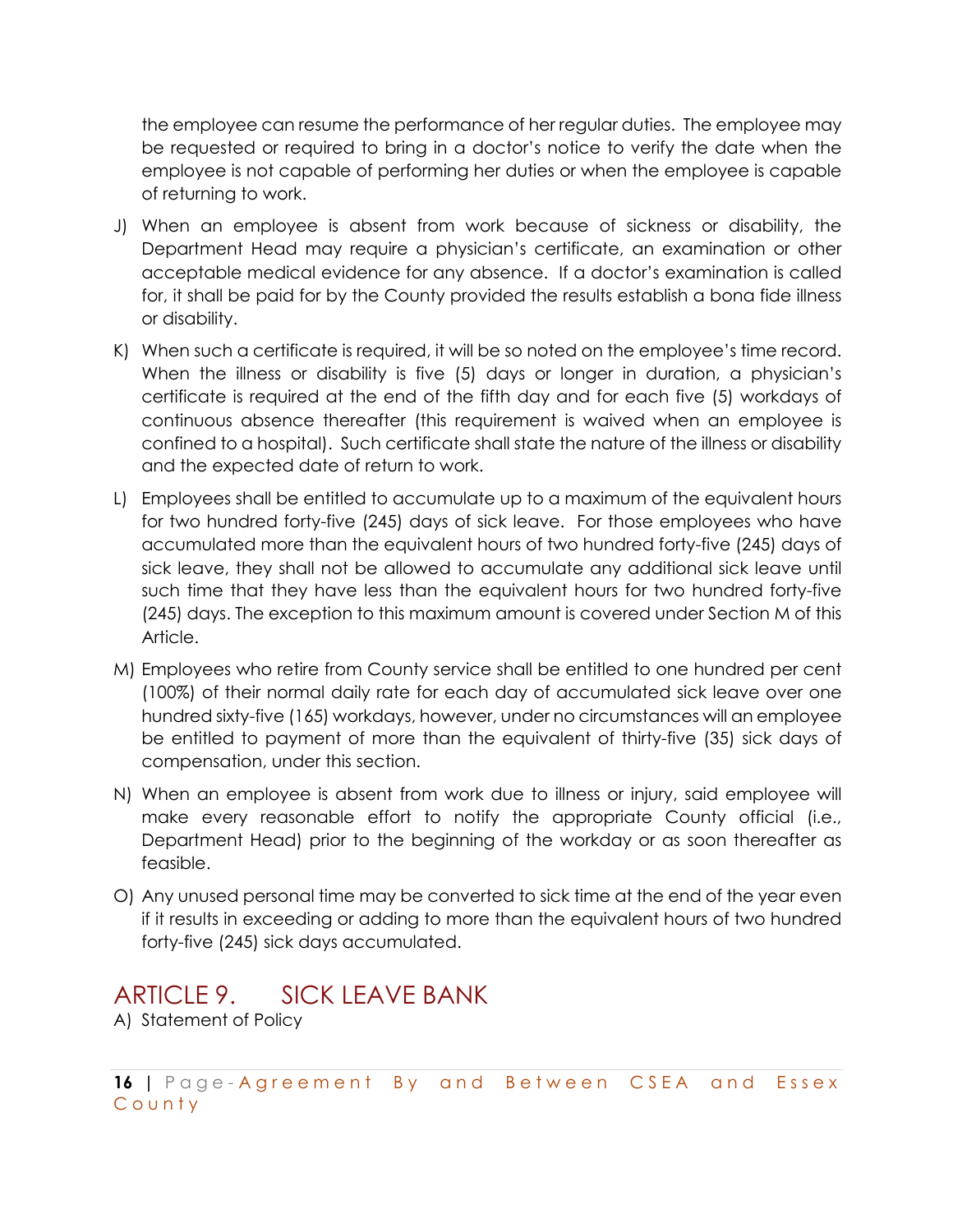- 1) It is the understanding and policy of Essex County and CSEA to encourage every employee to recognize leave time as a negotiated benefit and to utilize such leave for the purpose for which it is intended. It is further understood that there may be circumstances in which an employee would require additional leave time to accommodate a catastrophic illness or serious temporary disability, extending beyond two weeks in duration. Such two weeks duration need not be on a continuous basis, but rather may be on an as needed basis for treatments such as chemotherapy for cancer or other such catastrophic illness or injury. It is on this basis that an agreement has been reached to establish a Sick Leave Bank.
- 2) Sick Leave Bank time cannot be used to supplement Workers Compensation except as provided below;
	- a) In the event a Workers Compensation Claim is controverted, the employee may request time from the bank until such time as a decision is reached regarding the controverted claim. If the controverted claim results in a back payment of sick time such payment shall be used to repay the Sick Leave Bank.
	- b) In the event an employee is determined to be able to do transitional duty to supplement their Workers Compensation Claim, but the County is unable to find a transitional duty assignment, then the employee may apply to the Sick Leave Bank Committee for possible Sick Leave Bank time.
- 3) In the event of a catastrophic illness / injury or serious temporary disability to an employee's spouse, certified domestic partner or child, Sick Bank time may be requested by the employee for care of such spouse, certified domestic partner or child in an amount not to exceed forty-five (45) days. Such request shall be made in accordance with the Administrative Procedures of the Sick Leave Bank as detailed below.
- 4) In the event an employee has no accumulated leave time due to a prior catastrophic illness/injury or serious temporary disability which occurred within the previous two (2) years, and such employee utilized their own accumulated time without use of the sick leave bank, and provided the employee can document such condition to the sick bank committee; under such conditions the employee may be considered eligible for time from the sick leave bank for an illness, injury or temporary disability which would not ordinarily be provided for under this Article, subject to approval of the sick bank committee.
- B) Administrative Procedures
	- 1) The Sick Leave Bank shall be administered by the Personnel Director and the County Manager, or their designees and two representatives designated by the CSEA Unit President. This group will become the Sick Leave Bank Committee (SLBC).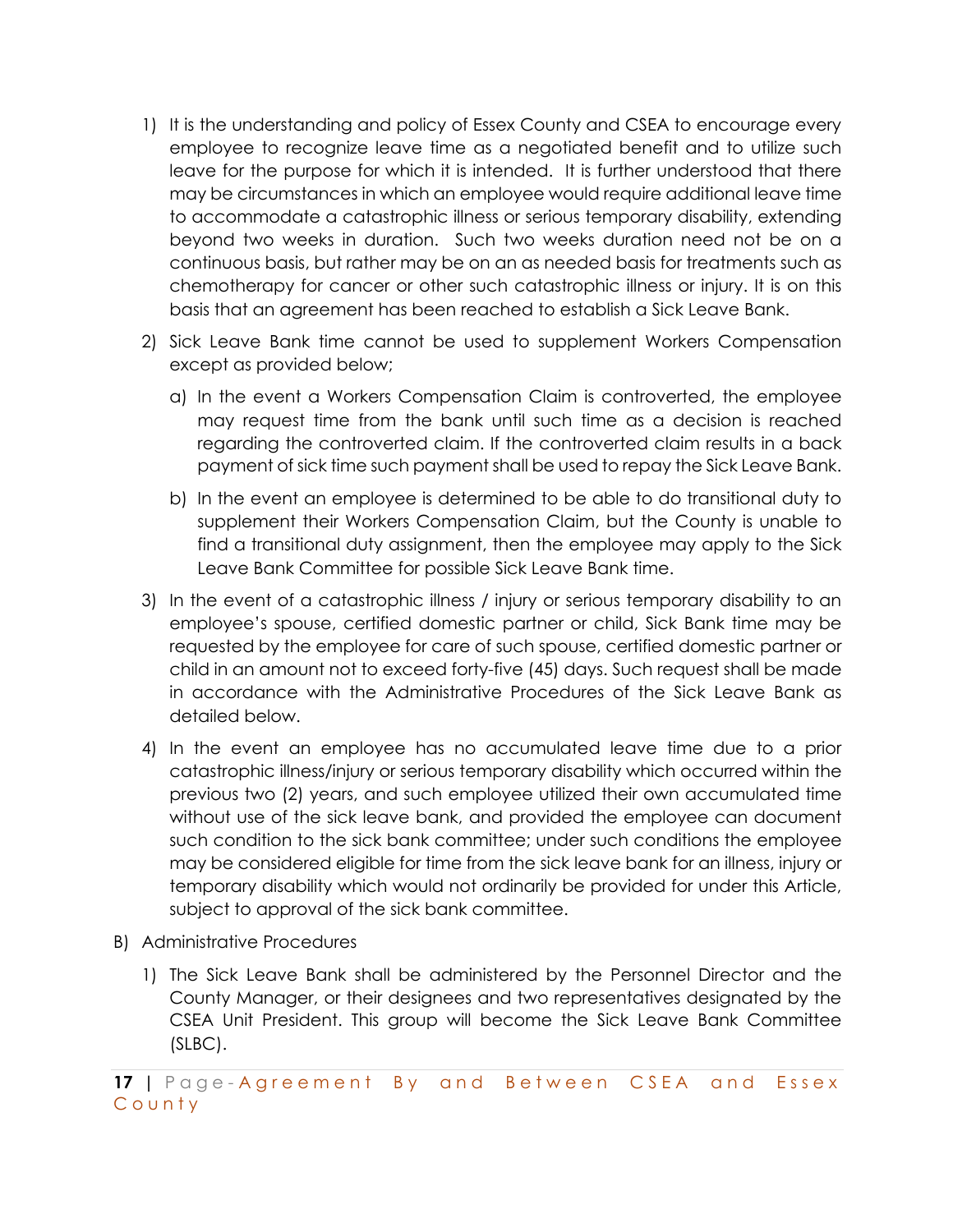- 2) Each request for Sick Leave Bank time will be reviewed and a decision will be reached by a majority vote of the SLBC.
- 3) For the purpose of breaking a tie vote among the committee, a list of ten people will be created, five from the CSEA and five from the County. One member of the list of ten will be randomly selected by use of Random Ware software or other such similar computer random generation software program. This selected member will be the tie breaking vote within the committee.
- 4) The Committee's decision is final and is not subject to appeal or the grievance procedure.
- 5) The Committee will determine the number of days to be granted, not to exceed 50 workdays per request, or a total of 150 lifetime days per employee.
- 6) New employees with less than one year of service shall only be entitled to a maximum of twenty-five (25) days.
- 7) Request to use Sick Leave Bank Time automatically allows the SLBC members to review the requesting employee's leave time record without further authorization.
- 8) The Committee shall meet within ten (10) working days from the receipt of the request in the Department of Personnel.
- 9) The employee and the Department Head shall be notified in writing within five (5) working days of the Committee's final determination.
- C) Sick Leave Bank Time Procedures
	- 1) The Sick Leave Bank is a mandatory participation program.
	- 2) One day of sick leave time will be deducted from the employees total Sick Leave Accruals in January of each year and credited to the Sick Leave Bank, unless previously determined by the SLBC to be not necessary.
	- 3) New employees hired before September 1st of the calendar year will contribute a prorated number of hours based upon the number of months which they will be employed by Essex County prior to the start of the new year.
	- 4) New employees hired after September 1st of the calendar year will be allowed to postpone their contribution until January of the following year.
	- 5) Less than full time employees will be required to donate based upon a prorated amount of their percentage of a normal workday and/or weekly schedule.
	- 6) The SLBC will meet in June of each year to determine if an additional canvas of time will be needed to supplement the bank for the remainder of the calendar year. No more than one additional canvas may be done within any calendar year.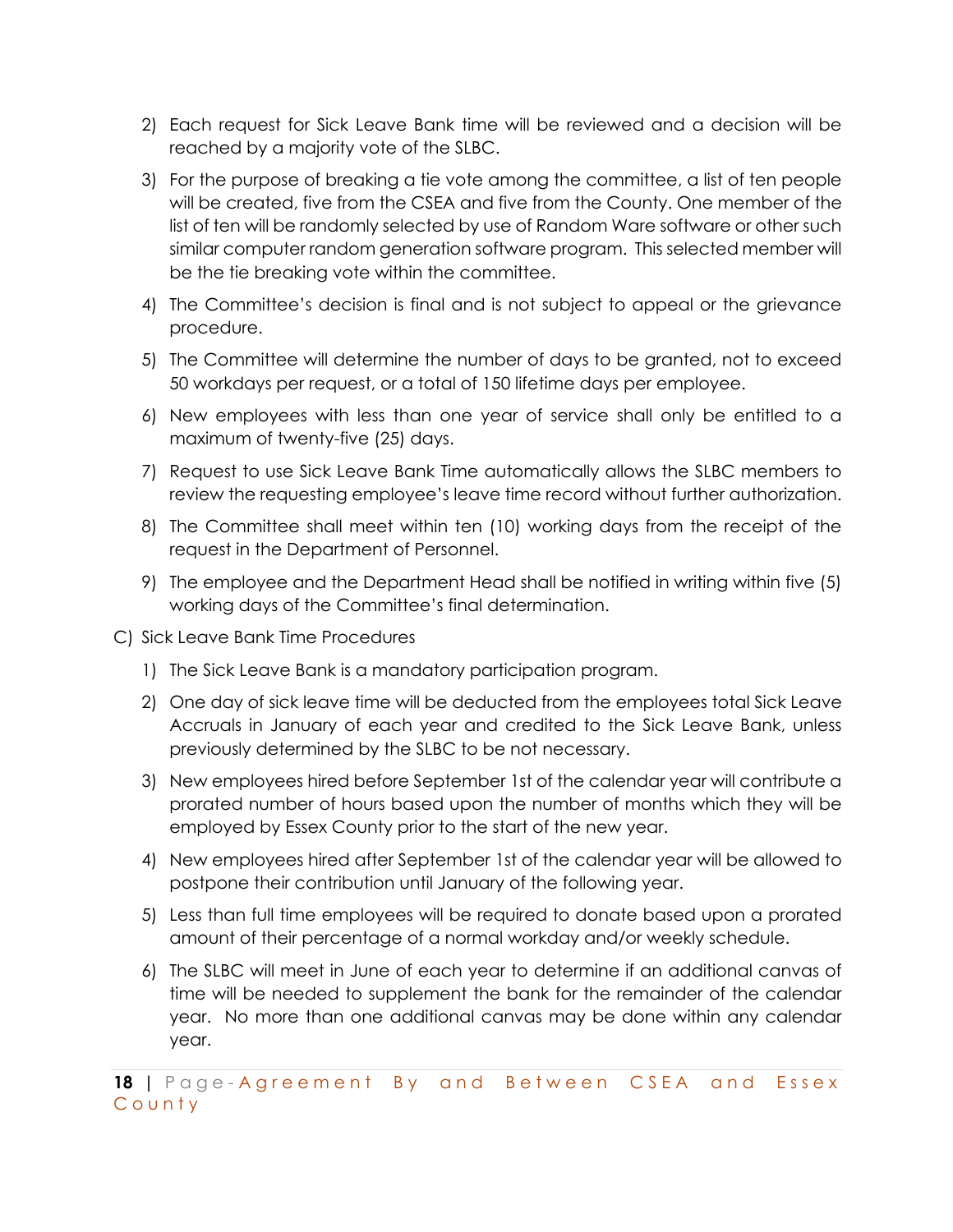- 7) Mandatory donation of time may not be necessary each year, the SLBC will meet no later than November of each year to review how much time is available in the Bank. If no donation is needed for the following year employees will be notified.
- 8) Employees have the option to donate some or all of their accumulated sick time to the Sick Leave Bank when they voluntarily leave the County service.
- 9) Lost sick time due to the death of an employee will be applied to the Sick Leave Bank to help maintain a sick leave time balance.
- D) Application Procedures:
	- 1) All accrued leave credits, including sick, vacation and personal time must be depleted prior to approval of leave from the Sick Leave Bank. Employees are encouraged to make application prior to such depletion of time if it is anticipated that the need for time will become necessary.
	- 2) Each request shall be made on a prescribed form (available thru the Personnel Office) with a Physician's Certification form (available thru the Personnel Office).
	- 3) Approved sick leave will be applied only during a current or future payroll period. It shall not be applied retroactively if the payroll period is complete prior to the Committee's decision.
	- 4) All documents shall be submitted first to the Department Head and then to the Personnel Office.

#### ARTICLE 10. BEREAVEMENT LEAVE

- A) Employees will be permitted to use a maximum of three (3) days per death in the immediate family without loss of pay or deduction from any other accumulated credits. Use of such days shall be subject to approval of the Department Head based upon funeral arrangements as appropriate.
- B) Should an employee be notified of a death in his/her immediate family during the workday, then said employee shall be permitted to take the remainder of the workday off without any charges to his/her leave credits nor shall such day count toward his/her three (3) bereavement days as spelled out above.
- C) Immediate family shall be defined as father, mother, sister, brother, son, daughter, mother-in-law or father-in-law, brother-in-law, sister-in-law of present marriage, spouse residing in employee's household, certified domestic partner, stepparents, and stepchildren.
- D) Employees will be permitted to use a maximum of two (2) workdays for a death of the employee's grandmother, grandfather, grandchildren, aunt, uncle, niece, or nephew without loss of pay or deductions from other accumulated credits.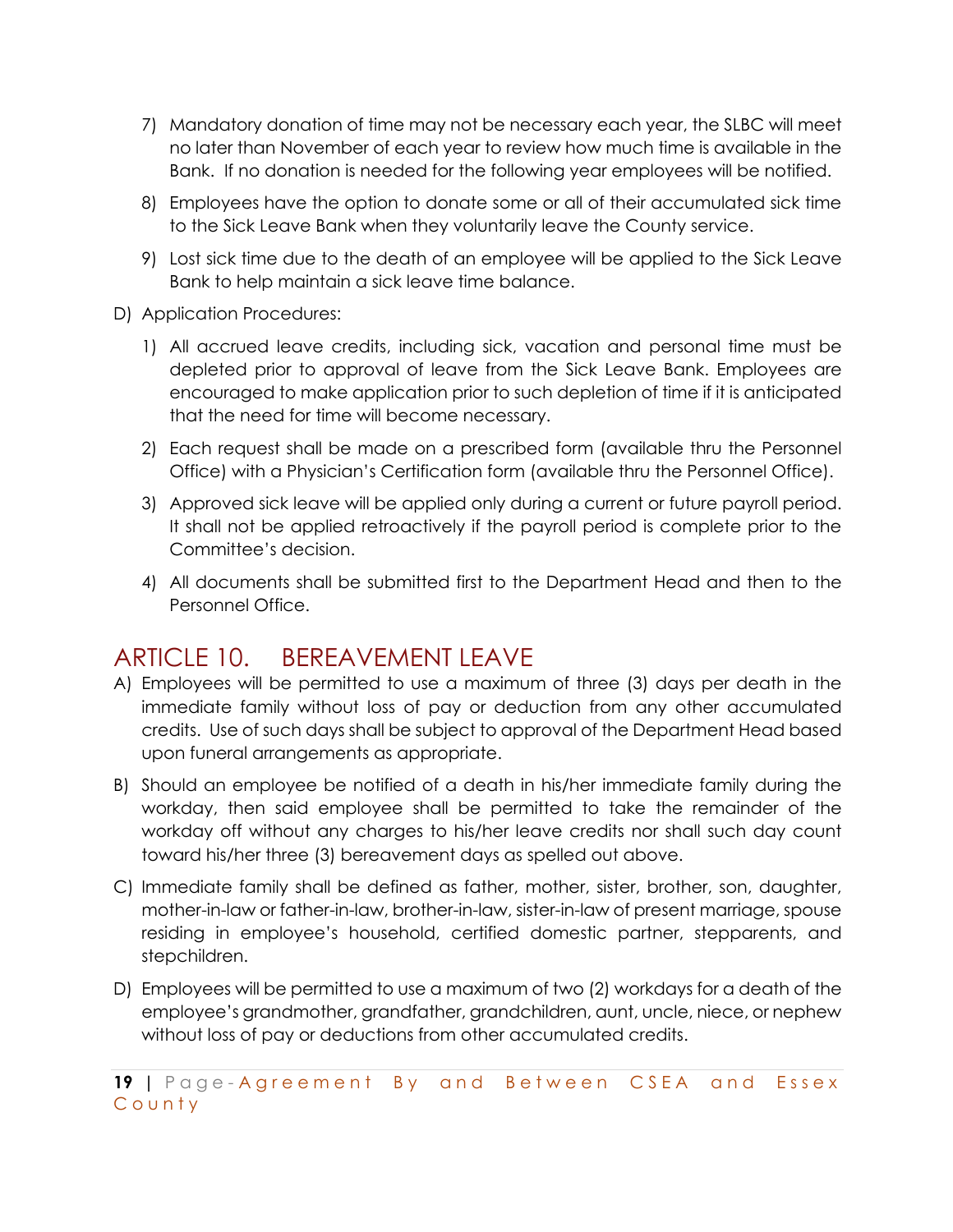- E) In the event a burial takes place at a later time, due to seasonal conditions, then the employee will be allowed to utilize the day(s) necessary for the burial at that time, subject to approval of the Department Head. The Department Head may request verification by way of obituary notice or other such acceptable proof of burial date.
- F) Use of additional personal and/or vacation time may be requested by the employee in the event of unusual circumstances related to a death in the family as identified above, such use of the employee's own time shall not be unreasonably denied by the Department Head, provided the employee provides a reasonable explanation of such request.

## ARTICLE 11. PERSONAL LEAVE

- A) The purpose for personal leave is to provide employees time off for conducting personal matters that could not otherwise be conducted outside the normal work hours. Examples of proper use would be for important family matters, physician, or dental appointments, conducting personal legal affairs, family illness and conducting personal business matters.
- B) Personal leave must be approved by the employee's Department Head and, except in the case of emergencies requiring the employee's presence, will not be granted if such absence will interfere in the proper conduct of governmental functions necessitating the presence of the employee. Such request for Personal leave will not be denied solely because it may create an overtime situation within the department.
- C) Requests for personal leave shall be made to the Department Head as soon as possible with at least twenty-four (24) hours' notice, except in the case of a personal emergency.
- D) The intent of the parties is to provide five (5) days of personal leave non-cumulative per year for employees after their third year of service.
- E) New hires shall receive two (2) days of personal leave in their first year, such two (2) days shall be prorated based upon the date of hire within the first year, three (3) days in their second year and four (4) days in their third year. Thereafter they will receive five (5) days.
- F) Personal leave time will be credited in January and available for use at that time.
- G) All personal leave is non-cumulative.
- H) Unused personal leave shall be credited to sick leave annually on December 31st.
- I) All references to days in this Article shall be converted to equivalent hours. The hourly credit for these days will be calculated based on the appropriate days times the hours of a normal workday for that employee's department.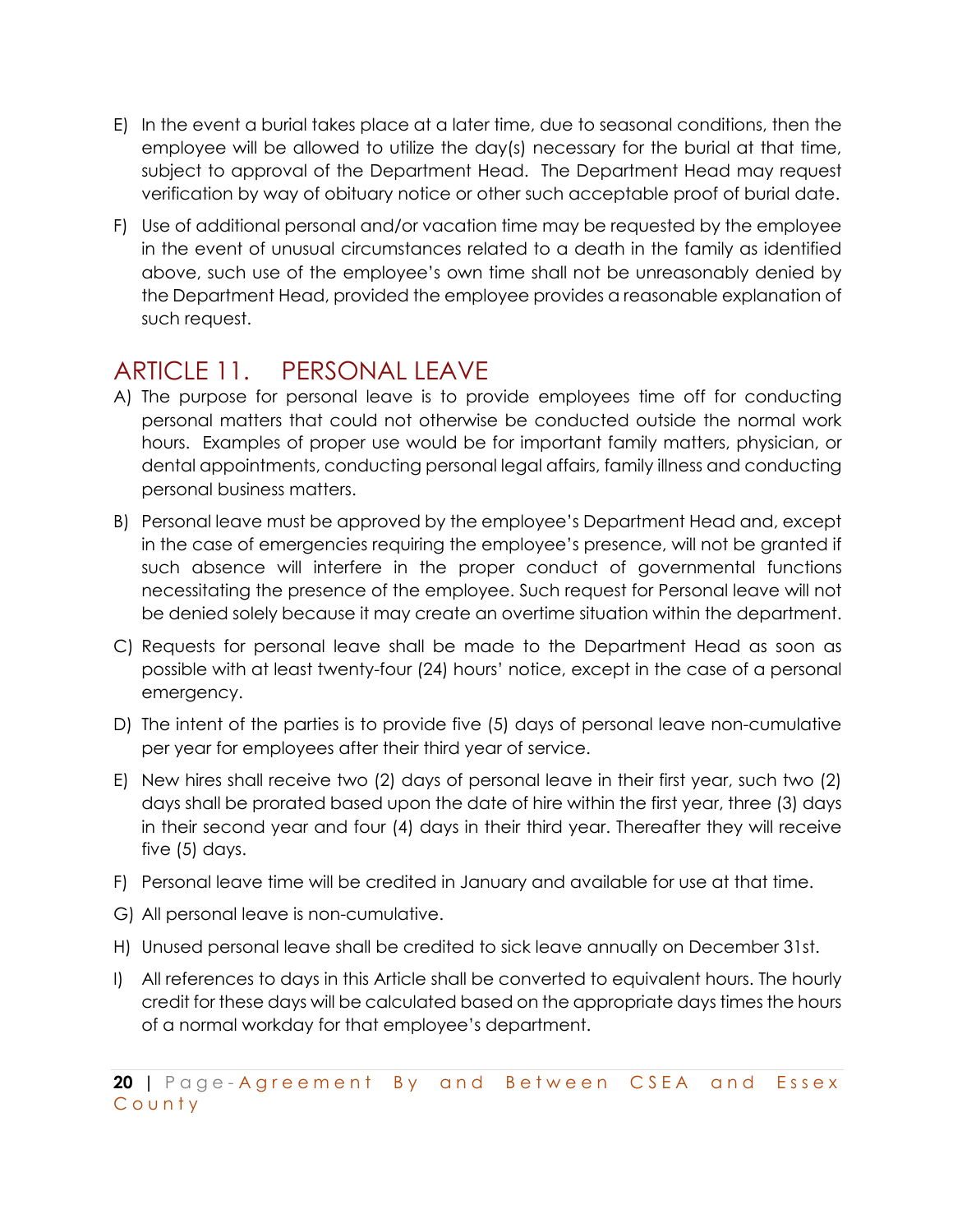#### ARTICLE 12. VACATION

- A) Employees shall be entitled to vacation time in accordance with the following categories:
	- 1) Category One: Twenty (20) days per year.
		- a) Employees hired prior to January 1, 1999
	- 2) Category Two: Eighteen (18) days per year.
		- a) Employees hired after January 1, 1999 and have at least eight (8) complete years or more of service with the County.
	- 3) Category Three: Fifteen (15) days per year.
		- a) Employees hired after January 1,1999 and have at least five (5) complete years or more but less than eight (8) complete years of service with the County.
	- 4) Category Four: Twelve (12) days per year.
		- a) Employees hired after January 1,1999 and have at least three (3) complete years or more but less than five (5) complete years of service with the County.
	- 5) Category Five: Nine (9) days per year.
		- a) Employees hired after January 1,1999, with less than three (3) complete years of service with the County.
- B) All vacation time will be based on a calendar year. Vacation time will be credited in January and available for use at that time.
- C) If an employee is due to move to a category with a higher benefit level within the ensuring calendar year that employee will be given the credit for the higher category.
- D) New hires will be credited a prorated amount of vacation time based upon the date of hire in their first year.
- E) New employees hired on or before the fifteenth (15th) of the month, will be credited with an anniversary date as of the first of that month. New employees hired after the fifteenth (15th) day of the month will be credited with an anniversary date as of the first day of the next month. These dates will be used for the purpose of determining the prorated amount of vacation time available in their first year.
- F) Employees shall be entitled to accrued vacation time up to a maximum of thirty (30) days. Newly hired employees, after January 1, 2018, shall be limited to accrual of a maximum of twenty (20) days, during the first five (5) years of service with the County. Once the employees have exceeded five (5) years of continuous service with the County then their ability to accrue thirty (30) days of vacation time would apply.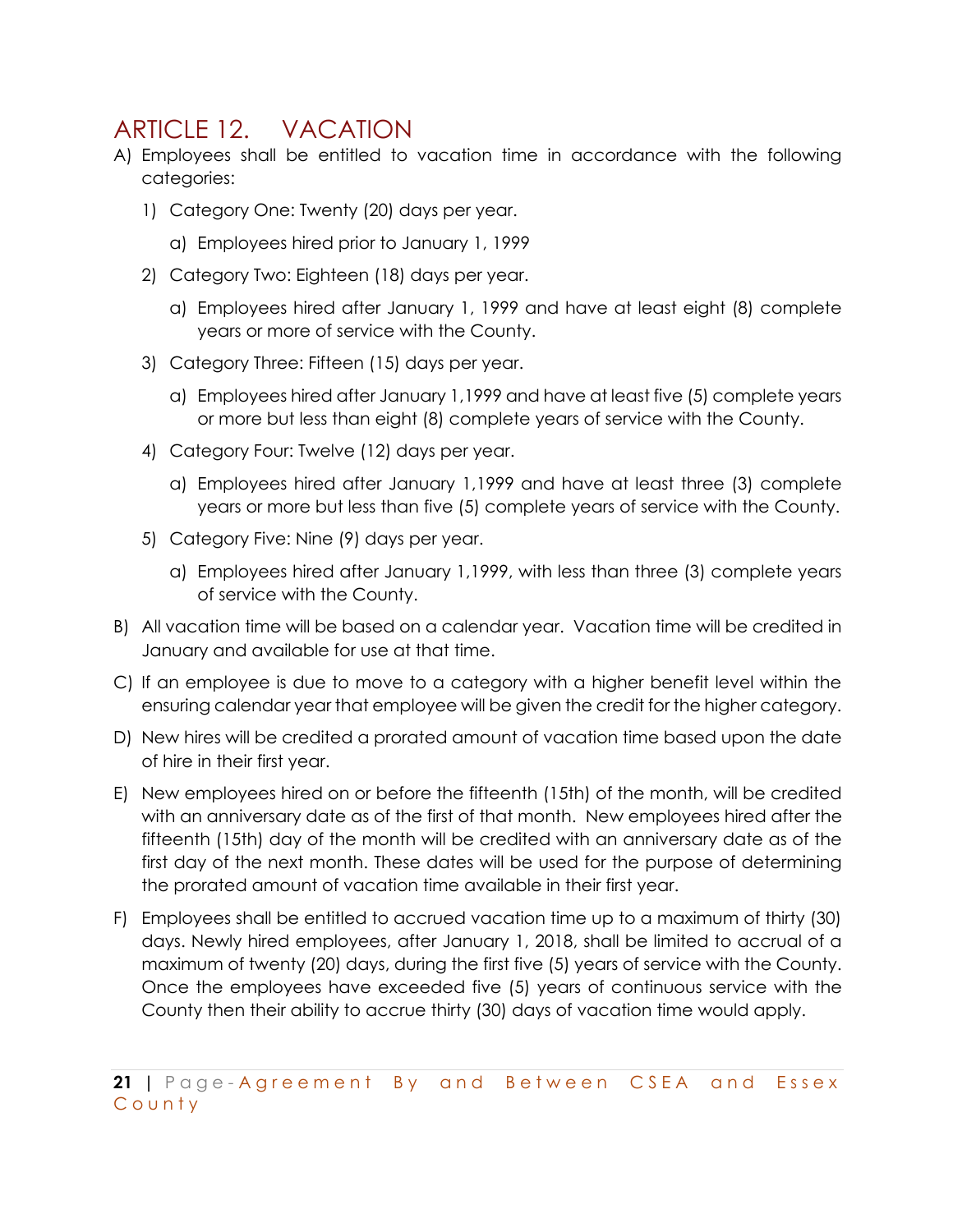- G) An employee who has reached the maximum 30 days of accrual, or for newly hired employees within their first five years who reach the maximum 20 days of accrual, shall be entitled to his/her additional vacation credit for the upcoming calendar year as it is provided in January of each year. However, the employee must use the additional time above the 30 days (or 20 days for newly hired employees) within that calendar year. The intent of the parties is that no employee will have more than the maximum allowable vacation time as identified in Sub-Section F) above, on the books on December 31st of each calendar year. Any amounts above the maximums, on December 31st of each calendar year will be lost.
- H) If an employee is in danger of exceeding the maximums and his/her department head is unable or unwilling to schedule the time necessary to get below such maximums, the employee may appeal in writing to the County Manager to schedule the necessary time off to reduce or remove the amount of time above the such maximums.
- I) If an employee leaves the service of the County, either by voluntary resignation, retirement or in the event of death, said employee shall be entitled to receive a cash payment for any accrued vacation time earned and retained in the previous calendar year, plus a prorated amount of time for the current calendar year based upon the date the employee leaves service, provided that under no circumstances shall said time exceed maximums as defined.
- J) Employees requesting the use of vacation time which equals or exceeds five (5) consecutive days in length, shall be notified by the Department Head of the approval or disapproval of such request within five (5) business days. All other request for use of vacation time in increments less than five (5) days shall be processed by the Department Head in a timely fashion.
- K) All references to days in this Article shall be converted to equivalent hours. The hourly credit for these days will be calculated based on the appropriate days times the hour of a normal workday for that employee's department.

#### ARTICLE 13. HOLIDAYS

A) Holidays shall be granted as follows:

| New Year's Day         | Columbus Day            |
|------------------------|-------------------------|
| Martin Luther King Day | Veteran's Day           |
| President's Day        | <b>Thanksgiving Day</b> |
| Memorial Day           | Day After Thanksgiving  |
| Juneteenth             | Christmas Day           |
| Independence Day       | <b>Floating Holiday</b> |
| $\sim$ $\sim$ $\sim$   |                         |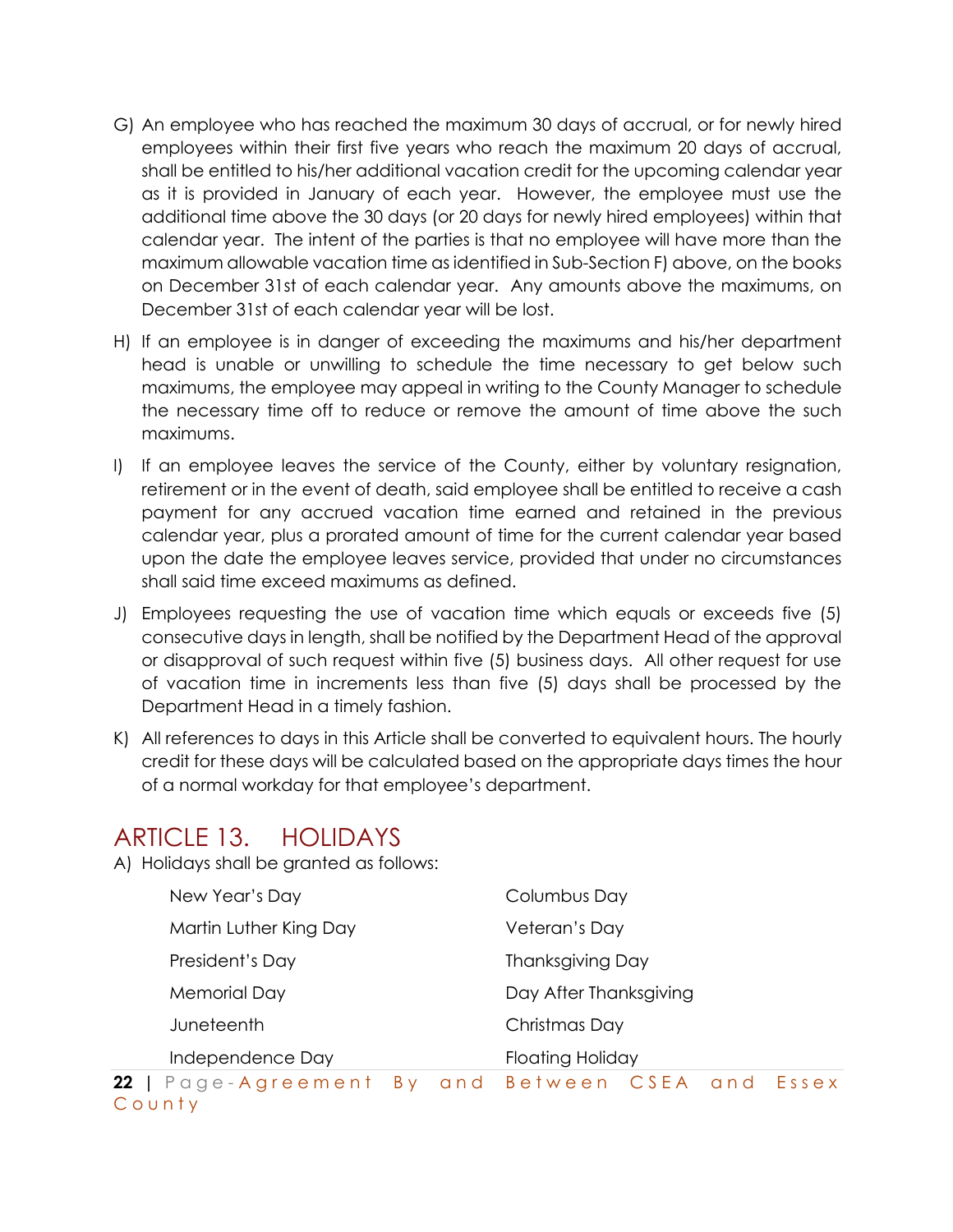Labor Day

- B) Holiday Benefits defined for employees working a Standard Work Week defined as Monday thru Friday shall be based upon the following conditions:
	- 1) For all holidays, other than Thanksgiving, Christmas and New Year's Day such employees shall be entitled to the following benefits;
		- a) Equivalent comp time for all hours worked on the holiday, or for all hours worked on the day designated as the holiday.
		- b) Shall be paid at their normal hourly rate for all hours worked on the holiday or such designated holiday.
	- 2) For Thanksgiving, Christmas and New Year's Day such employees shall be entitled to the following benefits;
		- a) Equivalent comp time for all hours worked on the holiday, or for all hours worked on the day designated as the holiday.
		- b) Shall be paid one and one half  $(1 \frac{1}{2})$  times their normal hourly rate for all hours worked on such holidays or such designated holiday.
- C) Holiday Benefits defined for employees working a Non-Standard Work Week such as the twenty-four-hour departments or other such shift work departments, shall be based upon the following conditions:
	- 1) For all holidays, other than Thanksgiving, Christmas, and New Year's Day such employees shall be entitled to the following benefits;
		- a) Equivalent comp time for all hours worked on the holiday, or for all hours worked on the day designated as the holiday.
		- b) Shall be paid at their normal hourly rate for all hours worked on the holiday or such designated holiday.
		- c) Should an employee be scheduled to work on the holiday(s) as identified above and also be scheduled to work on the day designated as the holiday the following would apply;
			- (i) The designated day would be treated as a comp day and the employee shall be paid at their normal hourly rate for all hours worked on such designated day.
			- (ii) The holiday would be treated as a normal day because the designated day becomes the holiday for the purposes of this benefit, therefore the employee shall be paid their normal hourly rate for all hours worked on such holiday.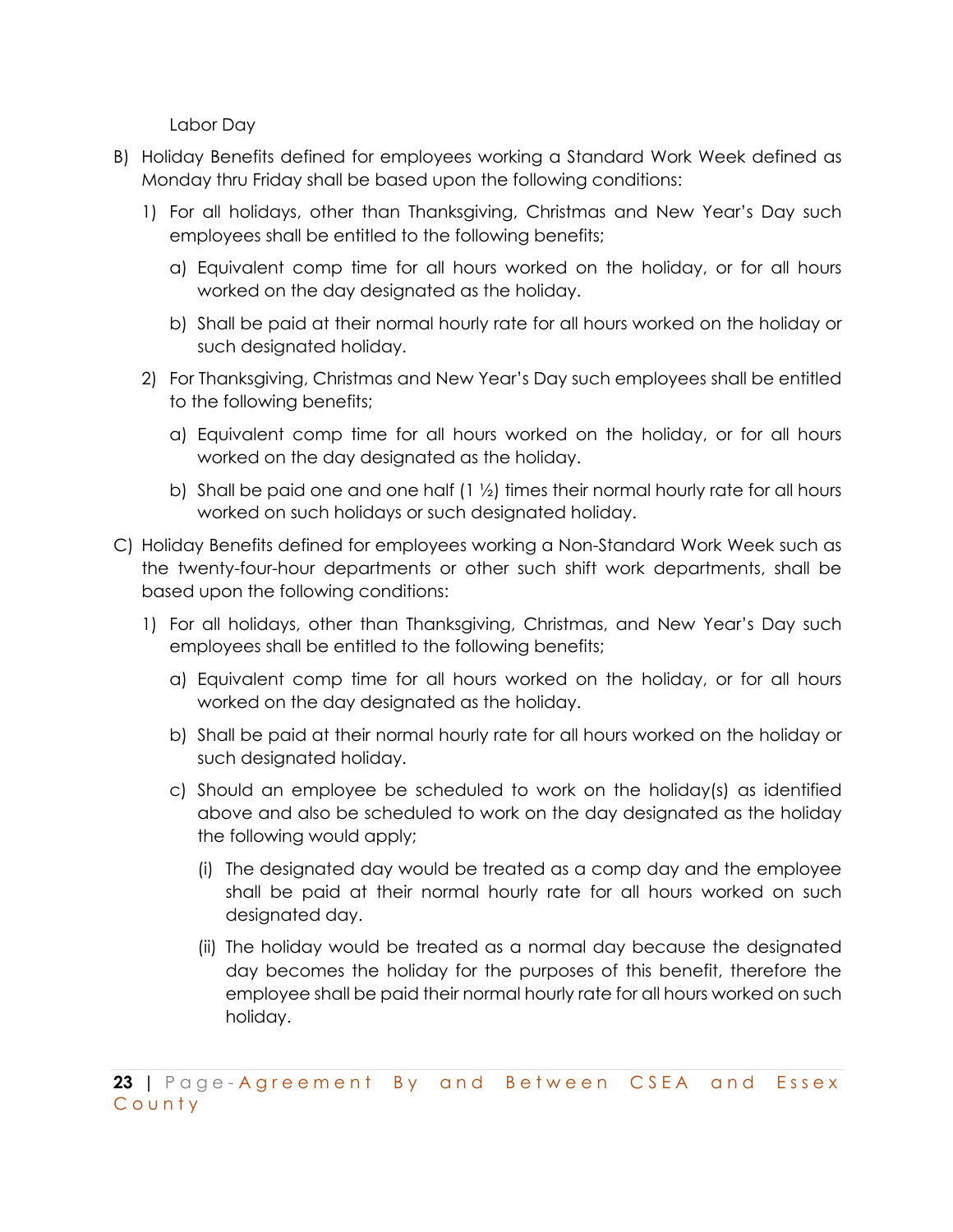- (iii) If such double schedule results in the hours the employee actually works within a work week exceeding the requirement for overtime based upon the Fair Labor Standards Rules or other such condition agreed to within this contract, then the employee must be paid overtime for those hours actually worked over the limits.
- 2) For Thanksgiving, Christmas, and New Year's Day such employees shall be entitled to the following benefits;
	- a) Equivalent comp time for all hours worked on the holiday, or for all hours worked on the day designated as the holiday.
	- b) Shall be paid one and one half  $(1 \frac{1}{2})$  times their normal hourly rate for all hours worked on such holidays or such designated holiday.
	- c) Should an employee be scheduled to work on the holiday(s) as identified above and also be scheduled to work on the day designated as the holiday the following would apply;
		- (i) The designated day would be treated as a comp day and the employee shall be paid at their normal hourly rate for all hours worked on such designated day.
		- (ii) The holiday would be treated as an overtime day, and the employee shall be paid at one and one half  $(1 \frac{1}{2})$  their normal hourly rate for all hours worked on such holiday.
		- (iii) If such double schedule results in the hours the employee actually works within a work week exceeding the requirement for overtime based upon the Fair Labor Standards Act or other such conditions agreed to within this contract, then the employee must be paid overtime for those hours actually worked over the limits.
- 3) Should a holiday or the day designated as the holiday fall outside of the employee's normal schedule, the employee shall still be entitled to appropriate comp time for the holiday.
- D) If a holiday(s) falls within an employee's vacation period, the vacation period of such employee shall be extended by the holiday(s) that fall within such vacation.
- E) When a holiday falls on a Saturday, employees shall be given Friday off. When a holiday falls on a Sunday, employees shall be given Monday off. In place of Lincoln's birthday there shall be a Floating Holiday to be taken in the calendar year by mutual agreement with the Department Head.
- F) For employees defined as Part Time with Benefits, such benefits as detailed above will be provided prorated based upon the appropriate percentage of time they work of the Departments Hours as defined within Article 13 - Hours of Work.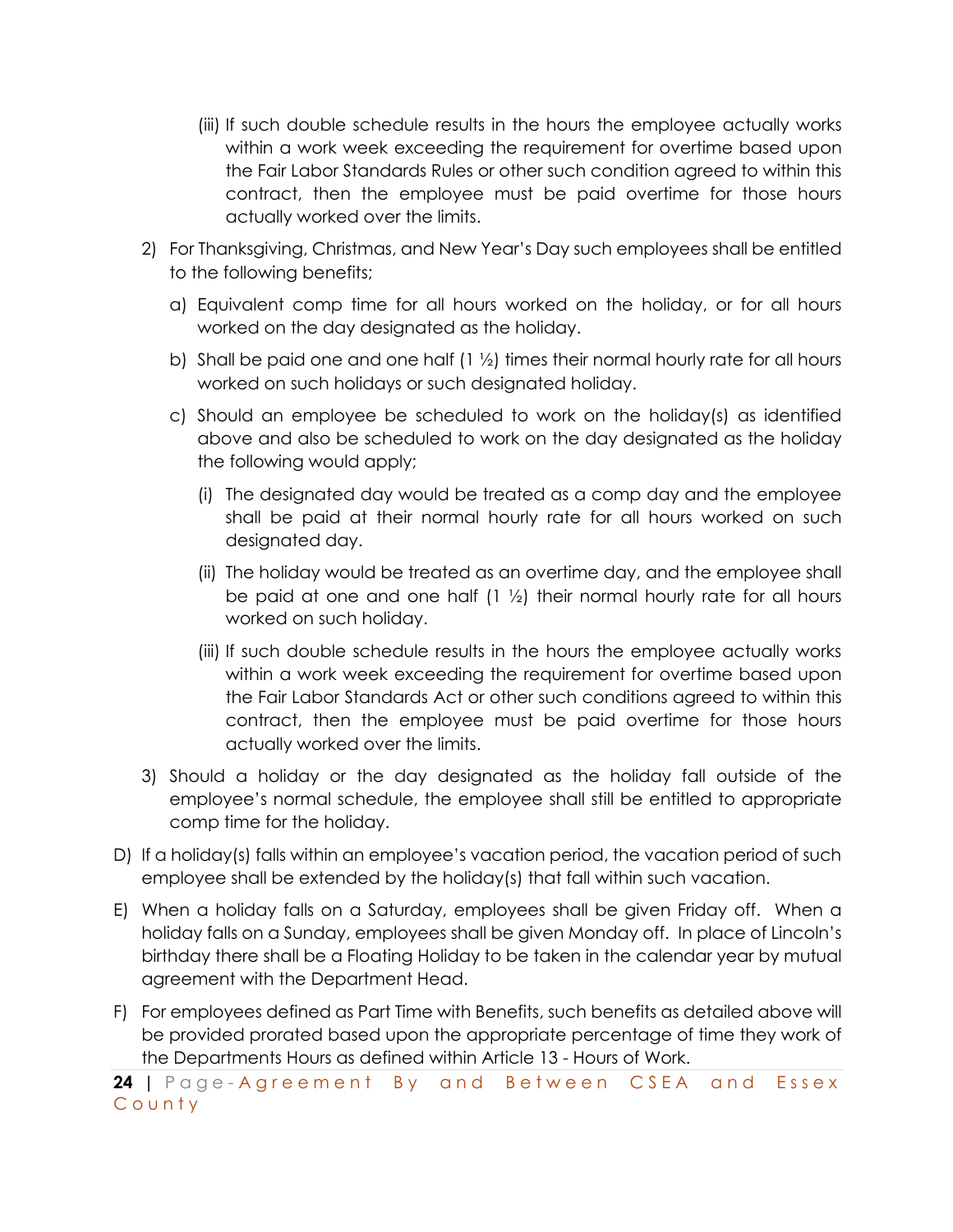G) Whenever a schedule change results in a 10 or 12-hour workday any such holiday will be adjusted to reflect the same.

## ARTICLE 14. HOURS OF WORK

A) Employees shall be required to work the work week as listed in the table below. The schedule for all departments shall be standardized to Saturday thru Friday.

| Department                  | Hours          | Lunch Period          | Department             | Hours          | Lunch Period     |
|-----------------------------|----------------|-----------------------|------------------------|----------------|------------------|
| Aging                       | 7.5            | One Half Un-Paid      | Motor<br>Vehicles      | 7              | One Hour Un-Paid |
| County Clerk                | $\overline{7}$ | One Hour Un-<br>Paid  | Community<br>Resources | 7.5            | One Half Un-Paid |
| <b>District</b><br>Attorney | $\overline{7}$ | One Hour Un-<br>Paid  | Probation              | 8              | One Half Un-Paid |
| DPW/<br>Highway             | 8              | One Half Un-Paid      | Public Health          | 7.5            | One Half Un-Paid |
| Emergency<br>Services       | 8              | One Half Un-Paid      | <b>Real Property</b>   | 8              | One Half Un-Paid |
| E911<br><b>Dispatchers</b>  | Varies         | See Schedule<br>Below | Transportation         | 8              | One Half Un-Paid |
| <b>Fisheries</b>            | 8              | One Half Un-Paid      | Social Services        | 7              | One Hour Un-Paid |
| Information<br>Systems      | 8              | One-Half Un-Paid      | Treasurer              | $\overline{7}$ | One Hour Un-Paid |
| Mental Health               | $\overline{7}$ | One Hour Un-<br>Paid  |                        |                |                  |

- B) Lunch Periods have statutory requirements per New York State Labor Law as follows:
	- 1) Every employee must be provided at least thirty (30) minutes for the noonday meal.
	- 2) The noonday meal period is recognized under New York State Labor Law as extending from 11:00 O'clock in the morning to 2:00 O'clock in the afternoon.
	- 3) An employee who works a shift of more than six (6) hours, which extends over the noonday meal period, is entitled and required by this agreement to at least thirty (30) minutes off within that time frame for the meal period.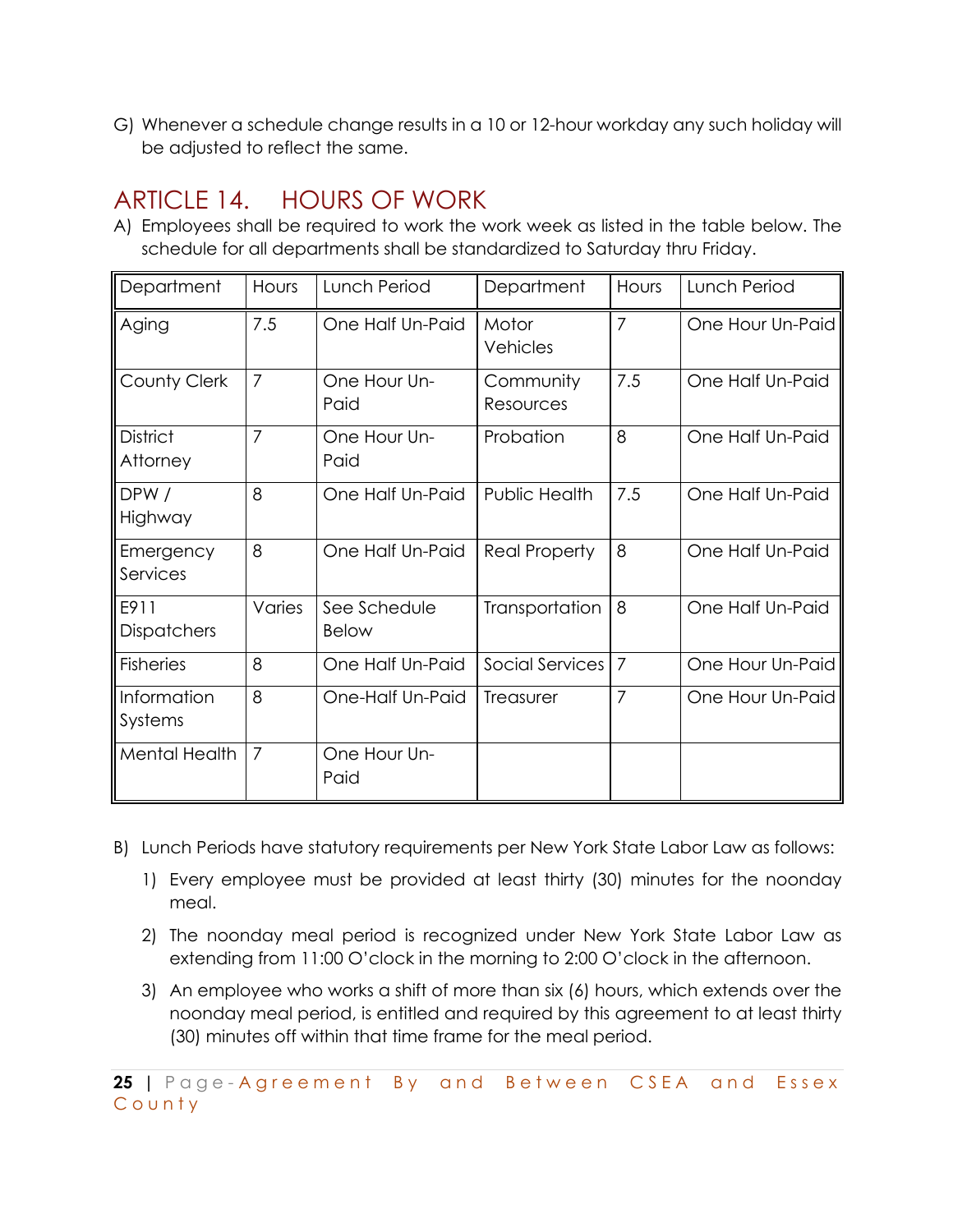- C) Flexing of the Lunch Periods shall be provided for based upon the following:
	- 1) A Department Head or his/her designee may allow employees of their department to take their lunch period anytime during the 11:00 O'clock in the morning to 2:00 O'clock in the afternoon period based upon operational needs of the department.
	- 2) For those Departments who currently are defined as One Hour Un-Paid lunch periods, such lunch periods may be shorten to the minimum of thirty (30) minutes upon request of the employee and approval of the Department Head or his/her designee on an intermittent basis or in limited cases as a permanent change to the schedule based upon the following conditions:
		- a) If such request to shorten the lunch period as a permanent change to the schedule for individual positions, then the approval of the County Manager must be obtained with justification provided for the same.
		- b) If such request to shorten the lunch period as a permanent change to the schedule for all employees of the Department, then the Association shall be notified, and the Department Head and the CSEA representative shall discuss such schedule change. Additionally, the Department Head must request approval from the Board of Supervisors in the form of a resolution to implement the same.
		- c) If an intermittent change is approved by the Department Head the following conditions shall apply:
			- (i) The starting and stopping time of the employee must be adjusted to reflect the normal work hours as defined for the Department. For example, the employee either comes to work 30 minutes later or leaves work 30 minutes earlier.
		- d) Absent an emergency or operational need, shorten the lunch period shall not result in additional paid or comp time for the employee.
- D) Working a lunch period shall not be allowed for the purpose of shortening the work day of the employees, unless an emergency situation occurs which requires the employee to work thru the lunch period. In the event of such emergency, the Department Head may allow the employee to leave early or provide comp time for the lunch period which had to be worked thru. Such practice shall be on a limited basis only.
- E) Departments who work shift work may continue such practice. With the approval of the County Manager, a Department Head may establish flexible starting and stopping times for his/her department based upon the following: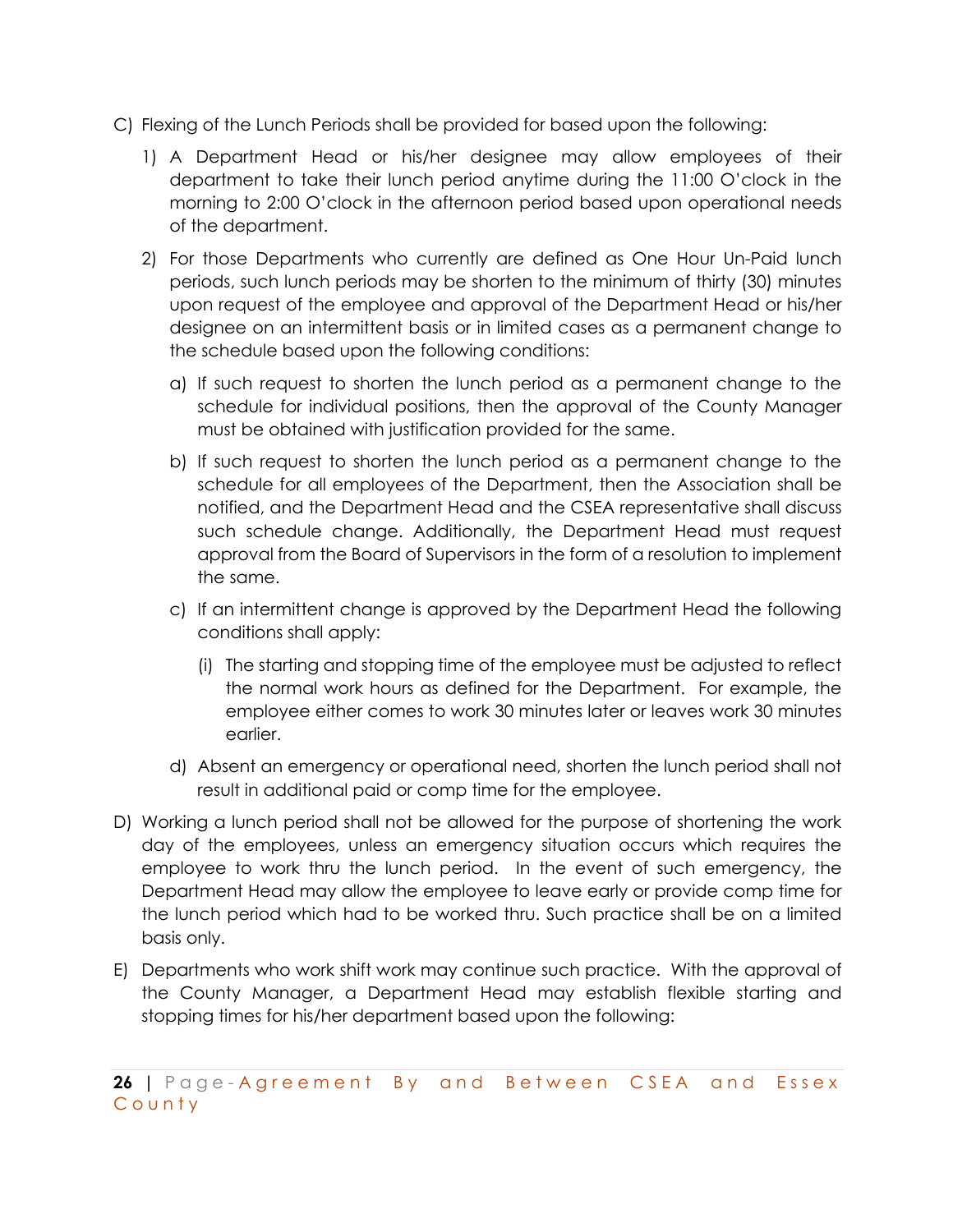- 1) The hours of operation must (when applicable for certain departments) meet all statutory requirements related to hours open to the public.
- 2) Such starting and stopping times must not result in any employee earning additional paid or comp time, and such overall hours must conform to reflect the normal work hours as defined for the Department.
- F) Prior to the implementation of a change in the starting and stopping times of a department, the Association shall be notified, and the Department Head and the CSEA representative shall discuss such schedule change.
- G) The Emergency Services Call Taker-Dispatcher assigned to the 911 Dispatch Center shall be scheduled as follows;
	- 1) Instead of two forty (40) hour work weeks in a two week pay period, there shall be six (6) 12-hour days and one (1) 8-hour day within the schedule in order to maintain an 80 hour pay period; and
	- 2) For the purposes of accruing time and the use of such time, a day shall be considered as 12 hours except for the scheduled 8-hour days which shall be accrued and used as 8 hours; and
	- 3) Such employees so impacted by this agreement will receive 12 hours of compensatory time for holidays worked, unless such holiday falls on the scheduled 8-hour day then such compensatory time shall be based upon 8 hours;
	- 4) For the purposes of overtime, such employees shall be paid overtime when they exceed eighty (80) hours within a biweekly pay period.
- H) Nothing contained herein shall prevent the County from instituting summer hours consisting of four (4), ten (10) hour days per week or some combination of the same to arrive a normal work week for the requesting department, anytime during the period May 1 to October 1, provided at least two (2) weeks prior notice is given to the Association and the Association is given the opportunity to discuss the change with the County. Such hours shall be subject to the following requirement:
	- 1) Use of Comp time to fulfil the required hours of what is the Department's normal work week shall be limited to those normal hours. Employees shall not be allowed to use comp time in an amount which would necessitate or trigger additional benefits such as overtime or additional comp time earned on comp time credited. Overtime or additional comp time earned must be based upon time actually worked above the normal work week hours as per Fair Labor Standards Act or other provisions of this agreement.
- I) Except as otherwise specified, an employee who is called back to work after the employee's regular hours of work have been completed and after the employee has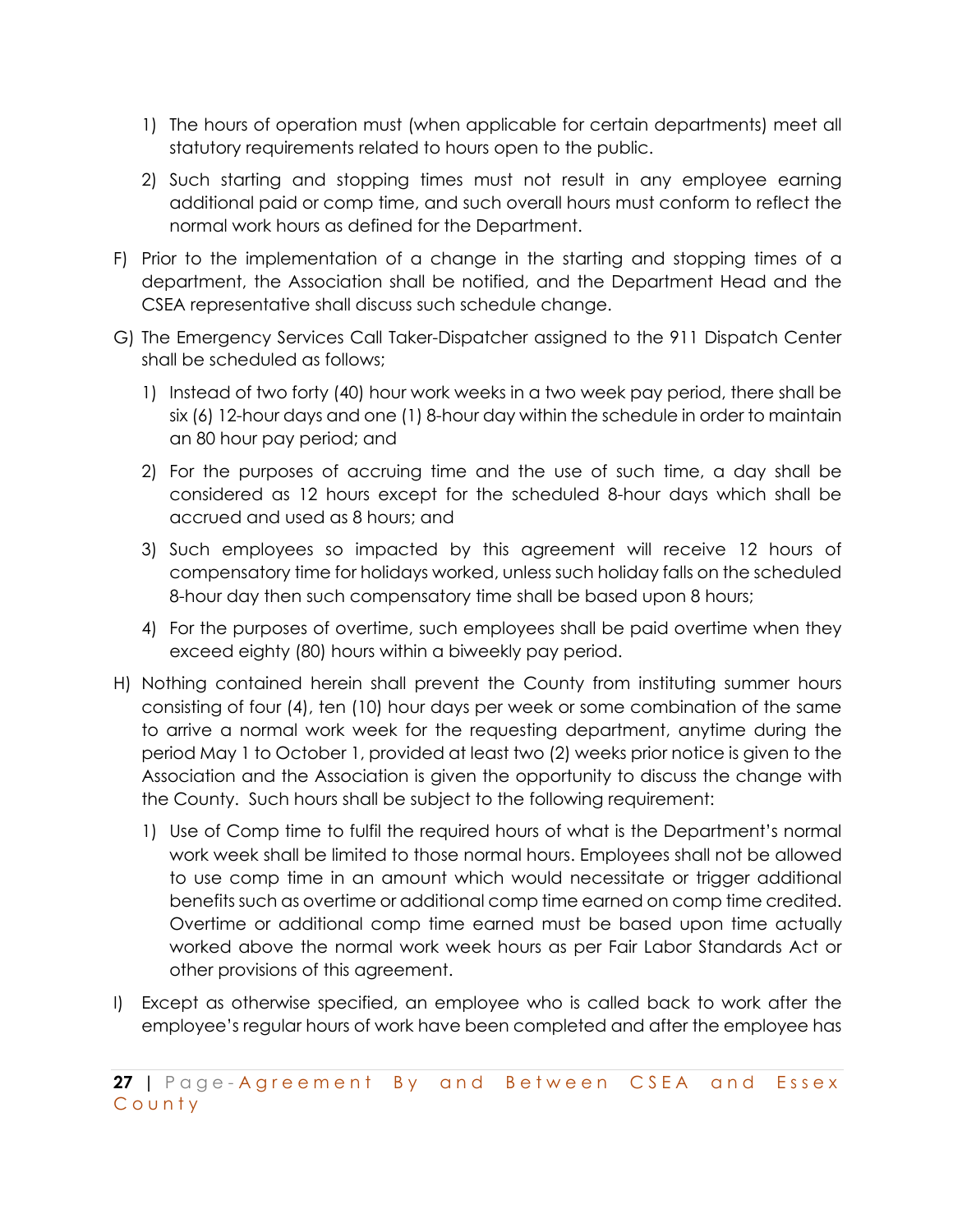left, said employee shall be guaranteed a minimum of four (4) hours pay at the appropriate rate.

- J) The County and the CSEA Bargaining Unit are in agreement that the implementation of a flexible work week is desirable. Such flexible work week differs from a flexible lunch period and/or flexible starting or stopping times as identified in prior sections of this Article. For the purpose of this agreement, a flexible work week is defined as follows:
	- 1) A flexible work week is intended to provide an employee within departments the ability to meet the normal work week hours requirements even if such hours of work do not fall within a predefined starting and stopping times.
	- 2) The parties hereby agree to the following;
		- a) Department Heads may authorize altering the work week schedule *for their employees as follows*; an employee may be given authorization to take a normal work weekday off or a portion of a normal work week day off without the requirement to use leave and benefit time; Such employee shall then be scheduled to work either a weekend day or other such hours as necessary outside the normal work schedule to complete their necessary normal work week hourly requirements.
		- b) If the employee fails to work the required hours necessary to complete a full workweek, then such employee must use accumulated comp time, vacation time or personal time to fulfill the hours necessary to complete a normal work week schedule. Sick time cannot be used to fulfill this requirement. If the employee does not have the comp, vacation, or personal time available then the employee must be docked from their pay the hours lacking to fulfill the normal weekly work schedule.
			- (i) Use of Comp time to fulfil the required hours of what is the Department's normal work week shall be limited to those normal hours. Employees shall not be allowed to use comp time in an amount which would necessitate or trigger additional benefits such as overtime or additional comp time earned on comp time credited. Overtime or additional comp time earned must be based upon time actually worked above the normal work week hours as per Fair Labor Standards Act or other provisions of this agreement.
	- 3) The docking of time requirement as identified within Sub-Section b)., above shall occur only if the employee fails to work the time as scheduled by management in such off hours. If management fails to schedule the employee and the failure to work the required time is not due to the fault of the employee, then the employee shall be allowed to make up the missing time within the next regular normal work week.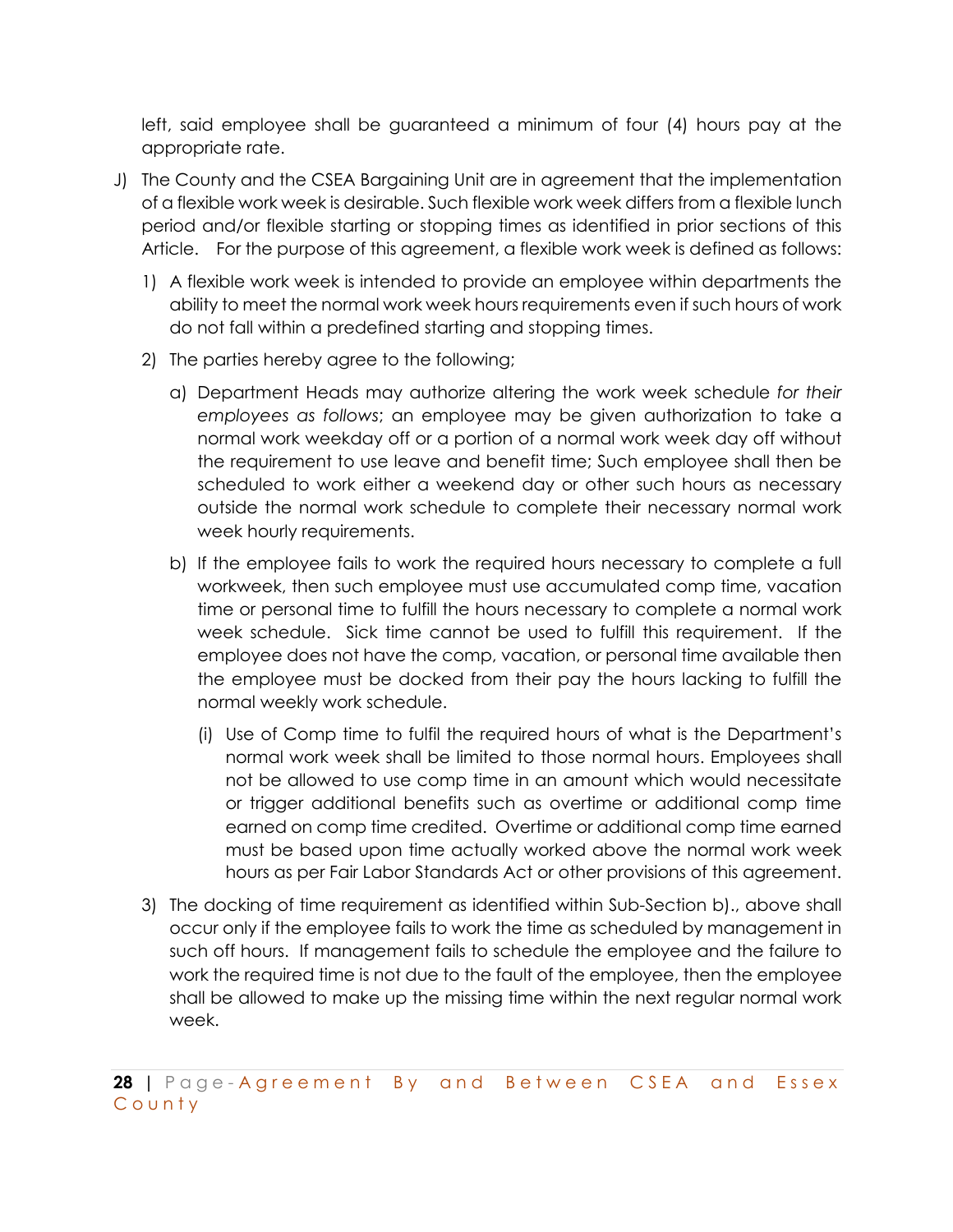- 4) This agreement is intended to serve the dual purpose of allowing the County to deliver needed services to the public in a timely manner without requiring employees (members of the bargaining unit), from having to expend unnecessary leave and benefit time.
- 5) The County hereby agrees to allow for a flexible work week provided the scheduling arrangement is determined by management. Management shall provide the flexible work schedule based upon the need to provide the most beneficial services to the public.
- 6) Nothing herein shall exclude the rights of bargaining unit employees as it relates to Article 16- Compensatory Time which identifies those rights associated with the accrual and use of compensatory time, including the ability of an employee to accumulate up to ten (10) days of compensatory time. Additionally, it is further understood that the rights associated with Article 40 - Overtime shall not be otherwise altered or changed based upon this agreement other than the flexible workweek as agreed to within this document.

#### ARTICLE 15. DPW – BUILDING & GROUNDS CALL-IN PROCEDURE

- A) The parties acknowledge that in order for the effective and efficient operation of the DPW and the Buildings & Grounds Maintenance Division, the positions of Highway Equipment Operator, Motor Equipment Operator, Sign Maintenance Supervisor (one position) Sign Shop Worker, Highway Maintenance Supervisor (three positions) Laborer, Maintenance Mechanics, Maintenance Supervisor, Electrician, and Maintenance Persons, are positions which, by the nature of their duties in the DPW and Buildings & Grounds Maintenance Division, may require work outside the normal workday.
- B) Prior to establishment of the call-in list, the Department Head agrees to provide the Association an opportunity to make its recommendations. The Department Head shall consider the recommendations of the Association; however, the Department Head shall have the discretion to institute the call-in policy for the Department.
- C) It is understood that employees on a call-in list shall have responsibility to be available to be called in when forecasts call for bad weather or when it can be reasonably anticipated that there will be a call-in. Failure to respond to a call-in without just cause may result in disciplinary action and could lead to termination.
- D) A premium pay plan will be implemented effective January 1, 2004, for the snow/ice season (between November 1 and April 15) in order to compensate employees of the DPW Highway Division and the Building & Grounds Maintenance Division as noted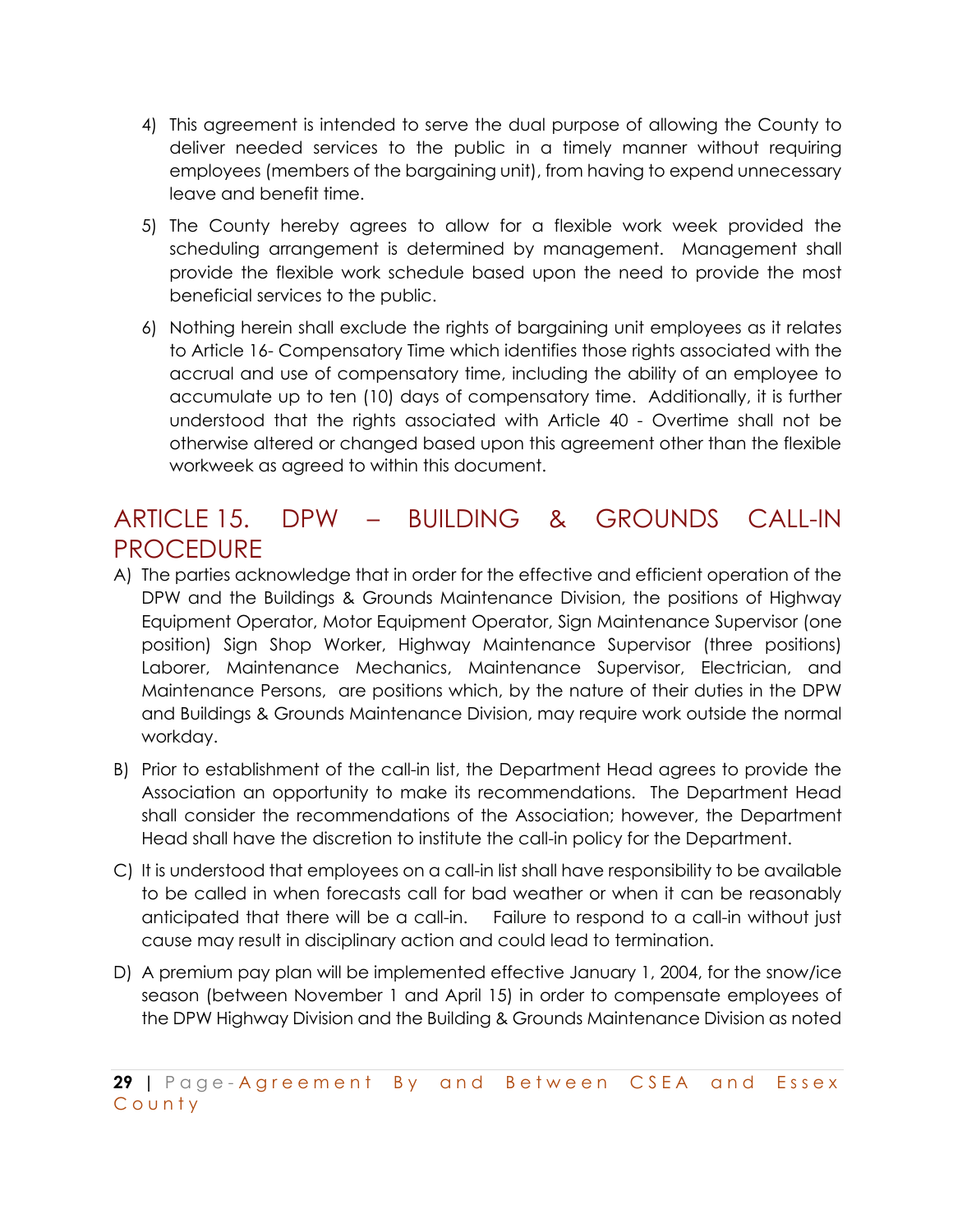in A. above, for being available for call-in status during the snow/ice season and who respond to the seasonal call-in as follows:

| $1)$ 100% response                | \$500.00 |
|-----------------------------------|----------|
| 2) Not available only once        | \$350.00 |
| 3) Not available only twice       | \$300.00 |
| 4) Not available only three times | \$200.00 |

- E) Payment will be the first non-payroll Friday in May of each year. Payment amounts will be prorated for the portion of the snow/ice season in service and payable upon "voluntary" resignation or retirement.
- F) The Sign Maintenance Supervisor, Highway Maintenance Supervisors and General Foreman and the Buildings & Grounds Maintenance Supervisor(s) are on the DPW Superintendent's call-in list on a year-round basis. The county will compensate those employees in these positions \$800 per annum. Said payment shall be made in the last non-payroll week in December. Payment amounts will be prorated for the portion of the snow/ice season in service and payable upon "voluntary" resignation or retirement.

## ARTICLE 16. COMPENSATORY TIME

A) FAIR LABOR STANDARDS ACT (FLSA):

- 1) Employees of a public agency which under the Fair Labor Standards Act, a public agency is defined as a State, a political subdivision of a State (County), or an interstate governmental agency, may receive in accordance with the Act and in lieu of overtime compensation, compensatory time off at a rate not less than one and one-half hours for each hour of employment for which overtime compensation is required by the Act.
- 2) A public agency may provide compensatory time pursuant to applicable provisions of a collective bargaining agreement and/or memorandum of understanding, or any other agreement between the public agency and representatives of such employees.
- 3) If the work of an employee for which compensatory time may be provided included work in a public safety activity, an emergency response activity, or a seasonal activity the employee engaged in such work may accrue not more than 480 hours of compensatory time for hours worked. If such work was any other work, the employee engaged in such work may accrue not more than 240 hours of compensatory time for hours worked. Such limits of 480 hours and 240 hours represent *maximum amounts allowable* under the Act.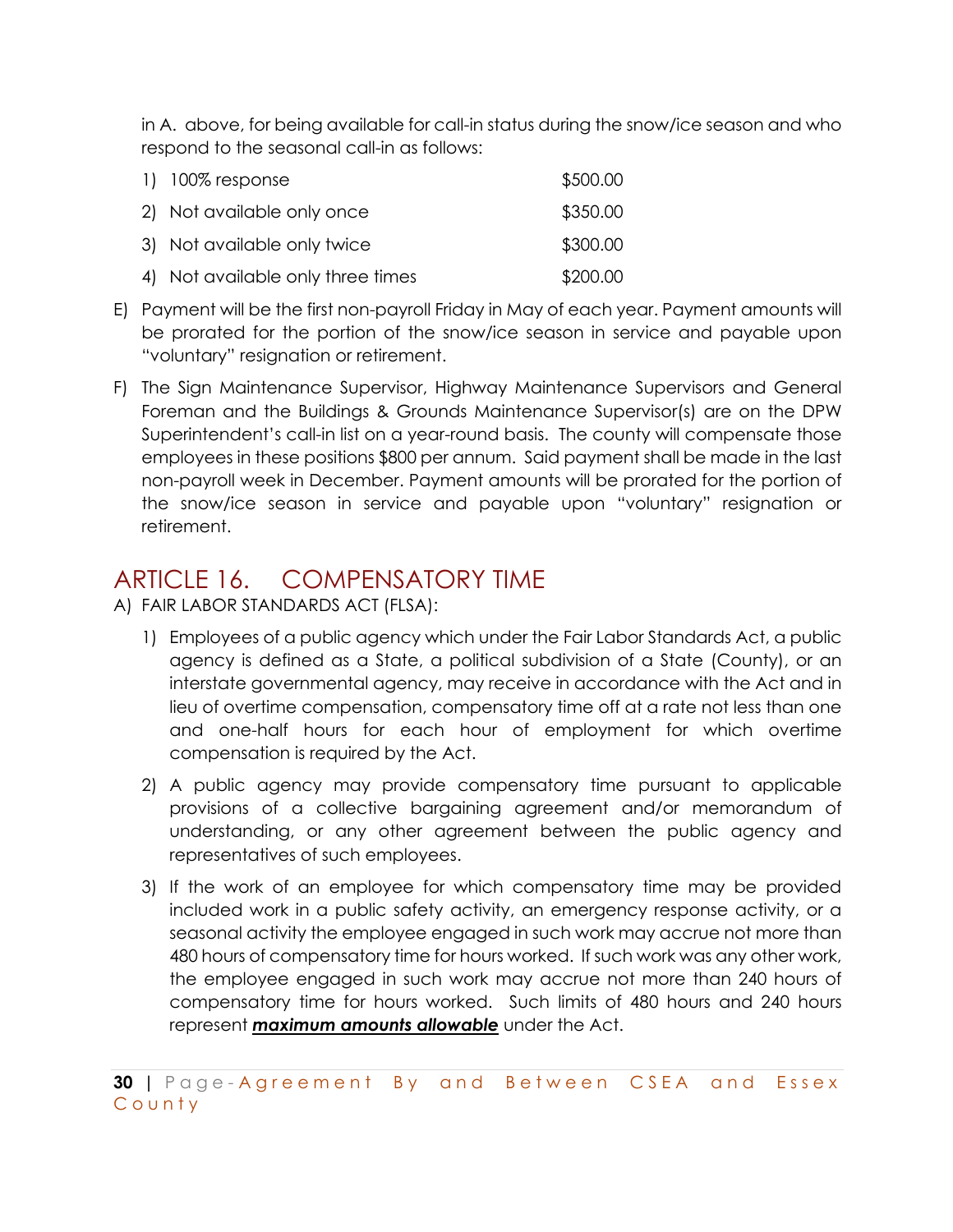- 4) By provisions of this collective bargaining agreement the parties agree such maximum amounts for *Essex County employees* shall be limited to ten (10) days based on the employee's normal workday for the department, for example;
	- a) Seven (7) hour employees will be limited to 70 hours.
	- b) Seven and one half (71/2) employees will be limited to 75 hours.
	- c) Eight (8) hour employees will be limited to 80 hours.
	- d) Twelve (12) hour employees will be limited to 120 hours.
- B) Use of Compensatory Time:
	- 1) An Essex County employee who has accrued compensatory time off authorized to be provided for under this section and who has requested the use of such time, shall be permitted to use such time within a reasonable period after making the request, provided the use of the compensatory time does not unduly disrupt the operations of the department as determined by the department head.
	- 2) Earned compensatory time shall be subject to prior authorization of the Department Head or his/her designee. The use of such earned and accrued compensatory time shall be scheduled at the mutual convenience of the employee and the Department Head or his/her designee, provided the intent is to use such time as future time off.
	- 3) Use of Comp time to fulfil the required hours of what is the Department's normal work week shall be limited to those normal hours. Employees shall not be allowed to use comp time in an amount which would necessitate or trigger additional benefits such as overtime or additional comp time earned on comp time credited. Overtime or additional comp time earned must be based upon time actually worked above the normal work week hours as per Fair Labor Standards Act or other provisions of this agreement.
- C) The maximum amount of accrued compensatory time shall be capped at an hourly equivalent of ten (10) days based on the employee's normal workday for the department, and any compensatory time that exceeds the ten (10) days shall be paid at the accrued earned rate. Such payment shall be made within two pay periods from the time determined to be due, based upon a properly submitted Request for Additional Time Payment form to the Personnel Office, signed and approved as to the content of such request by the Department Head.
- D) When earned compensatory time which the employee request to be used as approved time off at a later scheduled date or dates as appropriate and provided the Department Head grants such request; then such mutually preapproved use of time shall not count against the capped hourly equivalent of ten (10) days as defined in Section A) Subsection 4., above. Based upon the same, an employee may continue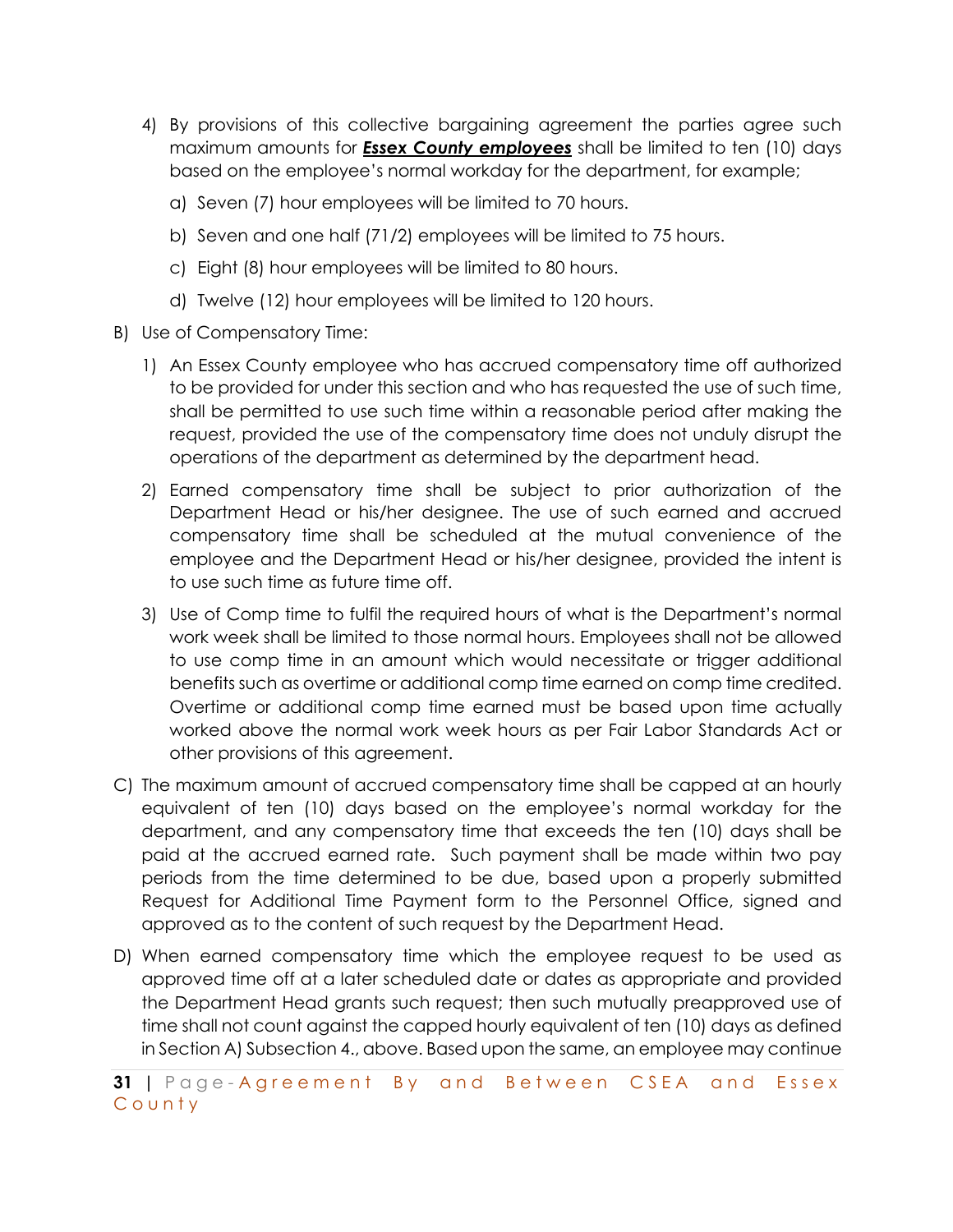to accrue compensatory time up to the equivalent amount as defined in Section C) above for such time not already agreed to as future scheduled time off.

- E) Compensatory time earned based upon provisions of Article 13. Holidays shall not be counted against the capped hourly equivalent of ten (10) days as identified within Section A) Subsection 4., above, and for the purposes of this agreement shall be separately identified as Holiday Comp, which should be scheduled as approved time off at a later scheduled date or dates as appropriate as per Section D) above.
- F) Compensatory time granted based upon actual time worked, represents time owed. Such payment and/or compensation of time must be either in the form of actual equivalent time off, or as actual payment of time at the appropriate rate per hour. Such method of payment and/or compensation of time for the purposes of this agreement must be mutually agreeable to the employee and to the employer. Other than the time as defined within Section D) and E) above, any other accrued compensatory time shall be subject to the following;
	- 1) If the employee has accrued compensatory time which has not been previously approved as scheduled time off, even if such time falls below the capped amount as identified in Section A) Subsection 4., above; then the employee may request payment of such time based upon a properly submitted Request for Additional Time Payment form to the Personnel Office, signed and approved as to the content of such request by the Department Head.
	- 2) If the employer represented by the Department Head, determines it is in the best interest of the County to pay out such accrued compensatory time which has not been previously approved as scheduled time off, even if such time falls below the capped amount as identified in Section A) Subsection 4., above; then the Department Head may order such payment to be provided to the employee.
- G) The Department Head or his/her designee shall not unreasonably deny or withdraw such preapproved use of accrued compensatory time as described in Section D) and E) above, except in the event of an emergency situation which may necessitate specific staffing requirements.
- H) Payment of Compensatory Time
	- 1) If compensation is paid to an employee for accrued compensatory time off, such compensation shall be paid at the regular rate earned by the employee at the time the employee receives such payment.
	- 2) If the compensatory time exceeds the amounts as established in Section A., Subsection 4., above the Personnel Office shall notify the department head to facilitate the payment of such compensatory time above the maximums, using forms as approved by the Personnel Office.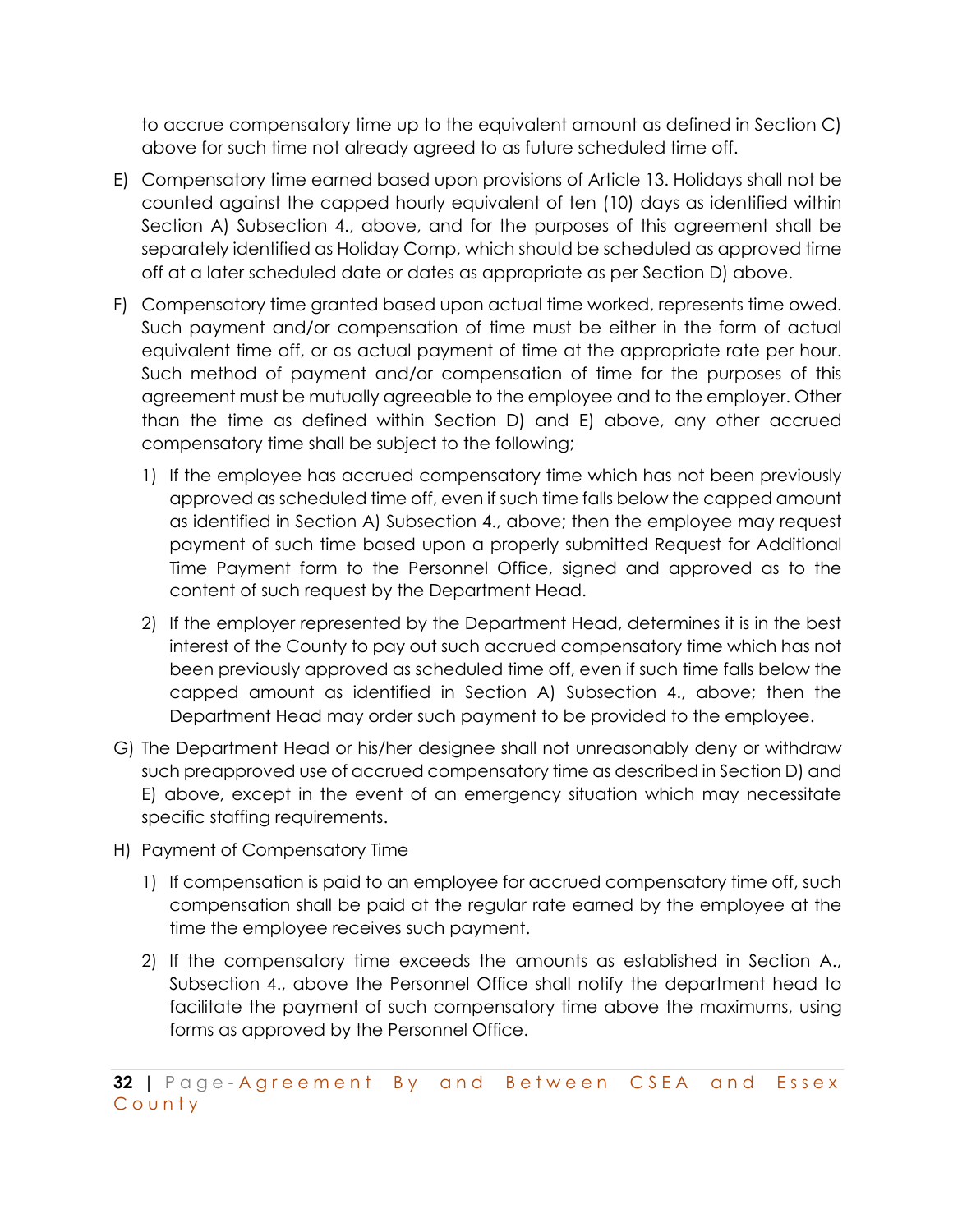- 3) If the employee requests use of the compensatory time and it is denied based upon the provisions related to unduly disrupting the operations of the department, then such employee shall be entitled, at their option, to request payment of any accrued compensatory time not approved as time off.
- 4) If the department head due to staffing and/or coverage issues feels the accumulation department wide of unpaid compensatory time is too high than the department head at their option may order payment to the employees for such time below the maximums necessary to alleviate staffing and or coverage concerns.
- 5) The employee based upon their own personal needs may request payment of any accrued compensatory time below the maximums. Such payment shall be made within two pay periods from the time determined to be due, based upon a properly submitted Request for Additional Time Payment form to the Personnel Office, signed and approved by the Department Head.
- 6) An employee who has accrued compensatory time off authorized to be provided under this section shall, upon termination of employment be paid for the unused compensatory time at a rate of compensation equal to the final regular hourly rate received by such employee at the time of termination.
- I) Compensatory time at straight time rate
	- 1) For those employees working less than a 40-hour workweek i.e., 35 hours and or 37 ½ hours, compensatory time may be provided to those employees for those hours over their standard work week hours, but less than 40 hours, at straight time, one hour of compensatory time for one hour of work time. Such additional compensatory time shall count towards the maximums as provided for in Section A., Subsection 4.
	- 2) Use and payment for such time as identified within this section shall be the same as identified in the previous sections.

#### ARTICLE 17. CLOTHING / UNIFORM ALLOWANCE

- A) Public Works Department
	- 1) Each year, all employees other than clerical and administrative personnel, shall be provided four hundred twenty-five (\$425.00) dollars to be used for work related and for work purposes as it relates to Clothing /Uniforms. Such payment shall be provided in June of each year.
- B) Fish Hatchery
	- 1) Each year, all employees, other than clerical and administrative personnel, shall be provided two hundred twenty-five (\$225.00) dollars to be used for work related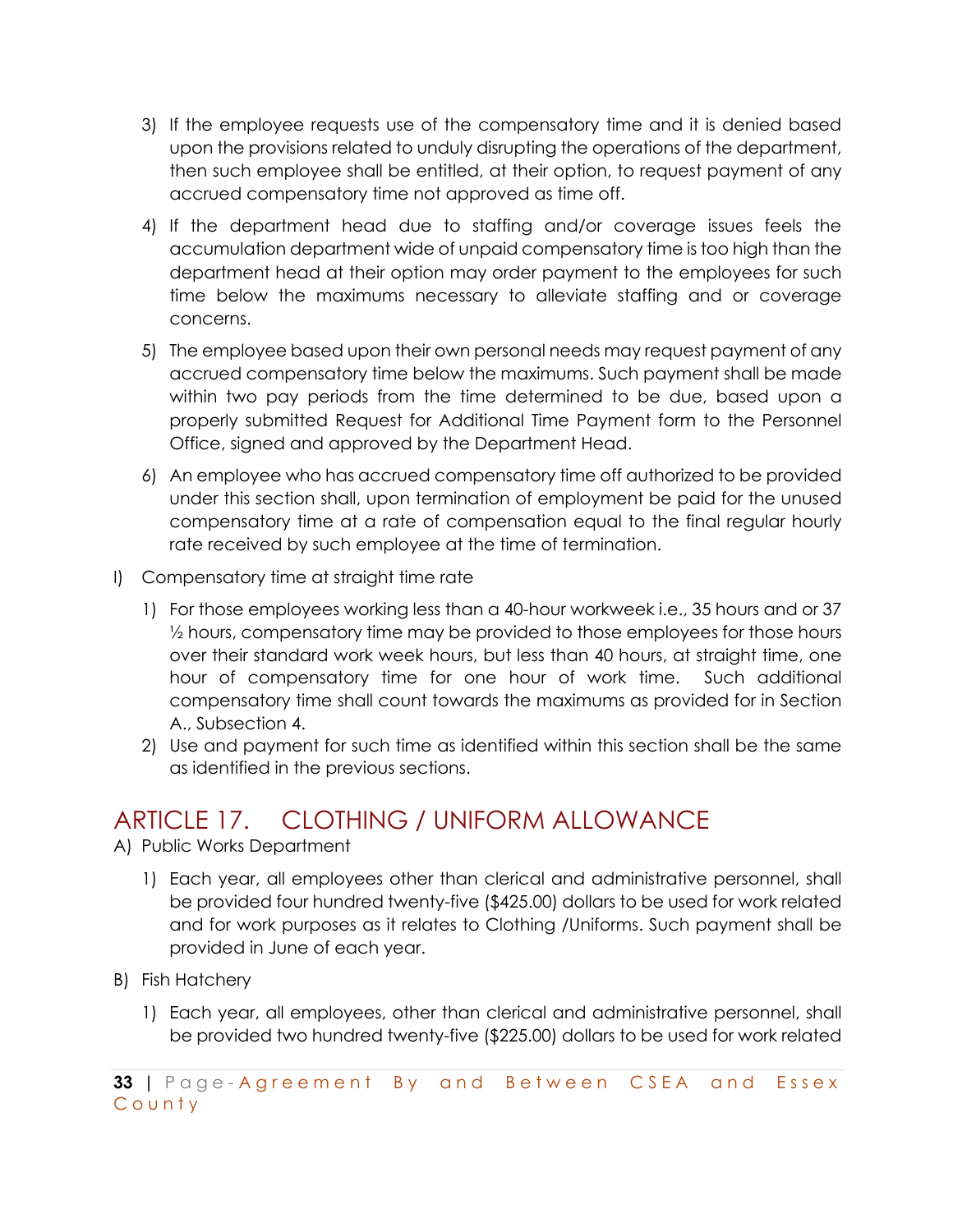and for work purposes as it relates to Clothing /Uniforms Such payment shall be provided in June of each year.

- C) Sheriff's Department's Nurse
	- 1) Each year the Nurse working in the Sheriff's Department shall be provided three hundred twenty-five (\$325.00) dollars to be used for work related and for work purposes as it relates to Clothing /Uniforms. Such payment shall be provided in June of each year.
- D) Health Department's Nurse
	- 1) Those nursing working within the Health Department who are required to do home visits and/or field work shall be provided three hundred twenty-five (\$325.00) dollars to be used for work related and for work purposes as it relates to Clothing / Uniforms. Such payment shall be provided in June of each year.
- E) Allowance Requirements
	- 1) The County may require employees to wear appropriate clothing directly related to their job responsibilities including, but not limited to, safety and health.
	- 2) All payments will be considered as income rather than expense reimbursement under IRS regulations.
	- 3) Clothing/Uniform items may include the following:
		- a) DPW steel toed safety boots, insulated underwear, jeans or Carhartt type clothing, heavy socks, heavy coats (work coats), orange tee shirts and flannel shirts.
		- b) Fish Hatchery work pants, work shirts, work coats or rain gear, thermal underwear, work socks and work boots.
	- 4) Clothing/Uniform payments must be work related and used for work purposes.
	- 5) Newly hired employees within the departments as identified above, shall be provided a prorated amount based upon the date of hire.

## ARTICLE 18. VACANCIES

A) As job vacancies or openings occur, the County will post notice for ten (10) consecutive days in all departments and simultaneously provide the Unit President with one (1) copy of said notice on plain white paper. Such notice shall include the title, department, hours of work, work location, general job description and salary rate. Such requirement for posting shall not apply to competitive class positions being filled from an eligible list, however provisional appointments within the competitive class shall be included within this positing requirement.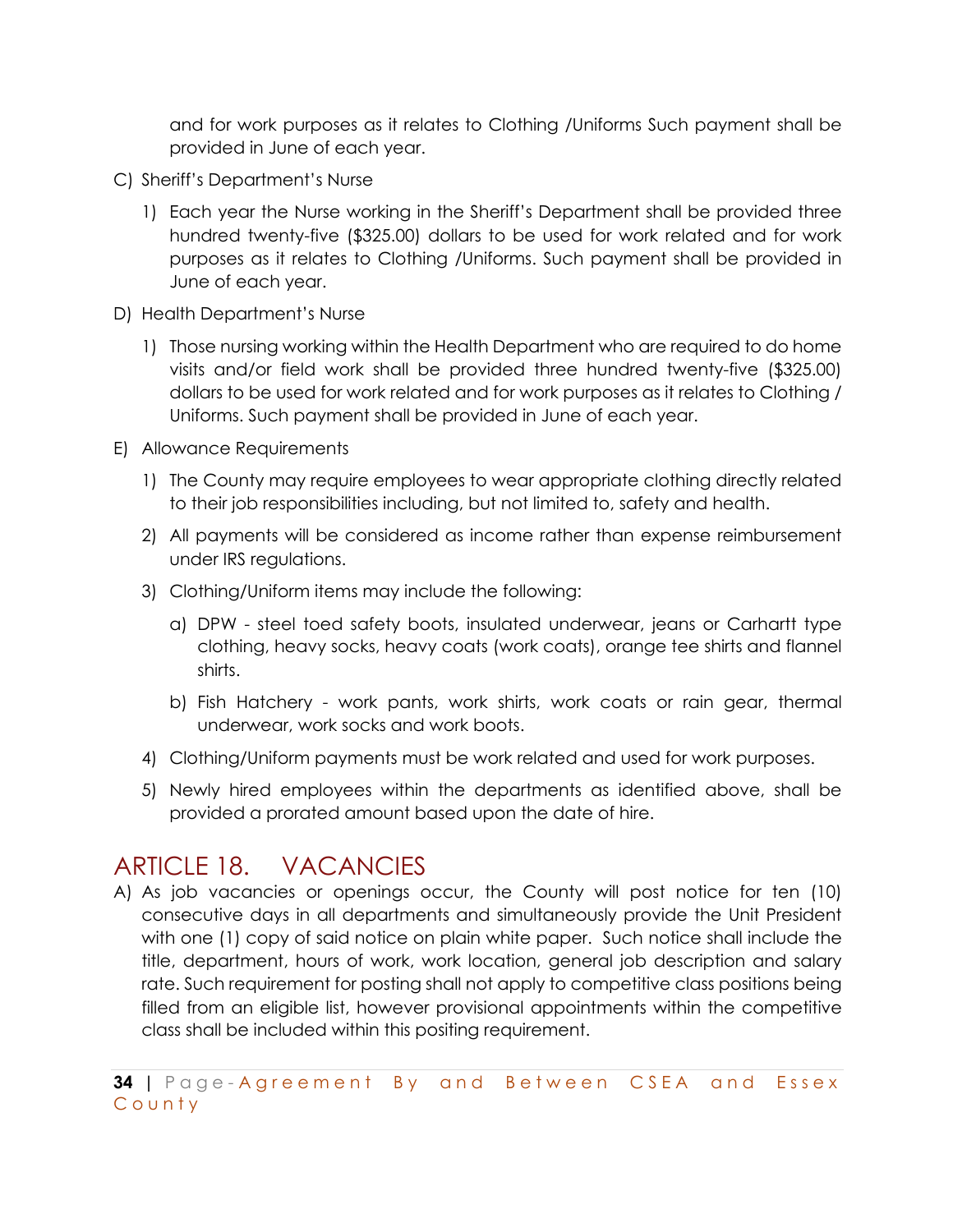- B) Qualified County employees may submit an application for such vacancy or opening.
- C) In non-competitive and labor class vacancies at the same grade level, qualified employees with a satisfactory work record will first be offered the position on the basis of seniority.

#### ARTICLE 19. LAYOFF AND RECALL

- A) Competitive Class Employees
	- 1) Layoff and recall of employees within the competitive class is governed by the "Essex County Rules for the Classified Civil Service - Rule 24 - Layoff of Competitive Class Employees", a copy of which is available in the Essex County Personnel Office.
- B) Non-Competitive and Labor Class Employees
	- 1) All permanent non-competitive and labor classified employees, shall be eligible for layoff and recall in accordance with the following:
		- a) Layoff shall be by department and title classification only. The least senior employee shall be laid off within each title in the affected department when a reduction in force is necessary. When laid off in their current title, an employee shall be allowed to use their departmental seniority to bump an employee in the next lower title or same grade within the affected department. If an employee refused to displace the junior incumbent, said employee will be laid off. If an employee is unable to bump vertically within his title in the department, the employee may be allowed to bump into a lower title in the department, providing the Department Head deems said employee qualified. Said employee must have more department seniority than the employee being bumped. The decision of the Department Head shall be final. Recalls from layoff shall be made in the reverse order of layoff.
		- b) All part-time employees shall be laid off prior to full-time employees. The above procedure shall be used in the event of layoff of part-time employees.
		- c) In the event employees have the same hire date and seniority with Essex County, then the tie breaking procedure will be by use of the last four (4) digits of their respective social security numbers. Employees with the highest numerical value of the four digits will be laid off first, each additional layoff for tied employees will be in descending order of the last four digits.
		- d) A laid off employee who refused to return to a position offered within fourteen (14) calendar days of notification, forfeits all rights to the position and employment. It shall be the responsibility of the employee on layoff to provide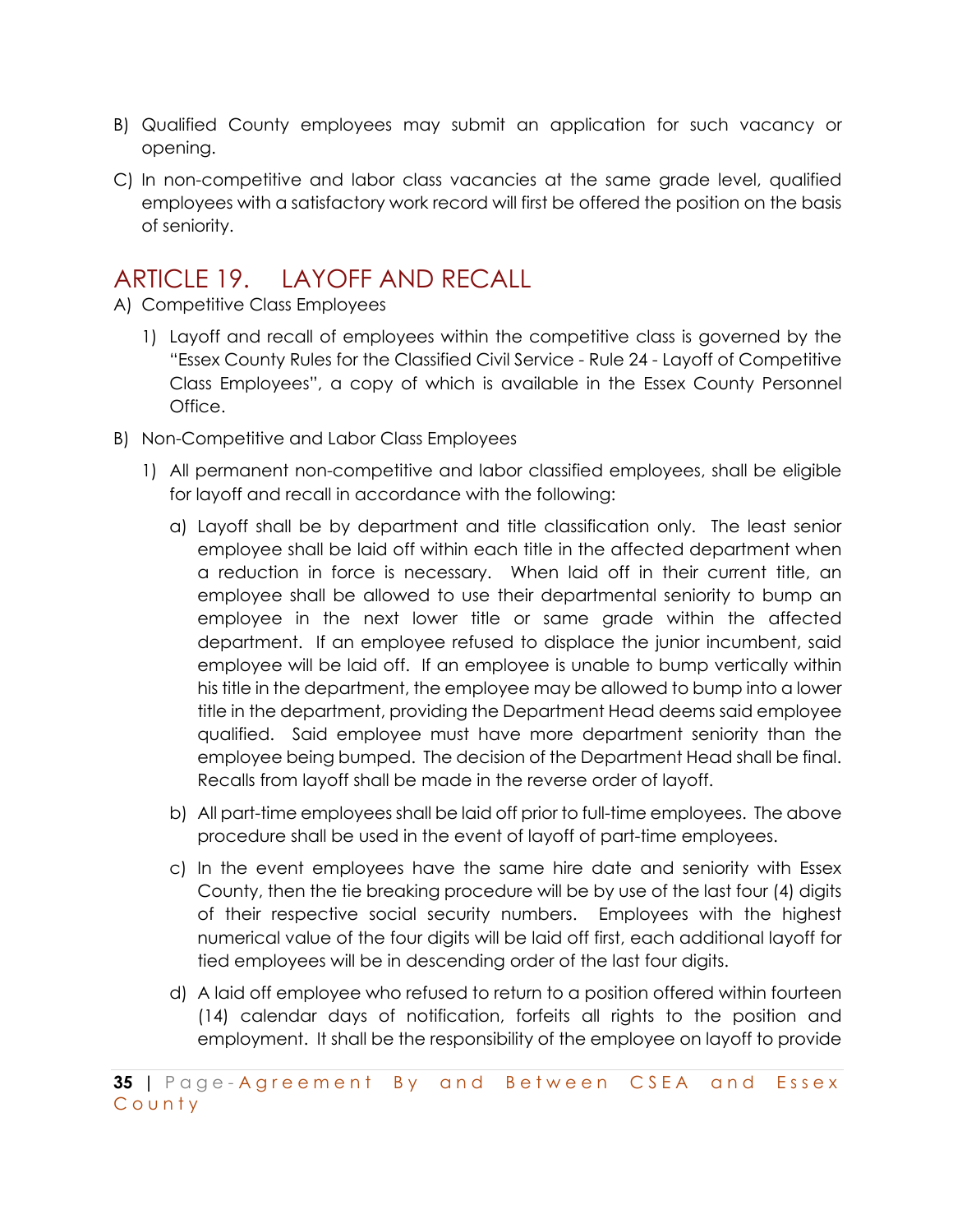the Personnel Office with a current mailing address. The County shall notify the employee by certified mail at the aforementioned address when a recall is to take place.

e) Laid off employees shall maintain recall rights to the position and department for a period of three (3) years after the date of layoff.

#### ARTICLE 20. MANAGEMENT RIGHTS CLAUSE

A) It is agreed that the County retains and reserves unto itself and its duly elected officials, except as expressly limited by this Agreement or by the Civil Service Law, other applicable state or federal statutes or applicable rules or regulations of administrative agencies with jurisdiction, all of the authority, powers, rights and responsibilities conferred upon and vested in it and its officials by law, ordinance or applicable administrative rule or regulation and to take whatever actions it deems necessary to carry out its responsibilities including, but not limited to, the right to determine the mission, purposes, objectives and policies of the County, to determine the facilities, methods, means and number of personnel required for conduct of County programs; to administer the merit system, including the examination, selection, recruitment, hiring, appraisal, training, retention, promotion, assignment or transfer of employees pursuant to this Agreement and law; to direct, deploy and utilize the work force; to establish the specifications for each class of positions and to classify or reclassify and to allocate or reallocate new or existing positions in accordance with law; and to discipline or discharge employees in accordance with law and the provisions of this Agreement.

#### ARTICLE 21. PERSONNEL FILE

- A) Before any material of a derogatory nature is placed in an employee's personnel file, the affected employee shall first have the opportunity to review it. Once the employee has been given the opportunity to review the material, he/she shall sign a statement indicating only that he/she has been given that opportunity, not necessarily agreeing to the contents thereof. A copy of the same shall be provided to the employee.
- B) The employee may submit a statement regarding said derogatory material and that statement shall be affixed to the material referenced above.
- C) If a Counseling Memorandum is placed in an employee's file, said Memorandum shall be removed after eighteen (18) months provided the problem identified in the Memorandum has been corrected, and provided no counseling memorandum involving similar conduct have subsequently been placed in the file.
- D) If any derogatory material originates from a source other than the affected employee's Department Head, the Department Head will investigate to determine

**36 |** Page - Agreement By and Between CSEA and Essex County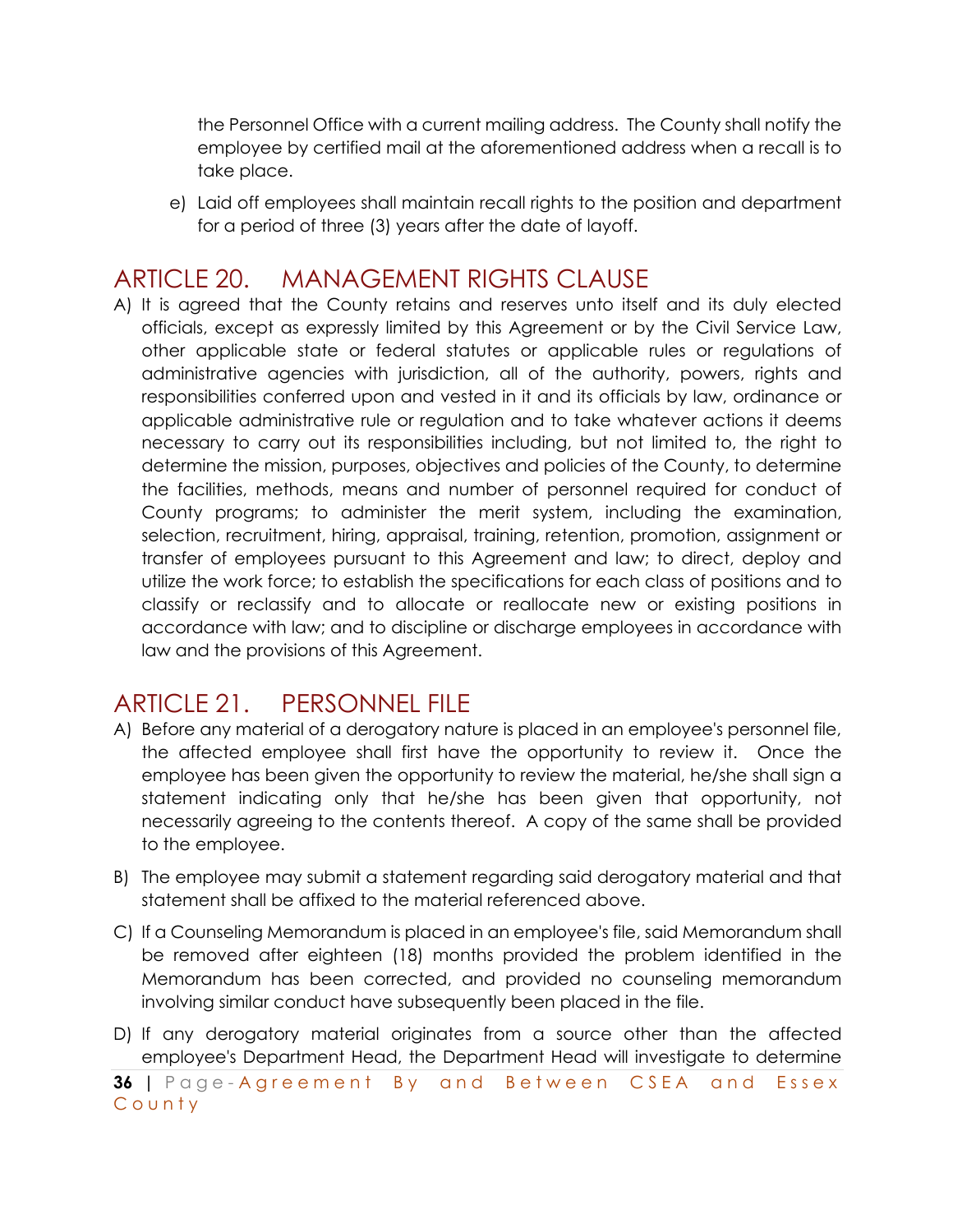that the derogatory material is valid, it shall be placed in the employee's personnel file along with a Counseling Memorandum.

- E) If no Warning Notice is placed in the employee's file, after eighteen (18) months, the derogatory material, along with the Counseling Memorandum, must be removed upon request of the employee, and provided no counseling memorandum involving similar conduct have subsequently been placed in the file.
- F) Such Counseling Memorandum as identified in (E.) above may be removed earlier than 18 months upon the request of the employee and with the approval of the Department Head.
- G) The employee may request Union representation at the time a Counseling Memorandum is being provided to the employee if such employee desires. The Department Head shall provide a reasonable amount of time for the Union to provide such representation.

#### ARTICLE 22. PROBATIONARY / PERMANENT EMPLOYEES

- A) Except as herein otherwise provided, every permanent appointment from an open competitive list, and every original appointment to a position in the non-competitive, exempt or labor class shall be for a probationary term of not less than eight nor more than twenty-six weeks.
- B) The probationary term for a Trainee position, in which an appointee is required to serve a specified training term, shall not be less than twelve nor more than fifty-two weeks.
- C) The probationary term for Social Services Workers and Caseworkers shall not be less than eight weeks nor more than fifty-two weeks.
- D) Every permanent appointment from a promotion eligible list shall be for a probationary period of twelve weeks. Upon written notice of the appointing authority the probationary period upon promotion may be waived and the appointee given a permanent appointment.
- E) An appointment shall become permanent upon the retention of the probationer after his/her completion of the maximum period of probation or upon earlier written notice following completion of the minimum period of probation that his/her probationary term is successfully completed. A copy of such notice shall be sent to the Personnel Officer.
- F) If the conduct or performance of a probationer is not satisfactory, his/her employment may be terminated at any time after the completion of the minimum period of probation, and or before completion of the maximum period of probation in the manner as prescribed in "Essex County Rules for the Classified Civil Service - Rule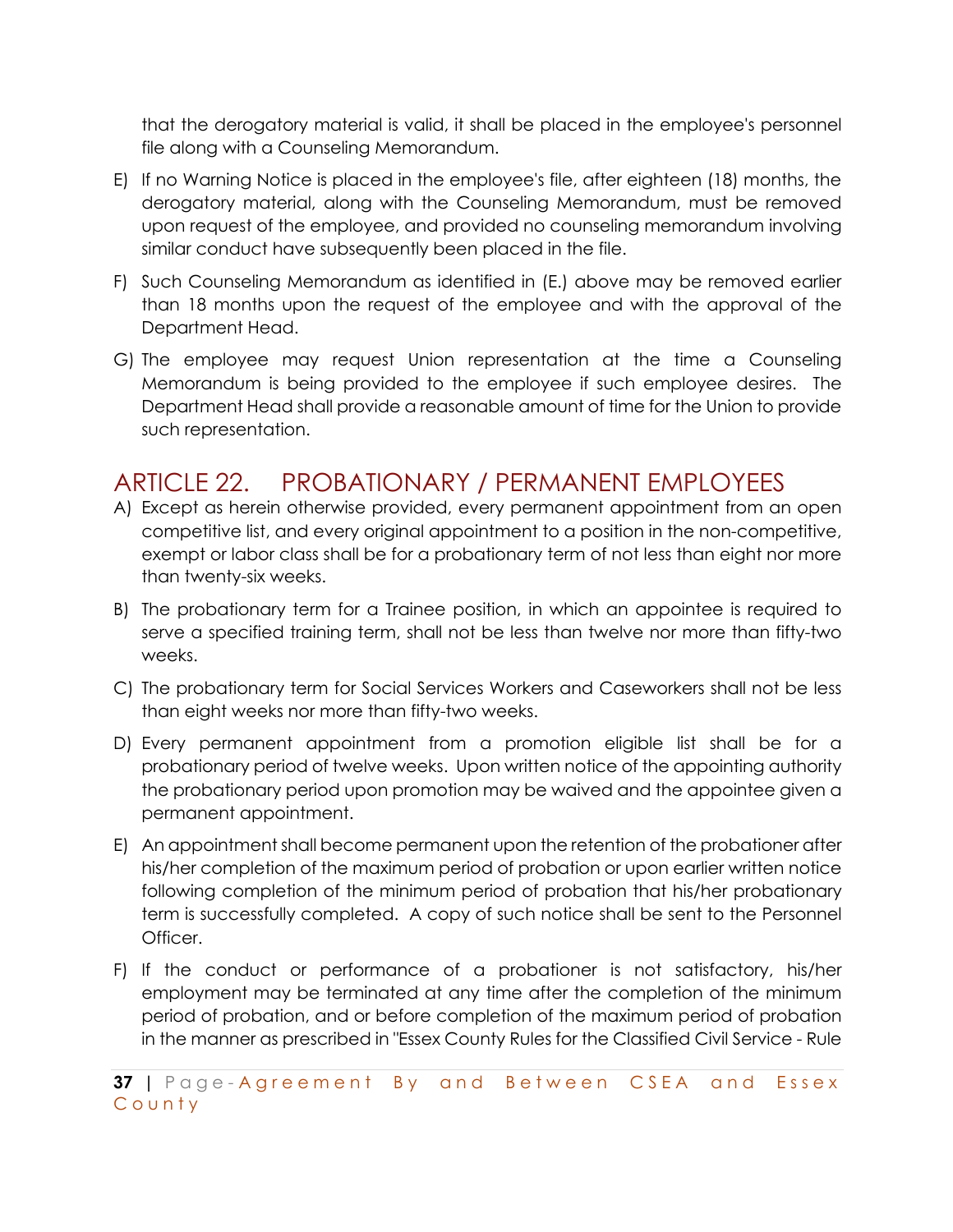13 - Probationary Term." A copy of which is available in the Essex County Personnel Office.

#### ARTICLE 23. SENIORITY

- A) An employee who resigns from the County and is rehired within one (1) year from the date of resignation shall have his/her prior seniority reinstated in terms of benefit levels.
- B) An employee who is absent and off payroll continuously for more than one (1) year, the latest return to work date shall be the date utilized to determine all benefits under this agreement, including longevity payments, unless otherwise defined within the contract.
- C) Should a Management/Confidential position be changed to a bargaining unit position, the incumbent holding such position shall retain his/her seniority with no break in service.

#### ARTICLE 24. COUNTY / CSEA RELATIONS

A) Communications pertaining to labor relations matters should only be through designated representatives of the respective parties (the County and the CSEA). The parties agree that they will not bypass or otherwise attempt to deal directly with individuals or groups of individuals who have not been officially designated to represent either party in an official capacity.

#### ARTICLE 25. MISCELLANEOUS PROVISIONS

- A) Agreement Provision
- 1) This agreement shall constitute the full and complete commitments between both parties and may be altered, changed, added to, deleted from or modified only through the voluntary mutual consent of the parties in a written and signed amendment to this Agreement.
- B) Supersede Provision
	- 1) This Agreement shall supersede any rules, regulations or practices of the County which shall be contrary to or inconsistent with its terms. The provisions of this Agreement shall be considered part of the established policies of the County.
- C) Terms and Conditions Provision
	- 1) Any individual arrangements, agreement or contract between the County and the individual employee, heretofore executed, shall be subject to and consistent with the terms and conditions of this agreement.
- D) Contrary to Law Provision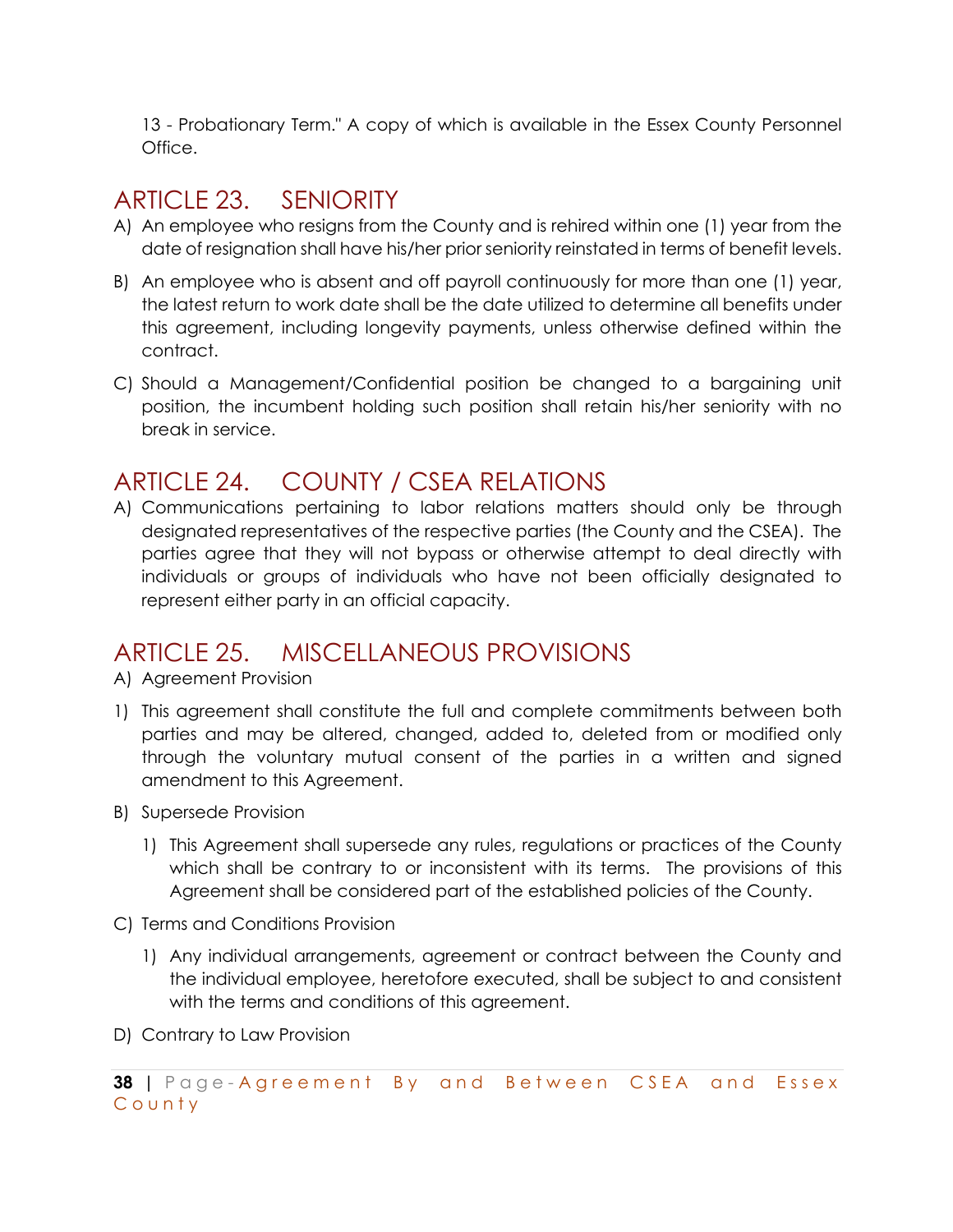- 1) If any provision of this Agreement or any application of the Agreement to any employee or group of employees shall be found contrary to law, then such provisions or application shall not be deemed valid except to the extent permitted by law, but all other provisions or applications shall continue in full force and effect.
- E) Legislative Action Provision
	- 1) IT IS AGREED BY AND BETWEEN THE PARTIES THAT ANY PROVISIONS OF THIS AGREEMENT REQUIRING LEGISLATIVE ACTION BY THE BOARD OF SUPERVISORS TO PERMIT ITS IMPLEMENTATION BY PROVIDING THE ADDITIONAL FUNDS THEREFORE, SHALL NOT BECOME EFFECTIVE UNTIL SUCH APPROVAL HAS BEEN GIVEN.
- F) Civil Service Examination Provision
	- 1) Notices of Civil Service Examination for County employment shall be posted in all County Installations.
- G) Out of Title / Temporary Position Provision
	- 1) No employee shall be required to work in a title out of their present classification for more than seven (7) cumulative days per year except during the continuation of a temporary emergency situation.
	- 2) If an employee is required to work in such higher title in excess of the seven (7) cumulative day period, the employee will be paid the higher rate for all work performed subsequent to completion of the seven (7) day period.
	- 3) If an employee is promoted to a higher position either on a temporary or permanent basis the employee will receive the higher rate commencing on the first day of such promotion.
- H) Meal Allowance Provision
	- 1) Employees shall not be entitled to meal allowances except in those situations where the employees' job requires them to be out of the County during a normal meal period and in those instances the employee should receive prior authorization from his/her Department Head before the meal expense is incurred.
- I) Overtime Meal Allowance Provision
	- 1) The County shall provide an overtime meal allowance to all employees in the Public Works Department up to ten dollars (\$10.00) for every block of four (4) hours of overtime worked where such work is continuous with the regular workday.
	- 2) Employees must submit a voucher and receipt to be entitled to such meal allowance.
- J) Mileage Reimbursement Provision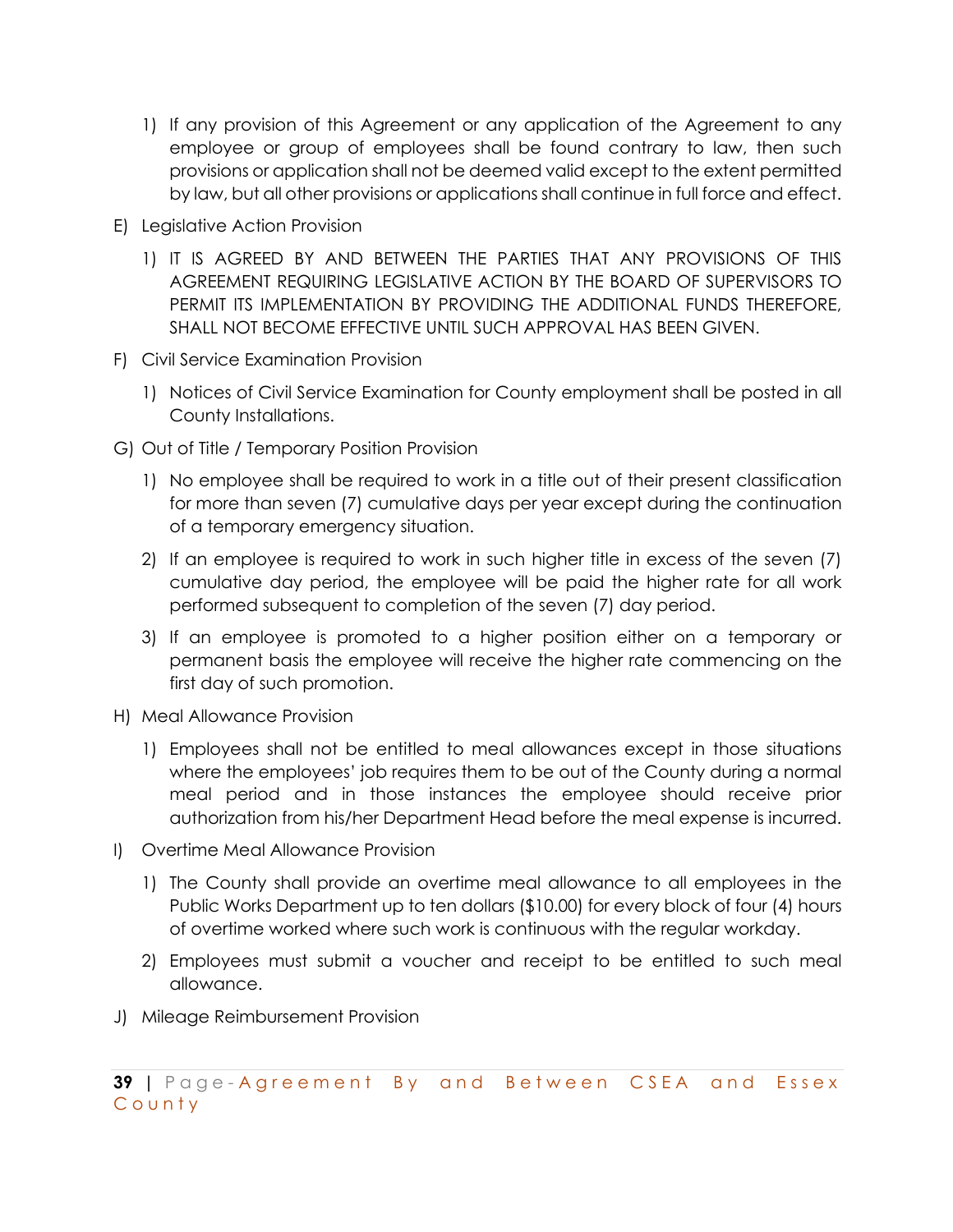- 1) The rate of reimbursement for those employees required to drive privately owned cars pursuant to County business shall be the maximum rate allowed by the Internal Revenue Service, for actual and necessary mileage.
- K) Prescription Safety Glasses
	- 1) The County shall provide reimbursement up to a maximum of one hundred fifty dollars (\$150.00) toward the cost of Prescription Safety Glasses for those employees required to wear the same as per New York Public Employee Safety and Health program.
	- 2) Such reimbursement shall be provided every other year.
	- 3) If for safety reasons new glasses or a new prescription is needed prior to the end of the two-year period, then prior approval by the Department Head is necessary.
- L) Use of Leave Time
	- 1) Employees, with prior approval of their Department Heads, shall be permitted to use leave time in increments of no less than fifteen (15) minutes.

#### ARTICLE 26. WORKER'S COMPENSATION

- A) The County shall continue to provide Worker's Compensation insurance for all County personnel. Any employee injured while on duty as an employee of the County is required to file an accident report (Initial Report) with his department head immediately, or as soon as possible following said accident. Proper forms are available in the office of the head of departments.
- B) Employees entitled to receive Worker's Compensation benefits may elect to use sick leave in lieu of the Worker's Compensation payment for the first fourteen (14) days of their entitlement. Lump sum payments or settlements received by the employee for injury or disability shall be retained by such employee.
- C) When the Department is reimbursed by the Worker's Compensation Insurance carrier for remunerating employees under the sick leave policy of the County, the employee will receive credit for the loss in sick leave at a 2/3 reimbursement rate or in an amount as determined by the Workers Compensation Board.
- D) Should an employee be receiving Worker's Compensation for more than one (1) calendar month, then said employee will be contacted by the Personnel Office to arrange for installment payments for health insurance premiums or other employee paid benefit coverage, which may be required to maintain coverage.

#### ARTICLE 27. NEW YORK STATE DISABILITY INSURANCE

A) The County and the Association agree to provide a NYS Disability Insurance Plan based on the following;

**40 |** Page - Agreement By and Between CSEA and Essex County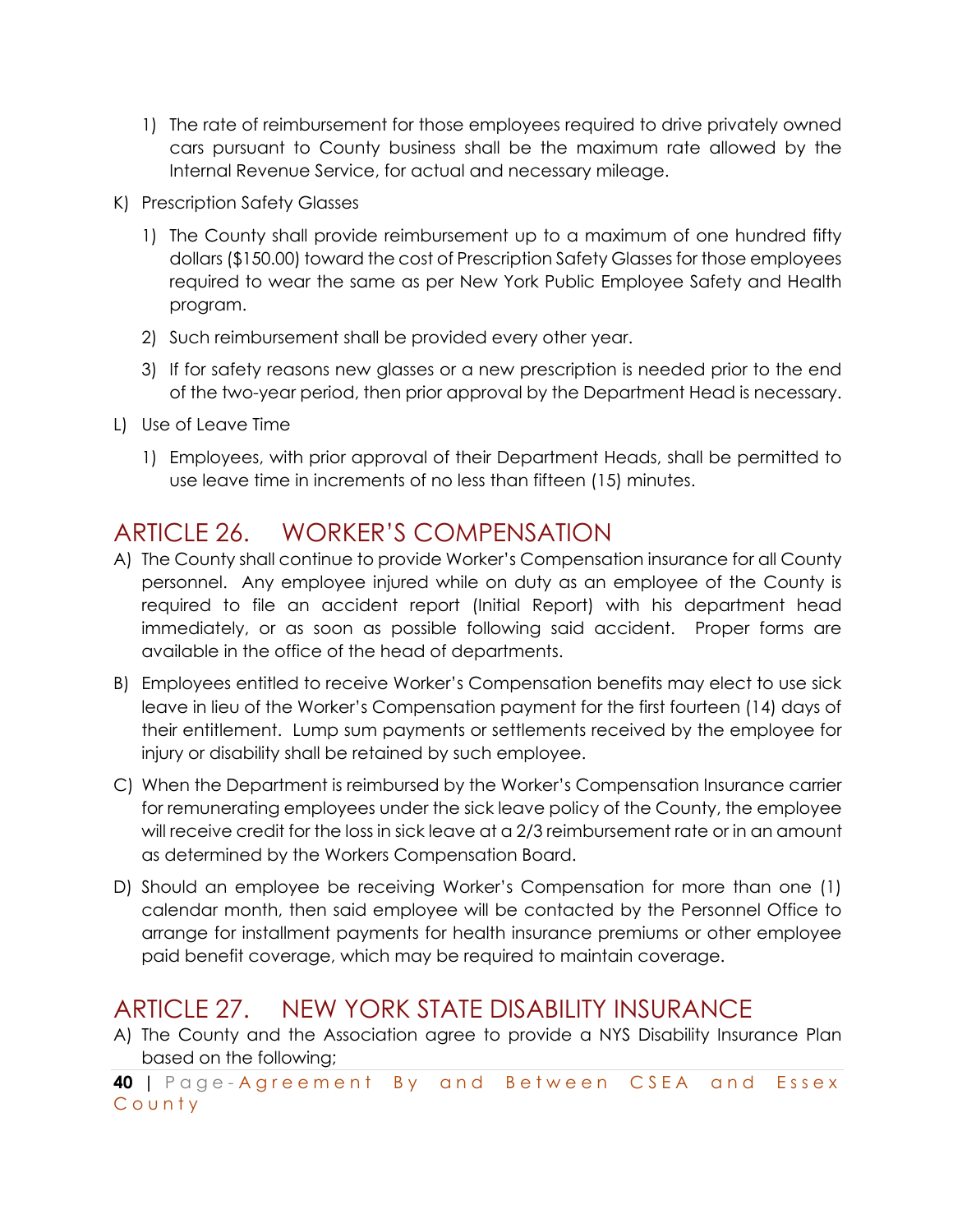- 1) Participation is mandatory for all County Employees.
- 2) Employees will be charged .60 cents per week, (\$1.20 biweekly payroll deduction) as their share of the premium cost.
- 3) The County will pay the additional cost of the premium.
- B) Disability Insurance provides for Short Term Disability payments for sickness or off the job injury and is based on the following;
	- 1) 50% of weekly salary, rounded to the nearest \$1, for a maximum benefit of \$170.00 per week. Minimum benefit is \$20.00 or average weekly earnings, if less than \$170.00.
	- 2) Benefits begin on the 8th day of injury and the 8th day of sickness.
	- 3) Benefit period for both injury and sickness are limited to 26 weeks for any one period of disability during a period of 52 consecutive weeks.
- C) If the employee chooses to use accumulated sick, personal or vacation time during the term of the disability claim then payment of the benefit will go directly to the county who upon the completion of the claim, will credit the employee's personal or vacation time in an amount equal to the percentage received in benefit payment, i.e. 10 days of personal or vacation time paid at 50% rate of salary will result in a 5 day return of personal or vacation time to the employee. New York State Disability Benefits Law does not permit the reimbursement of sick time.
- D) If an employee is out of sick time the employee will be allowed to remain on county payroll during the term of the approved disability claim for the purpose of maintaining benefit levels, however only the disability benefit payment will be paid to the employee during this period.
- E) The specific plan requirements as regulated by New York State Disability Benefits Law is available in the Essex County Personnel Office.

#### ARTICLE 28. TRANSITIONAL DUTY PROGRAM

- A) In the effort to create an environment that will facilitate employee recovery from injury or illness, and to improve operational efficiency of Essex County, a program of Transitional Duty has been established for Essex County Employees.
- B) On a case-by-case basis, this program covers all Essex County personnel who sustain a work-related disabling injury. Essex County will make temporary and reasonable accommodations which will enable the employee to gradually return to his/her position at full duty. Transitional Duty will never be offered as a permanent alternative.
- C) This program may also apply voluntarily, on a case-by-case basis, to employees who have sustained disabling injury or illness from non-work-related activity, if and when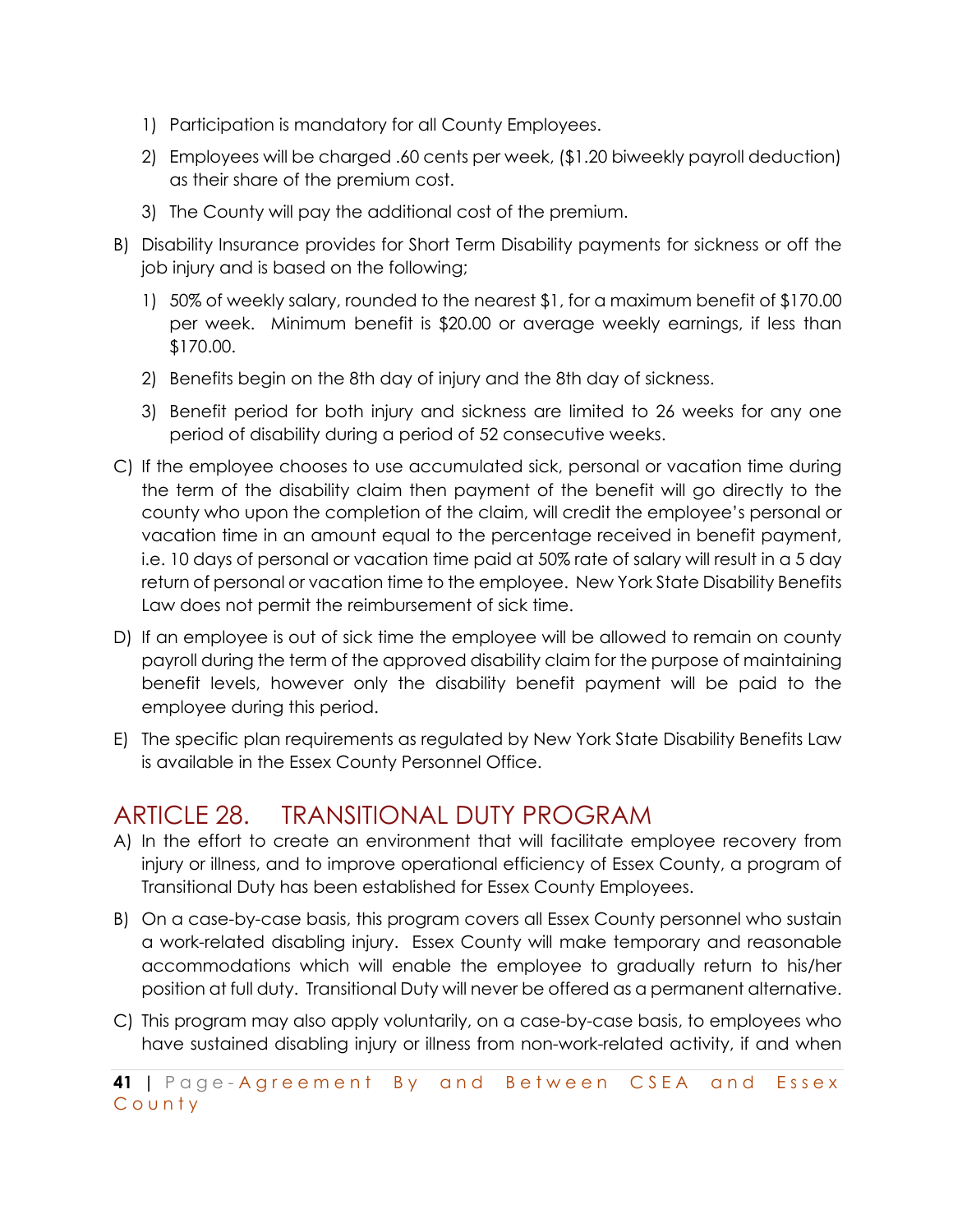Transitional Duty tasks become available. Work-related injuries will receive priority if transitional duty work is limited. A complete copy of the Essex County Transitional Duty Program is available in the Essex County Personnel Office.

#### ARTICLE 29. NEW YORK STATE RETIREMENT

A) Effective 1/4/84 the plan shall be Section 75 I.

- B) The County agrees to grant credit for Sick Leave Option under the New York State Employees' Retirement System (Option 41J).
- C) The County agrees to pay for the Death Benefit Option under the New York State Employees' Retirement System (Option 60-B).
- D) An employee who retires from the County and is rehired shall accrue seniority from the rehire date. Prior seniority shall not be reinstated.

#### ARTICLE 30. RETIREMENT HEALTH INSURANCE

- A) In order to be eligible for the benefit provided herein, the employee must have the following:
	- 1) Twenty (20) years of service as an employee of Essex County for any newly hired employee after ratification of this agreement, however for any employee currently employed with the County who was hired on or before the ratification date of (April 15, 2013, shall be grandfathered under the fifteen (15) years of service requirement under the previous contract.
	- 2) Be eligible for and activate his/her retirement benefit provided by the New York State Retirement System upon terminating service with the County.
	- 3) A one-year grace period will be provided for the employee to decide if he/she will or will not activate their New York State Retirement which would entitle them to the Retirement Health Insurance Benefit. Failure to activate the New York State Retirement within the one-year grace period will relieve the County of the obligation to provide a Retirement Health Insurance Benefit.
	- 4) The County will not be required to provide Health Insurance Coverage during the grace period; however, the employee will be allowed to maintain coverage by paying the full cost of the County's premium during the one-year grace period.
	- 5) Employee with twenty-five (25) or more years of service shall be entitled to Retirement Health Insurance without the requirement of activating their New York State Retirement benefit as detailed in subsection two (2) above. Such employee shall be allowed to request coverage at the time they choose to activate their New York State Retirement benefit.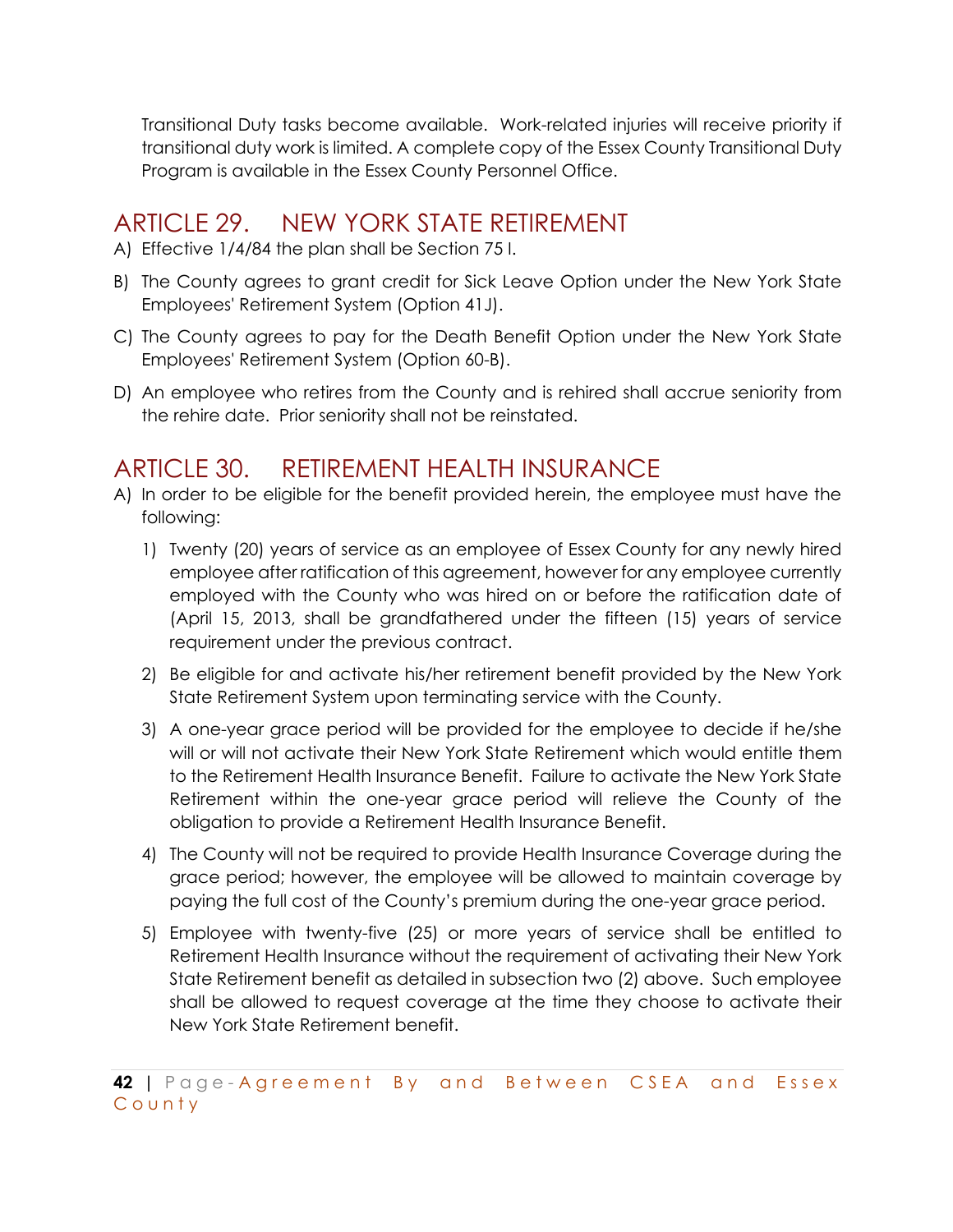- B) Except as provided below, employees who retire during the term of this Agreement will continue to pay the same percentage amount they were contributing toward their active premium at the time of their retirement.
- C) If retiree health insurance premiums increase after retirement, the retiree's percentage contribution amount as identified in Section (B.), above shall be increase yearly based upon the Cost-of-Living Adjustment (COLA) percentage as determined by the U.S. Social Security Administration, see below for explanation of the COLA formula.
	- 1) The Social Security Act specifies a formula for determining each COLA. In general, a COLA is equal to the percentage increase in the Consumer Price Index for Urban Wage Earners and Clerical Workers (CPI-W) from the third quarter of one year to the third quarter of the next.
- D) Should a retiree choose to switch health insurance plans after his/her date of retirement, said retiree's contribution toward premium payments shall be made in accordance with B. and C. above. Said employee's contribution shall be determined as if the employee were retiring at the time of this switch.

## ARTICLE 31. HEALTH INSURANCE BENEFITS

- A) The County shall provide a Preferred Provider Option (PPO) plan, currently Excellus Blue PPO as the Health Insurance option for the employees. The County will provide as an additional option a higher deductible plan with a lower cost of premium, such premium as determined by the marketplace. All plan options offered by the County shall be available to the employees at the same contribution percentages as identified within Section F., of this Article 30.
- B) The County will provide the plans as identified above, as long as the availability of such plan remains as an option for the County. Factors which may impact the County's ability to offer this plan include but are not limited to the following;
	- 1) The Insurance Provider refuses to offer such plan option within our coverage area.
	- 2) The Insurance Provider completely discontinues doing business within our coverage area.
	- 3) The premium rates proposed by the Insurance Provider for such option become so cost prohibited as to be unaffordable for the County's share and/or the Employee's share.
	- 4) The Insurance Providers list of covered physicians or health care providers becomes so limited as to make coverage within our area impractical.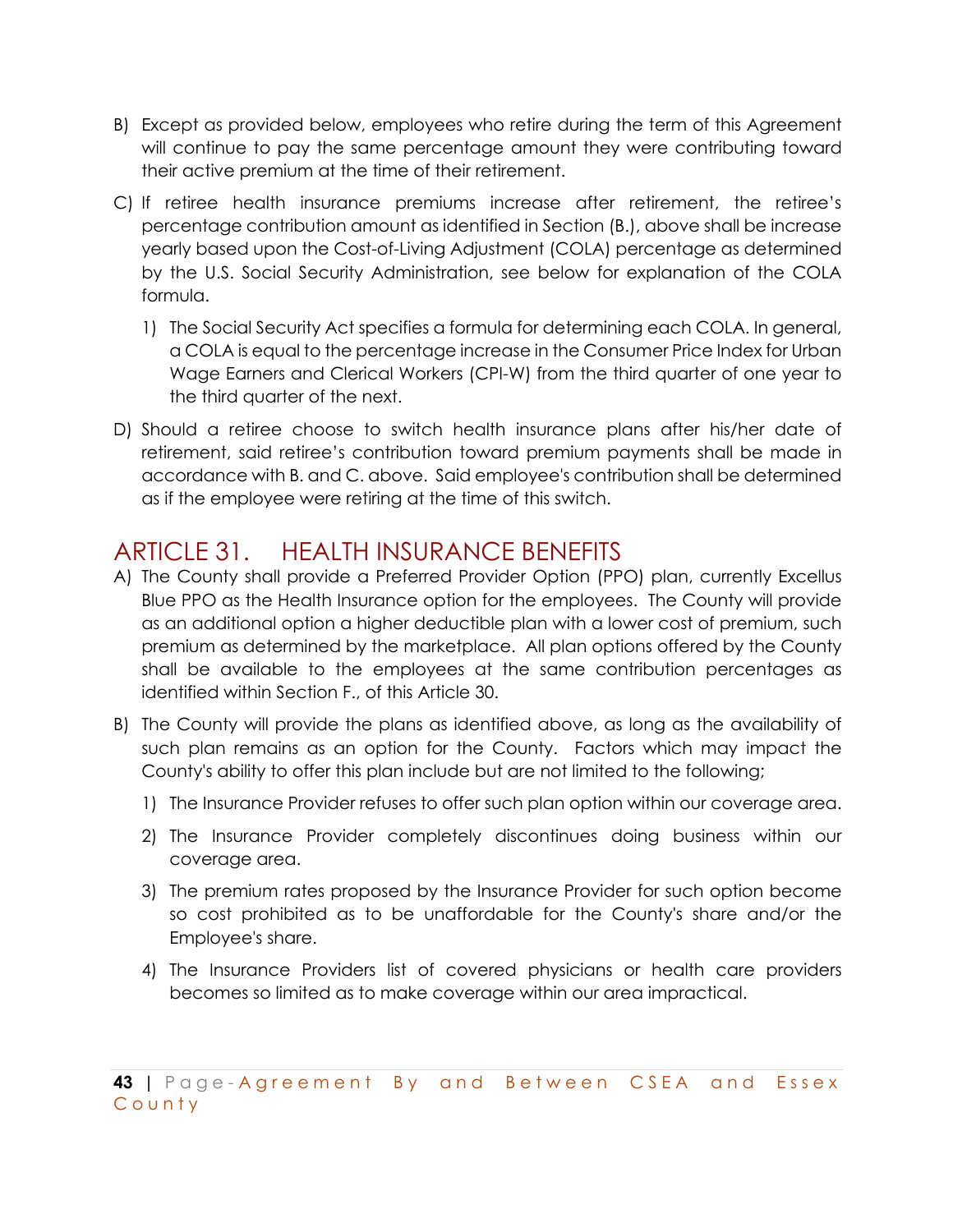- C) Prior to the discontinuation of a particular plan as identified above and/or the introduction of a new plan, the County shall provide notification by way of the Labor Management Committee and will allow for discussion and input from the Association.
- D) The County will on a calendar year basis aggressively pursue a PPO plan option in order to provide coverage to those employees so entitled. Such plan options may include new Insurance Providers not identified above. Factors which would prompt the County to offer additional coverage options include but are not limited to the following;
	- 1) A new Insurance Provider begins operations within our coverage area, offering comparable plan and premium options.
	- 2) A current Insurance Provider may offer new premium options which are more cost effective for the County and the employee.
	- 3) A current Insurance Provider may alter or otherwise change a plan as identified in Section A., above and rename such plan.
- E) If the Association wishes, it may submit alternative benefit proposals for consideration to the County Manager / Administrator prior to October 1st of each year of the agreement.
- F) Health Insurance contributions shall be based upon the following;
	- 1) Full Time Employees or a Part Time Employee with Benefits hired prior to January 1, 1999, shall contribute 12% toward the premium costs.
	- 2) Full Time Employees or a Part Time Employee with Benefits hired after January 1, 1999, shall contribute 14% toward the premium costs.
	- 3) Full Time Employees or a Part Time Employee with Benefits hired after January 1, 2009, shall contribute 20% toward the premium costs.
	- 4) For Married Couples who were a married couple, and both were employees of the County prior to January 1, 2009, shall not have to contribute toward the premium costs.
	- 5) For Married Couples who were a married couple, and both were employees of the County after January 1, 2009, shall contribute 10% toward the premium costs.
	- 6) Employees with a certified Domestic Partner as accepted by the County's Health Insurance Carrier and such Domestic Partner is not an employee of the County, the employee holding the County's plan shall contribute 20% toward the premium costs.
	- 7) Employees with a certified Domestic Partner as accepted by the County's Health Insurance Carrier and when such Domestic Partner is also an employee of the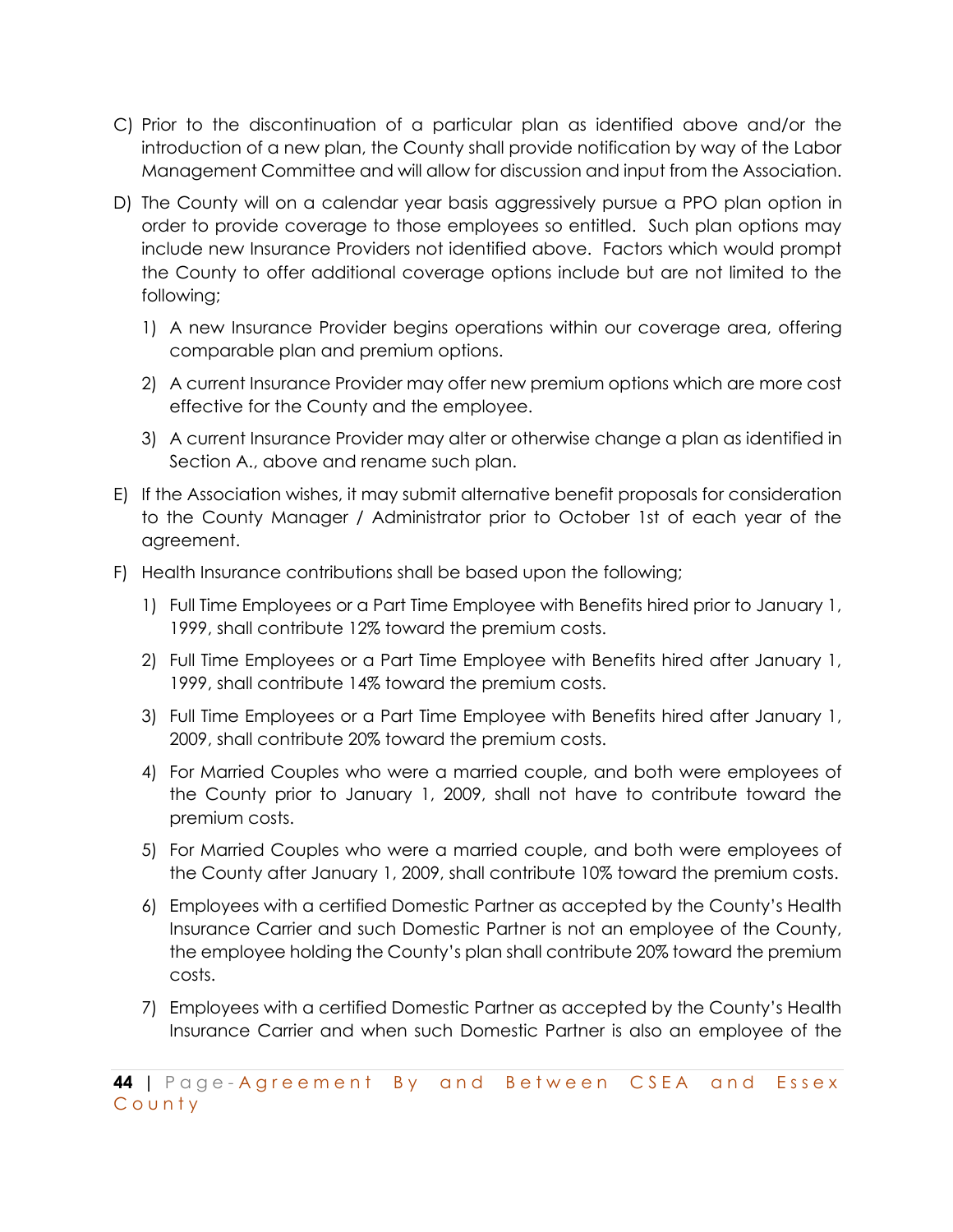County, the employees as a Certified Domestic couple shall contribute 10% toward the premium costs.

- G) Coverage is not automatic, so employees must select their plan option and complete an enrollment form within their first ten (10) days of employment. The effective date of coverage shall be thirty (30) days from the date of hire.
- H) The County provides, under the Internal Revenue Service Tax Laws, a Flexible Spending Account which allows for pretax contribution toward health insurance premiums. Such Tax Laws have certain requirements specific to Health Insurance Plans and requires that the County meet with each entitled employee to offer these pretax contributions. In order for the County to meet its obligations under the law the following conditions as it relates to our plans must apply;
	- 1) All Employees entitled to Health Insurance Coverage must on a yearly basis complete all necessary forms as provide by the Personnel Office for health insurance and related coverage items. Such requirement to complete forms applies even if the Employee is not changing or altering plans choices.
	- 2) The County will provide rates for the plan offerings as soon as possible in the month of October or early November, such rates are sometimes subject to the New York State Insurance Department review and approval. The County has no control over the timing of such approvals.
	- 3) Coverage selection forms must be completed and returned to the Personnel Office no later than December 1st of each calendar year. The County reserves the right to require dates earlier than the December 1st deadline depending upon the timing of payrolls.
	- 4) Failure to complete the necessary forms in a timely fashion may result in following;
		- a) Loss of coverage or delayed coverage.
		- b) Premium payments are paid one month in advance, failure to complete forms may result in an upward adjustment to the Employees' payroll deduction in order to catch up payments which may have been missed.
		- c) Employees are solely responsible to assure that they have completed and submitted the necessary forms in a timely manner, to assure correct payroll deductions and coverage options.
- I) As part of this agreement and based upon ratification, the parties agreed that such ratification will provide a retroactive clause as it relates to the health insurance premium percentages and the use of the premium enhancement back to the November/December 2012 enrollment period when determining contributions required for 2013. Any overpayments of contributions shall either be refunded by the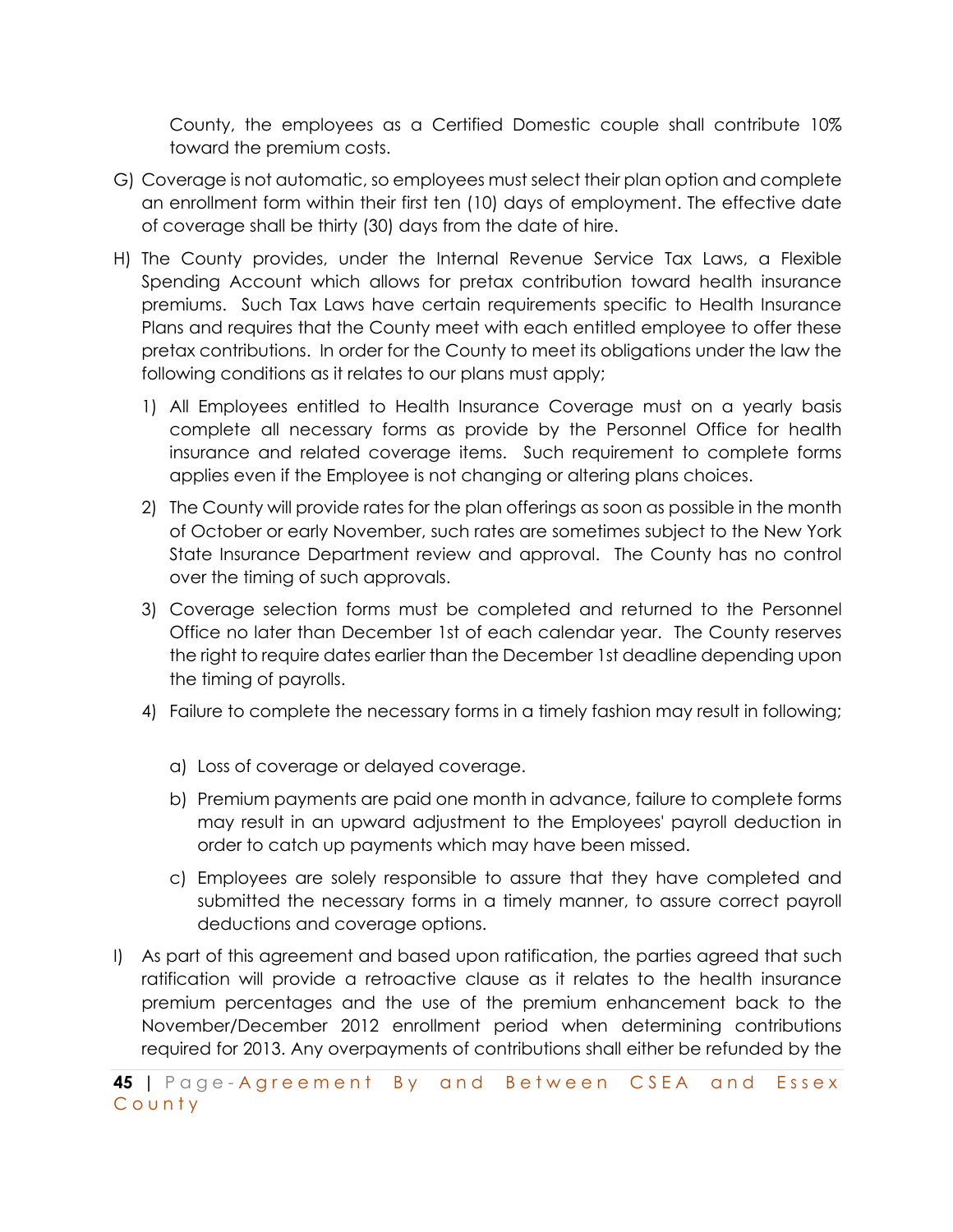County to the employees or shall allow credit for future contributions required within the year.

## ARTICLE 32. DRUG CARD BENEFITS

- A) In those cases where the County is able to separate Prescription Drug Coverage from the Medical Coverage the County agrees to provide a self-insured prescription plan currently administered by Excellus as the Prescription Benefit Manager.
- B) The Copays for our Self-Insured Drug Plan options shall be based upon the following:
	- 1) Retail Plan 30 Day Supply

|    | a) Over the Counter (OTC)    | \$0.00  |
|----|------------------------------|---------|
|    | b) Generic Copay             | \$5.00  |
|    | c) Brand/Preferred Copay     | \$20.00 |
|    | d) Specialty Drug Copay      | \$35.00 |
| 2) | Mail Service - 90 Day Supply |         |
|    | a) Generic Copay             | \$0.00  |
|    | b) Brand/Preferred Copay     | \$25.00 |
|    | c) Specialty Drug Copay      | \$50.00 |

- C) The parties agree to participate in a Brand Name Drug Copay assistance program coordinated through the County's Pharmacy Benefit Manager (PBM), currently Excellus and any Specialty Drug Coordinator which Excellus may use for such purposes. Such participation shall be based upon the following conditions;
	- 1) For the purposes of Section C), the parties agree the Specialty Drug Copay as described in Section B)., 1)., d) and Section B)., 2)., c) shall change to a straight 30% coinsurance amount subject to the following conditions;
		- a) Such participation as described in Section C) above, will not result in any additional up-front cost to the employee for these specialty drugs, beyond their normal co-pays as described in Section B)., 1)., d) and Section B)., 2)., c) above.
		- b) If a specific prescription for Specialty Drug does not have a Copay Assistance Program associated with it, then Excellus' and/or its' Specialty Drug Coordinator will coordinate the normal copay as identified in Section B), above.
		- c) In the event the Brand Name Drug Copay assistance program should end, then the copay structure as identified in Section B) above shall remain in effect during the term of this agreement.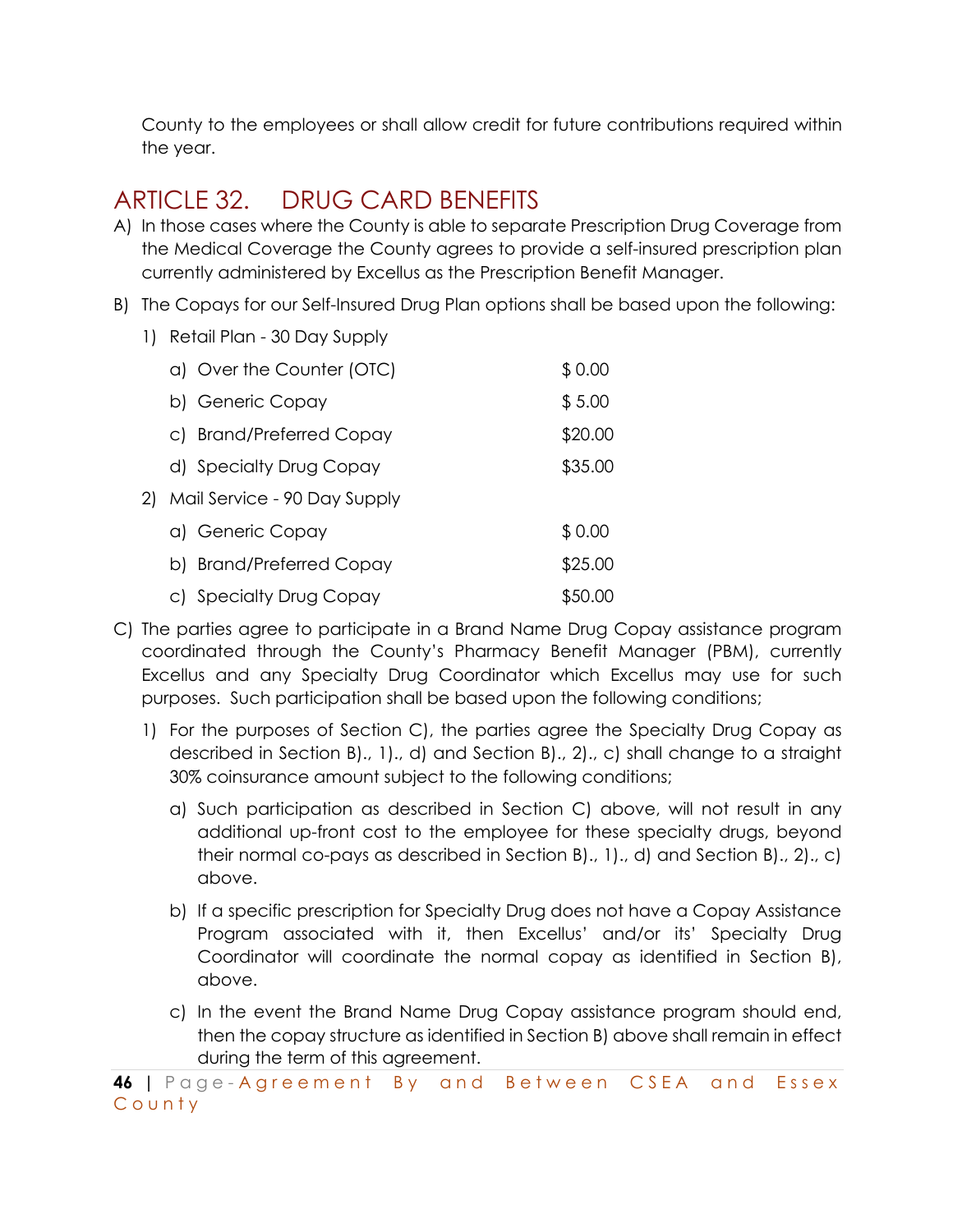- D) In the event the County chooses to move to an alternative Drug Card Plan, such plan shall be equal to or greater than in coverage, including co-pays and all terms and conditions.
- E) The County's drug plan is a "closed formulary" under a self-insured drug plan typically does not exclude drugs but rather provides alternatives under brand-name drugs or supplies which produce larger rebates and/or lower wholesale costs based upon the pharmacy benefit managers contractual relationship with the drug supplies.
	- 1) The County agrees to have in place a process under the Closed Formulary whereby a prescribing physician can participate in an appeals process for a specific brand drug which may have been denied or the physician feels in his/her professional opinion no substitute drug is appropriate.
- F) Any disagreement as to whether a new drug plan is comparable shall be subject to binding arbitration per the contract grievance procedure.

#### ARTICLE 33. PREMIUM ENHANCEMENT PROGRAMS

This Article describes the Premium Enhancement Programs available to Bargaining Unit employees who qualify for benefits under terms of this agreement.

- A) Premium Enhancement Program Vacation and/or Sick Leave
	- 1) Eligible employees may elect to participate in the Premium Enhancement Program - Vacation and/or Sick. This program allows eligible employees to exchange previously accrued vacation and/or sick leave in return for a credit to be applied toward their employee share of Health Insurance premiums.
- B) Premium Enhancement Program Longevity Payment Incentive Use Plan
	- 1) Eligible employees may elect to participate in the Premium Enhancement Program - Longevity Payment Incentive Use Plan. This program allows eligible employees to use a portion of their Longevity Payments toward the employees share of Health Insurance premiums. If those employees choose to do so, the County will provide an additional incentive amount to enhance the benefit.
- C) These programs will be available for the term of this agreement. During each of these years the leave credit and the amount of longevity payment selected will be divided evenly among the approved pay periods as identified in Article 38 - Wages, Section B.
- D) Disputes arising from this program are not subject to the grievance procedure contained in this Agreement. This program will sunset on the conclusion of this agreement unless extended by mutual agreement of the parties.
- E) In order to enroll an employee must: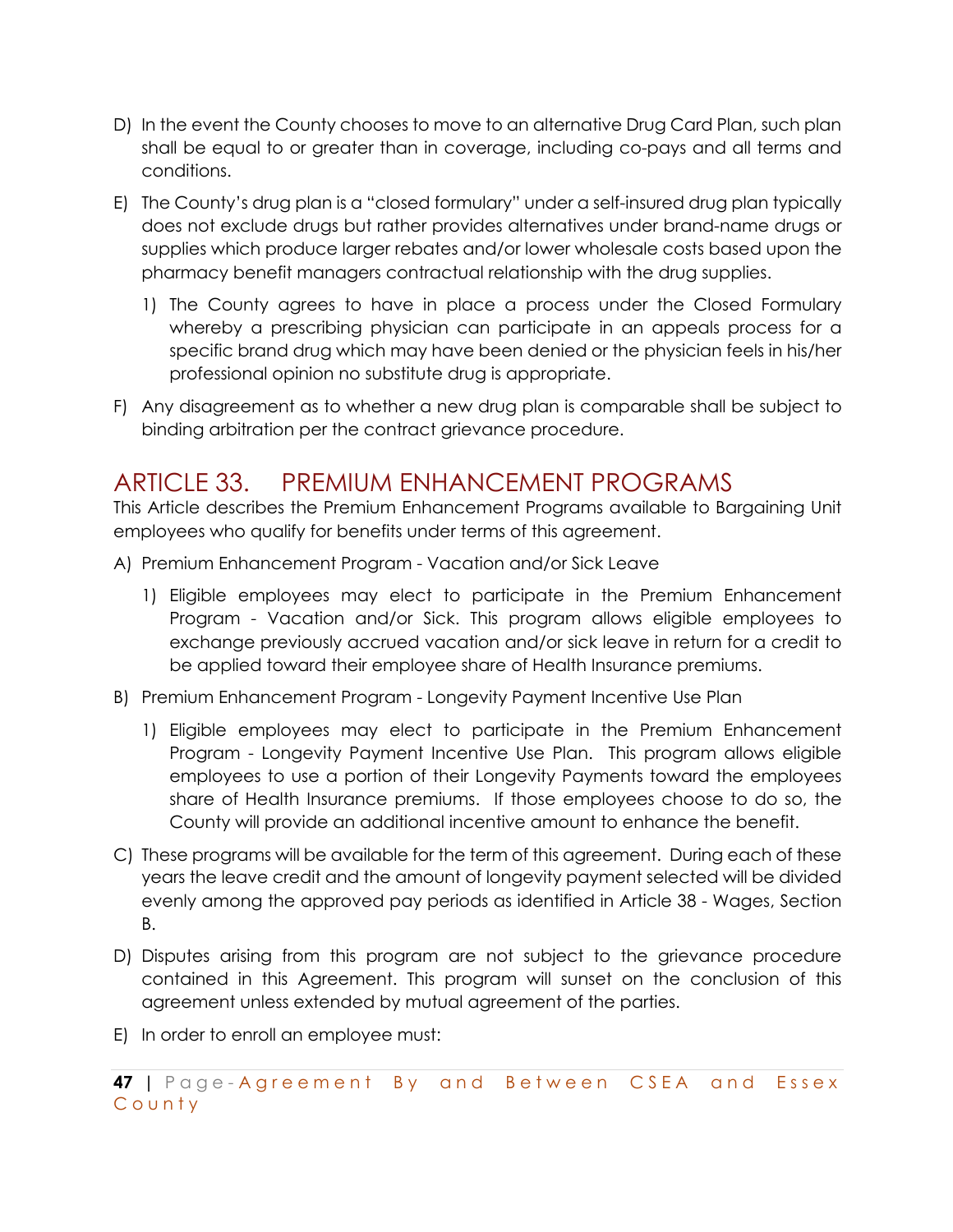- 1) Be a Full Time Employee or a Part Time with Benefits Employee, such definitions of employee based upon the County's description contained the Definitions section.
- 2) Be an employee covered by the CSEA Collective Bargaining Agreements;
- 3) Have a sufficient leave balance to make the full leave forfeiture at the time of enrollment without bringing their combined vacation and sick leave balances below 10 days: and
- 4) Be a participant within a Health Insurance Plan as provided by the County and identified within the Collective Bargaining Agreement.
- 5) Part Time with Benefits Employees so identified above, will be eligible to participate on a prorated basis. Part Time Employees are not eligible for longevity payments, therefore are not eligible for the Premium Enhancement as identified in Section B., above.
- F) Once enrolled, employees continue to participate unless they separate from County service or cease to be Health Insurance Plan holders with the County. Leave forfeited in association with the program will not be returned, in whole or in part, to employees who cease to be eligible for participation in the program.
- G) During any calendar year in which an employee participates, the credit established upon enrollment in the program will be adjusted only if the employee moves between Full and Part Time Status as an employee during such calendar year.
- H) Open enrollment will be offered during the month of November of each year the Premium Enhancement Program is offered. The exact dates of open enrollment will be established by the Personnel Office. Employees will be required to submit a separate enrollment for each calendar year in which they wish to participate in either A or B.
- I) Vacation and/or Sick Leave Enhancement:
	- 1) Full-time employees who enroll in this portion of the program will forfeit a total of 5 days of Vacation and/ Sick leave standing to their credit at the time of enrollment in return for a credit of \$900.00 to be applied toward the employee share of premiums deducted from their biweekly paychecks during the calendar year.
	- 2) Part Time with Benefits Employees who enroll in this program will forfeit a total of 5 prorated days of Vacation and/or Sick leave standing to their credit at the time of enrollment in return for a prorated credit toward the employee share of their health insurance premiums.
- J) Longevity Payment Incentive Use Plan Enhancement
	- 1) Full-Time employees who are entitled to Longevity Payments, who enroll in this portion of the program may choose to direct a percentage ranging from 10% to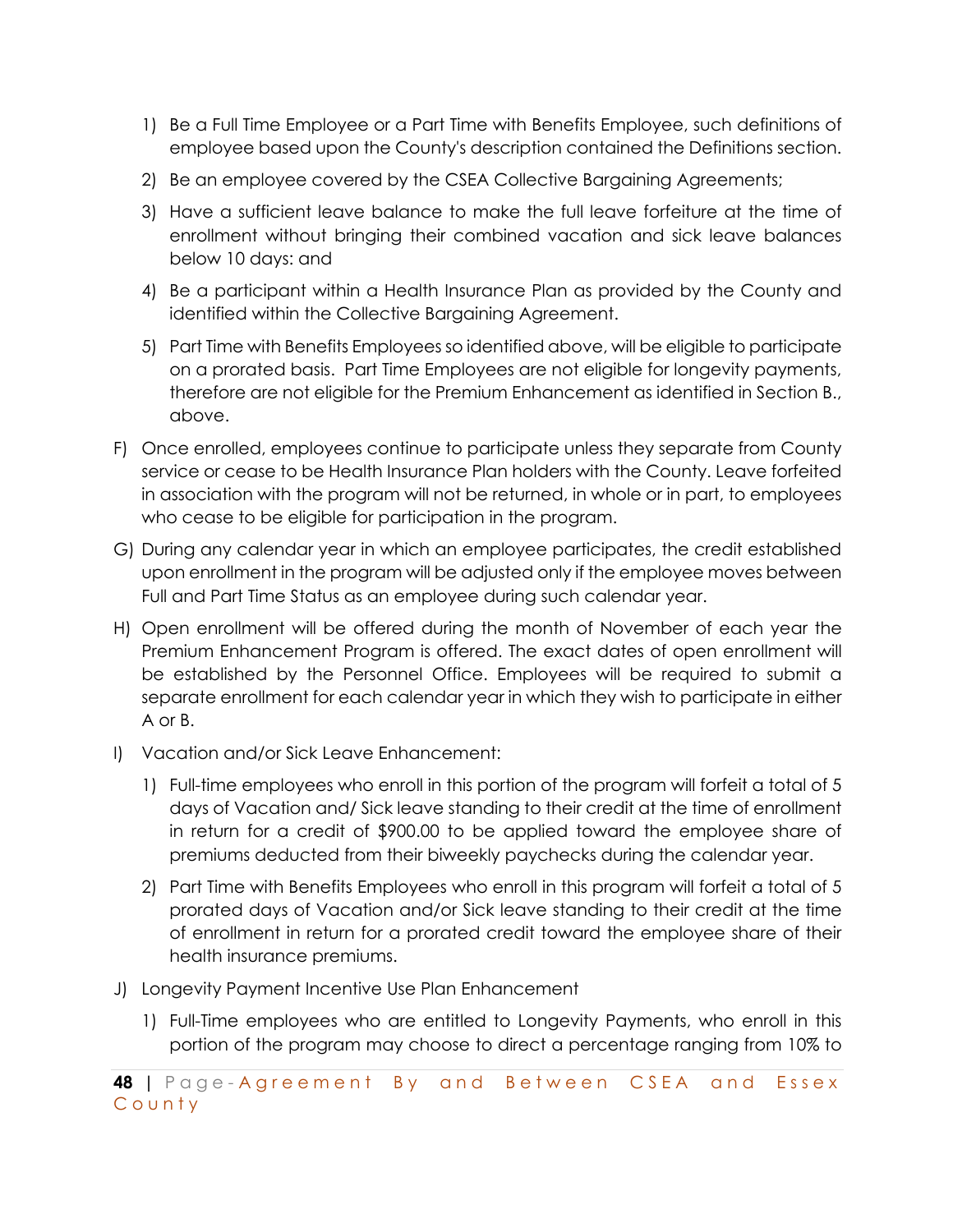80% of their entitled Longevity Payment to be applied toward the employee share of premiums deducted from their biweekly paychecks during the calendar year.

- 2) The County will provide a 30% matching incentive to be added to whatever percentage the employee directs to be applied toward their employee share of premiums deducted from their biweekly paychecks during the calendar year.
- K) All 10 years or more employees shall be allowed to sell one additional sick day to be applied toward the employee's share of premiums. Such additional sick day shall be worth \$180.00 as a credit, bringing the maximum credit applied from \$900.00 to \$1080.00 for those employees with at least 10 years of service with the County.
- L) For those department employees whose regular schedule is based upon a 12-hour day, then such employees shall only be required to sell back the equivalent of 40 or 3.4 days to receive the \$900.00 dollars of credit. For those employees in these 12-hour departments with 10 or more years of service who wish to sell one additional sick day then such additional day shall be credited in the same manner.

# ARTICLE 34. HEALTH INSURANCE BUY OUT

- A) Employees who are so entitled to family plan health insurance coverage through the County and opt to drop that coverage, said employees shall be entitled yearly to \$5000.00, subject to proportional calculation in the event the employee makes his/her election other than at the beginning of the County's fiscal year.
- B) Employees who are so entitled to individual health insurance coverage through the County, said employees shall be entitled yearly to \$3000.00, subject to proportional calculation in the event the employee makes his/her election other than at the beginning of the County's fiscal year.
- C) Cash payments will be made the first non-payroll Friday in December each year.
- D) In order to obtain the health insurance buy-out, the employee must document to the County that other health insurance is available, and the employee must sign a release to the County waiving any rights to health insurance coverage and releasing the County from any other health related liability. Eligibility considerations for this buyout includes the following;
	- 1) Other health insurance coverage is limited to sources outside what the County already participates in the cost of, such as health insurance under State or Federal low-income benefit programs which include Family Health Plus, Child Health Plus, or other such government sponsored health benefit programs of which the County participates in the cost thereof thru other department budgets, such as Department of Social Services. Employees who participate in such plans will not be eligible for a buyout from the County.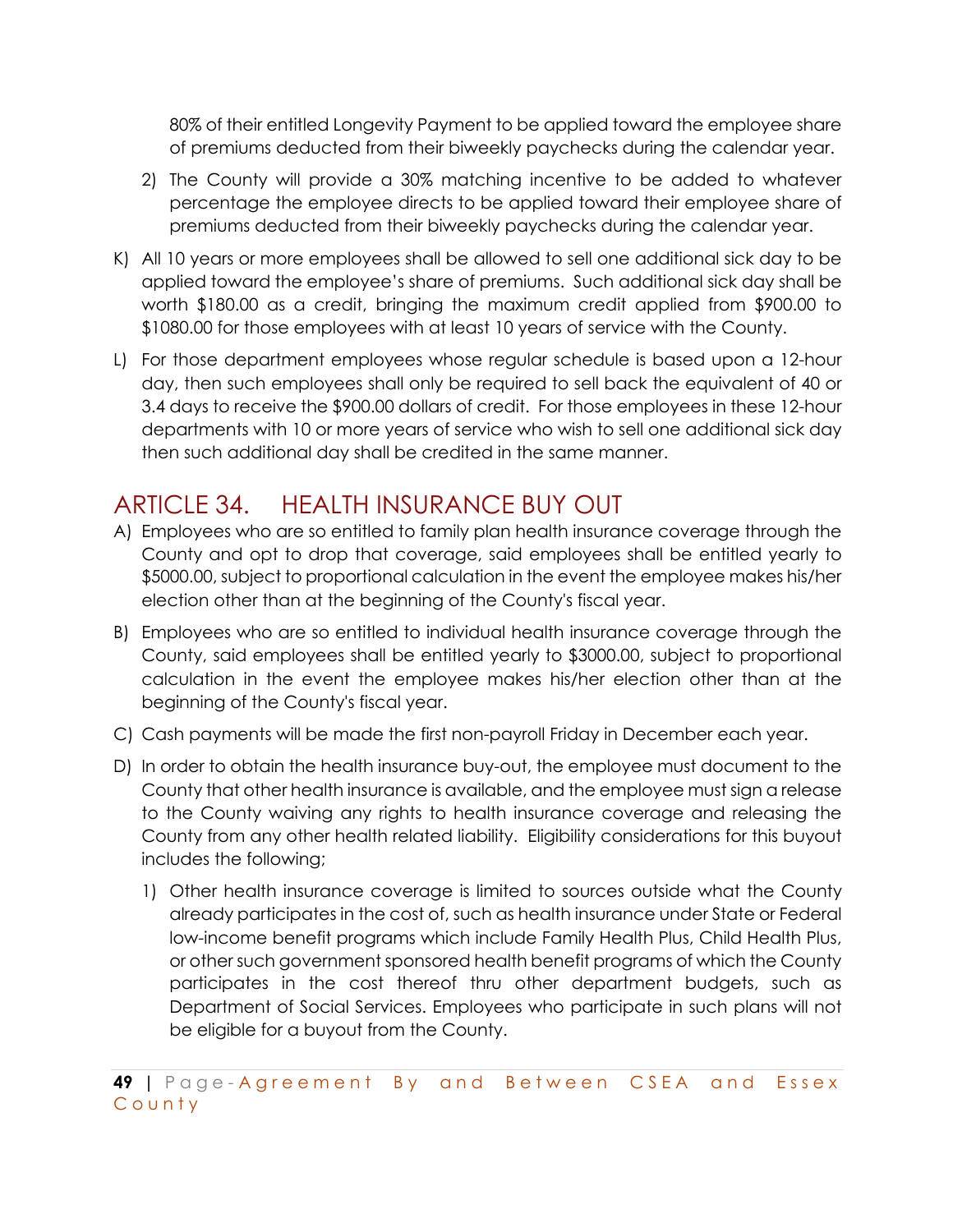E) If an employee who has elected the buyout option loses his/her health insurance coverage, he/she must immediately notify the personnel office and his/her coverage will be reinstated upon the employee making the appropriate payment of the premium, if such premium is due, and otherwise satisfies any eligibility requirements.

#### ARTICLE 35. NATIONAL HEALTH INSURANCE PLAN

A) The Parties hereto agree to a re-opener regarding the Health Insurance Coverage contained in this Agreement in the event that the provisions of the Patient, Protection and Affordable Care Act, (commonly referred to as Obama Care), or any other National Health Insurance Plan is amended or enacted by the federal government which substantially changes or impacts the County's obligations to provide health insurance coverage to its employees under this Agreement. Substantial change or substantial impact as herein above set forth shall be construed in its broadest sense to allow reopening of this contract and discussion between the Parties and shall include, but will not be limited to, significant or substantial financial increases in the cost of insurance which may result from such legislation or changes.

### ARTICLE 36. VOLUNTARY DENTAL PROGRAM

- A) The County agrees to provide a Voluntary Dental Program with premium costs of such plan to be paid by the Employees either as a pretax or after-tax payroll deduction. The County currently provides the Guardian Dental Plan as the voluntary option for the employees. Details of the plan and the cost of premiums are available in the Essex County Personnel Office.
- B) The CSEA's EBF Solstice Dental plan will be made available as an option for employees as per the same terms and conditions in Section A), above. The CSEA agrees to provide such Solstice Dental plan as an option for Management Confidential employees as per signed agreements between the parties.
- C) The Parties may submit alternative Dental Plan proposals for consideration to the County Manager prior to October 1 each year of the Agreement.

## ARTICLE 37. CAFETERIA PLAN

- A) The County will offer the following benefits as allowed under Section 125 of the Internal Revenue Code:
	- 1) Premium Only Plan (POP)
		- a) The County will offer a Premium Only Plan (POP) whereby those employees who pay a portion of their health insurance premium shall have their portion paid by pre-tax dollars through payroll deductions.
	- 2) Flexible Spending Account

**<sup>50</sup> |** Page - Agreement By and Between CSEA and Essex County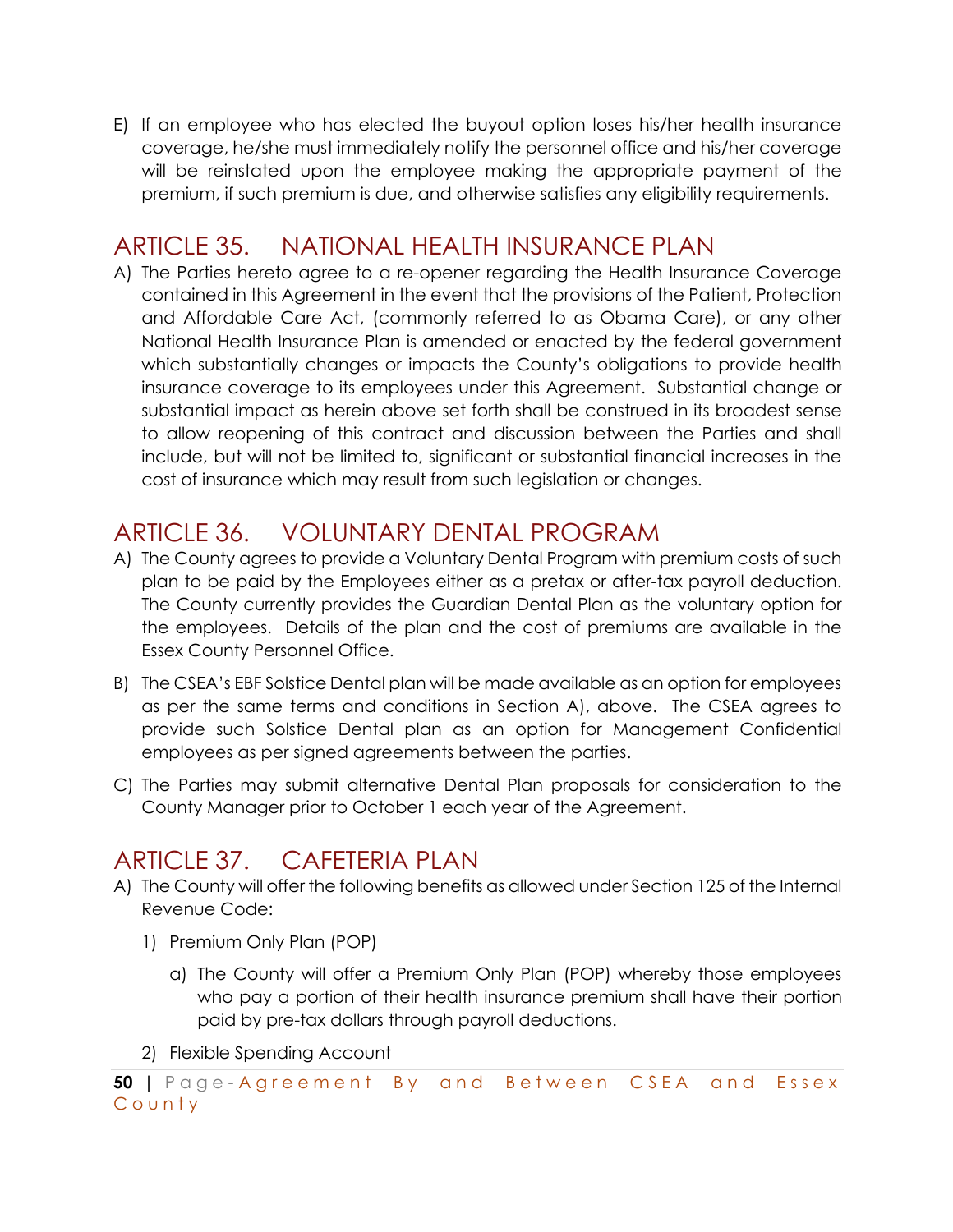- a) The County will allow employees, at their option, to create individual Flexible Spending Accounts (FSA's) which allow the employees to pay for qualified unreimbursed medical expenses with pre-tax dollars.
- b) The minimum contribution level for an FSA shall be \$10/per pay period and the maximum shall be \$96.15/per pay period (\$2500.00 annually).
- 3) Dependent Care Account
	- a) The County will allow employees to set up a Dependent Care account whereby employees may contribute up to \$5000 annually (set up as monthly contributions) toward paying for qualified Dependent Care.

#### ARTICLE 38. WAGES

- A) Effective each year listed below, the hourly rate for employees in the bargaining unit shall be adjusted as follows:
	- 1) 2022 rate increase all employees' hourly rate by 4.00% across the board.
	- 2) 2023 rate increase all employees' hourly rate by 4.00% across the board.
- B) The starting rate for each grade table shall be increased by the same amounts listed herein.
- C) All newly hired employees after January 1, 2009, shall be paid at a rate 10% below the agreed upon amounts contained within the approved Addendum - B - Salary Tables, as adjusted by the percentages identified above.
	- 1) Any employee who was previously employed by the County as a permanent employee with a hire date prior to January 1, 2009 and comes back as a re-hired permanent employee shall not be subject to the 10% reduction in their starting rate.
- D) All permanent employees subject to Section C), above shall be entitled to the following based upon years of service as identified below:
	- 1) Employees as described in Section C) above, who will have three (3) years of service or more with the County as of January 1, 2022, shall be provided a 5% increase to their hourly rate *(provided they did not previously receive the 5% increase under language contained in the previous contract)* beginning with the 1st payroll of the new contract. Such 5% increase shall be in addition to the agreed upon percentage increases as identified in Section A) Subsection 1.
	- 2) Employees as described in Section C) above, who will reach three (3) years of service with the County during the term of this contract shall be provided a 5% increase to their hourly rate *(provided they did not previously receive the 5% increase under language contained in the previous contract)* on their anniversary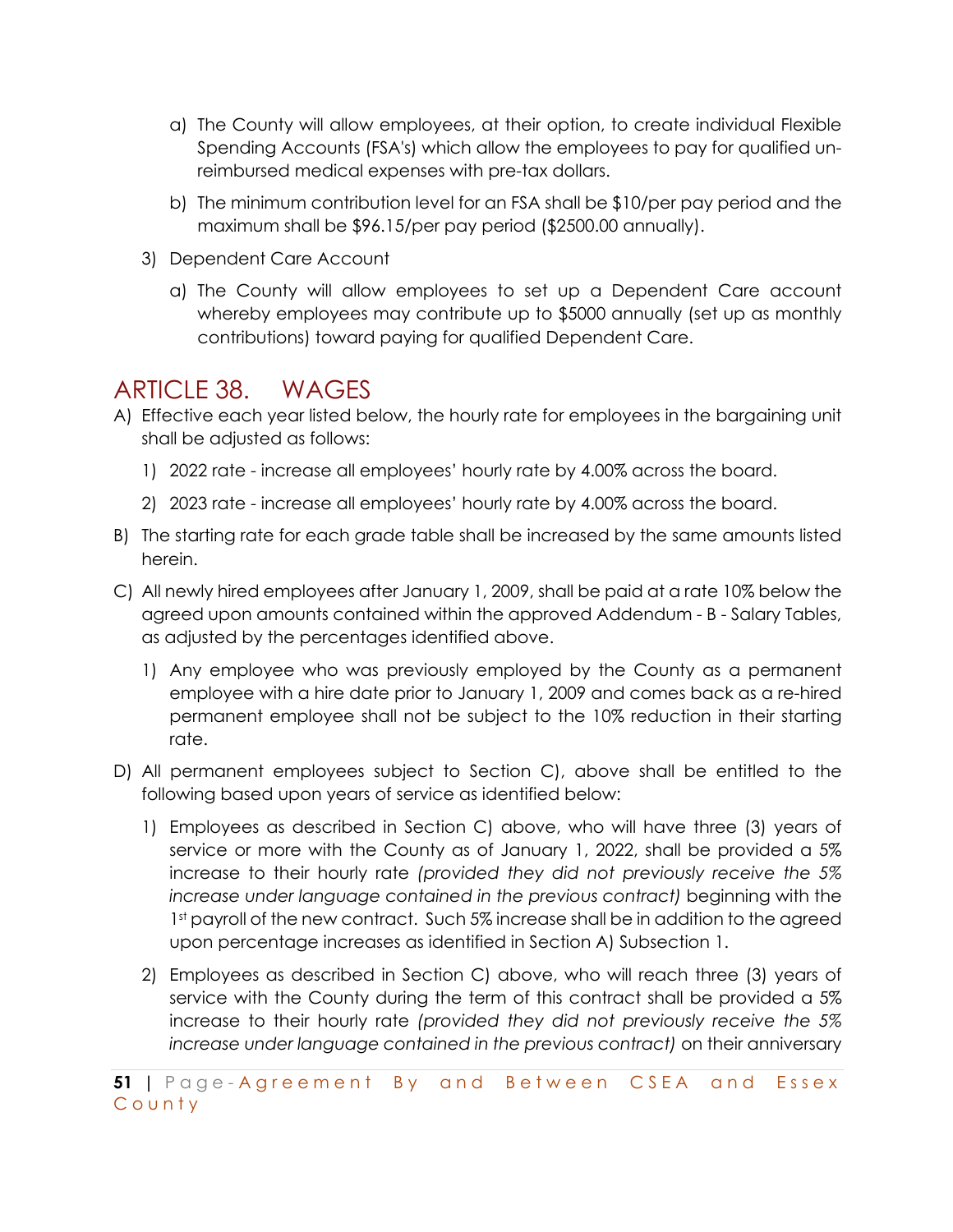date of hire. Such 5% increase shall be in addition to the agreed upon percentage increases as identified in Section A) Subsection 1- 2.

- 3) Employee as described in Section C) above, who will reach five (5) years of service with the County during the term of this contract shall be provided the remaining 5% increase to their hourly rate *(provided they did not previously receive the 5% increase under language contained in the previous contract)* on their anniversary date of hire. Such remaining 5% increase shall be in addition to the agreed upon percentage increases as identified in Section A) Subsection 1-2.
- E) All payroll calculations will be based upon the year in which the time was earned.

# ARTICLE 39. LONGEVITY

- A) Longevity is an annual payment paid to employees based on completed years of service starting after five complete years of service for regular employees who work a full workweek. Such annual payment shall be paid to employees on the first nonpayroll Friday in December of each year.
	- 1) Full Time Employees as defined based upon the County's description contained in the Definitions section shall be entitled to an annual longevity payment based on completed years of service as per the following table;

| Completed<br>Years of<br><b>Service</b> | <b>Amount of</b><br>Payment | Completed<br><b>Years of</b><br><b>Service</b> | Amount of<br>Payment | Completed<br>Years of<br><b>Service</b> | Amount of<br>Payment | Completed<br><b>Years of</b><br><b>Service</b> | <b>Amount of</b><br>Payment | Completed<br><b>Years of</b><br><b>Service</b> | <b>Amount</b> of<br>Payment |
|-----------------------------------------|-----------------------------|------------------------------------------------|----------------------|-----------------------------------------|----------------------|------------------------------------------------|-----------------------------|------------------------------------------------|-----------------------------|
| 5                                       | \$200.00                    | 10                                             | \$300.00             | 15                                      | \$950.00             | 20                                             | \$1,450.00                  | 25                                             | \$1,950.00                  |
| $\mathbf b$                             | \$200.00                    | 11                                             | \$300.00             | 16                                      | \$950.00             | 21                                             | \$1,450.00                  | 26                                             | \$1,950.00                  |
|                                         | \$200.00                    | 12                                             | \$300.00             | 17                                      | \$950.00             | 22                                             | \$1,450.00                  | 27                                             | \$1,950.00                  |
| 8                                       | \$200.00                    | 13                                             | \$300.00             | 18                                      | \$950.00             | 23                                             | \$1,450.00                  | 28                                             | \$1,950.00                  |
| 9                                       | \$200.00                    | 14                                             | \$300.00             | 19                                      | \$950.00             | 24                                             | \$1,450.00                  | 29                                             | \$1,950.00                  |

- 2) The Parties agree that as of January 1, 2018, Full Time Employees as defined based upon Sub-Section 1) above, such employees with 30+ years of service shall be entitled annually to \$2,250.00 as their annual longevity payment.
- 3) Employees who are entitled to longevity payments who voluntarily leave county service prior to the completion of a full longevity year of service, shall be entitled to a prorated amount of payment based on the number of months of service completed within that longevity year.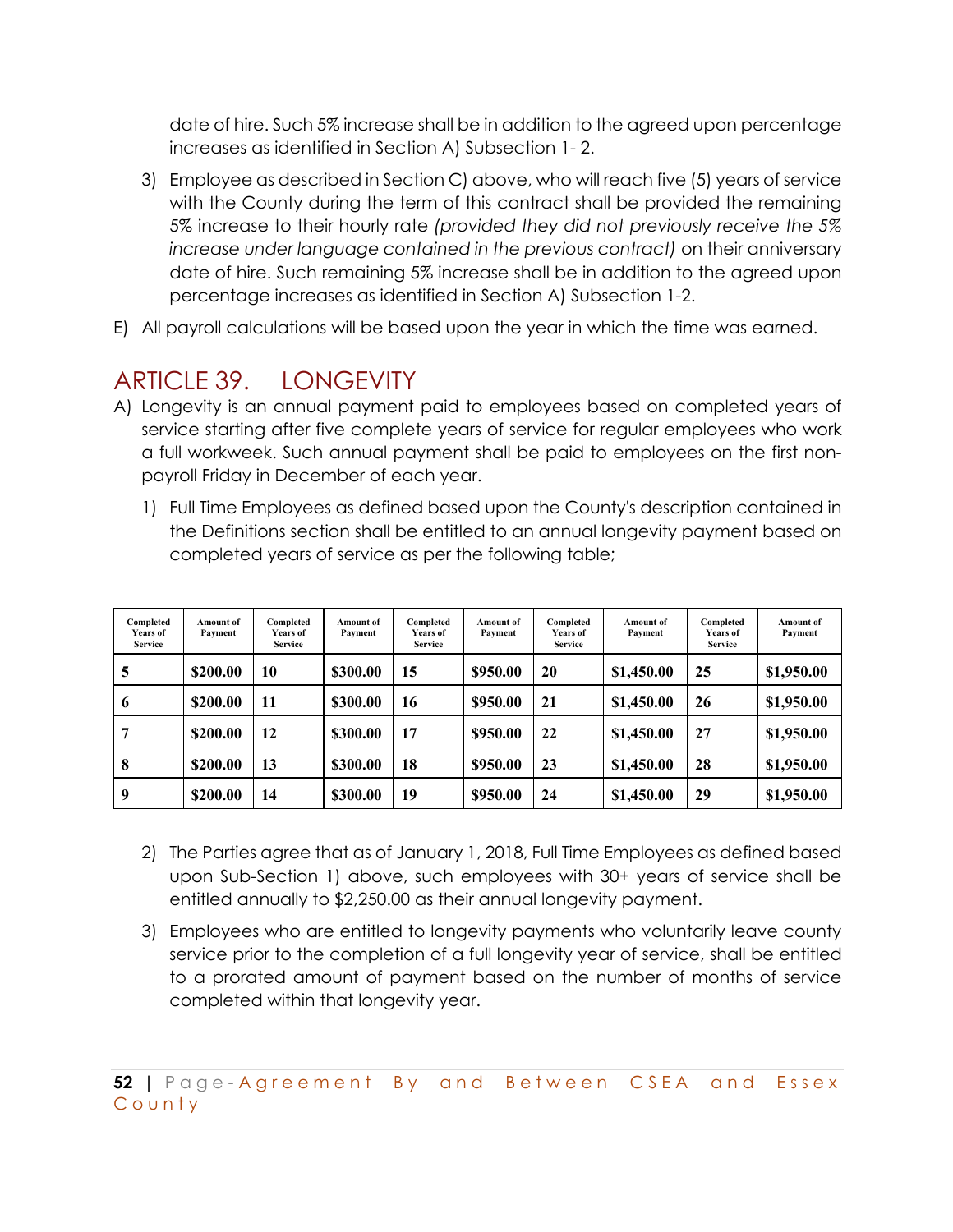#### ARTICLE 40. OVERTIME

- A) Employees (so entitled under the Fair Labor Standards Act) shall receive one and onehalf (1 ½) times their normal rate of pay for approved hours of **actual work** in excess of forty (40) hours in any week.
	- 1) During the Snow and Ice Season defined as November 1st thru April 15th, DPW employees shall be exempt from the requirement of "**actual work** in excess of forty (40) hours" and shall be allowed to earn overtime based upon all approved hours.

### ARTICLE 41. NEW APPOINTEES

- A) A new employee appointed to a position shall be paid the minimum rate of pay for the grade unless the Department Head demonstrates to the Board of Supervisors that it is impracticable to recruit for a position at the minimum rate of pay. The Board may then authorize recruitment and payment above the minimum of the wage scale for such position.
- B) When a permanent appointment is made at an increased minimum, all incumbents of such position receiving less than such recruitment rate shall have their wage rates brought up to such rate of pay, provided that present incumbents do not have prior step and grade adjustments.

# ARTICLE 42. PROMOTIONS

- A) A promotion is a recognition that the employee has been successful in their current level of job responsibilities and deserves to advance to a higher position title with more responsibility in order to earn a higher rate of pay.
- B) When an employee is promoted to a position title in a higher grade, said employee's rate of pay shall be increased to the starting rate of the higher grade.
- C) If the approved starting rate of the higher grade is less than 4 % more than the employee's current rate of pay, then the increase in pay will be in an amount equal to 4 % above their current rate.
- D) If the approved starting rate of the higher grade is less than what the employee currently earns, then the affected employee shall be entitled to an amount equal to 4 % above their current rate.

## ARTICLE 43. REASSIGNMENTS

A) Reassignment is the movement of an employee from one position to another position within a department or division under the same appointing authority and requires that the employee meets the qualifications and civil service requirements to hold such reassigned position.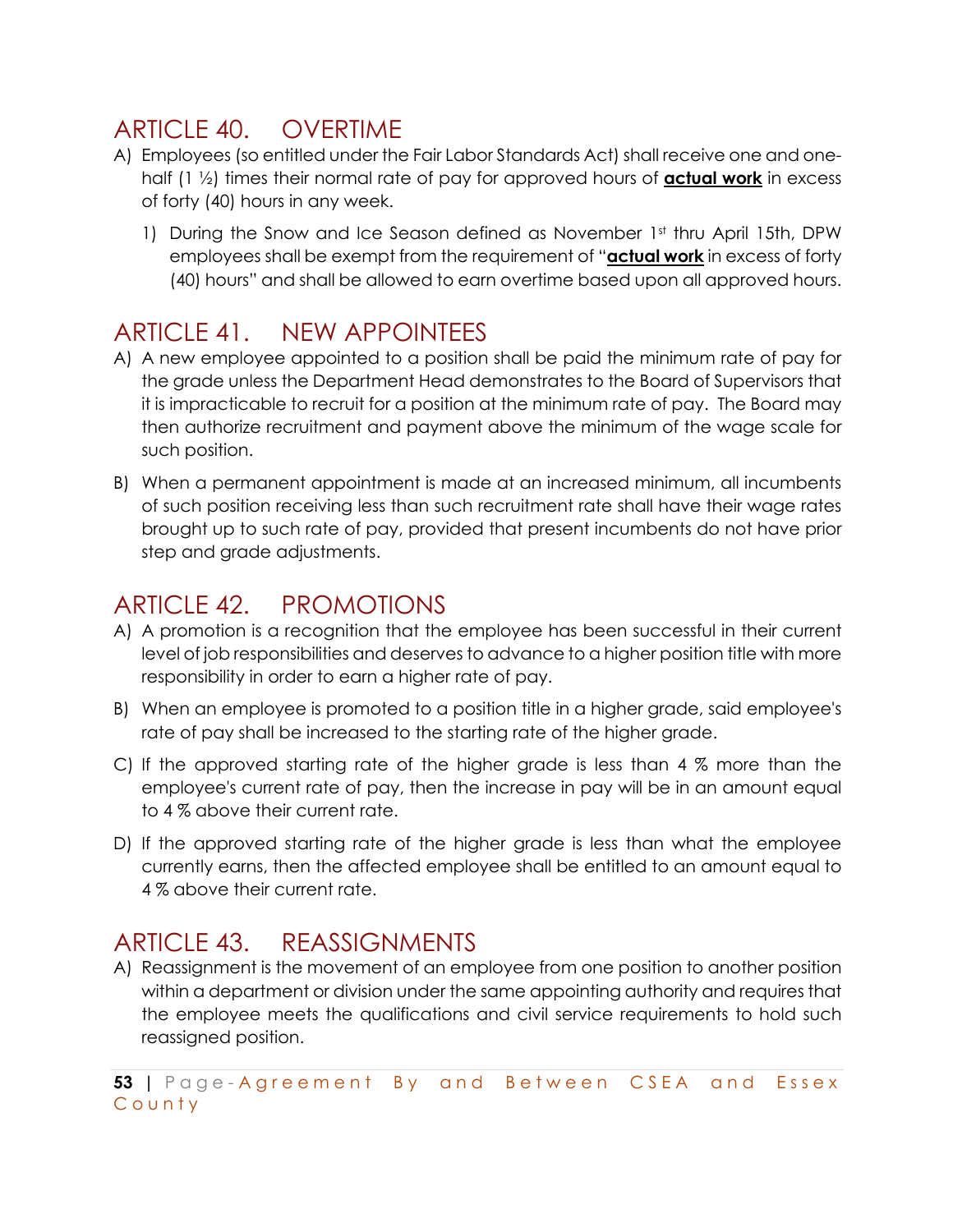- B) There shall be no immediate change in the hourly rate of an employee assigned to a new position unless his hourly rate is below the approved starting hourly rate of the new position.
- C) If the employee's hourly rate is below the approved starting hourly rate, then that employee's hourly rate will be raised to the approved starting hourly rate for the position.

#### ARTICLE 44. DEMOTION / GRADE CHANGE

- A) When a permanent employee holding a provisional promotion, or a promotional probationary employee reverts to a lower graded position due to the inability of that employee to satisfy Civil Service testing or probationary requirements of their new position, then said employee's salary shall revert to the level it was paid at prior to their promotion to the higher grade. If necessary, an upward adjustment to their prior salary level will be made based on any percentage or contractual rate increases they would have received had they remained in the lower position.
- B) If a permanent employee accepts demotion to a lower graded position due to a disciplinary settlement, then such employee shall be paid at the approved starting rate of the lower graded position.
- C) If a grade change is made to a position title due to a wage rate survey or a Board of Supervisors approved salary grade adjustment, which results in a downward adjustment in the starting hourly rates of the position, then the employees in the position title at the date of enactment will be permitted to retain their current rate of pay.
- D) If a grade change is made to a position title due to a wage rate survey or a Board of Supervisors approved salary grade adjustment, which results in an upward adjustment in the starting hourly rates of the position, then those employees whose current hourly rate at the date of enactment is lower than the new hourly rate will have their hourly rates adjusted upward to the new starting hourly rate.
- E) If a grade change is made to a position title due to a wage rate survey or a Board of Supervisors approved salary grade adjustment, which results in an upward adjustment in the starting hourly rates of the position, then those employees whose current hourly rate at the date of enactment is higher than the new hourly rate then there will be no change to the hourly rate of those employees. However, these employees will be entitled to any contractual agreed to increase as they are applied to all employees.
- F) If an employee voluntarily requests a demotion to a lower graded position and the request is approved by the Appointing Authority and the Personnel Officer, then said employee shall be paid at the approved starting rate of the lower graded position.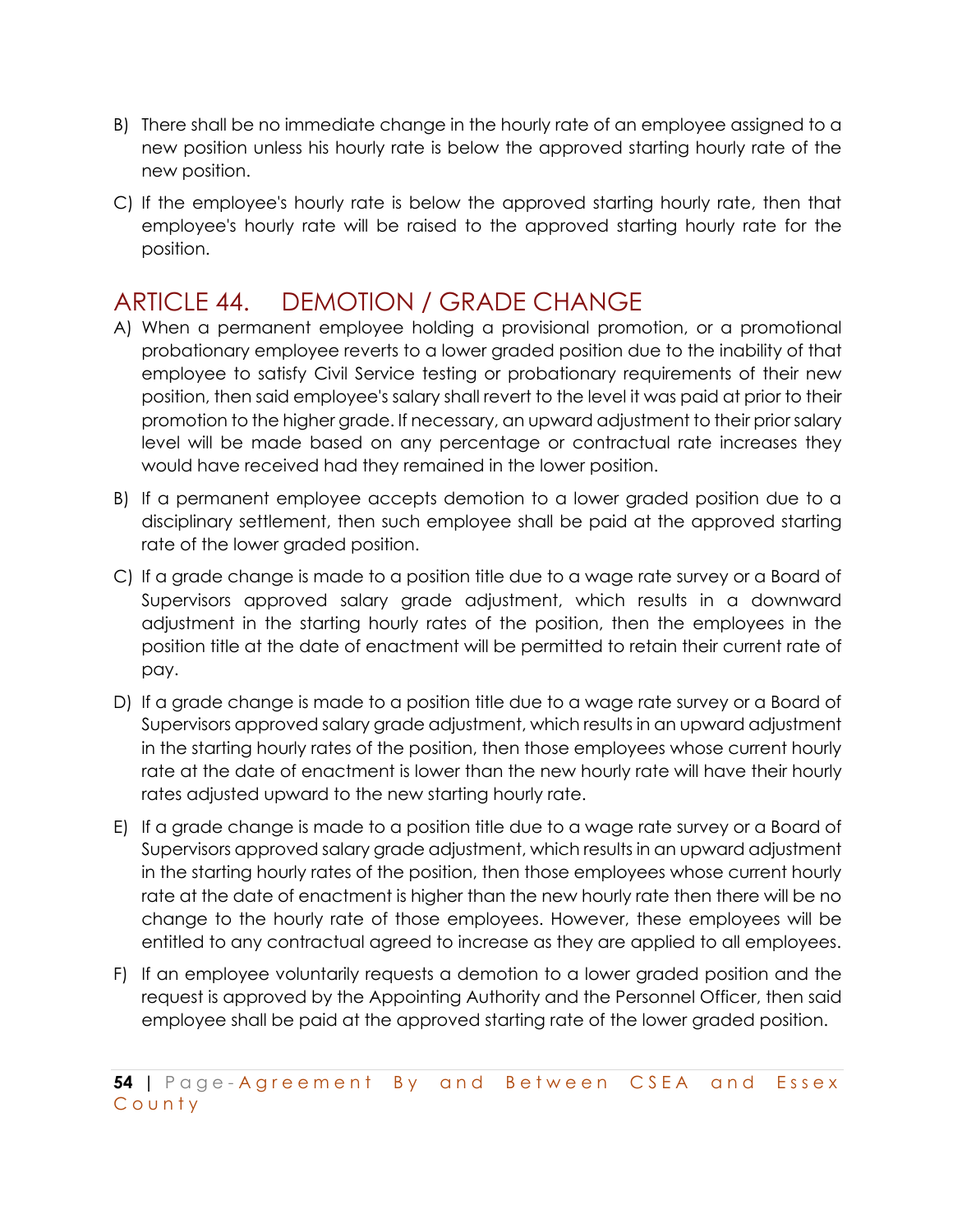G) If the voluntary demotion is two (2) grades or less in reduction, then the employee's hourly rate shall revert to the level paid prior to their promotion to the higher grade. If necessary, an upward adjustment to their prior salary level will be made based on any percentage or contractual rate increases they would have received had they remained in the lower position.

## ARTICLE 45. TRANSFERS

- A) Transfers are the movement of an employee from one department under one appointing authority to another department under a different appointing authority.
- B) A transfer must be approved by both Department Heads and the Personnel Officer.
- C) An employee who transfers in the same position title from one department to another department shall be allowed to carry their current rate of pay even if their current rate of pay is above the starting rate for the new position of the same title.
- D) MSD 450 Employee Transfer Request Form will be used for the purposes of allowing a transfer to take place. MSD-450 requires the signatures of the Personnel Officer, the Appointing Authority from the position the employee is leaving, the Appointing Authority from the position the employee is entering, and the transferring employee.
- E) If a current employee applies for and is offered appointment to a new position in a different title, then that appointment shall be considered a new appointment and the terms of the new appointment section shall apply - the employee shall be paid the starting hourly rate for the new position's approved grade level.
- F) Employees who transfer shall serve a twelve (12) week probationary period and will return to his/her former department if the transferee's work is not satisfactory during such probationary period.

# ARTICLE 46. DESK AUDITS

- A) Desk Audits are the process by which the Essex County Personnel Officer determines if an employee is being asked to perform duties which are appropriate for the Title and Classification of the position being held by that individual. Section 61 subsection 2., of the New York State Civil Service Law provides, in part, "that no person shall be appointed, promoted or employed under any title not appropriate to the duties to be performed".,
- B) Desk Audits may result in one of three possible actions as follows:
	- 1) The work may be found to be appropriate for the position and no action needs to be taken.
	- 2) The work may be out of title and the employee may need to be moved to a different title, which in the competitive class may mean additional testing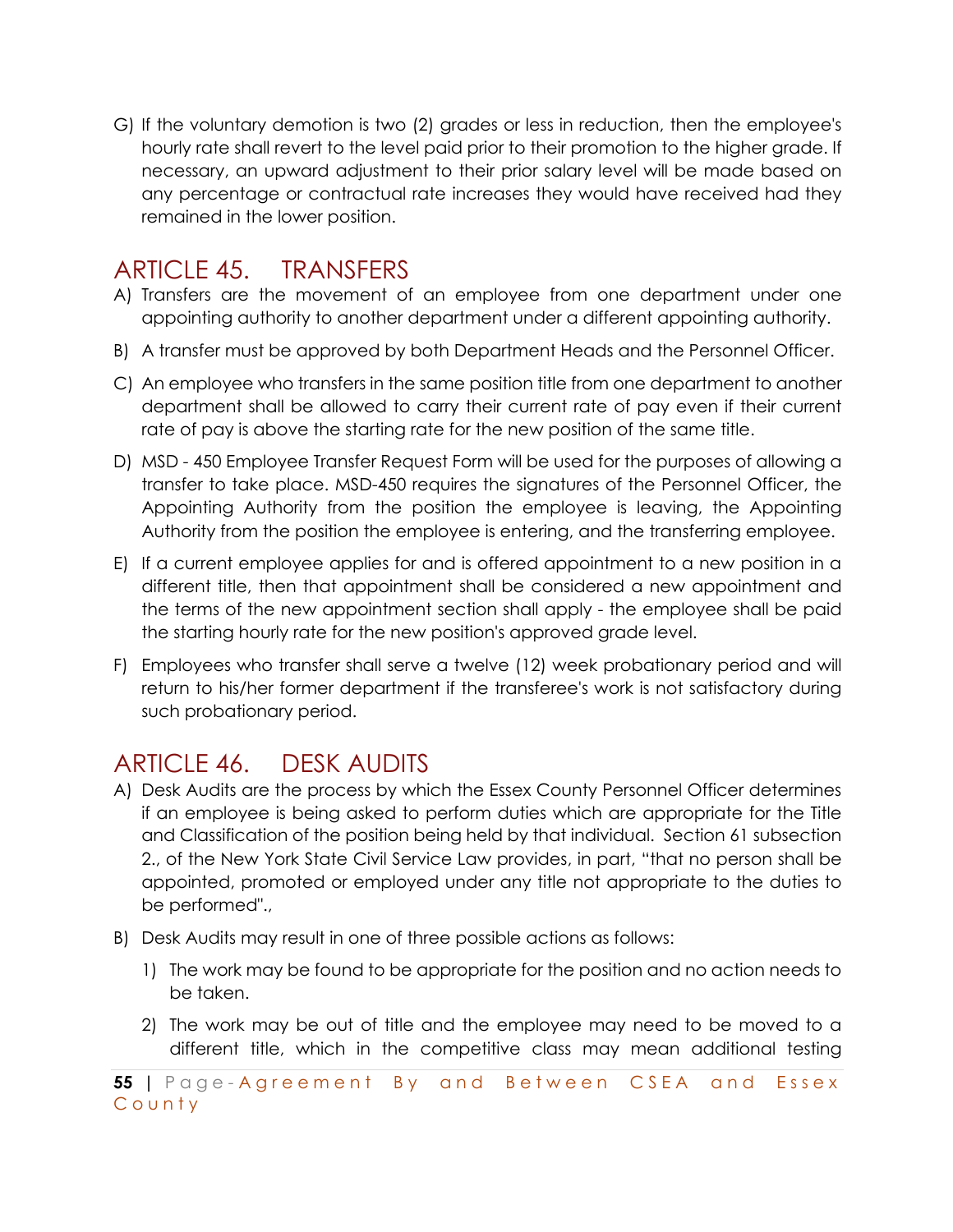requirements. The movement of the employee may be in a higher, lower or equal grade level.

- 3) The Appointing Authority may choose to adjust the work assignments to properly reflect the title which the employee holds.
- C) If an employee feels a Desk Audit is appropriate the process to request the same is as follows:
	- 1) Request in writing directly to the Appointing Authority for a Desk Audit, with a copy of such letter to be sent directly to the Personnel Officer
	- 2) Request in writing directly to the Personnel Officer for a Desk Audit, in this case the Personnel Officer will notify the Appointing Authority of such request.
- D) A Desk Audit may also occur by request of the Appointing Authority directly to the Personnel Officer.
- E) Desk Audits shall be undertaken and completed within six (6) months of when the request is received in writing by the Personnel Officer.

### ARTICLE 47. PART-TIME EMPLOYMENT

A) All rates prescribed in the current rates of pay are the standard rates of pay authorized for full-time (full workweek) employment. When employment is on a less than full workweek basis, only the proportionate amount of time actually employed shall be paid, and at the minimum rate for the grade in which employed.

#### ARTICLE 48. SHIFT DIFFERENTIALS

A) There shall be a sixty (60) cent shift differential for those employees who work either the 3 p.m. to 11 p.m. or 11 p.m. to 7 a.m. shift provided the position the employee holds are one that is also required for normal work hours.

## ARTICLE 49. ON-CALL STIPEND

- A) Those employees working in Social Services, Public Health and Information Systems, or other such departments as may be determined necessary by management, that are required to be on call, shall be paid three dollars (\$3.00) per hour for such time.
- B) If an employee who is in on-call status, is asked to perform County work without being called back to their actual workplace, such as necessary phone calls or computer related work, then the employee shall be paid their normal hourly rate for such time. If such time results in exceeding forty (40) hours within the work week, then such employee shall be entitled to be compensated at time and a half for those hours worked in excess of forty (40). Such time shall be documented and subject to review by the Department Head.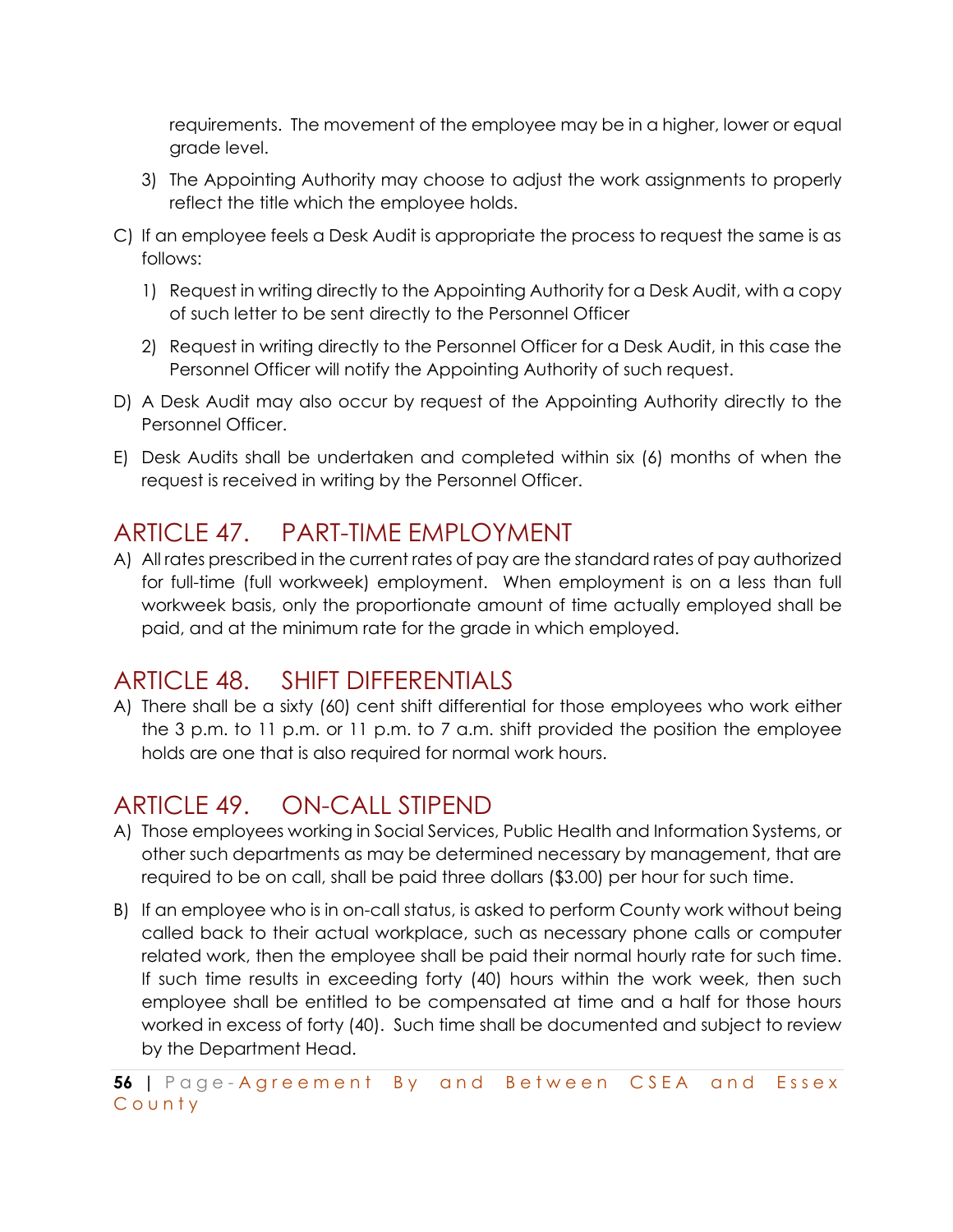C) The Jail Nurse position which is required to be on call on a year-round basis due to the nature of the position shall be compensated at a set rate of \$800.00 per annum.

#### ARTICLE 50. ABSENCE FOR EXTRAORDINARY **CIRCUMSTANCES**

- A) In the event of adverse weather conditions that have impaired the use of or for other extraordinary circumstances, the Chairman of the Board or the Vice Chairman of the Board may at their discretion direct an employee, or group of employees either not to report to work, or to leave work. The employee(s) so directed shall be deemed to be absent with pay and shall not be charged for any time and leave credits due to such excused absence.
- B) Any employee who is required to remain at work after the Chairman of the Board or the Vice Chairman of the Board has dictated that extraordinary circumstances exist for that particular geographic area, or location within Essex County, shall receive equivalent compensatory time off at straight time, hour for hour, as the employees who were sent home or directed not to work.
- C) No employee who was previously scheduled off for vacation or reported sick, personal, etc. will be entitled to the additional time off provided for by this Section.
- D) Any such release of employees directly or indirectly affected does not create any right to equivalent time off by any other employee or group of employees, not so released.
- E) The existence of such extraordinary conditions during the employee's next regular workday, by itself, shall not automatically relieve the employee from work. It shall be the obligation of the employee to communicate with the employee's Department Head to ascertain whether or not the employee must report to work. Such communication by the employee shall be prior to the employee's normal starting time.
- F) The Chairman of the Board or the Vice Chairman of the Board's discretion shall not be review able.

#### ARTICLE 51. EMPLOYEE ASSISTANCE PROGRAM

A) Employees are the most valuable asset of any organization. When employees are unable to function successfully in the workplace because of problems at work or home, the cost to business, industry, and government in lost time, decreased productivity, medical expenses, low morale, and on-the-job accidents is estimated to be billions of dollars annually. Employee assistance programs (EAPs) are designed to help employees address and alleviate problems that affect their job performance, so they can return to productive employment.

**57 |** Page - Agreement By and Between CSEA and Essex County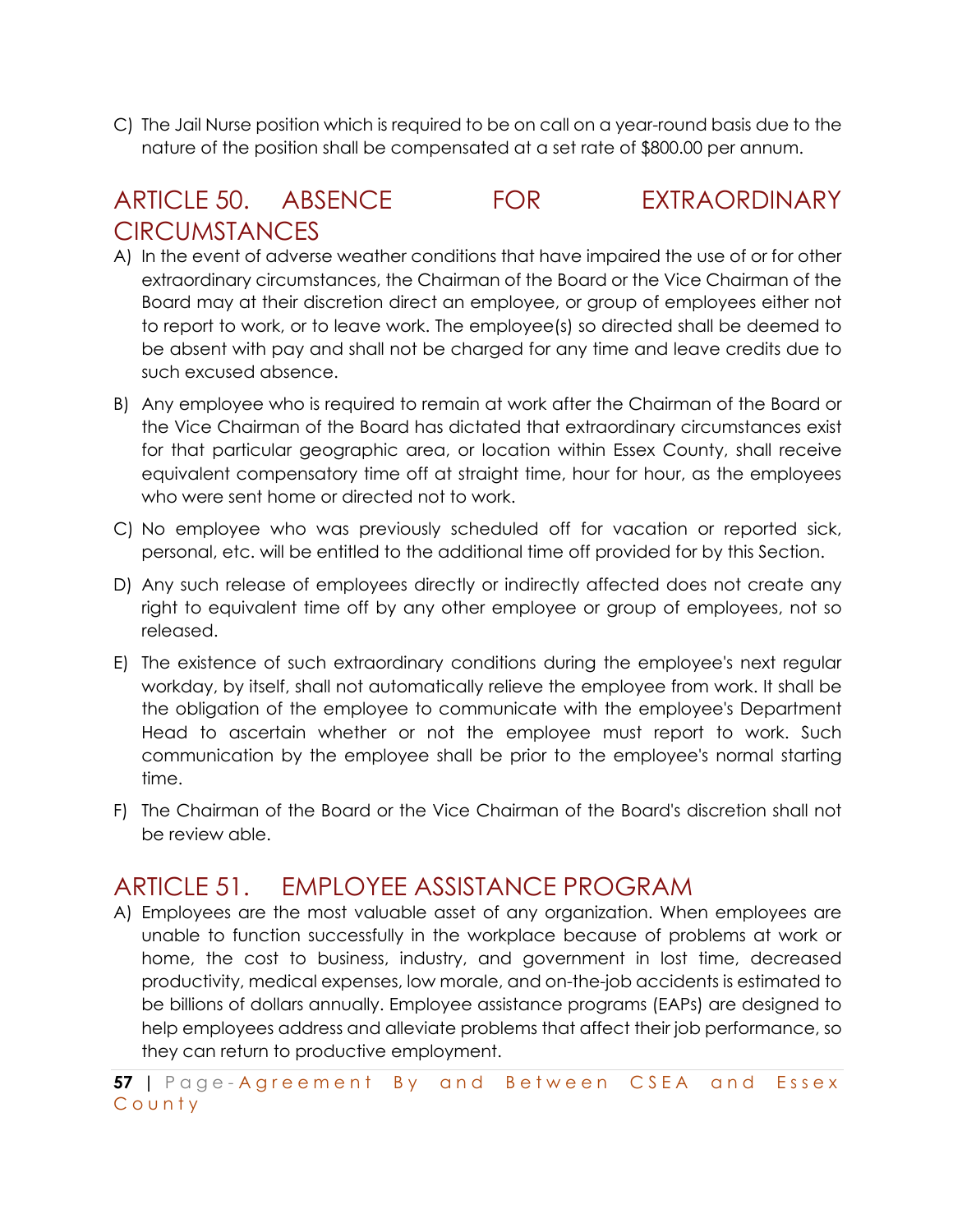- B) The Essex County Employee Assistance Program (EC EAP) is a benefit designed to help county employees identify and resolve personal and work-related problems, so they can balance the demands of work, home, and life. EC EAP services are confidential, voluntary, and offered at no cost to Essex County employees and their families. EAP helps employees by providing information, assessment and referral services, and support for a broad range of issues including anxiety and depression, relationship conflicts, workplace issues, gambling, substance abuse, grief, health and wellness, finances, elder care, parenting, domestic violence, legal, childcare and stress.
- C) EC EAP is a peer assistance model. Services are provided by county employees who serve as EAP coordinators. The coordinators understand the unique culture of their agencies and are approachable and knowledgeable resources for other agency employees.
- D) The county has an EAP committee with representatives appointed by labor and management. The EAP committee is an integral component of the peer model. Committee members are responsible for promoting their agency's EAP and selecting the coordinator from among their peers in the county. EAP coordinators are selected because they are compassionate, trustworthy, and committed to helping others.
- E) CSEA representatives may recommend or suggest EAP to an employee, but it remains the employee's decision whether or not to contact EAP. CSEA representatives are encouraged to contact the EAP Coordinator to discuss possible referrals to EAP.
- F) Information related to participation within the program can be obtained from the Personnel Office or can be located on the County's Web site at: http://www.co.essex.ny.us/downloads/Employee%20Assistance%20Manual.pdf

# ARTICLE 52. GRIEVANCE PROCEDURE

#### Section 1. Purpose

- A) The County and the CSEA recognize that in the interest of harmonious relations, a procedure is necessary whereby employees can be assured of prompt impartial and fair processing of their grievances. The procedure shall be available to bargaining unit employees so entitled and identified under this article and no reprisals shall be taken against an employee initiating or participating in the grievance procedure. The grievance procedure shall be the exclusive method of resolving both contractual and disciplinary grievances for such employees so entitled and identified under this article.
- B) The parties agreed for the purposes of clarity these Grievance Procedures shall be distinctly identified by separate Sections of this Article based upon the following;
	- 1) A "Contract Grievance" (Section 4.) which is an alleged violation, misinterpretation or misapplication of a specific article(s) or section(s) of this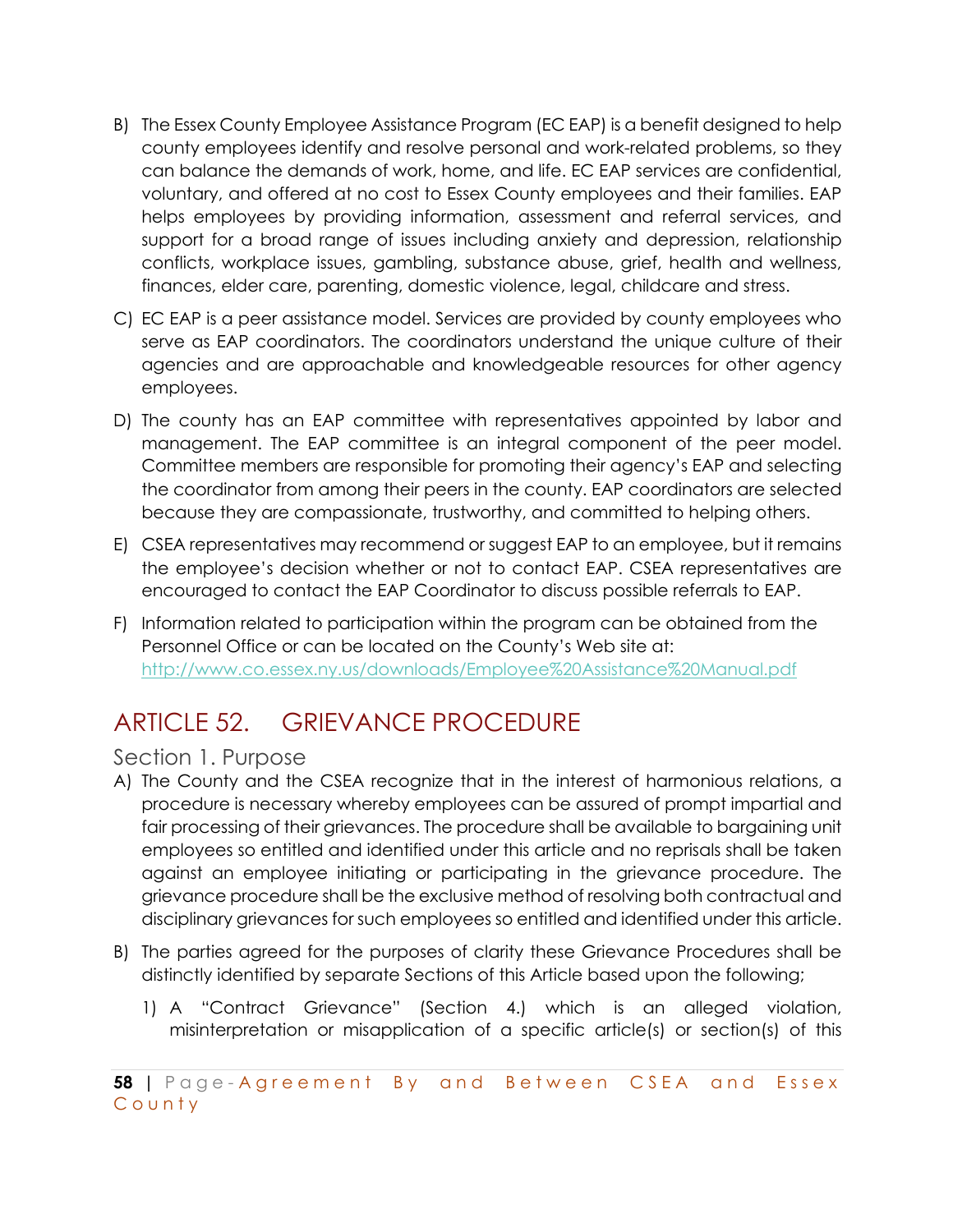Agreement as adopted by the parties, open to all members of the bargaining unit.

2) A "Disciplinary Grievance" (Section 5.) which involves a suspension without pay, a reduction in pay, a demotion of position or a termination from employment, open to bargaining unit employees so entitled and identified under this article who are not covered under Section 75 or 76 of the New York State Civil Service Law or any other Articles of the New York State Civil Service Law as they relate to employee discipline.

#### Section 2. Definitions

- A) "Employee" shall mean a member of the bargaining unit covered by this Agreement.
- B) "Contract Grievance" shall mean an alleged violation, misinterpretation or misapplication of a specific article(s) or section(s) of this Agreement as adopted by the parties.
- C) "Disciplinary Grievance" is an objection to an appointing authority's /department head suspension without pay, reduction in pay, demotion of position or termination from employment or any other form of discipline not addressed by New York State Civil Service Law Sections 75 and 76 or other New York State Laws regarding employee discipline.
- D) "Day(s)" Day, as used in this Article, means calendar day. The days and times shall be computed by excluding the first and including the last day, except when the last day falls on Saturday, Sunday or legal holiday, the act may be initiated on the next succeeding day which is not a Saturday, Sunday, or legal holiday.
- E) "Grievance Form" shall be a mutually agreed upon form for the filing of grievances.
- F) "Class Action Grievance" shall mean a grievance filed by CSEA which alleges a violation of this Agreement and affects members in more than one (1) department, provided that at least one member so affected signs the grievance. Such Class Action Grievance must be filed with the County Manager/Administrator or his/her designee within ten (10) calendar days of when the CSEA knew or should have known of the events and conditions on which it is based.

#### Section 3. Declaration of Basic Principles

- A) The County and the Association agree that efforts should be made to resolve alleged grievances at the informal stage before resorting to the formal steps of the grievance procedure.
- B) An employee or the Association shall have the right to present grievances in accordance with procedures provided herein, free from coercion, restraint, discrimination, or reprisal and shall have the right to be represented only by the Association at all stages of the grievance procedure.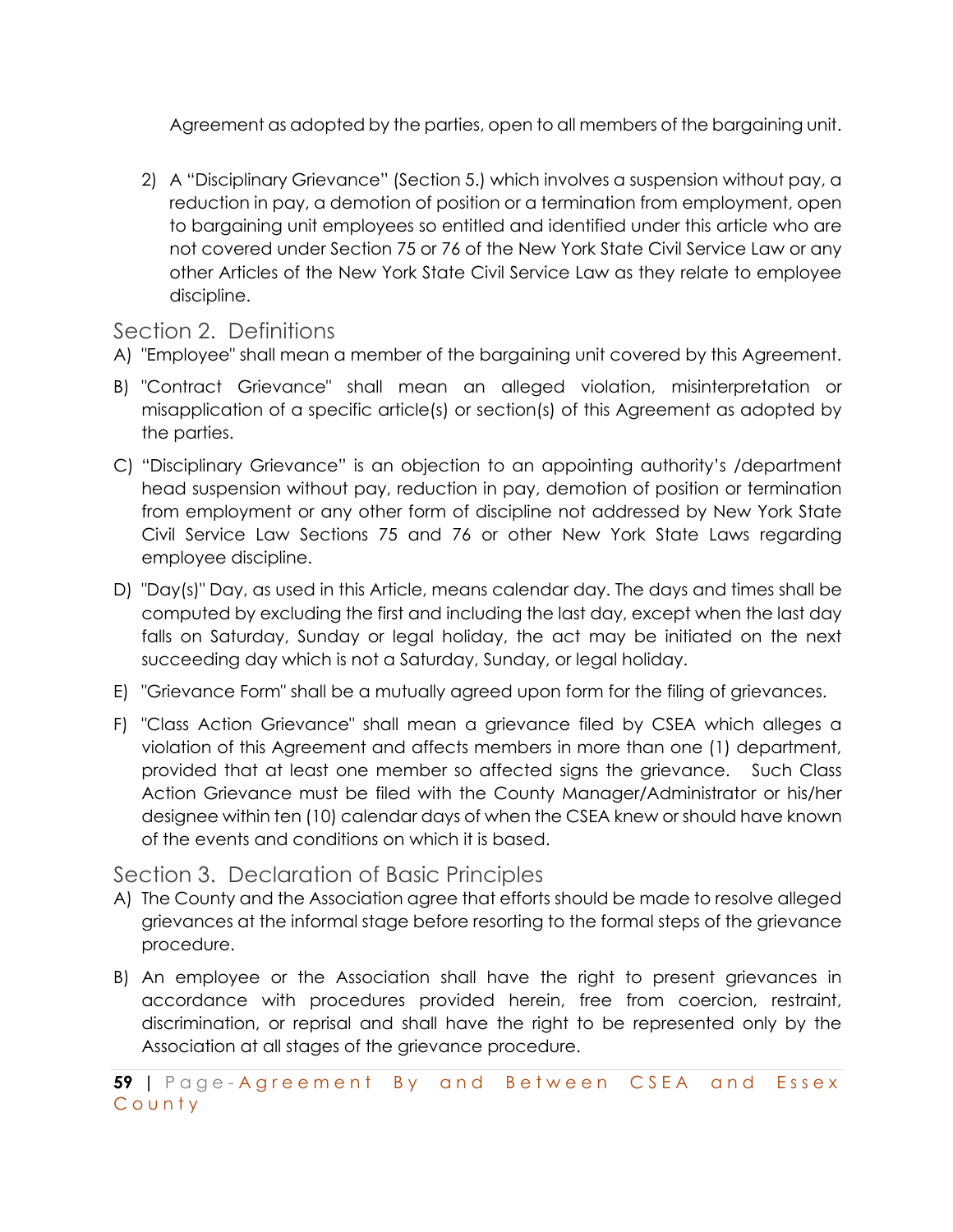- C) Any and all-time limitations herein set forth may be extended only by written mutual consent of the County and the Association.
- D) Ordinarily, grievance discussions, meetings, conferences, and hearings will be conducted during the normal workday.
- E) The move to arbitrate on behalf of the employee shall require approval of the Association.
- F) Failure on the part of CSEA to pursue a grievance in a timely fashion shall constitute a waiver of said grievance. Failure on the part of the County to answer a grievance in a timely fashion shall allow the CSEA to move to the next step of the procedure.
- G) Department Head or County Manager as used in the Grievance Procedure shall include the Department Head's or County Manager's designee.

#### Section 4. Contract Grievance

A) Step 1 - Department Head or His /Her Designee

- 1) A member having a contract grievance shall present it to his/her Department Head or his /her designee within ten (10) calendar days of the date on which the grievant knew or reasonably should have had knowledge of the event giving rise to the grievance.
- 2) The contract grievance at this step shall be submitted to the Department Head or his/her designee in writing using a form mutually agreed upon by the parties.
- 3) Contract grievances submitted beyond the ten (10) calendar day time limit will not be honored.
- 4) The contract grievance forms as mutually agreed upon, shall specify the article(s) and/or section(s) or combination thereof of the Agreement which he/she alleges has been violated, and specify the remedy sought. The Department Head or his/her designee shall indicate the date and time of his/her receipt of the form.
- 5) Within ten (10) calendar days of the Department Head or his/her designee receipt of the written contract grievance, he/she shall schedule a meeting with the grievant and the appropriate management personnel, as needed, to discuss the contract grievance.
- 6) A CSEA representative shall attend this meeting. He/she may represent the grievant unless requested not to do so by such grievant.
- 7) The Department Head or his / her designee shall render a decision in writing and return a copy to the grievant and the CSEA Representative within ten (10) calendar days after the meeting with the grievant.
- B) Step 2 County Manager or His /Her Designee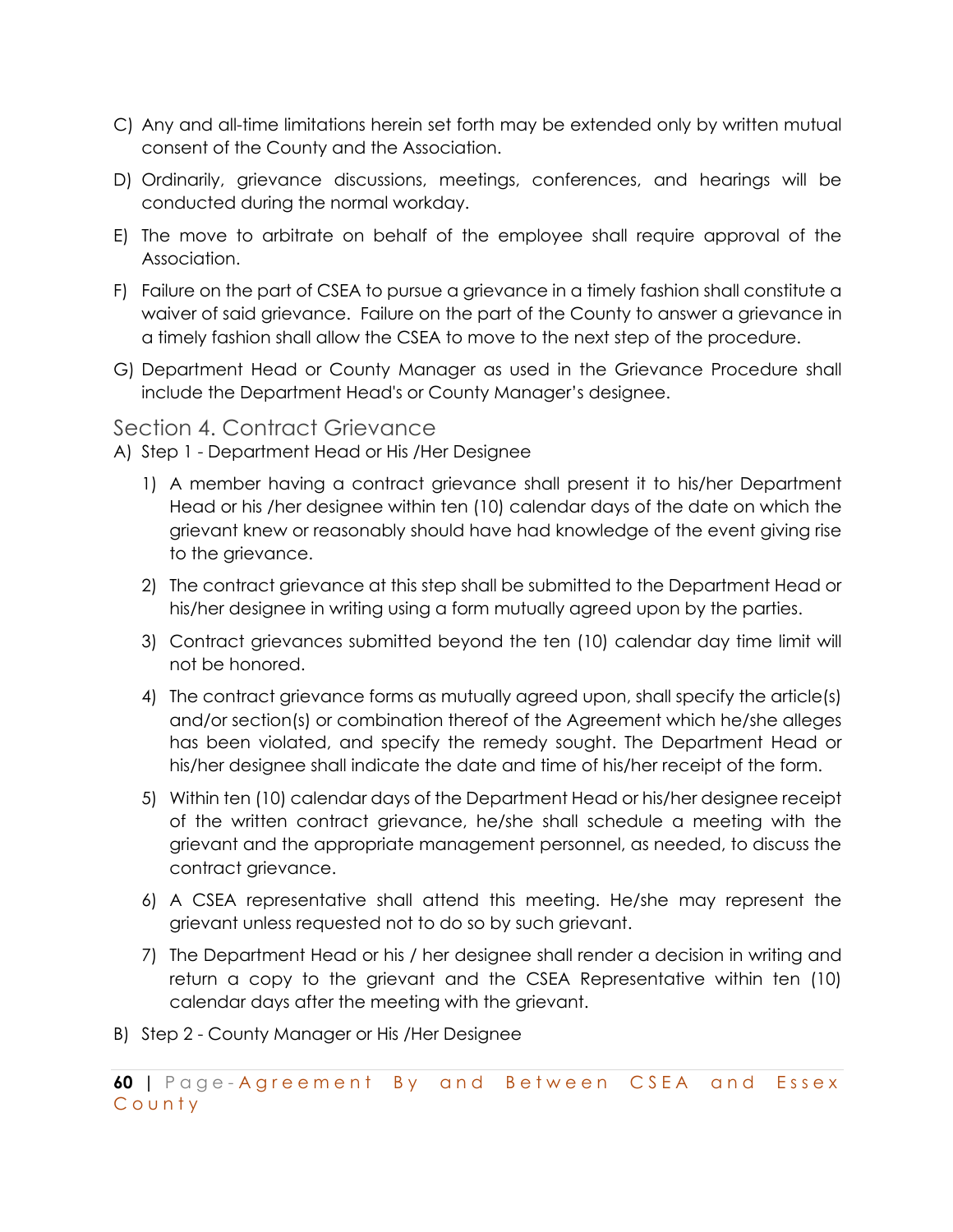- 1) If the Association is not satisfied with the decision made in Step 1, subsection 7., it may, within ten (10) calendar days thereafter, request a review and determination of the grievance by the County Manager or his /her designee.
- 2) Such request shall be in writing and shall include all documents and statements presented at Step 1, including the decision of the Department Head, if applicable.
- 3) The County Manager or his/her designee shall, at the request of the Association, hold a meeting within ten (10) calendar days after receiving the request. The aggrieved party and representative, if any, may appear at the meeting to present oral and/or written statements or arguments.
- 4) Within ten (10) calendar days after the close of the meeting, or lacking such meeting request, the County Manager / Administrator or his/her designee shall issue a written decision and communicate same in writing to the Association.
- C) Step 3 Contract Grievance Arbitration
	- 1) If the Association is not satisfied with the decision at Step 2, subsection 4., then it may appeal to PERB for arbitration within ten (10) calendar days from the receipt of the decision and thereafter the parties shall be bound by PERB's procedures for arbitration.
	- 2) The fees and expenses of the arbitrator shall be borne equally by the parties.
	- 3) The arbitrator's decision will be in writing and will set forth his findings, reasoning and conclusions on the issues submitted and be binding on both parties on matters pertaining to the interpretation of the Contract Articles contained in this Agreement.
	- 4) The arbitrator will be without power or authority to make any decision which requires the commission of an act prohibited by law or which is violative of the terms of this agreement.
	- 5) The arbitrator shall have no power to alter, add or to detract from the provisions of this agreement.

#### Section 5. Disciplinary Arbitration

- A) Disciplinary Arbitration shall only be available to those employees who are not entitled to due process under Section 75 and 76 of the New York State Civil Service Law or any other statutory disciplinary procedures contained in New York State Civil Service Law.
- B) An employee who is not entitled to the statutory disciplinary procedures contained in New York State Civil Service Law Section 75 as noted as Section A., above and who wishes to proceed with a disciplinary objection or challenge which involves a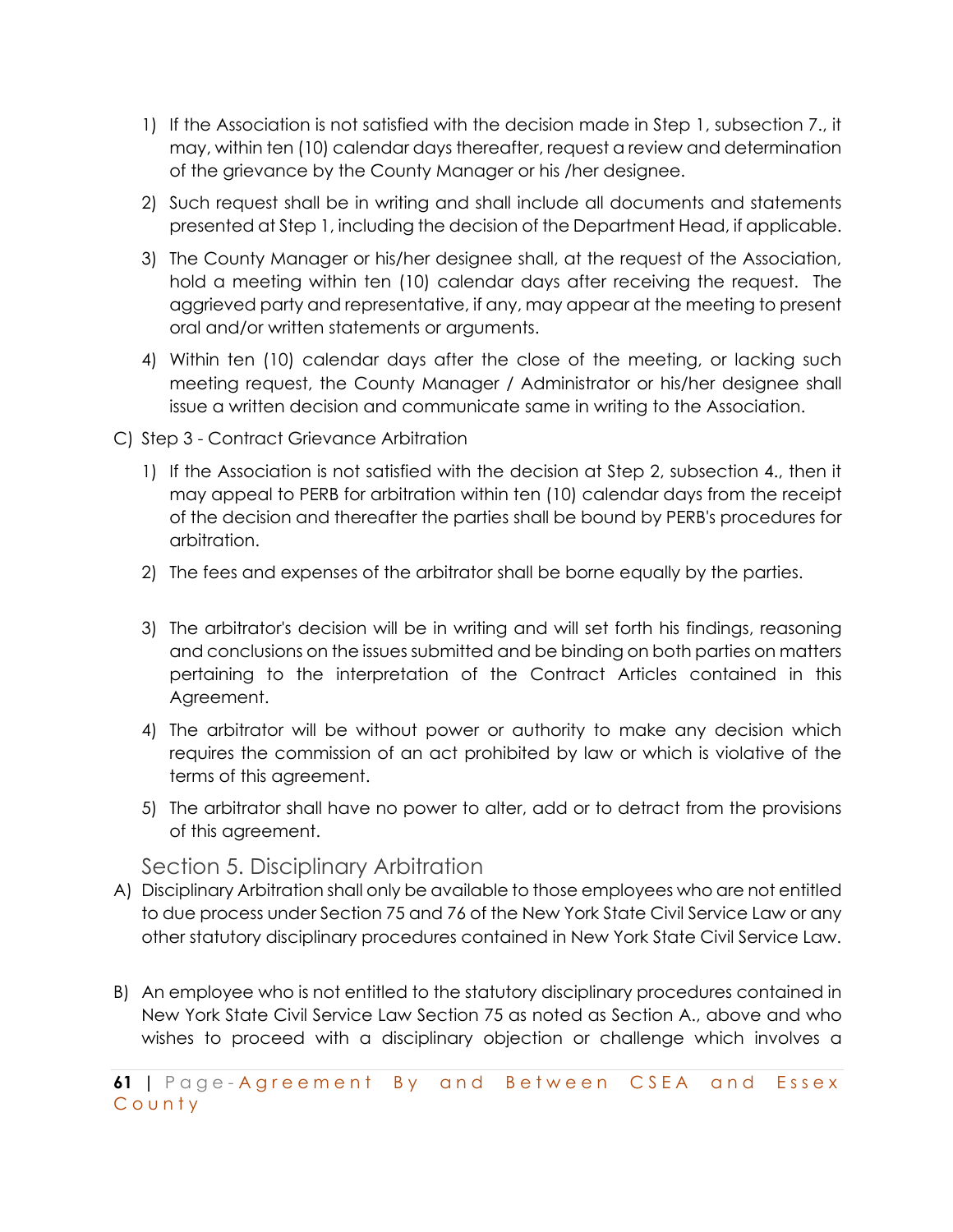suspension without pay, a reduction in pay, a demotion of position or a termination from employment shall file such disciplinary grievance directly to the County Manager or his/her designee within ten (10) calendar days of notification of such disciplinary action. The notice shall contain the statement of charges and penalties, upon which the employee is basing such objection/challenge.

- C) No hearing shall be required. The County Manager or his/her designee shall review the documents submitted, issue a decision in writing, and return copies to the grievant, and the Association within ten (10) calendar days of receipt of the disciplinary grievance. No rationale or discussion of the merits of the grievance shall be required with the decision, although the same may be provided.
- D) The parties may by mutual agreement, schedule a meeting to be held between the County Manager or his/her designee and the Association Representative assigned to handle the arbitration in an effort to resolve the Disciplinary Grievance prior to the issuance of the County Manager or his/her designee's decision.
- E) If such meeting is scheduled, the time frame for a decision of the County Manager or his/her designee shall be ten (10) calendar days from the date of such meeting, thereby altering the time frame as identified in Sub Section C., above.
- F) If the Association is not satisfied with the decision of the County Manager or his/her designee as it relates to this Disciplinary Grievance it may appeal to PERB for arbitration within ten (10) calendar days from the receipt of the Step 2., subsection 4., decision and thereafter the parties shall be bound by PERB's procedures for arbitration.
- G) The decision of the arbitrator shall be final and binding on the parties.
- H) The cost for the arbitrator shall be shared equally by the parties.
- I) The election to submit a disciplinary grievance to arbitration shall be deemed a waiver of all other remedies or forums which otherwise might be available in resolving disputes under this Agreement.

Section 6. Misc. Items applicable to Contract & Disciplinary **Grievances** 

- A) The grievant or his/her Association Representative and the County, may mutually agree, at any step, to a time extension, but such agreements must be in writing and signed by both parties. Any step in the grievance procedures may be skipped by mutual consent, written, and signed by both parties.
- B) In the absence of such mutual extensions, should the grievant or his/her Association Representative fail to comply with the time limits specified herein, the grievance will be considered to have been resolved in favor of the position of the County and that decision will be final.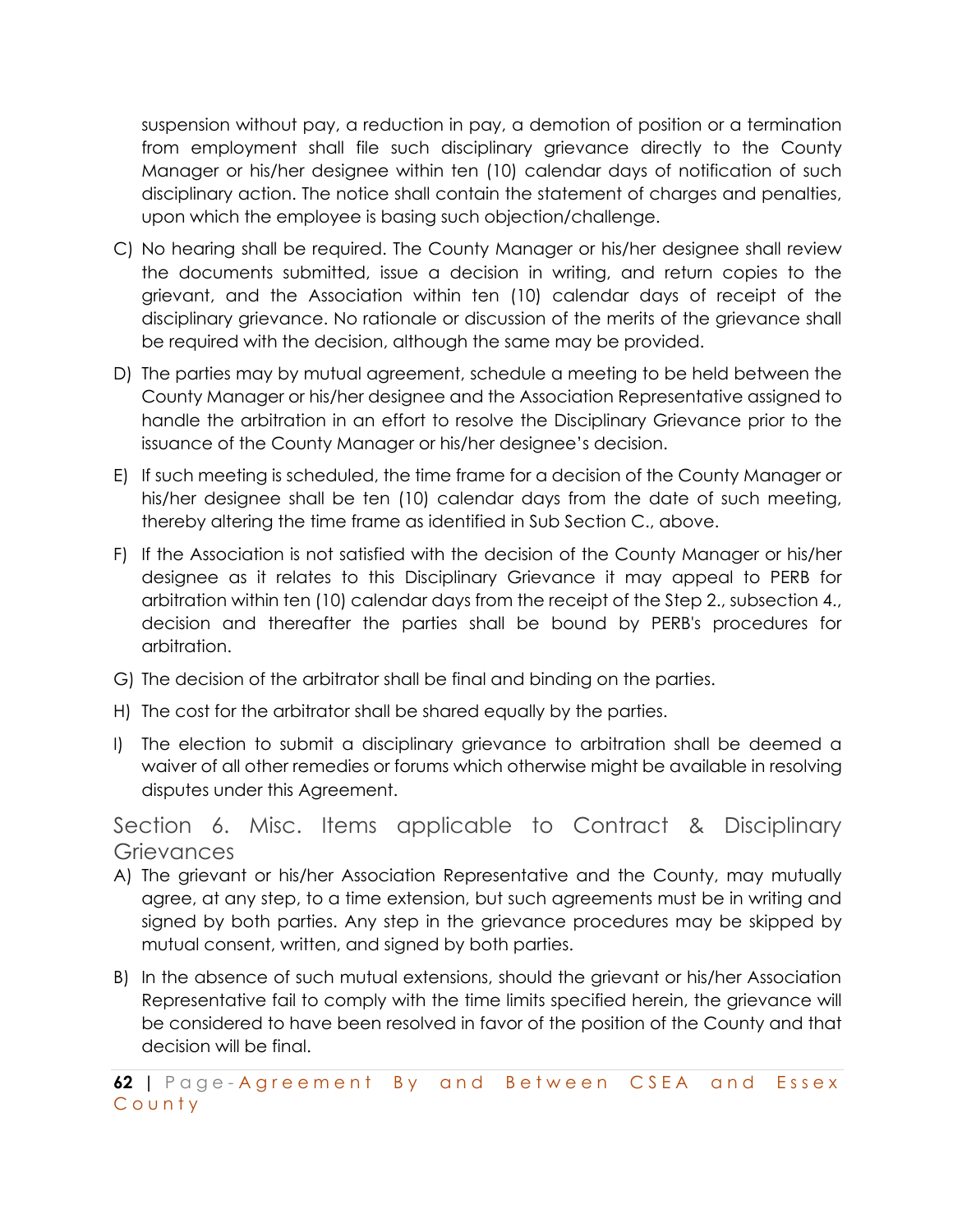- C) Grievances must be processed by the County whether or not the grievant or his /her association representatives attend the meetings provided for in this Article in accordance with the time limits set out herein. The grievance will, at any step where response by the County is not forthcoming within the specified time limits, automatically be considered submitted to the next successive step in the grievance procedure.
- D) The parties agree, however, that absent extenuating circumstances an Association representative and the grievant must be present at PERB arbitration hearing to have the arbitrator consider a grievance on its merits.
- E) By mutual consent, the parties may waive a hearing and submit the issue on written materials only.
- F) By mutual consent the parties may alter any of the procedures set forth in this Article.
- G) At any step in the grievance procedures for Contract and Disciplinary issues, the Association shall have the final authority, in respect to any aggrieved employee covered by this Agreement, to decline to process further a grievance, if, in the judgment of the Association, such grievance lacks merit or justification under the terms of this Agreement or has been adjusted or rectified under the terms of this Agreement to the satisfaction of the Association.
- H) Any employee who elects to pursue any claim through a lawsuit or other such administrative procedure shall thereafter be precluded from processing the same or similar claim as a grievance hereunder, except as may be provided by state or federal law.
- I) The arbitrator's decision will be in writing and will set forth his findings, reasoning and conclusions on the issues submitted and be binding on both parties on matters pertaining to the interpretation of the Contract Articles or objection/challenge to disciplinary action.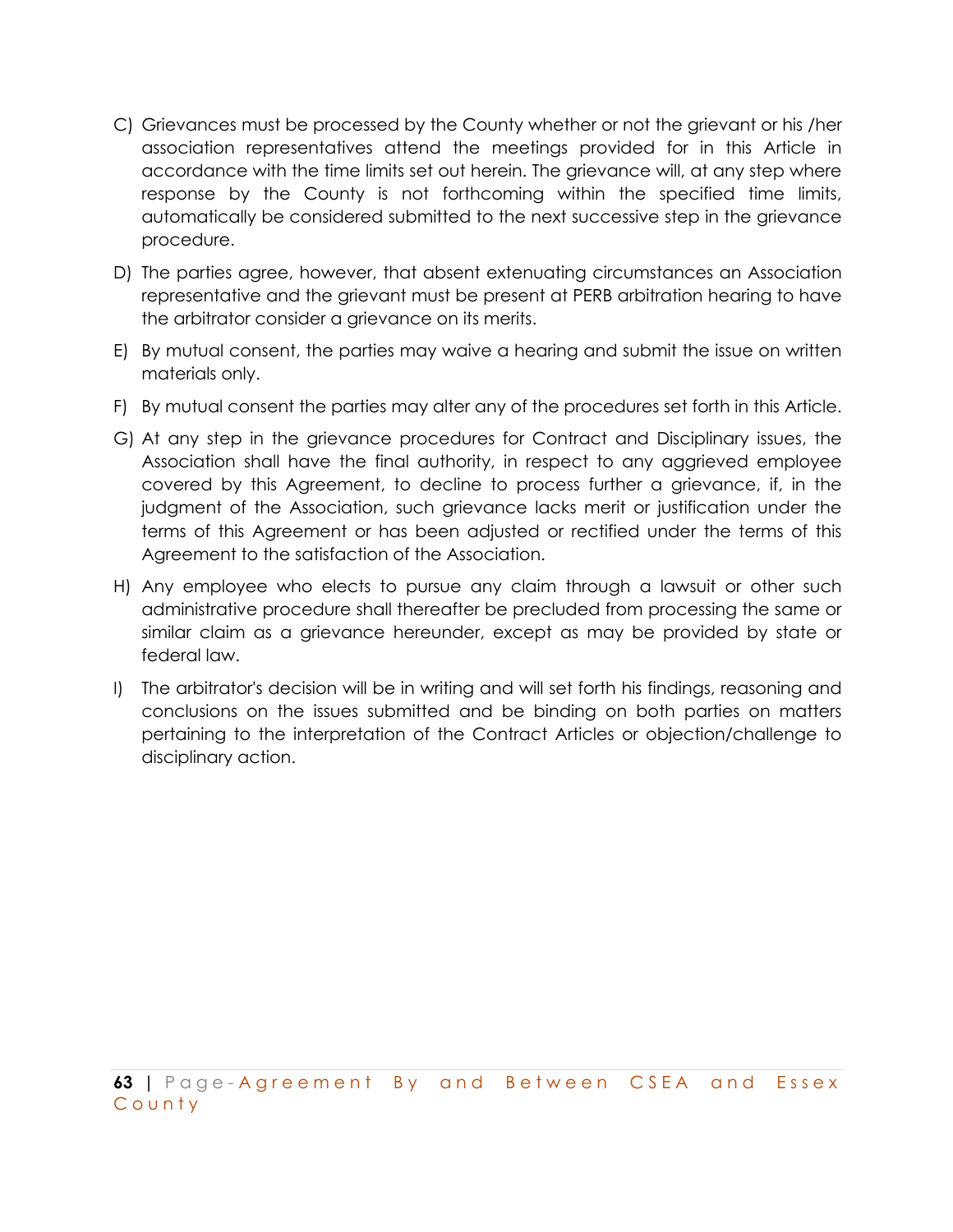## ARTICLE 53. TERM OF AGREEMENT

| A) This contract shall be effective as of January 1, 2022, and shall continue in full force |
|---------------------------------------------------------------------------------------------|
| and effect until midnight December 31, 2023.                                                |

FOR CSEA: FOR THE COUNTY:

#### **Signatures by the Authorized Parties:**

| By: | Wendy Sayward       | By: | Shaun Gillilland               |
|-----|---------------------|-----|--------------------------------|
|     |                     |     |                                |
|     | Unit President 6800 |     | Chairman, Board of Supervisors |
| By: | <b>Terry Guynup</b> | By: | Daniel L. Palmer               |
|     |                     |     |                                |

CSEA, Labor Relations Specialist County Manager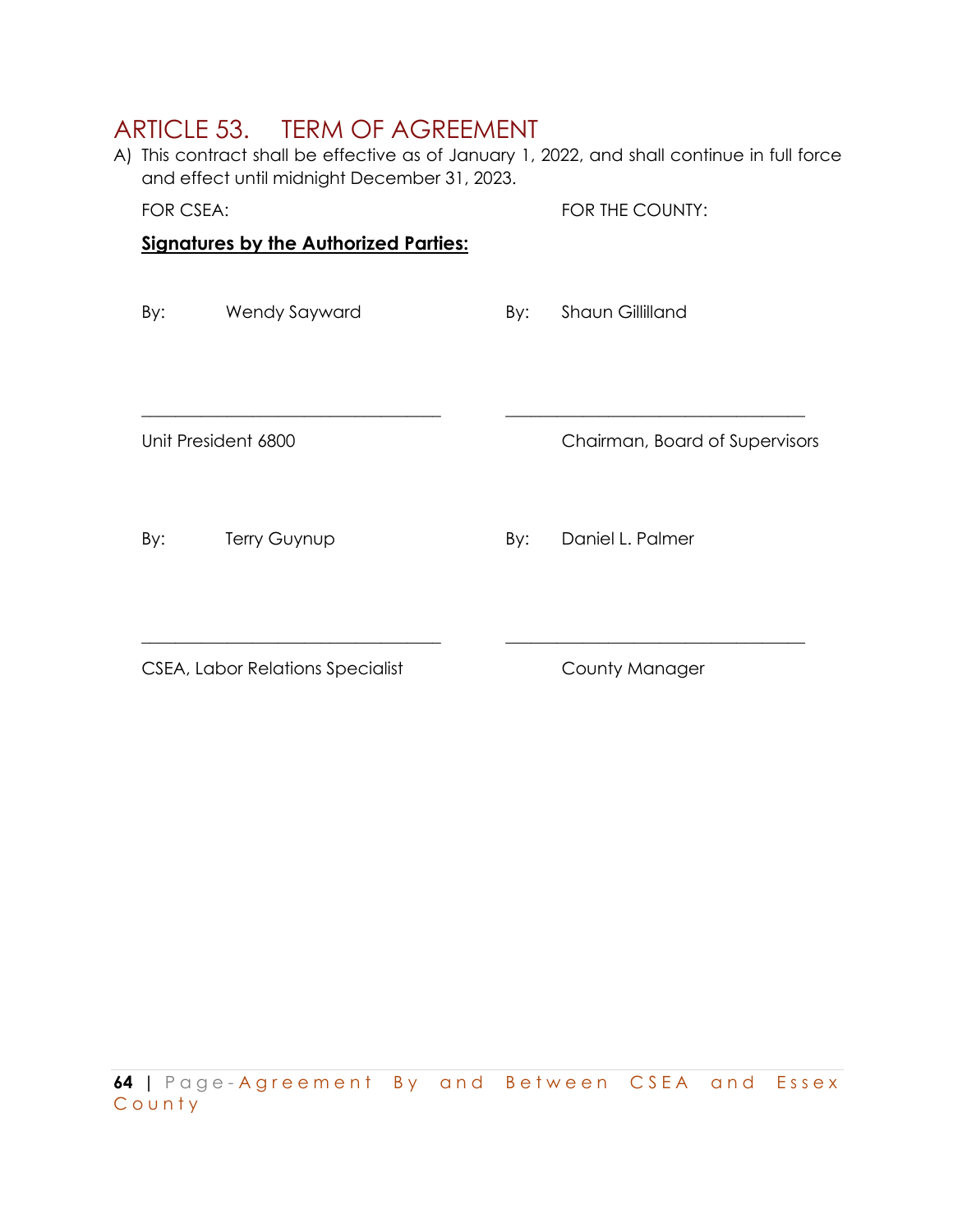## ADDENDUM – A- POSITION GRADES

1) All Positions and Grades listed within the Addendums are subject to change during the term of the contract by action of the Essex County Board of Supervisors. All listings are believed to be accurate at the time of the contract renewal. The tables are included within the contract as a reference for the parties. The actual amount an employee is entitled to be paid is documented within the Personnel Office on the employees' official roster record.

| <b>GRADE</b> | <b>35 HOUR POSITION</b>          | <b>40 HOUR POSITION</b>            |
|--------------|----------------------------------|------------------------------------|
| $\mathbf{1}$ | N/A                              | N/A                                |
|              |                                  |                                    |
| $\mathbf 2$  | <b>Student Trainee</b>           |                                    |
|              |                                  |                                    |
| 3            | Records Retention Aide           | Cleaner                            |
|              | <b>Mobility Trainer</b>          | Laborer                            |
|              | Mail & Supply Clerk Trainee      | Engineering Intern                 |
|              |                                  |                                    |
| 4            | Aging Services Aide              | <b>Building Maintenance Helper</b> |
|              | <b>Bus Driver Trainee</b>        | Watchperson                        |
|              | <b>Community Services Aide</b>   |                                    |
|              | Data Entry Machine Operator      |                                    |
|              | Mail & Supply Clerk              |                                    |
|              | Typist                           |                                    |
|              | <b>Youth Services Aide</b>       |                                    |
|              | <b>Election Aide</b>             |                                    |
|              | Clerk                            |                                    |
|              |                                  |                                    |
| 5            | <b>Computer Operator Trainee</b> | N/A                                |
|              | <b>Medical Records Clerk</b>     |                                    |
|              | Motor Vehicle Operator           |                                    |
|              | <b>Recording Clerk</b>           |                                    |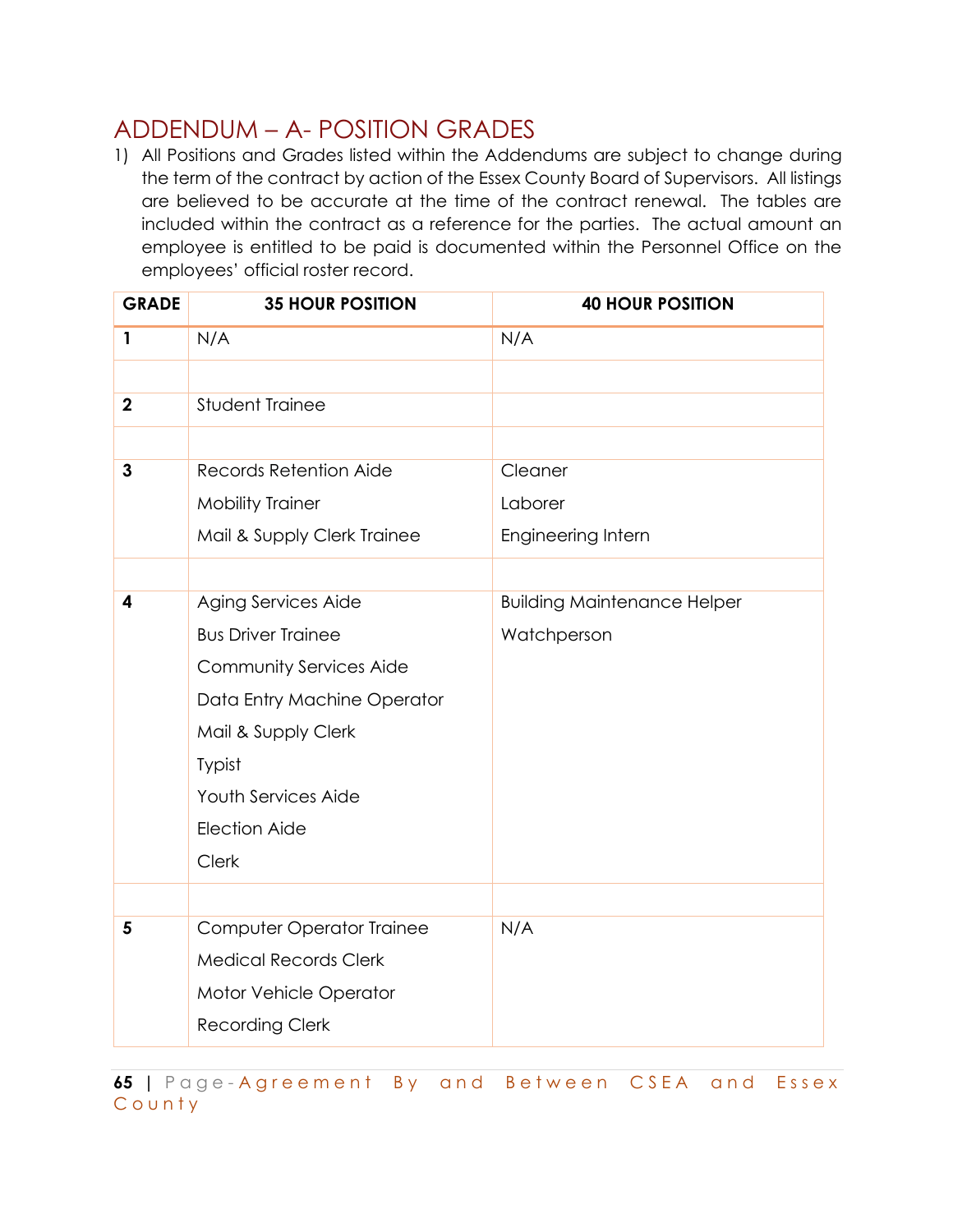| <b>GRADE</b> | <b>35 HOUR POSITION</b>          | <b>40 HOUR POSITION</b>            |
|--------------|----------------------------------|------------------------------------|
|              | <b>Probation Aide</b>            |                                    |
|              |                                  |                                    |
| 6            | <b>Account Clerk</b>             | Cook                               |
|              | Account Clerk / Typist           | Fish Hatchery Attendant            |
|              | Homemaker                        | Maintenance Person                 |
|              | Home Health Aide                 | <b>Bus Driver</b>                  |
|              | Motor Vehicle License Clerk      | Motor Equipment Operator Trainee   |
|              | Records Management Clerk         | Software Support Assistant Trainee |
|              | Senior Clerk                     |                                    |
|              | Senior Typist                    |                                    |
|              | <b>Youth Services Worker</b>     |                                    |
|              | Transportation - Dispatcher      |                                    |
|              | <b>Certified Peer Specialist</b> |                                    |
|              | <b>DSS Account Clerk Trainee</b> |                                    |
|              |                                  |                                    |
| 7            | Micro Computer Operator          | Court Attendant / Detention Aide   |
|              | Network Technician Trainee       | Matron                             |
|              | Real Property Tax Services Aide  | <b>Head Bus Driver</b>             |
|              | Receptionist                     | Software Support Assistant         |
|              | Senior Aging Services Aide       |                                    |
|              | Senior Recording Clerk           |                                    |
|              | Support Investigator             |                                    |
|              | <b>DSS Account Clerk</b>         |                                    |
|              |                                  |                                    |
| 8            | Computer Operator                | Fish Hatchery Technician           |
|              | Community Health Worker          | Maintenance Mechanic               |
|              | Senior Account Clerk             | Motor Equipment Operator           |
|              | Senior Account Clerk / Typist    | Senior Building Maintenance Helper |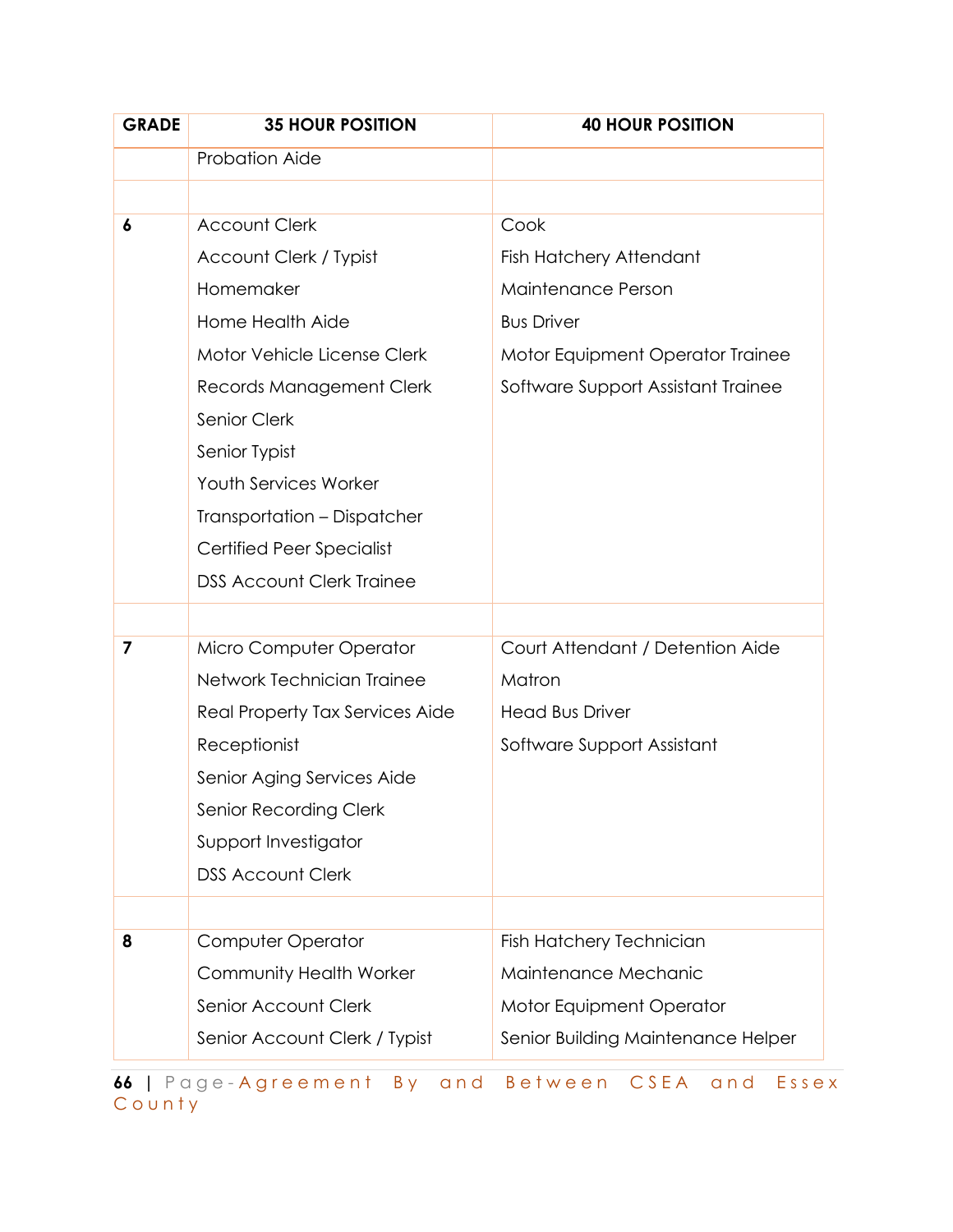| <b>GRADE</b> | <b>35 HOUR POSITION</b>                      | <b>40 HOUR POSITION</b>                 |  |  |
|--------------|----------------------------------------------|-----------------------------------------|--|--|
|              | Senior Receptionist                          | Stock keeper                            |  |  |
|              | Senior Stenographer                          | Computer Programmer/Analyst             |  |  |
|              | Senior Typist / Receptionist                 | <b>Trainee</b>                          |  |  |
|              | Social Services Worker                       |                                         |  |  |
|              | Senior Youth Services Worker                 |                                         |  |  |
|              | <b>Veterans Services Aide</b>                |                                         |  |  |
|              |                                              |                                         |  |  |
| 9            | Administrative Assistant                     | Auto Mechanic                           |  |  |
|              | Assistant Motor Vehicle Supervisor           | Electrician                             |  |  |
|              | <b>Data Collector</b>                        | Sign Shop Worker                        |  |  |
|              | Real Prop. Tax Serv. Aide/Data Col.          | Emergency<br>Services<br>Call<br>Taker- |  |  |
|              | <b>Supervising Bus Driver</b>                | Dispatcher                              |  |  |
|              | <b>Principal Recording Clerk</b>             | Senior Maintenance Mechanic             |  |  |
|              | Principal Records Management<br><b>Clerk</b> | Senior Cook                             |  |  |
|              | Tax Map Technician                           |                                         |  |  |
|              | <b>Medical Services Assistant</b>            |                                         |  |  |
|              | <b>DSS Senior Account Clerk</b>              |                                         |  |  |
|              |                                              |                                         |  |  |
| 10           | Computer Programmer / Specialist             | <b>Construction Equipment Mechanic</b>  |  |  |
|              | Data Collector / Mass Appraiser              | EMT / Driver                            |  |  |
|              | Juvenile Specialist                          | <b>Heavy Equipment Operator</b>         |  |  |
|              | Children's Services Specialist               | Welder                                  |  |  |
|              | <b>Probation Assistant</b>                   | Senior Fish Hatchery Technician         |  |  |
|              | Social Services Investigator                 | Payroll Assistant                       |  |  |
|              | Specialist, Services for Aging               | Senior Stockkeeper                      |  |  |
|              | <b>WIC Nutrition Educator</b>                | EMT / Driver                            |  |  |
|              | Youth Project Coordinator                    |                                         |  |  |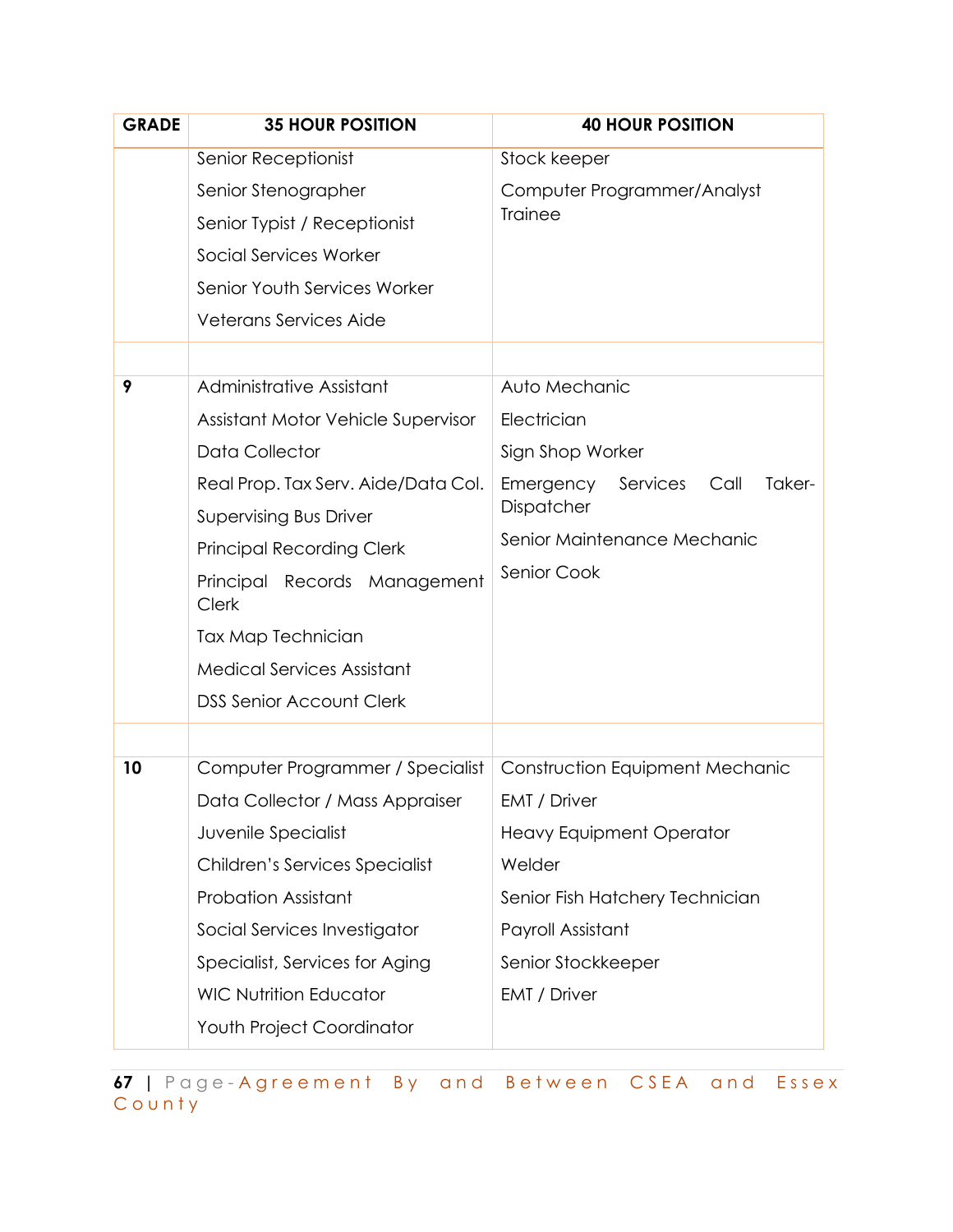| <b>GRADE</b> | <b>35 HOUR POSITION</b>                 | <b>40 HOUR POSITION</b>                    |
|--------------|-----------------------------------------|--------------------------------------------|
|              | Caseworker Assistant                    |                                            |
|              |                                         |                                            |
| 11           | Child<br>Handicapped<br>Serv.           | Maintenance Supervisor                     |
|              | Specialist                              | <b>Construction Equipment Operator</b>     |
|              | <b>Managed Care Coordinator</b>         | Senior Emergency Comm. Dispatcher          |
|              | <b>Principal Account Clerk</b>          | Advanced EMT / Driver                      |
|              | Senior Data Collector                   |                                            |
|              | Senior Computer Operator                |                                            |
|              | Senior Social Services Worker           |                                            |
|              | Senior Support Investigator             |                                            |
|              | Senior RPTS Aide / Data Collector       |                                            |
|              | <b>WIC Program Nutritionist</b>         |                                            |
|              | <b>Project Coordinator</b>              |                                            |
|              | Mental Health Project Coordinator       |                                            |
| 12           | Computer Programmer                     | Fairgrounds Supervisor                     |
|              | Computer Programmer / Analyst           | Advanced EMT - CC Driver                   |
|              | <b>Grant Assistant</b>                  | <b>Facilities &amp; Events Coordinator</b> |
|              | Network Technician                      |                                            |
|              | Social Worker                           |                                            |
|              | Junior Planner                          |                                            |
|              | Real Property Tax Specialist            |                                            |
|              | <b>Probation Officer Trainee</b>        |                                            |
|              | Tax Map Technician I                    |                                            |
|              | Senior Assessment Control<br>Examiner   |                                            |
|              | Supportive Care Manager                 |                                            |
|              | Senior Data Collector/Mass<br>Appraiser |                                            |
|              | Senior Tax Map Technician               |                                            |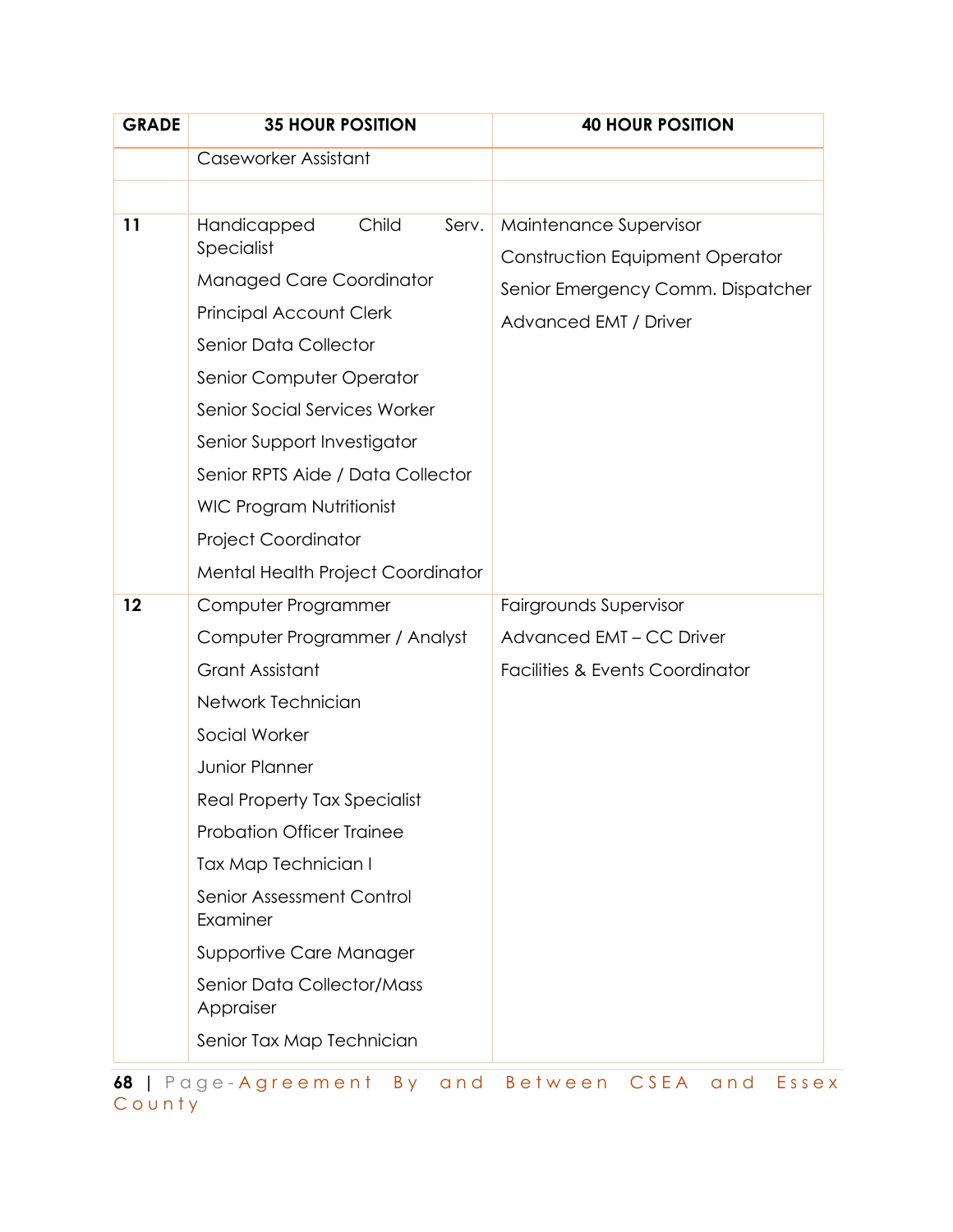| <b>GRADE</b> | <b>35 HOUR POSITION</b>                      | <b>40 HOUR POSITION</b>             |
|--------------|----------------------------------------------|-------------------------------------|
|              | Youth Program Coordinator                    |                                     |
|              | <b>Title Searcher</b>                        |                                     |
|              | Psychiatric Social Worker Trainee            |                                     |
|              | <b>DSS Principal Account Clerk</b>           |                                     |
|              | <b>Services Coordinator</b>                  |                                     |
|              | Covid 19 Response Specialist                 |                                     |
|              | <b>Telehealth Coordinator</b>                |                                     |
|              |                                              |                                     |
| 13           | Aids Educator                                | Paramedic / Driver                  |
|              | Enforcement                                  |                                     |
|              | <b>Public Health Outreach</b><br>Coordinator |                                     |
|              | <b>Public Health Educator</b>                |                                     |
|              | Security Officer I                           |                                     |
|              | Social Services Manager                      |                                     |
|              | <b>WIC Program Coordinator</b>               |                                     |
|              | <b>RPTS Aide II</b>                          |                                     |
|              | <b>Grants Administrator</b>                  |                                     |
|              | <b>Mental Health Outreach</b><br>Coordinator |                                     |
|              |                                              |                                     |
| 14           | Associate Planner                            | Public Works Building & Grounds     |
|              | <b>Medical Services Specialist</b>           | Supervisor                          |
|              | <b>Probation Officer</b>                     | Public Works Maintenance Supervisor |
|              | <b>Staff Development Coordinator</b>         | <b>Supervising Mechanic</b>         |
|              | Tax Map Technician II                        | Hazmat/WMD Response Team            |
|              | <b>Transportation - Dispatcher</b>           |                                     |
|              | Senior Real Property Tax Specialist          |                                     |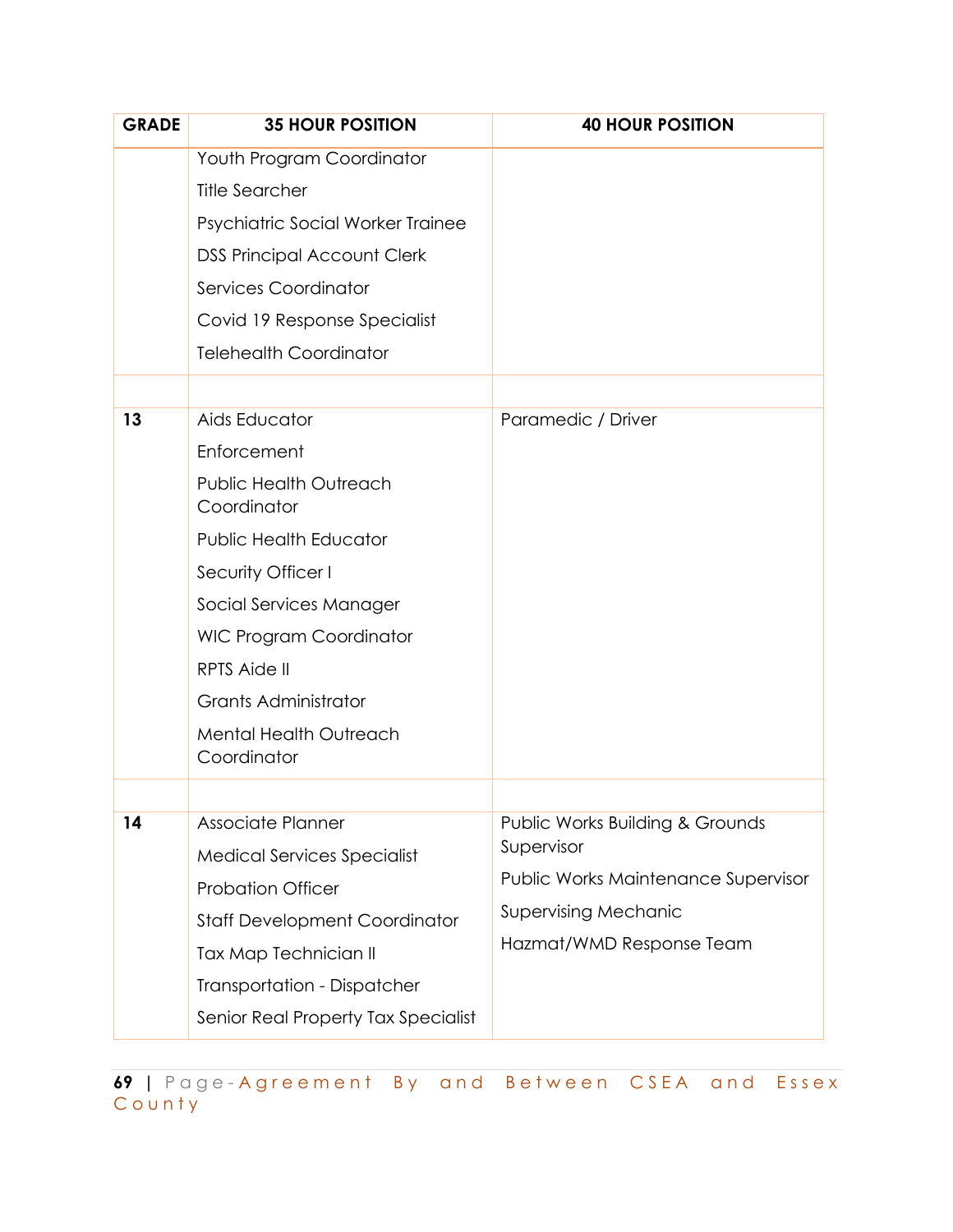| <b>35 HOUR POSITION</b>                    | <b>40 HOUR POSITION</b>               |
|--------------------------------------------|---------------------------------------|
| Caseworker                                 |                                       |
| Disease Specialist                         |                                       |
|                                            |                                       |
| Children's Services Supervisor             | Senior Public<br>Works<br>Maintenance |
| Senior Computer Specialist                 | Supervisor                            |
| Senior Public Health Educator              |                                       |
| Senior Network Technician                  |                                       |
|                                            |                                       |
| Enhanced 911 Coordinator                   | N/A                                   |
| <b>DSS Computer Systems</b><br>Coordinator |                                       |
| Senior Computer Programmer /<br>Analyst    |                                       |
| <b>Senior Probation Officer</b>            |                                       |
| HIV/Aids Program Coordinator               |                                       |
| Senior Caseworker                          |                                       |
| Assessor                                   |                                       |
| Accountant                                 | Detective                             |
| <b>Fiscal Manager</b>                      | General Public Works Supervisor       |
| <b>DSS Fiscal Manager</b>                  |                                       |
| Probation Supervisor (+ 2%)                |                                       |
| Psychiatric Social Worker                  |                                       |
| <b>Network Coordinator</b>                 |                                       |
| <b>Public Health Planner</b>               |                                       |
| Case Supervisor Grade B                    |                                       |
|                                            |                                       |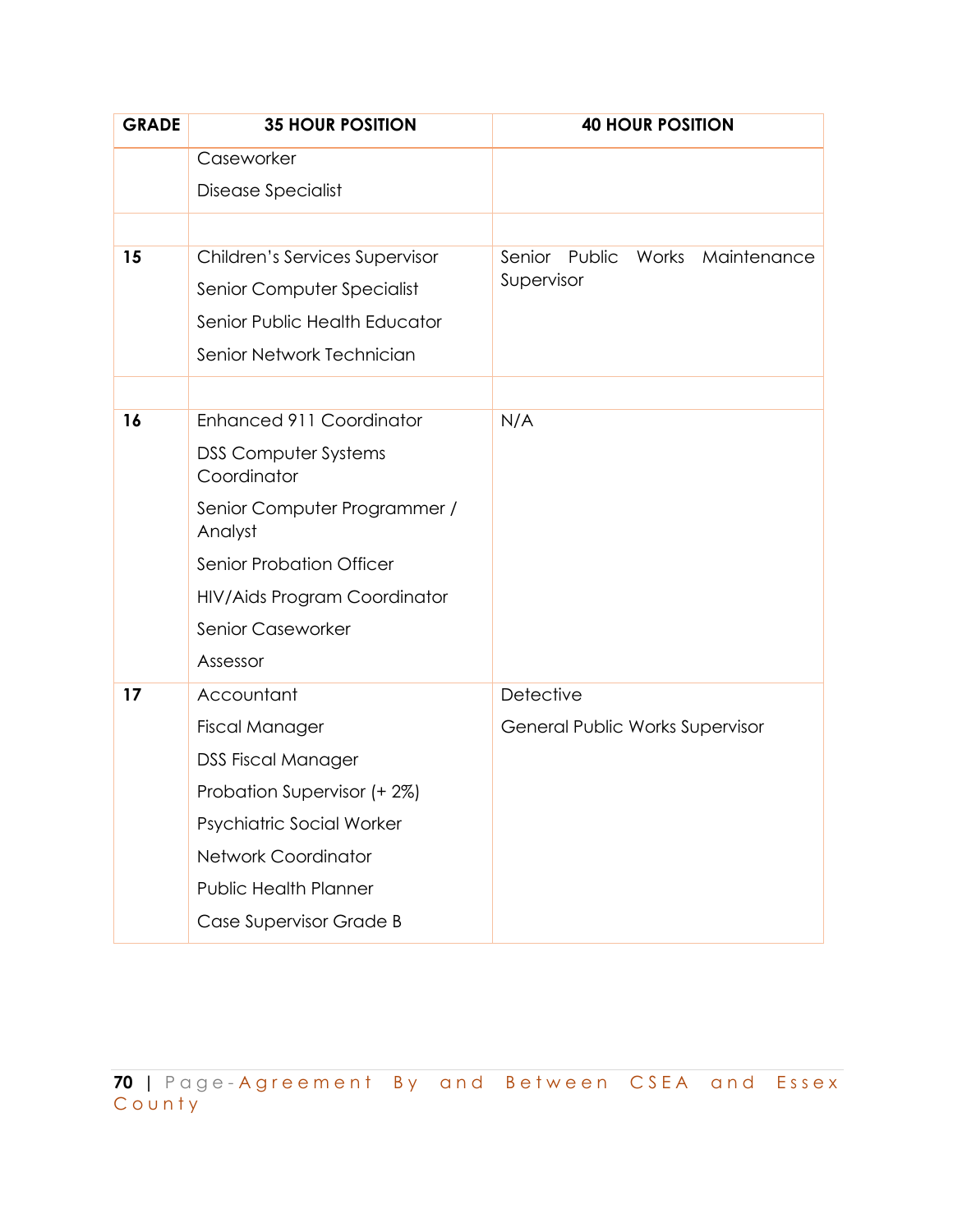#### ADDENDUM – B – SALARY TABLES

A. Hourly Grade Rate Salary Table - Hired Prior to January 1, 2009

| <b>Hourly Grade</b><br>Rate | 2021 Hourly<br><b>Grade Rate</b><br><b>(Previous)</b><br><b>Contract</b> ) | 2022 Hourly<br><b>Rate Increase</b><br>$4.00\%$ | 2023 Hourly<br><b>Rate Increase</b><br>$4.00\%$ |  |
|-----------------------------|----------------------------------------------------------------------------|-------------------------------------------------|-------------------------------------------------|--|
| Grade 1                     | \$13.84                                                                    | \$14.39                                         | \$14.97                                         |  |
| Grade 2                     | \$14.88                                                                    | \$15.48                                         | \$16.10                                         |  |
| Grade 3                     | \$15.89                                                                    | \$16.53                                         | \$17.19                                         |  |
| Grade 4                     | \$16.93                                                                    | \$17.61                                         | \$18.31                                         |  |
| Grade 5                     | \$17.98                                                                    | \$18.70                                         | \$19.45                                         |  |
| Grade 6                     | \$18.99                                                                    | \$19.75                                         | \$20.54                                         |  |
| Grade 7                     | \$20.03                                                                    | \$20.83                                         | \$21.66                                         |  |
| Grade 8                     | \$21.07                                                                    | \$21.91                                         | \$22.79                                         |  |
| Grade 9                     | \$22.10                                                                    | \$22.98                                         | \$23.90                                         |  |
| Grade 10                    | \$23.13                                                                    | \$24.06                                         | \$25.02                                         |  |
| Grade 11                    | \$24.15                                                                    | \$25.12                                         | \$26.13                                         |  |
| Grade 12                    | \$25.23                                                                    | \$26.24                                         | \$27.29                                         |  |
| Grade 13                    | \$26.25                                                                    | \$27.30                                         | \$28.39                                         |  |
| Grade 14                    | \$27.27                                                                    | \$28.36                                         | \$29.49                                         |  |
| Grade 15                    | \$28.32                                                                    | \$29.45                                         | \$30.63                                         |  |
| Grade 16                    | \$29.35                                                                    | \$30.52                                         | \$31.74                                         |  |
| Grade 17                    | \$30.38                                                                    | \$31.60                                         | \$32.86                                         |  |

1) Note: All hourly rates identified within the tables are rounded to the second decimal place. The County's financial accounting software, when percentage increases are applied, round such calculations to the sixth decimal place which may in some case slightly alter the hourly rate paid to an employee based upon standard rounding rules.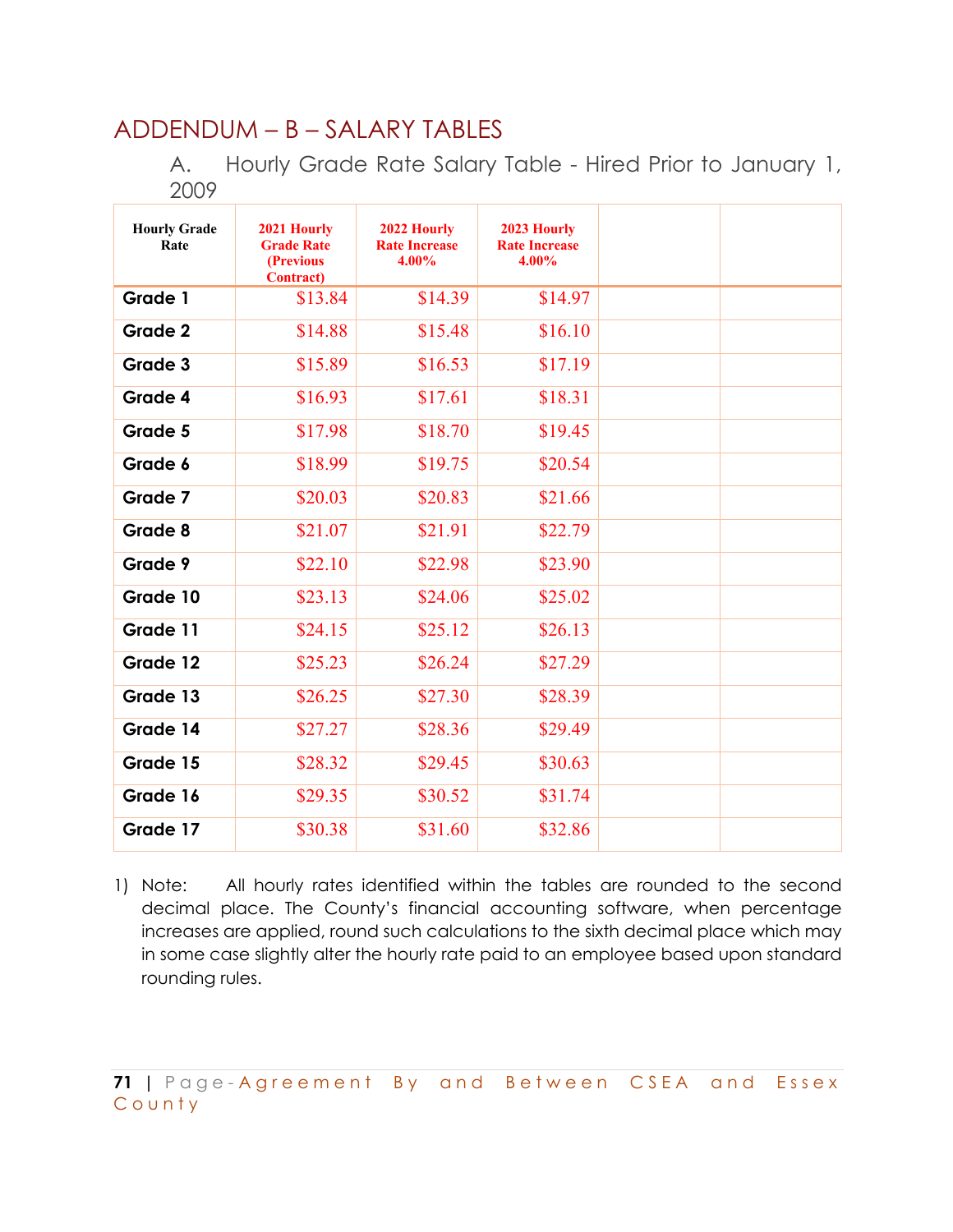B. Hourly Grade Rate Salary Table – Hired After January 1, 2009

| <b>Hourly Grade</b><br>Rate | 2021 Hourly<br><b>Grade Rate</b><br>(Previous<br><b>Contract</b> ) | 2022 Hourly<br><b>Rate Increase</b><br>$4.00\%$ | 2023 Hourly<br><b>Rate Increase</b><br>$4.00\%$ |  |
|-----------------------------|--------------------------------------------------------------------|-------------------------------------------------|-------------------------------------------------|--|
| Grade 1                     | \$12.47                                                            | \$12.97                                         | \$13.49                                         |  |
| Grade 2                     | \$13.39                                                            | \$13.93                                         | \$14.49                                         |  |
| Grade 3                     | \$14.31                                                            | \$14.88                                         | \$14.48                                         |  |
| Grade 4                     | \$15.25                                                            | \$15.86                                         | \$16.49                                         |  |
| Grade 5                     | \$16.18                                                            | \$16.83                                         | \$17.50                                         |  |
| Grade 6                     | \$17.09                                                            | \$17.77                                         | \$18.48                                         |  |
| Grade 7                     | \$18.04                                                            | \$18.76                                         | \$19.51                                         |  |
| Grade 8                     | \$18.96                                                            | \$19.72                                         | \$20.51                                         |  |
| Grade 9                     | \$19.89                                                            | \$20.69                                         | \$21.52                                         |  |
| Grade 10                    | \$20.81                                                            | \$21.64                                         | \$22.51                                         |  |
| Grade 11                    | \$21.75                                                            | \$22.62                                         | \$23.53                                         |  |
| Grade 12                    | \$22.70                                                            | \$23.61                                         | \$24.55                                         |  |
| Grade 13                    | \$23.64                                                            | \$24.59                                         | \$25.57                                         |  |
| Grade 14                    | \$24.54                                                            | \$25.52                                         | \$26.54                                         |  |
| Grade 15                    | \$25.49                                                            | \$26.51                                         | \$27.57                                         |  |
| Grade 16                    | \$26.41                                                            | \$27.47                                         | \$28.57                                         |  |
| Grade 17                    | \$27.35                                                            | \$28.44                                         | \$27.58                                         |  |

1) Note: All hourly rates identified within the tables are rounded to the second decimal place. The County's financial accounting software, when percentage increases are applied, round such calculations to the sixth decimal place which may in some case slightly alter the hourly rate paid to an employee based upon standard rounding rules.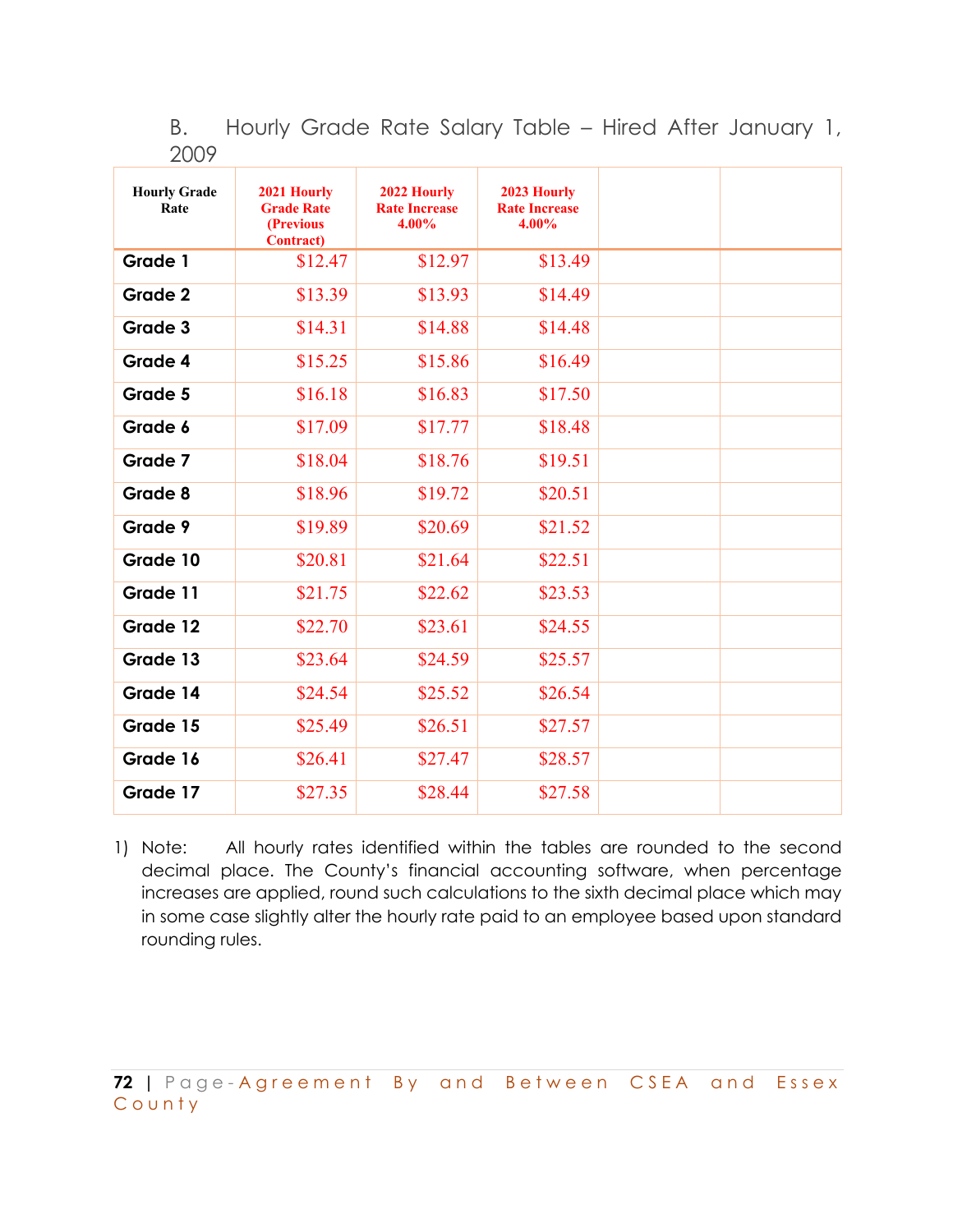## ADDENDUM – C – UNGRADED POSITION AND SALARY TABLE

C. Hourly Grade Rate Salary Table - Hired Prior to January 1, 2009

| <b>POSITION</b><br><b>TITLE</b>        | Departmental<br><b>Work Hours</b> | 2021<br><b>Hourly</b><br><b>Grade</b><br><b>Rate</b><br>(Previous<br><b>Contract</b> ) | 2022<br><b>Hourly</b><br>Rate<br><b>Increase</b><br>$4.00\%$ | 2023<br><b>Hourly</b><br>Rate<br><b>Increase</b><br>$4.00\%$ |  |
|----------------------------------------|-----------------------------------|----------------------------------------------------------------------------------------|--------------------------------------------------------------|--------------------------------------------------------------|--|
| <b>WIC Nutritionist</b>                | 35                                | \$28.99                                                                                | \$30.15                                                      | \$31.36                                                      |  |
| Registered Nurse                       | 37.5                              | \$31.47                                                                                | \$32.73                                                      | \$34.04                                                      |  |
| <b>Public Health Nurse</b>             | 37.5                              | \$33.90                                                                                | \$35.26                                                      | \$36.67                                                      |  |
| Health<br>Aide<br>Home<br>Coordinator  | 37.5                              | \$25.52                                                                                | \$26.54                                                      | \$27.60                                                      |  |
| Licensed Practical Nurse               | 37.5                              | \$25.52                                                                                | \$26.54                                                      | \$27.60                                                      |  |
| Graduate Practical Nurse               | 37.5                              | \$25.52                                                                                | \$26.54                                                      | \$27.60                                                      |  |
| Sign Maintenance Supervisor            | 40                                | \$26.22                                                                                | \$27.27                                                      | \$28.36                                                      |  |
| Coordinator for Servs, of the<br>Aging | 35                                | \$28.27                                                                                | \$29.40                                                      | \$30.58                                                      |  |
| Jail Nurse                             | 40                                | \$31.47                                                                                | \$32.73                                                      | \$34.04                                                      |  |
| <b>Physical Therapist</b>              | 37.5                              | \$40.54                                                                                | \$42.16                                                      | \$43.85                                                      |  |
| <b>WIC Program Coordinator</b>         | 35                                | \$33.90                                                                                | \$35.27                                                      | \$36.69                                                      |  |

D. Hourly Grade Rate Salary Table – Hired After January 1, 2009

| ∠◡◡៸                                  |                                   |                                                                                 |                                                              |                                                              |  |
|---------------------------------------|-----------------------------------|---------------------------------------------------------------------------------|--------------------------------------------------------------|--------------------------------------------------------------|--|
| <b>POSITION</b><br><b>TITLE</b>       | Departmental<br><b>Work Hours</b> | 2021<br><b>Hourly</b><br><b>Grade</b><br>Rate<br>(Previous<br><b>Contract</b> ) | 2022<br><b>Hourly</b><br>Rate<br><b>Increase</b><br>$4.00\%$ | 2023<br><b>Hourly</b><br>Rate<br><b>Increase</b><br>$4.00\%$ |  |
| <b>WIC Nutritionist</b>               | 35                                | \$26.08                                                                         | \$27.12                                                      | \$28.20                                                      |  |
| <b>Registered Nurse</b>               | 37.5                              | \$28.32                                                                         | \$29.45                                                      | \$30.63                                                      |  |
| <b>Public Health Nurse</b>            | 37.5                              | \$30.50                                                                         | \$31.72                                                      | \$32.99                                                      |  |
| Health<br>Aide<br>Home<br>Coordinator | 37.5                              | \$22.97                                                                         | \$23.89                                                      | \$24.85                                                      |  |
| Licensed Practical Nurse              | 37.5                              | \$22.97                                                                         | \$23.89                                                      | \$24.85                                                      |  |
| Graduate Practical Nurse              | 37.5                              | \$22.97                                                                         | \$23.89                                                      | \$24.85                                                      |  |

**73 |** Page - Agreement By and Between CSEA and Essex County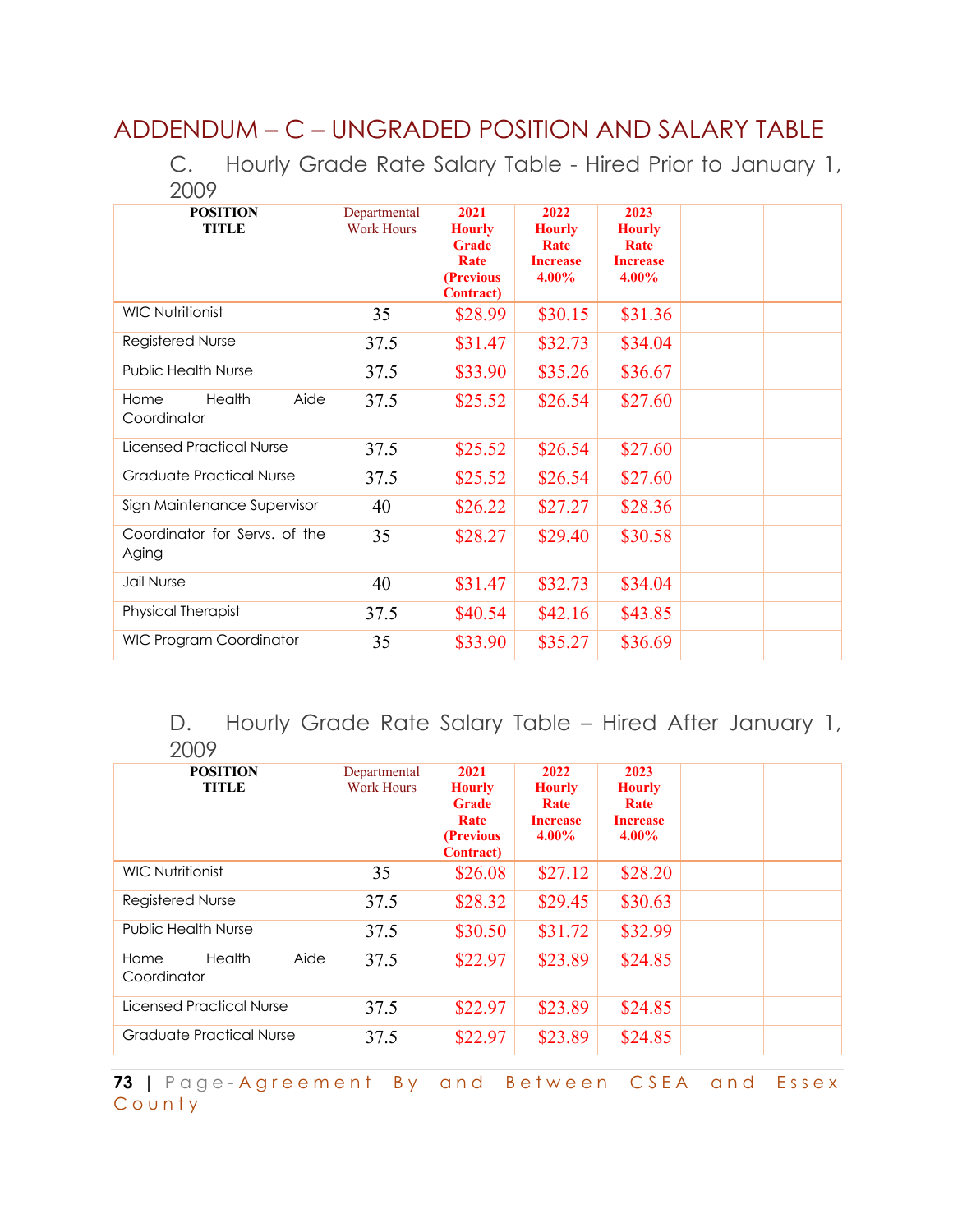| Sign Maintenance Supervisor            | 40   | \$23.58 | \$24.52 | \$25.50 |  |
|----------------------------------------|------|---------|---------|---------|--|
| Coordinator for Servs, of the<br>Aging | 35   | \$25.45 | \$26.47 | \$27.53 |  |
| Jail Nurse                             | 40   | \$28.32 | \$29.46 | \$30.64 |  |
| <b>Physical Therapist</b>              | 37.5 | \$36.49 | \$37.95 | \$39.47 |  |
| <b>WIC Program Coordinator</b>         | 35   | \$30.50 | \$31.72 | \$32.99 |  |
| Therapist<br>Occupational<br>Assistant | 40   | \$30.97 | \$32.21 | \$33.50 |  |
| <b>Physical Therapist Assistant</b>    | 40   | \$30.97 | \$32.21 | \$33.50 |  |

1) Note: All hourly rates identified within the tables are rounded to the second decimal place. The County's financial accounting software, when percentage increases are applied, round such calculations to the sixth decimal place which may in some case slightly alter the hourly rate paid to an employee based upon standard rounding rules.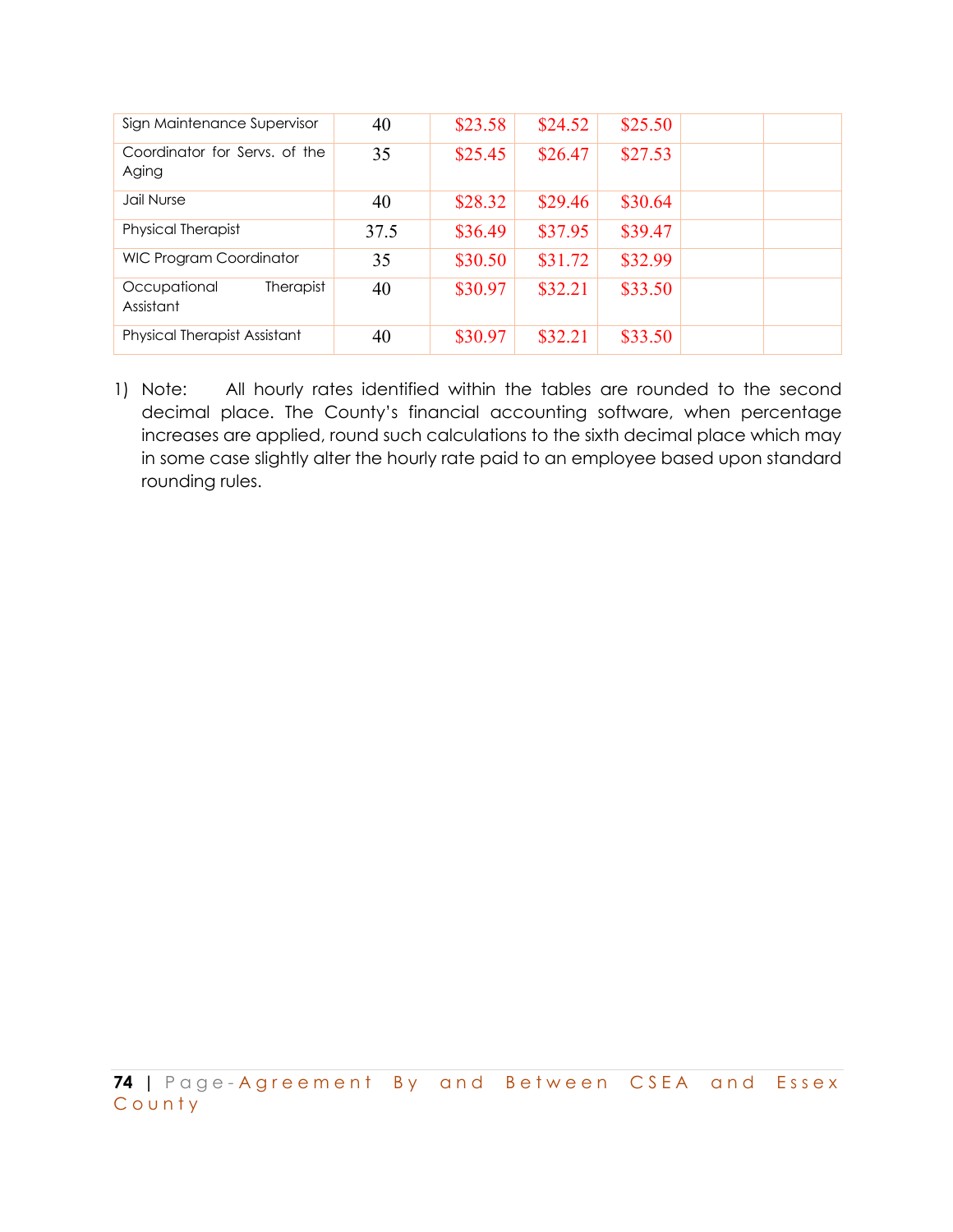## ADDENDUM - D. - MOA AGREEMENT – PREMIUM PAY / VACCINE INCENTIVE

- A) Except as revised or amended below, the language of this Collective Bargaining Agreement (CBA) by and between Essex County and the Civil Service Employees, Inc. Local 1000, AFSCME, AFL-CIO, Essex County's General Unit 6800 of Essex County Local 816 will continue in effect. This agreed upon MOU is **a one-time premium pay plan and vaccine incentive program** as provided for under the U.S. Department of Treasury's Coronavirus State and Local Fiscal Recovery Funds interim final rule published in the Federal Register on May 17, 2021 (86 FR 26786), (commonly referred to as the American Recovery Act). Recipients may use Coronavirus State and Local Fiscal Recovery Funds to respond to the COVID-19 public health emergency, including expenses related to COVID-19 vaccination programs. See 31 CFR 35.6(b)(l)(i). The cost of programs that provide incentives reasonably expected to increase the number of people who choose to get vaccinated, or that motivate people to get vaccinated sooner than they otherwise would have, are an allowable use of funds so long as such costs are reasonably proportional to the expected public health benefit.
- B) Premium Pay Eligible Uses includes essential workers who are in critical infrastructure sectors who regularly perform in person work, interact with others at work, or physically handle items handled by others. As of July 19, 2021, Critical infrastructure sectors include healthcare, education and childcare, transportation, sanitation, grocery and food production, and public health and safety, among others, as provided in the Interim Final Rule. **Governments receiving Fiscal Recovery Funds** have the **discretion to add additional sectors to this list**, so long as the sectors are considered critical to protect the health and well-being of residents. The finial interim rules provides that an essential worker may receive both retrospective premium pay for prior work as well as prospective premium pay for current or ongoing work. The Interim Final Rule emphasizes the need for recipients to prioritize premium pay for lower income workers.
- C) The County and its workforce provide constituents with a full range of services which includes but not limited to front line response, direct service providers, infrastructure sectors including healthcare, transportation, sanitation, police and jail security and public health and safety, all of which must be protected from the COVID-19.
- D) The parties believe the failure to vaccinate as many individuals as possible may lead to variants of the virus which would increase the impact of the pandemic at all levels and severely increase the chances of our employees and the public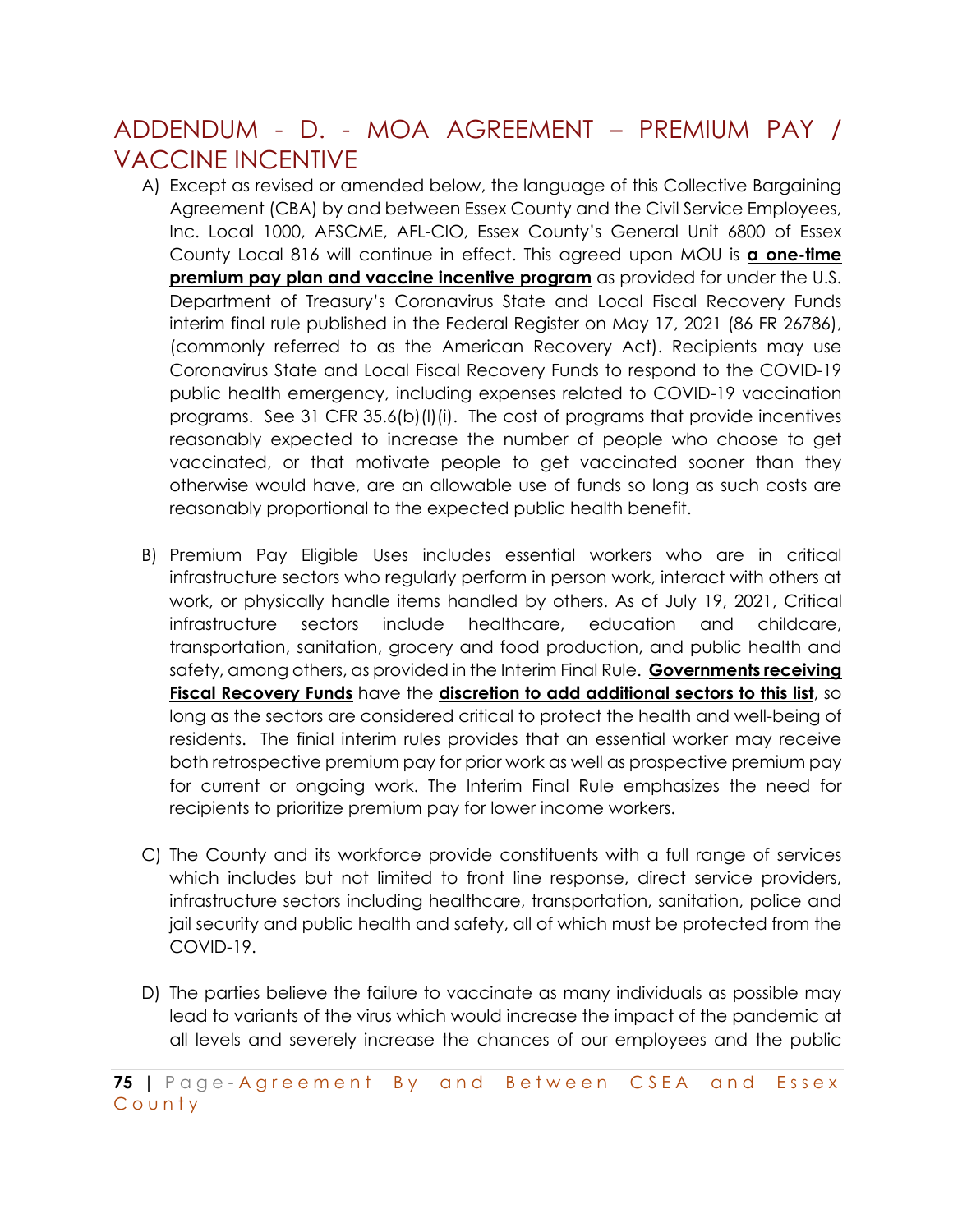contracting COVID-19, effecting the overall operation of County government and the services we provide.

- E) The parties agree this Premium Pay / Vaccine Incentive would encourage and reward those employees who choose to get vaccinated and reward all employees for the dedication and service they have shown throughout this pandemic as they continue to serve the public during all phases of the pandemic.
- F) By way of this MOA the parties agree to provide a premium pay program to bargaining unit employees of the Essex County's General Unit 6800, Essex County Local 816 at the set rate of \$2.00 per hour up to a maximum amount of \$2,000.00 per employee for eligible work perform from March 1, 2020, thru December 31, 2022. By providing a set dollar amount for each employee, the percentage on hourly rates is a greater impact for lower income workers than higher income workers and prioritizes premium pay for lower income workers.
- G) This Premium Pay / Vaccine Incentive program shall sunset on December 31, 2022.
- H) The parties to this Memorandum of Agreement hereby agree to this Premium Pay / Vaccine Incentive program to be funded from the American Recovery Act Coronavirus State and Local Fiscal Recovery Funds, as follows:

## SUBSECTION 1- MOA Agreement – Terms and Conditions

The following terms and conditions apply to this one-time Premium Pay / Vaccine Incentive as follows:

- a) All terms and conditions related specifically to this MOA is subject to ratification by both the County and the CSEA by their respective parties. No payments under this program shall occur without such ratification occurring. Nothing within this MOA shall obligate either party under any future negotiations should the parties fail to agree on the current contract negotiations.
- b) Participation within this one-time Premium Pay / Vaccine Incentive is voluntary in the context of this MOA and there is no obligation for employees to participate if they choose not to. However, nothing within this agreement is to be construed to mean the County doesn't have the right, obligation, or responsibility to implement a vaccine mandate now or in the future should such mandate prove to be necessary in the opinion of the County.
- c) All Full Time and Part Time employees within Essex County's General Unit 6800 of Essex County Local 816 who provide proof of vaccination to the Essex County Personnel Office would be entitled to a \$2.00 per hour Premium Pay / Vaccine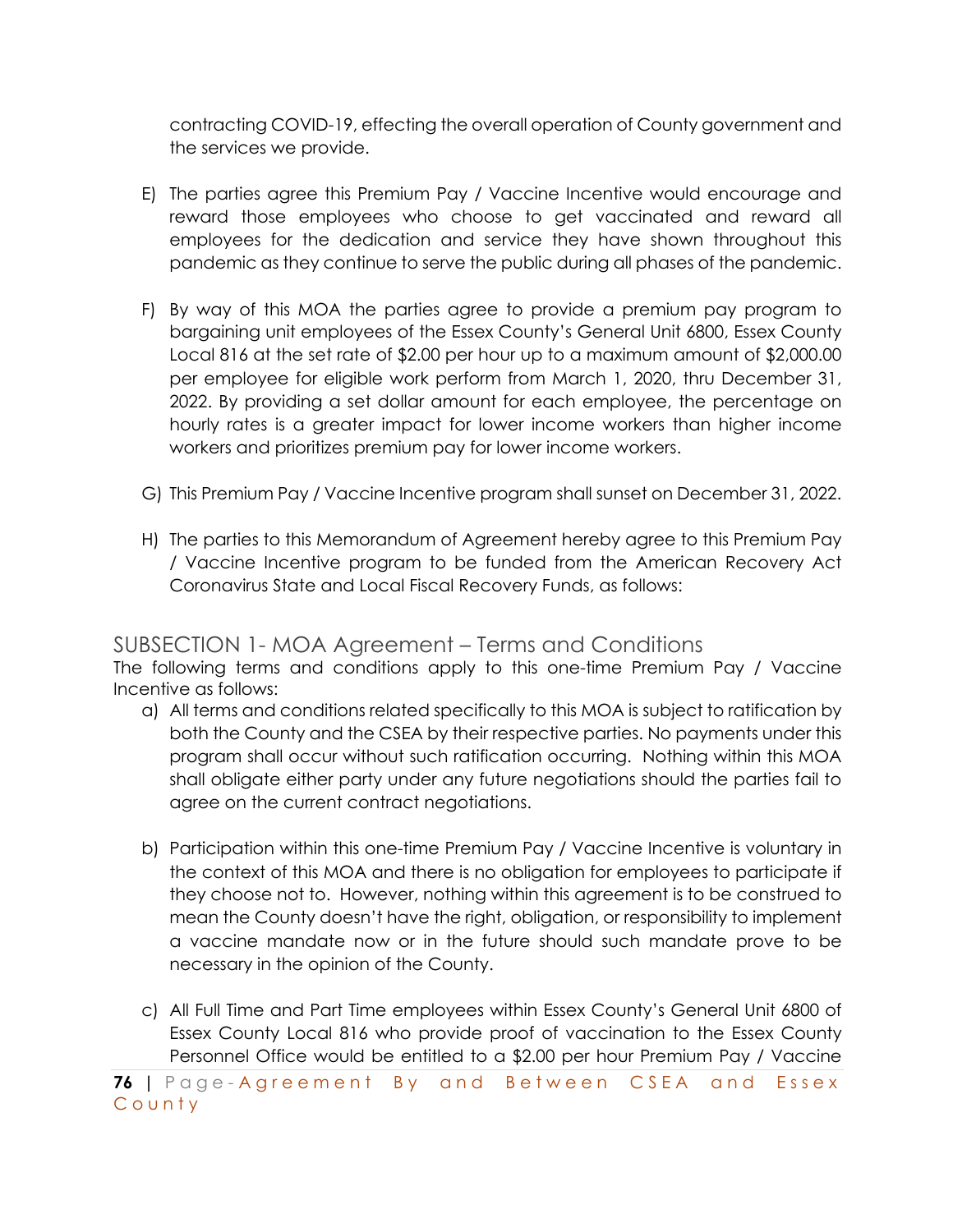Incentive for eligible work perform from March 1, 2020, thru December 31, 2022, as determined by timesheet review. Such Premium Pay amount shall not exceed \$2,000.00 per employee under any circumstance. Payment for such Premium Pay / Vaccine Incentive shall be provided to the participating employees as soon as administratively possible based upon submission of proof to the Personnel Office. Payments would be processed on or within the normal bi-weekly payroll periods dependent upon the volume of request within any particular period.

- d) Employees **who are not** currently vaccinated but wish to participate in the incentive program must begin the required vaccine requirements within 30 days and complete vaccination requirements within 60 days of the ratification of the bargaining agreement (and the included Premium Pay / Vaccine Incentive MOA) in order to be eligible for such payment as described in ADDENDUM D Section F)., above.
	- 1) Employees who are notified by the County that they are eligible for the Premium Pay / Vaccine Incentive based upon the minimum 1000 hours of work required must within 30 days notified the County that they wish to participate and must complete vaccination requirements as noted in subsection d) above. Failure to do so, will invalidate the employee's participation within the program.
- e) Newly hired employees of this bargaining unit, who can provide acceptable proof of vaccination, will be eligible for a recruitment payment upon completion of all necessary pre-employment requirements and must have started working for the County in order to be eligible for the upfront payment of \$1,000.00 for recruitment purposes. Additionally, such newly hired employees would be entitled to an additional payment of \$1,000 after they have completed a minimum 500 hours of work, as determined by timesheet review. All such recruitment payments for newly hired employees would sunset on December 31, 2022.
- f) Newly hired employees of this bargaining unit, who have not been vaccinated who wish to participate in the Premium Pay / Vaccine Incentive program must begin the vaccine requirements within thirty (30) days of the date of hire and must complete their vaccination requirements within sixty (60) days in order to be eligible for such payment as described in subsection e) above.
- g) In order to protect the disclosure of any confidential medical information, it will be the employee's responsibility to provide proof of vaccination from his/her doctor, pharmacy or by other acceptable means.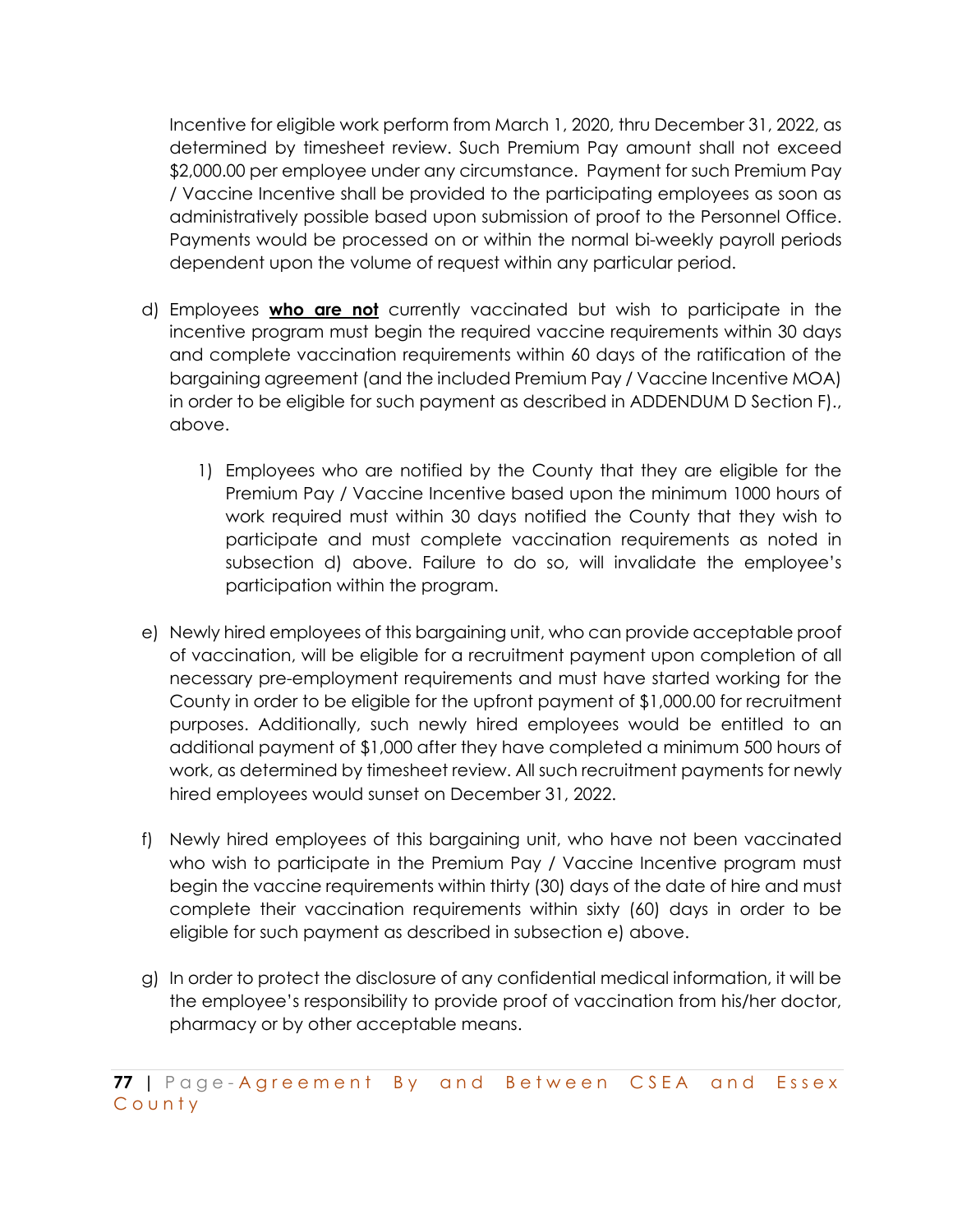- h) The County will set up a Vaccine Incentive Review committee, comprised of three (3) members, one of whom will be a representative of the Essex County Health Department, one will be a member of management and one a member of the bargaining unit to review and consider any instances where an employee due to medical reasons, seeks an exemption from the vaccine.
- i) If the committee determines the medical proof provided by a New York State Certified Physician is a valid reason why the employee has not been vaccinated, then the employee would become eligible for the incentive and be given an exemption for medical reasons.
- j) If the medical reason is based upon a condition of limited time, the employee would be expected to be vaccinated when cleared by their physician to do so, prior to receiving the incentive as described in ADDENDUM D Section F)., above.
- k) As a condition for the granting of the medical exemption, and at the County's discretion, the County may request the employee to wear a mask, measure body temperature, social distance, work a modified shift, work remotely, obtain a linear reassignment or any other reasonable accommodation that does not pose an undue hardship to the County.
- l) If the Vaccine Incentive Review Committee rejects the medical exemption request the committee will provide its reasoning in writing to the employee.
- m) Nothing herein shall prevent the County from establishing reasonable accommodations under the law or from protecting its workforce and using any and all lawful means to protect individuals and the County from the "COVID-19 Virus".
- n) The committee shall provide a written response within fifteen (15) days relating to an employee request. The decision to grant a medical exemption shall be solely within the discretion of the Vaccine Incentive Review Committee based upon facts and information submitted and current law.
- o) Any and all medical proof submitted by an employee wishing to take advantage of a medical exemption shall be held in a secure web portal or in a separate personnel file marked "Confidential Health Information".
- p) Employees who wish to voluntarily participate in the Premium Pay/Vaccine Incentive Program but object to the administering of immunization due to sincerely held and genuine religious beliefs, not based on personal or secular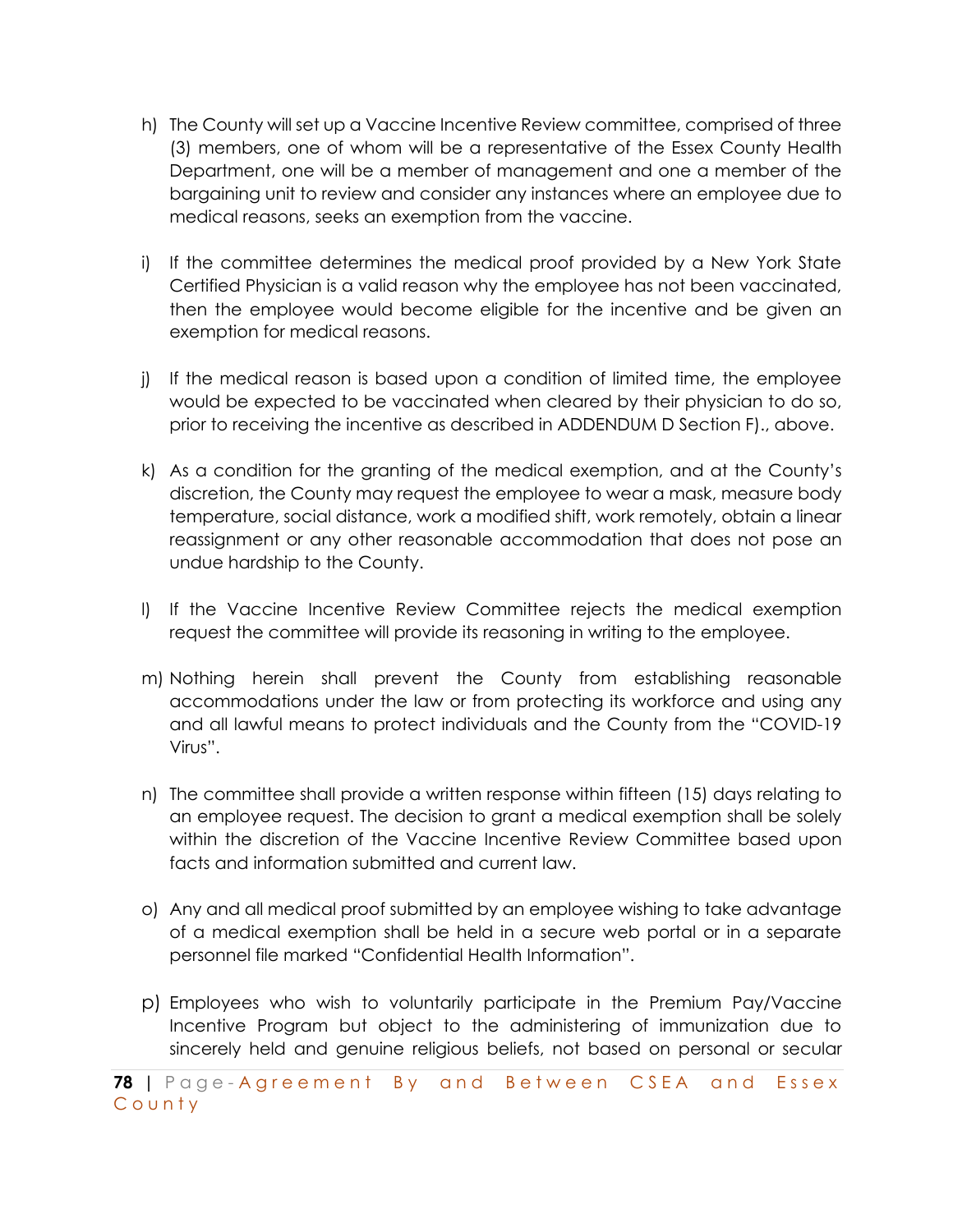reason, will be addressed on a case-by-case basis by the Vaccine Incentive Review Committee, who will review and consider an employee's claim of a religious exemption. The review by the Committee shall be based on the latest Federal and State regulations, any pertinent court cases which may currently exist, as well as any and all pertinent and reasonable requests for information by the County. Employees wishing to be considered for a religious exemption must submit a letter to the Committee detailing their sincerely held and genuine religious belief for the basis of the religious exemption and will be required to provide additional supplementary evidence or proof within fifteen (15) business days.

- q) Any employee who participates in this Program and is granted a medical or religious exemption, shall be required to undergo testing at the County's option, at least once a week to ensure that they are not infected by the virus and to protect employees and the public.
- r) With respect to the above medical and religious exemptions, the County will also consider the impact on other employees and the public's safety, workplace productivity, expense, whether the exemption will cause disruption in a department or whether the exemption can be accommodated without undue hardship to the County as established by law.
- s) The Health Department will accommodate and coordinate vaccines for those individuals wishing to participate in the incentive, but nothing would prevent employees from obtaining their vaccine from other locations but must provide proof of such other vaccination to the Essex County Personnel Office, in order to be eligible for the Premium Pay / Vaccine incentive.
- t) Nothing contained herein shall preclude Essex County, in its discretion, and should circumstances exist from mandating vaccinations in the future for all its employees before coming to work and adopting policies and procedures in this regard up to and including termination for failure to obtain a mandated vaccine. Additionally, nothing contained herein shall prevent the County from instituting any additional policies, regulations, or laws relative to protection of employees and the public from the Corona virus during the pandemic.